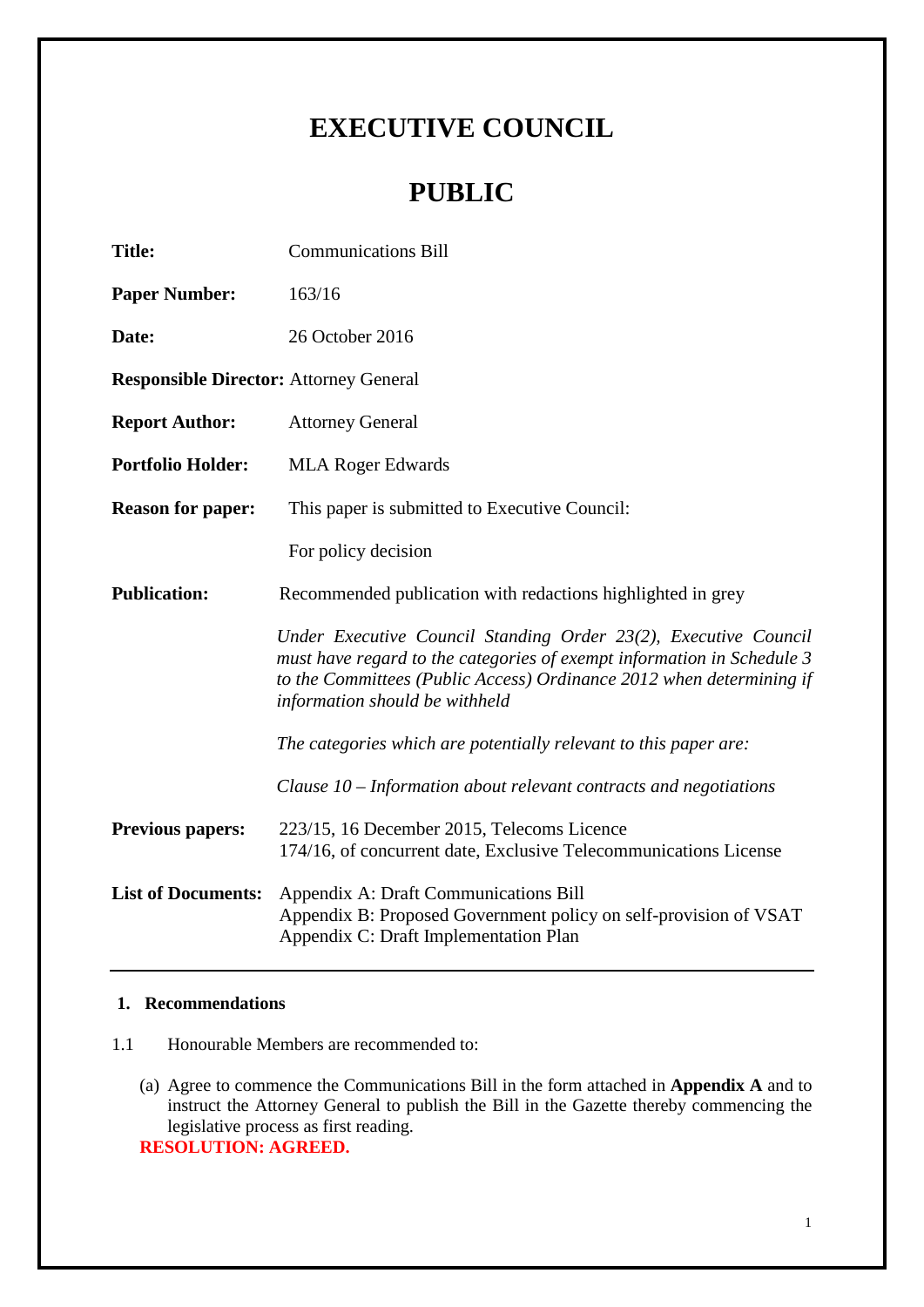(b) Agree Government policy, in relation to the proposed licencing of self-provision using very small aperture terminal communications (VSAT), in the forms set out in **Appendix B**.

## **RESOLUTION: AGREED.**

- (c) Note the attached draft implementation plan **(Appendix C)** (and subject to the wider discussion of regulatory activities carried out across FIG – to be discussed at a future meeting) the anticipated financial and resource impact of the new legislation and licence and specifically to:
	- i. Authorise the creation a grade C Regulator in the establishment for international recruitment.
	- ii. To refer a request for budget for the post, travel and consultancy budget to Standing Finance Committee to allow steps to establish regulatory functions
- iii. To note that the Attorney General and Head of Regulatory Services are currently in discussions with Regulators in a number of Overseas Territories and Crown Dependencies to secure support for set up and future phases of the establishment project. Implementation planning suggests that there will be need for additional resource in the short term, equivalent to an additional 1 year additional seconded person but this is still being explored and will be the subject of a future paper.

## **RESOLUTION: NOTED THE DRAFT IMPLEMENTATION PLAN AND THE RESOURCES ANTICIPATED TO PROVIDE EFFECTIVE RESOLUTION. DECISION ON RESOURCES AND STAFFING DEFERRED.**

(d) This paper should be published subject to suitable redactions highlighted. The redactions relate to ongoing commercial negotiations, the outcome of which will be published once finalised. Publication at this time is not in the Government's interest.

## **RESOLUTION: AGREED**

## **2.0 Additional Budgetary Implications**

|                         | <b>2016/17</b> | 2017/2018 | 2018/2019 | <b>Annual Recurring</b> |
|-------------------------|----------------|-----------|-----------|-------------------------|
| <b>Operating Budget</b> | Redacted       | Redacted  | Redacted  | Redacted                |

- 2.1 The Director of Central Services has been in negotiations with Sure (as approved by Executive Council in paper 223/15, 16 December 2015) with the aim of reaching conditions of a new exclusive licence that are acceptable to both Sure and FIG. Those negotiations are substantially complete and are the subject of accompanying paper 174/16.
- 2.2 The existing Telecommunications Ordinance dates back to 1988 and despite some amendments throughout its history it is not fit for purpose in many ways, not least because it was not written with today's technologies in mind. The Cartesian Report of 2015 also identified shortcomings in the Ordinance and the need for a new exclusive operator's licence was seen as an ideal opportunity to update the law. A new Communications Bill that is much broader in scope than the existing Telecommunications Ordinance and is discussed more fully below.
- 2.3 This draft Communications Bill provides for a wide ranging communications regulatory regime. It also provides for exclusive licencing of the provision of telecommunications services to the population and businesses of the Falkland Islands. The new law introduces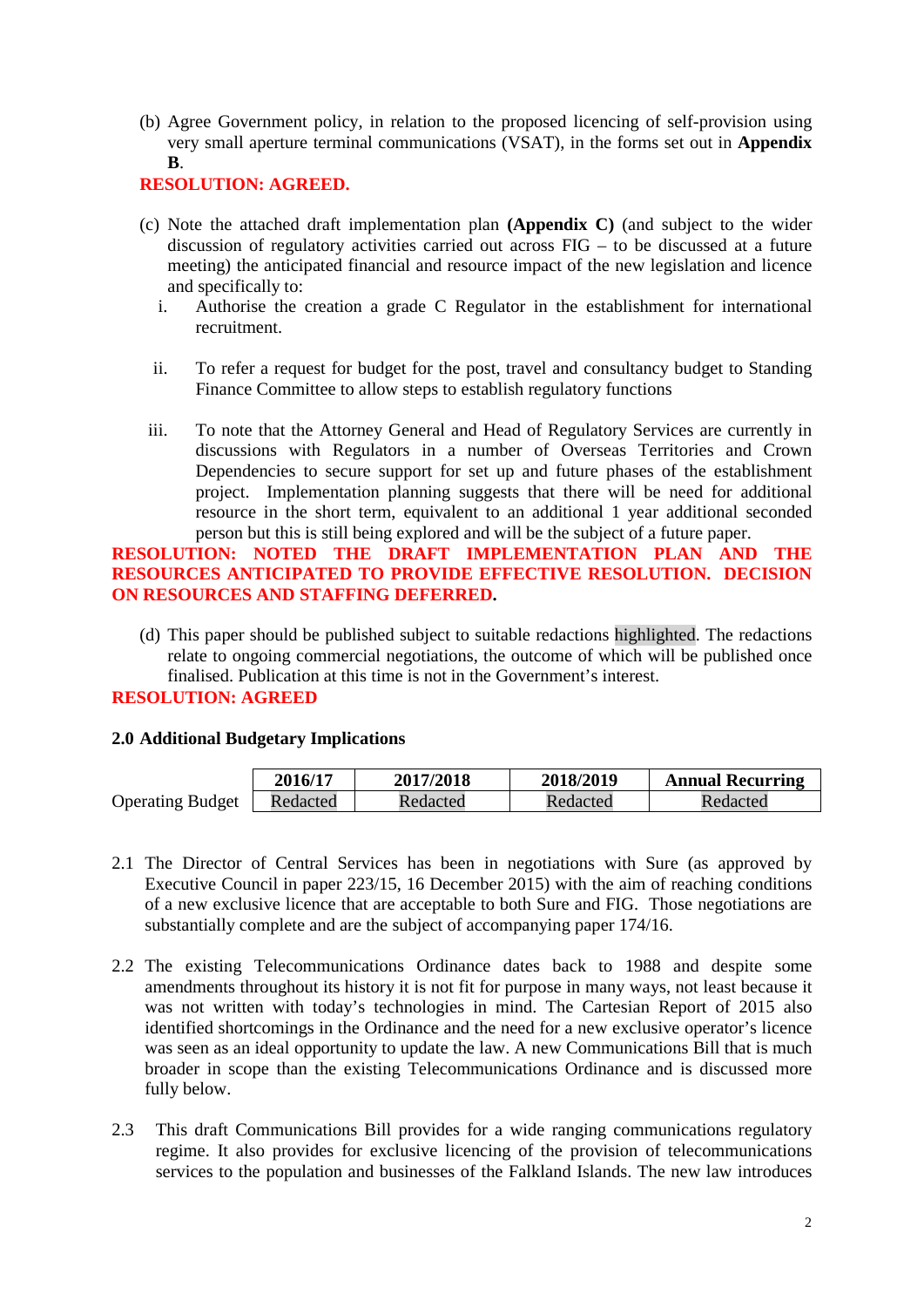some enhanced safeguards for consumers and the better protection of consumer data and it also gives the Regulator broader powers to enforce compliance with licence requirements.

2.4 It is recommended that the government policy of ensuring a consistent and consistently priced service to all residents and businesses in the Falkland Islands is maintained. To achieve this it remains the policy that self-provision should be strongly discouraged, with an encouragement of all customers to use a single supplier, in the wider public interest. The Government has been criticised in the past for its inability to prosecute illegal use of VSAT equipment due to human rights concerns. A proposed set of policy principles **(Appendix B)** has been drafted to ensure that the Telecommunications licensing regime achieves Government's desired outcomes.

## **3.0 Background and Links to Islands Plan and Directorate Business Plan**

#### *Links to Islands Plan and Directorate Business Plan*

3.1 The Government makes it clear in the Islands Plan 2014- 2018 that the regulation of telecommunications is a priority:

> *"During the life of this assembly we will continue to regulate the Islands' telecommunications services to deliver further improvements in service quality, coverage and cost."* (Transport and Communications, commitment 4)

- 3.2 The proposals set out in the proposed legislation and the proposed exclusive licensing arrangements ensure the delivery of this objective.
- 3.3 The Law and Regulation Directorate have been anticipating the need for more work in the area of telecommunications regulation and the need for additional capacity to make it possible. The Law and Regulation Business Plan 2015-2016 says:

*Telecoms regulation work will be continued but more work and communication is required so that the Government's ambitions are clear. We need to understand policy priorities and work with our government colleagues to ensure that those policies give the best balance of supply security, quality and price;* and

*It is anticipated a new post of Regulator will be required in Regulatory Services within the planned period if enhanced work is to be carried out and a Regulator and suitable consultancy budget will be requested as part of the proposals that come to ExCo either towards the end of the 14/15 planned period or later during this plan period.*

#### *Background*

3.4 The Government's current exclusive licence arrangement with Sure (which was originally granted as Cable and Wireless) has no expiration date but can be terminated on 5 years' notice which can be served at any time from December 2014; the Government has not given notice to Sure. The Director of Central Services has been leading a project for the review of Telecommunications legislation and the negotiation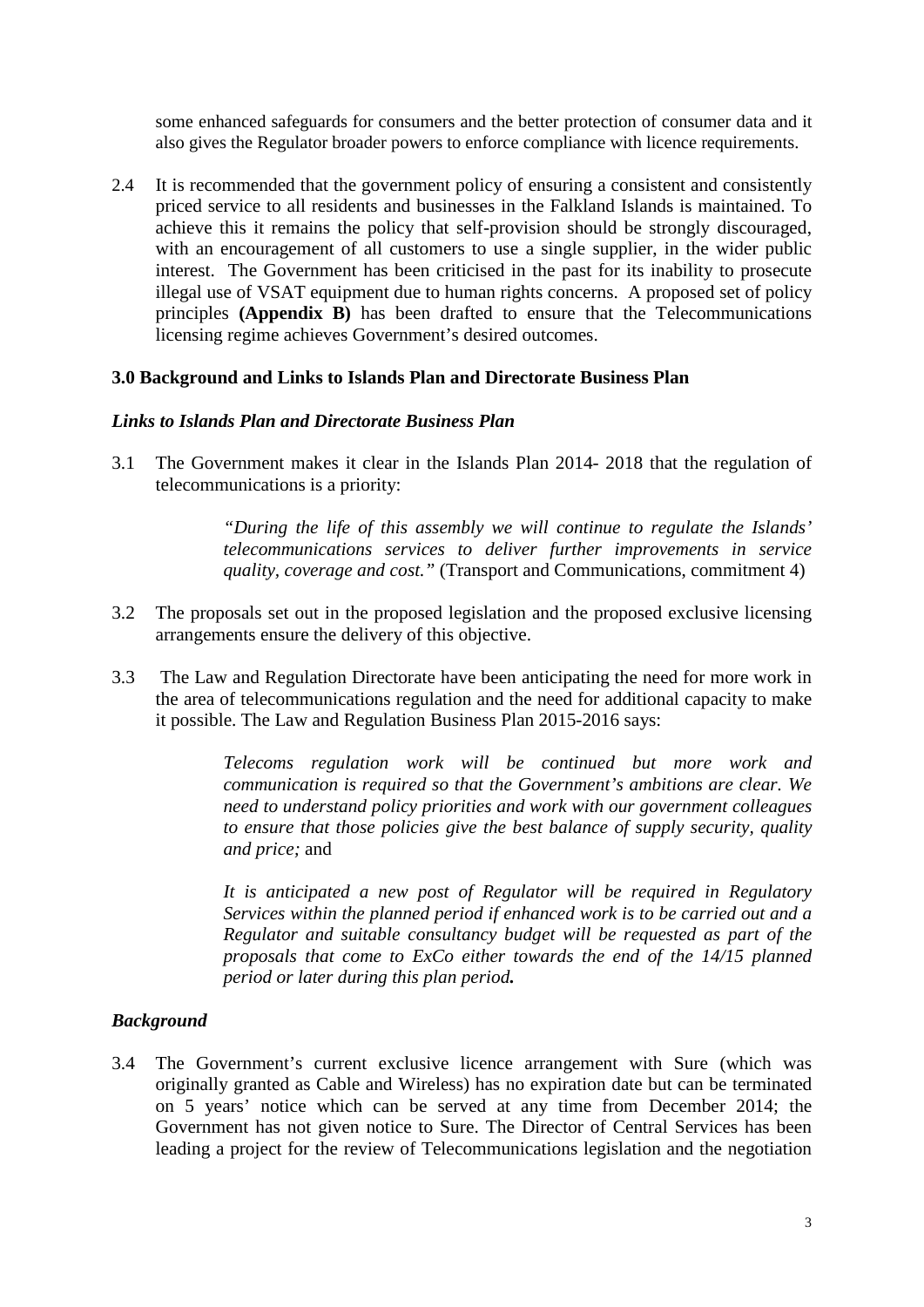of a new licence regime. A Telecommunications Working Group has been formed and has been operating, primarily as a consultation group, since that time.

- 3.5 The current Telecommunications Ordinance (Title 70.1 in the Revised Laws of the Falkland Islands) commenced of the 23rd December 1988 and has been amended a number of times. It is largely accepted that it is out of date and inadequate for the regulation of modern communications in the Falkland Islands.
- 3.6 The opportunity of the need for a new licence has highlighted the advantages of a new Telecommunications Ordinance. The policy principles for a new Ordinance and Licence were agreed by Executive Council on 16 December 2015 and are detailed in Paper Number 223/15. In accordance with the Policy principles, draft legislation has been drafted. Sure, as the proposed exclusive telecommunications provider, in accordance with ExCo, 16 December 2015 (ExCo paper 223/15), has been consulted about the Ordinance and Licence.

## *Communications Regulatory Framework*

- 3.7 The new Bill advances regulation of communications in the Falkland Islands in a number of ways. First, it extends the scope of regulation to cover the importation and use of a wider range of technology. For example, satellite phones will now require a licence, as will any technology which receives or transmits communications data. The exceptions for the Crown, MoD (for operational purposes), BFBS and British Antarctic Survey remain in place as they were under the old Ordinance. Similarly, personal networks are also exempt (for example, to allow communications across a farm/other company premises). Broadcasting stations are also covered by the legislation (as they were in the existing Ordinance (which this Bill would replace). Wireless telegraphy is regulated by its own Ordinance, as is broadcasting generally (under the Broadcasting Ordinance). It is proposed that the regulator, once appointed under the new law will take an overview of all these aspects of communication regulation.
- 3.8 The proposed legislation also allows the Regulator, for example, to regulate content broadcasting across telecommunications infrastructure, which allows effective regulation as technology changes.
- 3.9 The Communications Bill more clearly recognises the responsibility to manage public assets – such as domain names, telephone numbers and radio spectrum. This will allow the Government to more clearly develop policies around the management of these public assets. Similarly, there is more in the Ordinance to protect telecommunications infrastructure – including telegraph poles, wires etc. The bill also recognises public telephone boxes and Wi-Fi Hotspots as having public benefit (for example, in relation to tourism) and they are accordingly preserved.
- 3.10 The proposed legislation formally creates the Regulator. This office is required to discharge its functions independently other government functions or political interference. There is the ability to recover charges for licences and other regulatory functions. The Regulator will also have all necessary investigative and enforcement powers to ensure the regulatory regime is properly enforced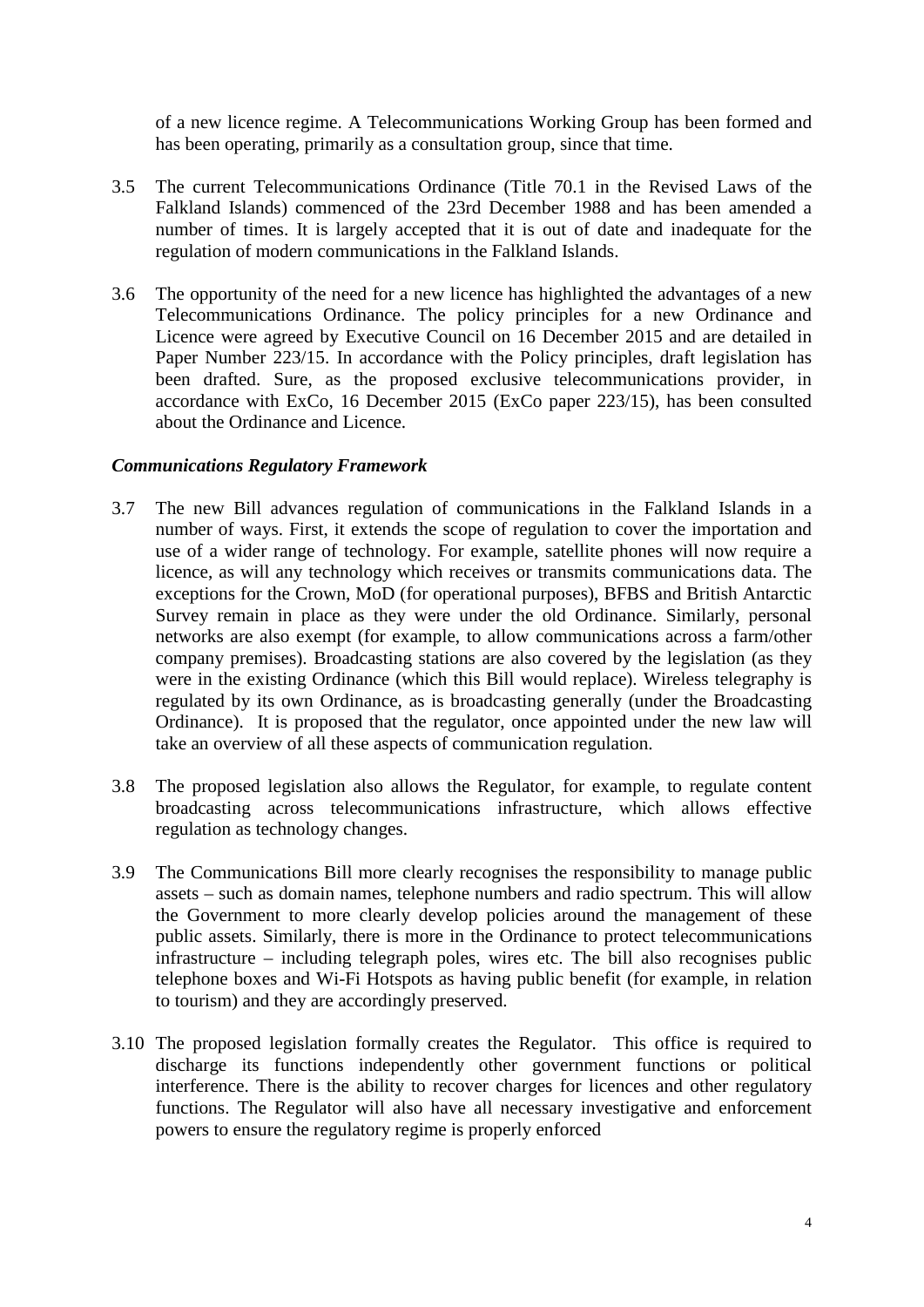- 3.11 The bill also defines regulatory objectives and principles, which must guide decisions and other action taken in accordance with the Bill, once law.
- 3.12 One of the issues which appears to be a concern to the public under the old regime was the lack of any protection of customer data held by the exclusive licence holder. There was very little to protect the customer and the new legislation introduces a system of judicial oversight - which would require the police to obtain a warrant to obtain customer data, such as the contents of text messages etc. The opportunity has also been taken to regulate the collection of customer data, interception and surveillance. Again, this provides protection by judicial oversight and allows policy to be developed in this area in the future. There is scope for the government to seek improvements in capacity for collection, interception and surveillance capacity, albeit this would be at the Government's cost.
- 3.13 Whilst the need to provide an online telephone directory is preserved, the requirement for the licensee to provide a paper phone book has been removed and those requiring a paper directory may be charged in the future.
- 3.14 Perhaps most significantly, from a management perspective, the licence and the Ordinance contain provisions about managing the relationship between the Government and the exclusive licence holder at the end of any new licence period. There are detailed provisions proposed for managing exit arrangements between the Government and the licensee, and for calculating any compensation payable if the Government steps in before the licence expires. This is a considerable improvement on the current arrangements, which allowed for uncertainty and therefore at the very least gave the impression that the Government could be 'held to ransom' by the existing provider.

# 4.0 **Options and Reasons for Recommending Relevant Option**

- 4.1 The key options that form the basis of the work to date on the new exclusive licence and Communications Ordinance were mostly already agreed by Executive Council in December 2015 **(Paper 223/15, 16 December).** Full details can be found in paper 223/15 but in summary Executive Council:
	- noted that the a significant improvements on the current provisions are likely to be secured through a new exclusive licence with the current provider ;
	- The inclusion of handover arrangements will make the management of exit from the new licence much easier; and,
	- agreed that the offer meets the priorities as approved by Executive Council in April 2015 **(paper 37/15).**

# *VSAT Options*

- 4.2 The Government has been criticised for purporting to outlaw the use of VSAT equipment for self-provision and yet doing nothing to enforce the ban. This is due to human rights concerns raised by leading Counsel when the first potential prosecution was explored some years ago. The proposal set out in the new legislation addresses this issue.
- 4.3 The Government has equally been criticised for outlawing self-provision and driving everyone to use an exclusively licenced provider. There is no doubt that a continuation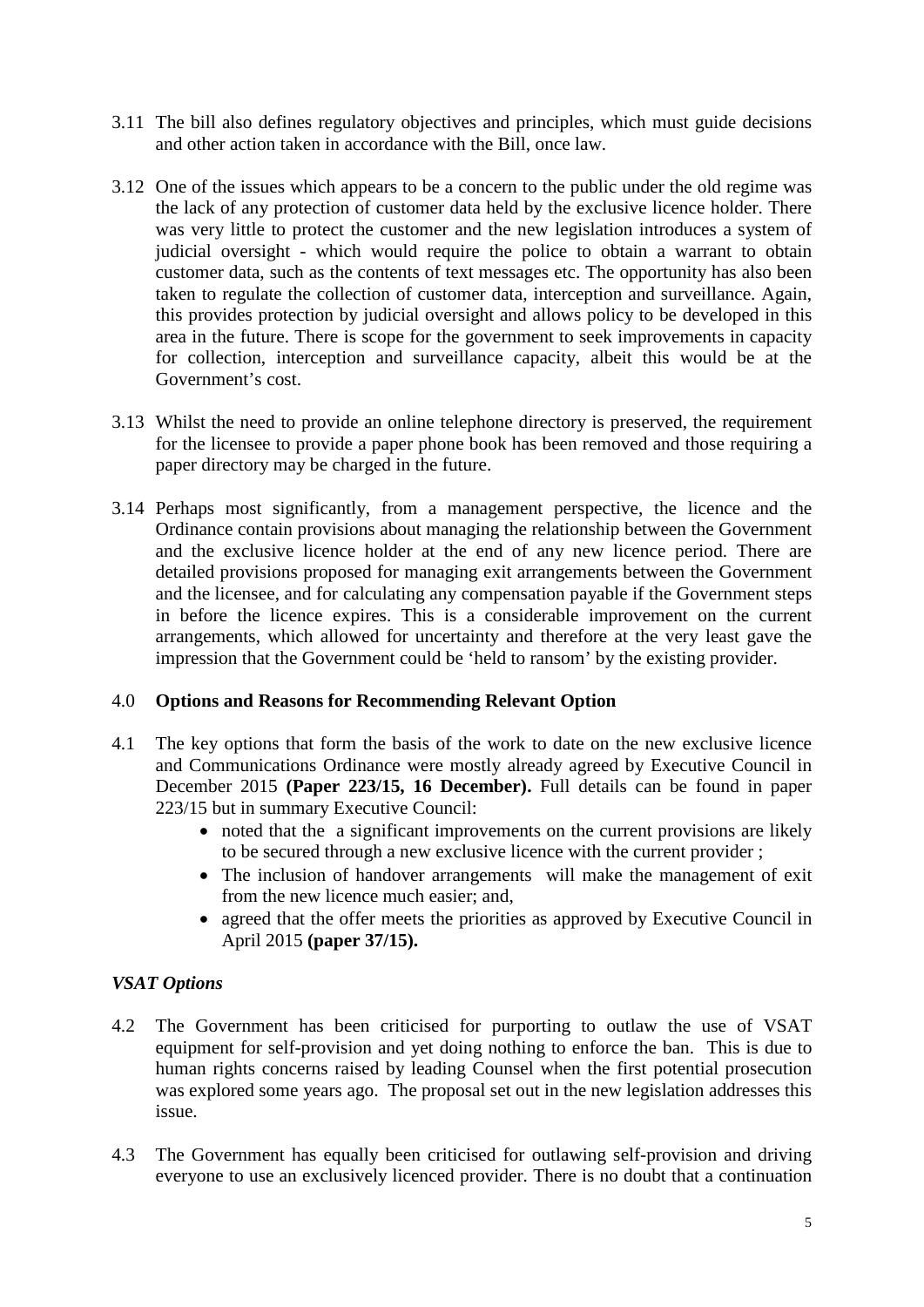and hardening of the Government's current policy against self-provision will be unpopular, particularly among significant users in the business sector, for whom selfprovision may be an attractive and commercially justifiable option.

- 4.4 **Do Nothing:** It is known that a number (thought to be between 10 and 20) of individuals provide their own VSAT despite it being illegal to do so under the current Telecommunications Ordinance. It is believed the number of people self-providing is reducing and the reason is down to the improvement in Sure's packages. As packages continue to improve it is hoped the commercial advantage perceived in self provision will diminish. Clearly a crime which is not enforced undermines the rule of law.
- 4.5 **Allow unconstrained self-provision (deregulation).** Potentially multiple 'self' providers could spring up as individuals or groups. Such an arrangement would be almost impossible to regulate and the government or commercial provider would need to provide and/or fund public access and phone boxes, and maintain the current network if adverse impact on international connectivity was to be mitigated. The existing contract with the exclusive provider is subject to a 5 years' notice, so such arrangement could only be looked at after the notice period. During this time infrastructure is likely to deteriorate and knowledge is likely to be lost. The position after deregulation is likely to be very fragile and fragmented.
- 4.6 **Allow greater choice of self-provision/ Non-exclusive market access.** It is no doubt the case that the largest users are the most likely to choose self-provision over a non-exclusive provider reducing the market available to the non-exclusive provider. The Government has created a framework of regulation (including price controls), effectively in return for the exclusive right to provide services into the market. It is a fair summary to say that free market competition in a market is likely to be more effective in ensuring practical, consumer protection, and quality of service and price control than any Regulator. It is however the conclusion of all the advice the Government has been given that the circumstances of the Falkland Islands would not support a functional market in telecommunication and, in any event the market would not deliver the government's ambitions for such things as consistent pricing and access to services across the Islands.
- 4.7 **Continue with policy encouragement towards the use of exclusive provider/ Actively pursue the self-providers (Recommended):** People who self-provide are not contributing with the rest of the community to the joint cost of the exclusively licenced service which theoretically makes the cost of the service per customer higher than it would otherwise be. Self-provision is not outlawed completely but is instead available to individual private users (not commercial users) at a licence fee designed to disencourage self-provision. The fee could be seen as compensating the public interest for operating outside the regime. A proposed policy statement about how this might work is set out at **Appendix B.** The Government could identify the illegal users and make them stop either by threatening them with prosecution or actually prosecuting them.

## *Next Steps- Looking towards implementation*.

4.8 In the development of the Government's approach to this legislation, a careful eye has been kept on understanding the challenges of implementing whatever framework is developed under the legislation. It is fair to summarise that the bill represents a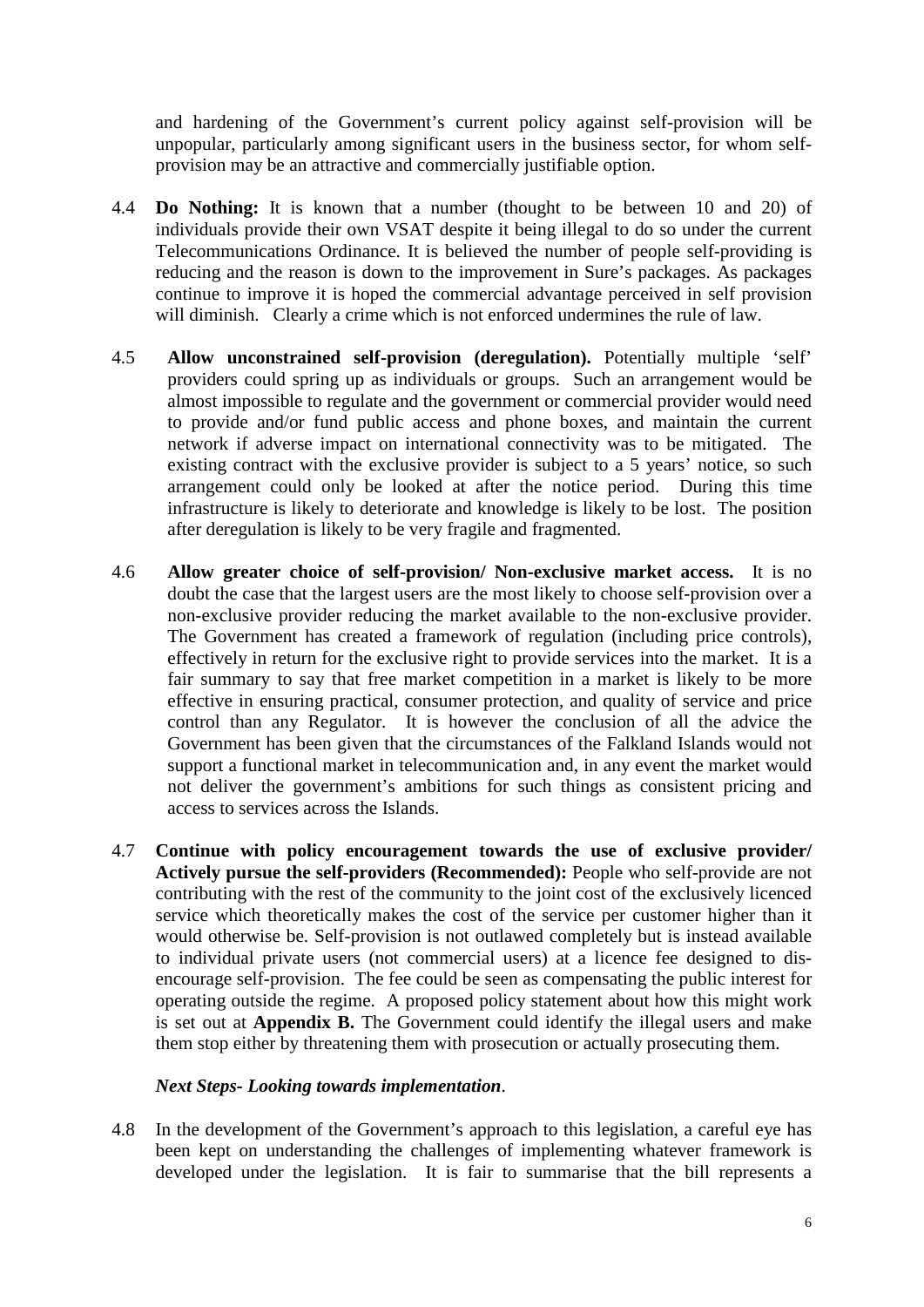considerable development in the Government's ambitions to step into effective regulation of communications activities undertaken into the Falkland Islands. We are moving closer to the approach currently being taken in other Overseas Territories but with adaptations due to our smaller populations and markets sizes and large and sometimes sparsely populated land masses. Members will quite rightly wish to understand how these changes might affect us and what demands are likely to be made on resources if the Bill is passed.

- 4.9 To this end we have undertaken a review and produced a high level implementation plan (**Appendix C**) following 'fact finding' introductory interviews conducted with:
	- i. OfCom, London, UK
	- ii. Channel Islands Competition and Regulatory Authorities, Guernsey
	- iii. ManSat LLC, IoM
	- iv. Isle of Man Communication Commission, Douglas, IoM
	- v. Gibraltar Regulatory Authority, Gibraltar
	- vi. Real Wireless Ltd, London
	- vii. Gare Ventures, London
- 4.10 All those interviewed provided valuable information to help design a high level approach to implementation. This is depicted in Appendix C.

## *Regulatory Delivery Options*

- 4.11 Although a lot of what is covered in the Communications Bill was already in place in either the Telecommunications Ordinance or the Broadcasting Ordinance, Regulatory Services does not currently have responsibility for all of those activities. Whether it be a new activity or one not previously the responsibility of Regulatory Services, the Communications Bill requires 'the Regulator' to be responsible for the following activities that it currently does not do and does not hold the competencies to do:
	- Radio frequency spectrum management (not done in the islands before)
	- The creation of Communications Policies and Regulations covering about 10 different activities from within the Communications Bill (these do not exist yet)
	- The issuing of class approval licences for both import and use (not done in the islands before)
	- Issuing radio licences (previously done by the Post Office)
	- The establishment of equipment standards (not done before in the islands)
	- Issuing VSAT and satellite phone licences (not done in the islands before)
	- The detection and prosecution of illegal VSAT users (never fully addressed previously)
	- Issuing licences to broadcasters and Broadcast Stations (previously progressed by legal services on an ad hoc basis and with no technical focus)
	- The establishment of a penalty regime (there are no penalties in place)
	- The establishment of a fees regime (there are no fees in place)
- 4.12 **Option A: Do Nothing.** Leaving staffing levels as they are at present would mean that Regulatory Services would continue to be unable to provide much more than a 'caretaker' service overseeing the administration of the price cap and handling minor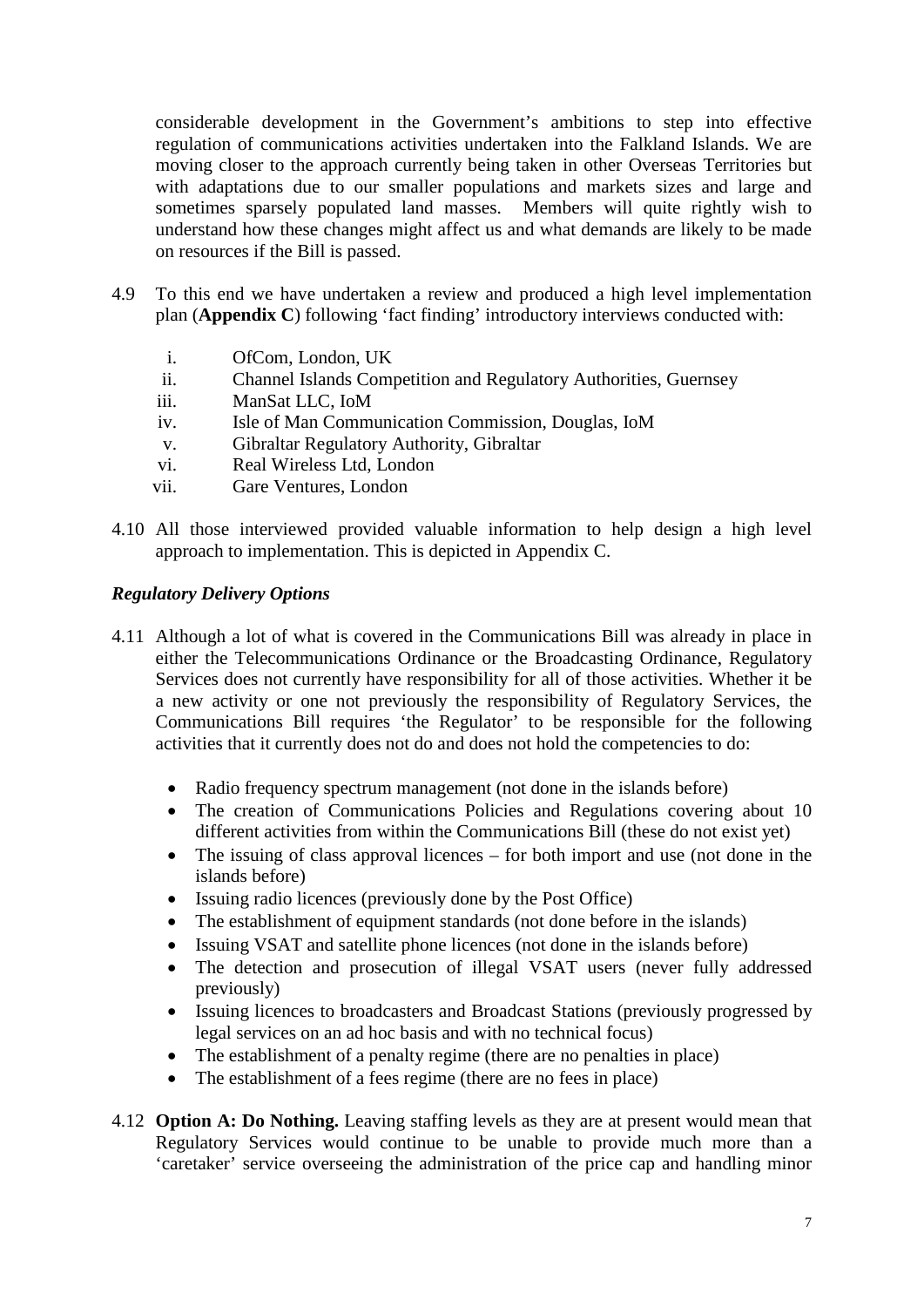customer complaints. The three staff employed in the Regulatory Services office have no technical skills, qualifications or experience in the regulation of telecommunications and are working at capacity in the regulation of civil aviation.

- 4.13 **Option B: Outsource Completely.** The option was discussed informally in meetings with the Gibraltar Regulatory Authority but it was agreed that there would be many challenges not least of which include: the distance between our Territories, the time difference, the differences between the Falkland Islands' monopoly situation vs. Gibraltar's competitive environment, Gibraltar's very small staffing establishment and different legislation in both territories. After initially agreeing to look at it Gibraltar got back to us and said they felt it was not a possible option.
- 4.14 It is felt that the obstacles identified above would be relevant to any other potential regulatory authorities. We do see examples of this sort of portability amongst the OTs in the regulation of aviation but the two examples are different. In aviation the OTs all use precisely the same legislation and requirements and the UK Government facilitates the same training to all OTs. This is why we see a pretty regular movement of personnel from one OT to the other carrying out their specific functions with relative ease but the same landscape does not exist across the OTs in telecoms.
- 4.15 **Option C: Some local capacity.** This option would employ one officer with experience in regulation but not necessarily in the telecommunications sector and they would rely heavily on support in many areas from external organisations. This is similar to what happens now except the expanded scope of the duties of the Regulator after the introduction of the new Communications Bill will mean a lot more work will be required.
- 4.16 Effectively this is similar to the preferred **Option D** except that the work described in Option D by the specialist temporary post would be carried out by a range of specialist consultants.
- 4.17 Initial talks with Gibraltar were that it may be possible for them to offer some of this assistance but they would not be able to commit to any sort of promise of service delivery; they would only be able to do the best they could from within their existing capacities but obviously their own regulatory obligations would always have to be their first priority. On that basis we ask Members to approve the preferred Option D.
- 4.18 **Option D: Employ a General Regulator and a short-term Telecoms Specialist (preferred option).** This option provides for a general regulator to be initially assisted by a secondment from Ofcom or similar regulatory body to assist with the implementation of the legislation for a period of up to 24 months but preferably 12 months. It is anticipated that once the implementation phase is complete the regulator should be able to manage the ongoing workload and find some capacity for a similar phasing in of implementation with the assistance of a further specialist in the regulation of fuel at a later date.
- 4.19 It must be clear that this option would still also require the services of external specialists. The scope of the new Communications Bill is simply too broad to hope that employing the right people would do away with the need for the use of external resources. In discussions with the Gibraltar Regulatory Authority, the Channel Isles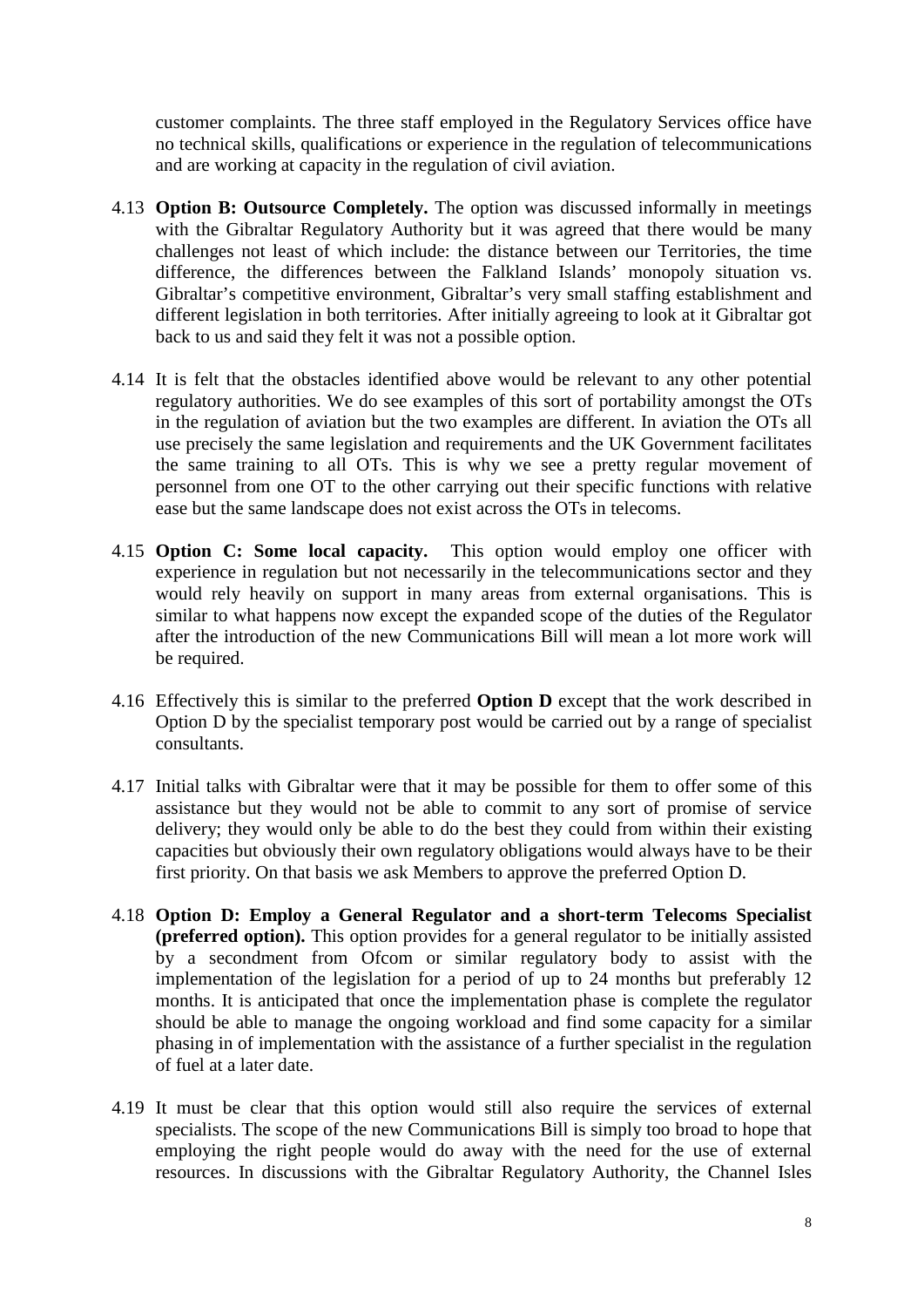Communications Regulatory Authority and the Isle of Man Communication Commission they all confirmed that they still rely regularly on various specialist consultants to carry out all of their functions. One of the advantages of employing a temporary specialist is that they will come with the knowledge of a whole range of external specialists who can provide the necessary assistance.

- 4.20 An estimate of the cost of Option D has been made on page 10 but it must be noted that the cost of a seconded person is unknown and only a rough estimate has been included. The sort of temporary person we need will depend largely on the competencies of the permanent officer we recruit first.
- 4.21 **Appendix C** shows a breakdown of the phases of implementation

## **5.0 Resource Implications**

- 5.1 Financial Implications
- 5.2 The Telecoms element of the Regulatory Services budget is currently £23,000PA for specialist consultancy. The implementation of such an ambitious regime as the one described in this paper is going to have very significant financial implications that cannot be met from within the existing budget. This project has been going on for more than two and a half years starting with the establishment of the Telecoms Working Group in February 2014, working through to the Cartesian Report, the Government-Sure negotiations and then the work to draft the new Communications Bill and proposed operating licence.
- 5.3 This work has taken a long time and has relied heavily on the assistance of external specialist resources. Only in recent months has an accurate scoping of the necessary resources started to become possible. It would not have been possible to have had the necessary reports ready in time to fit the timetables for the 2016/2017 budget process.

Option A - Do Nothing **2016/17** Estimated Cost £23,000 Additional Cost £0 **Ongoing** Estimate Cost £23,000 Additional Cost £0

## Option B- Outsource completely

No detailed costings for this model were examined because there are too many obvious obstacles to it being a realistic option.

# Option C- Some local capacity

Effectively Option D turns into this option after the initial set-up phases. Relying on specialist consultants to undertake all of the set-up work may give us more flexibility in who we use for what but it is felt that it will cost more in total. If we can find the right person to add to the team temporarily it is felt they will more easily be able to work on several tasks at a given time and will be in a better position to pass on their skills and knowledge to the permanent member of staff.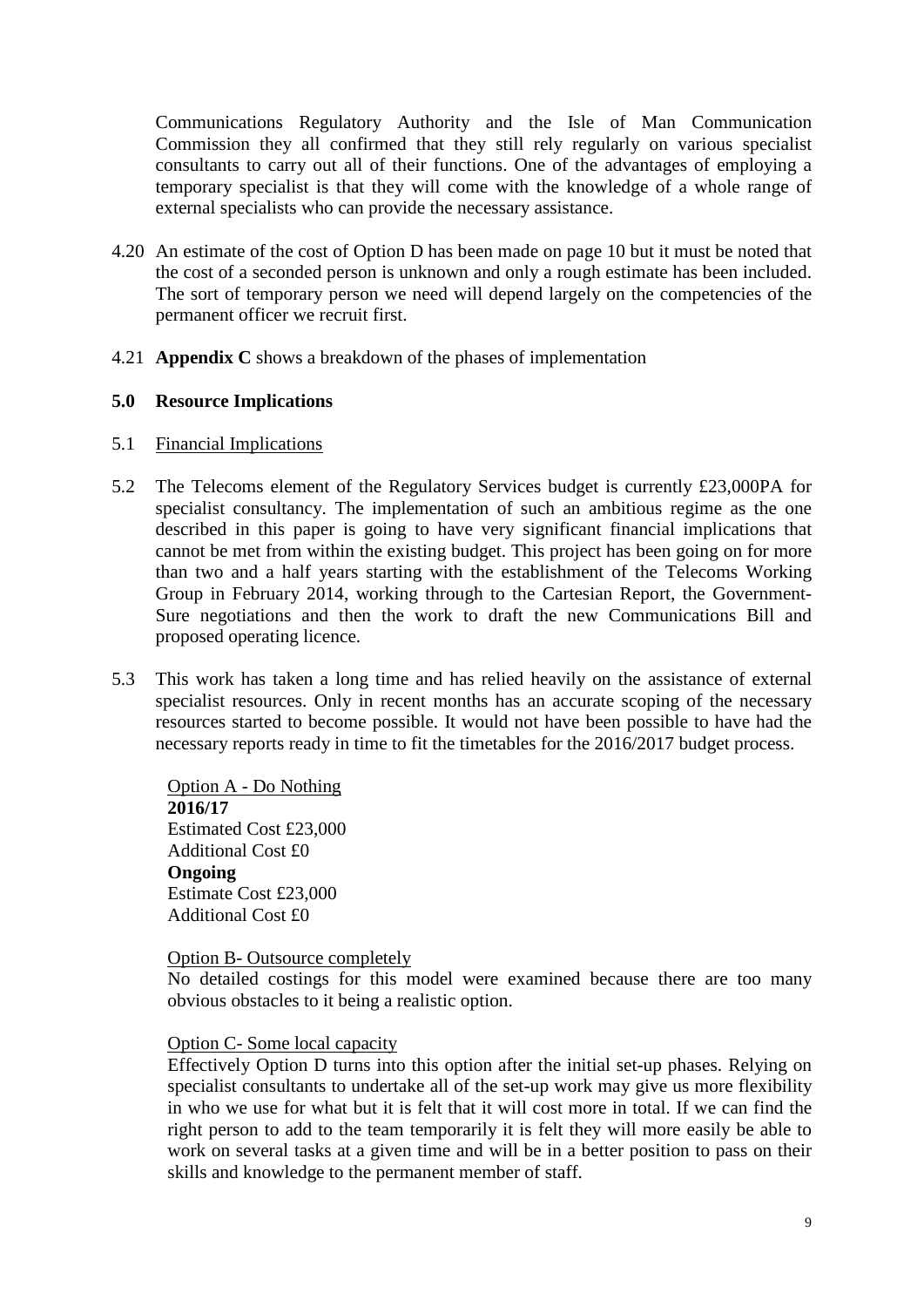Relying on a range of consultants will mean trying to break everything down into specific projects and in some cases taking each project through the procurement process before it can proceed.

Option D **(preferred option)** - Employ One General Regulator and One Short-Term Specialist

## **2016/17**

Estimated Cost £ redacted Additional Cost £redacted

## **2017/18**

Estimated Cost £redacted Additional Cost £redacted

# **2018/19**

Estimated Cost £redacted Additional Cost £redacted

# **Ongoing**

Estimated Cost £redacted Additional Cost £redacted

This table gives a more detailed breakdown of the costing of Option D but it must be stressed that the figures for the cost of a seconded person are not known and therefore an estimation has been made:

|                                     | 2016/17         | 2017/18 | 2018/19 | Annual<br>Recurring |
|-------------------------------------|-----------------|---------|---------|---------------------|
| Recruitment                         | <b>ALL</b>      |         |         |                     |
|                                     | <b>FIGURES</b>  |         |         |                     |
|                                     | <b>REDACTED</b> |         |         |                     |
| 1st additional staff member         |                 |         |         |                     |
| $2nd$ additional (temporary)        |                 |         |         |                     |
| staff member/secondment             |                 |         |         |                     |
| Cost of passages                    |                 |         |         |                     |
| Costs of<br>relocation              |                 |         |         |                     |
| allowances (to be met by            |                 |         |         |                     |
| Human Resources)                    |                 |         |         |                     |
| <b>External specialist Resource</b> |                 |         |         |                     |
| Review of Price Cap                 |                 |         |         |                     |
| Totals                              |                 |         |         |                     |

# 5.3 Human Resource Implications

The preferred option will have HR implications because it calls for two additional posts initially, reducing to one in time. Initial dialogue between the Director of Civil Aviation

<span id="page-9-0"></span><sup>&</sup>lt;sup>1</sup> Figures are all additional to current budget of £23,000PA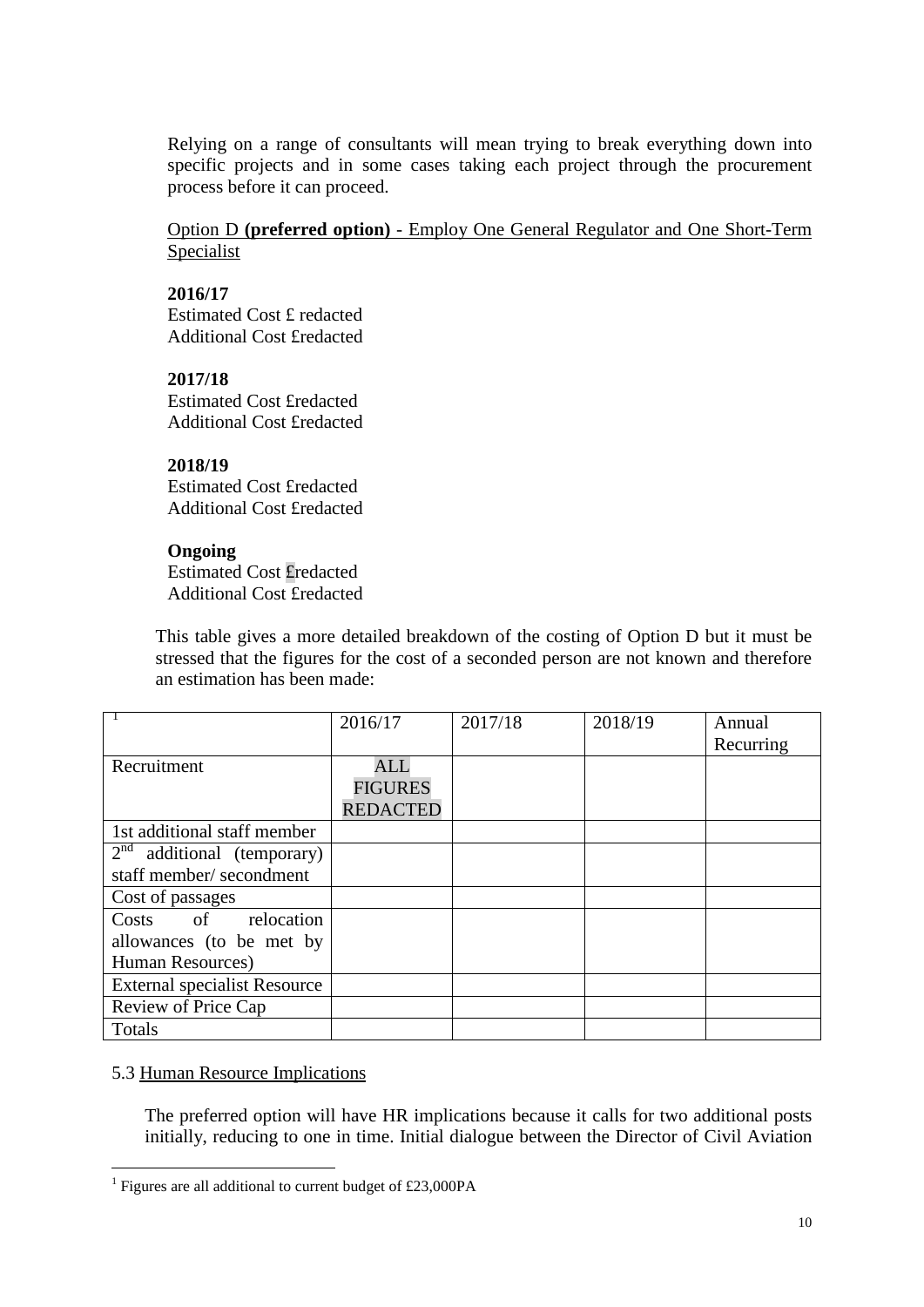& Head of Regulatory Services, and the Director of Human Resources, in relation to the proposed post this role support an indicative Grade C within FIG's current Pay and Grading Structure, which has been used for planning purposes. However, if approved, a formal job evaluation of the post will be undertaken.

5.4 Other Resource Implications

## **6 Legal Implications**

Set out in this paper.

# **7 Environmental & Sustainability Implications**

7.3 None.

## **8 Significant Risks**

8.3 There is a risk that legal responsibility to regulate a market or sector, and a failure to do so, can give rise to legal and reputational risks.

## **9 Consultation**

- 9.3 The key priorities for the new licence with Sure and overarching legislative and regulatory approach – were based on the customer surveys in 2014 (both business and residential consumers). The strategic review of telecommunications in 2014/15 also held workshops and discussions with a variety of groups and key stakeholders. Public meetings have been in Stanley and the Camp to discuss telecommunications during 2015.
- 9.4 Consultation on the Communications Bill will follow the standard approach for any new legislation commencing with publication of the Bill in the Gazette. This allows for comment by members of the public and also for debate in the Legislative Assembly.
- 9.5 Recognising the strategic importance of telecommunications and that ongoing improvement to the services provided by the exclusive operator at a fair price is a priority issue – it is important that the public are afforded the opportunity to engage in the legislative process. With this in mind, Honourable Members may wish to discuss the main provisions in the licence and Bill in a public meeting.

# **10 Communication**

10.3 To be published as recommended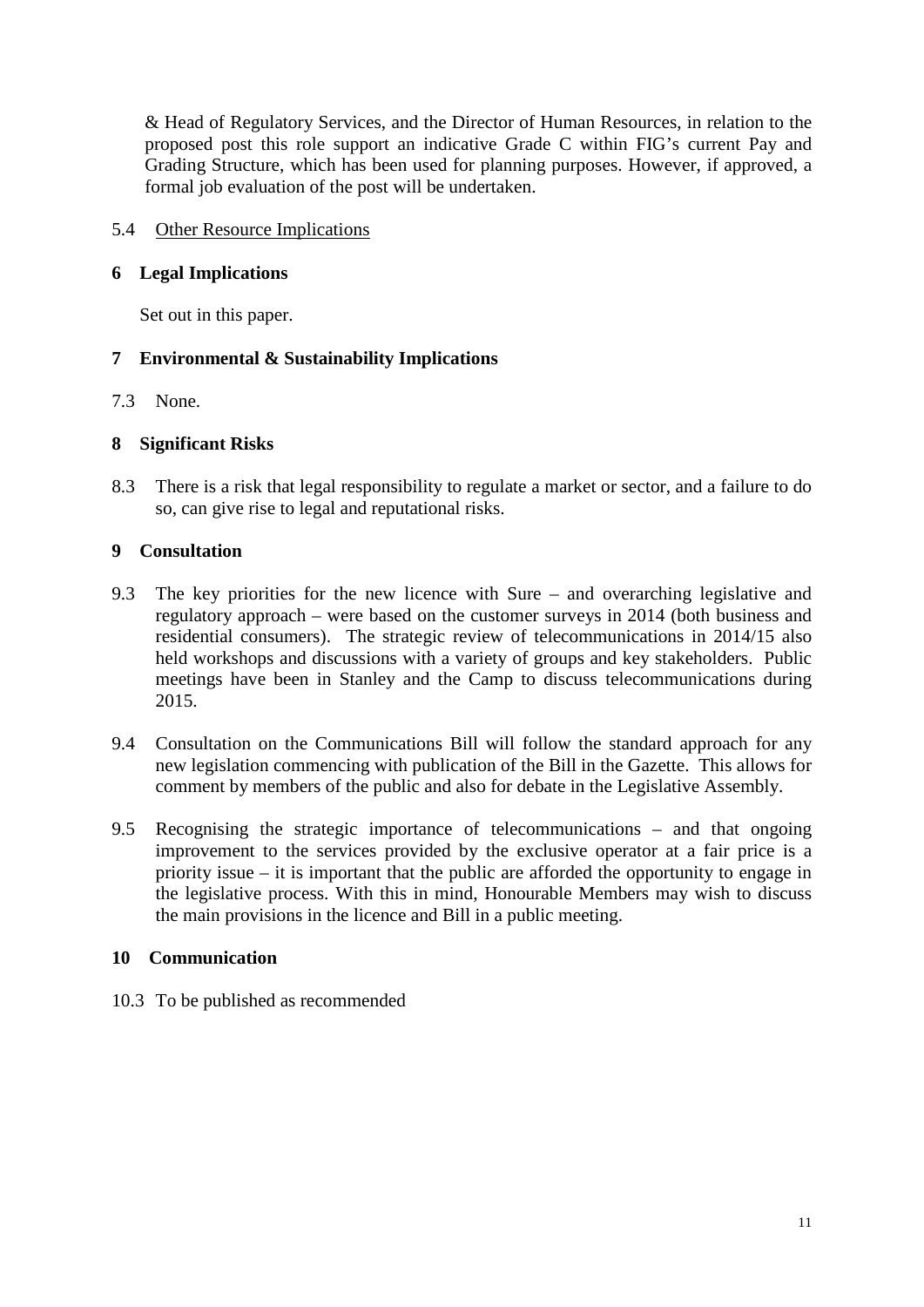#### **DRAFT / COMMUNICATIONS BILL 2016**

#### (No: of 2016)

| (Assented to  | (12016)                           |
|---------------|-----------------------------------|
| (Commencement | $:$ in accordance with section 2) |
| (Published)   | (12016)                           |

To make provision about the development, operation and regulation of communication services in the Falkland Islands.

#### **ARRANGEMENT OF SECTIONS**

#### **PART 1**

#### **PRELIMINARY**

#### **1 Title**

This Ordinance is the Communications Ordinance 2016.

#### **2 Commencement**

- (1) This Ordinance comes into force on such date as may be specified by the Governor by notice published in the Gazette.
- (2) Different dates may be specified for different purposes.

#### **3 Overview**

This Act deals with the following matters—

- (a) Part 2 sets objectives and principles for the exercise of functions under this Ordinance;
- (b) Part 3 establishes, and makes general provision about, the Communications Regulator ("the Regulator");
- (c) Part 4 requires, and makes provision about, electronic communications licences;
- (d) Part 5 requires, and makes provision about, broadcasting station licences;
- (e) Part 6 makes provision about radio spectrum management (including provision about licensing);
- (f) Part 7 makes provision about the grant of an exclusive licence for the provision of telecommunications services;
- (g) Part 8 makes general provision about fees;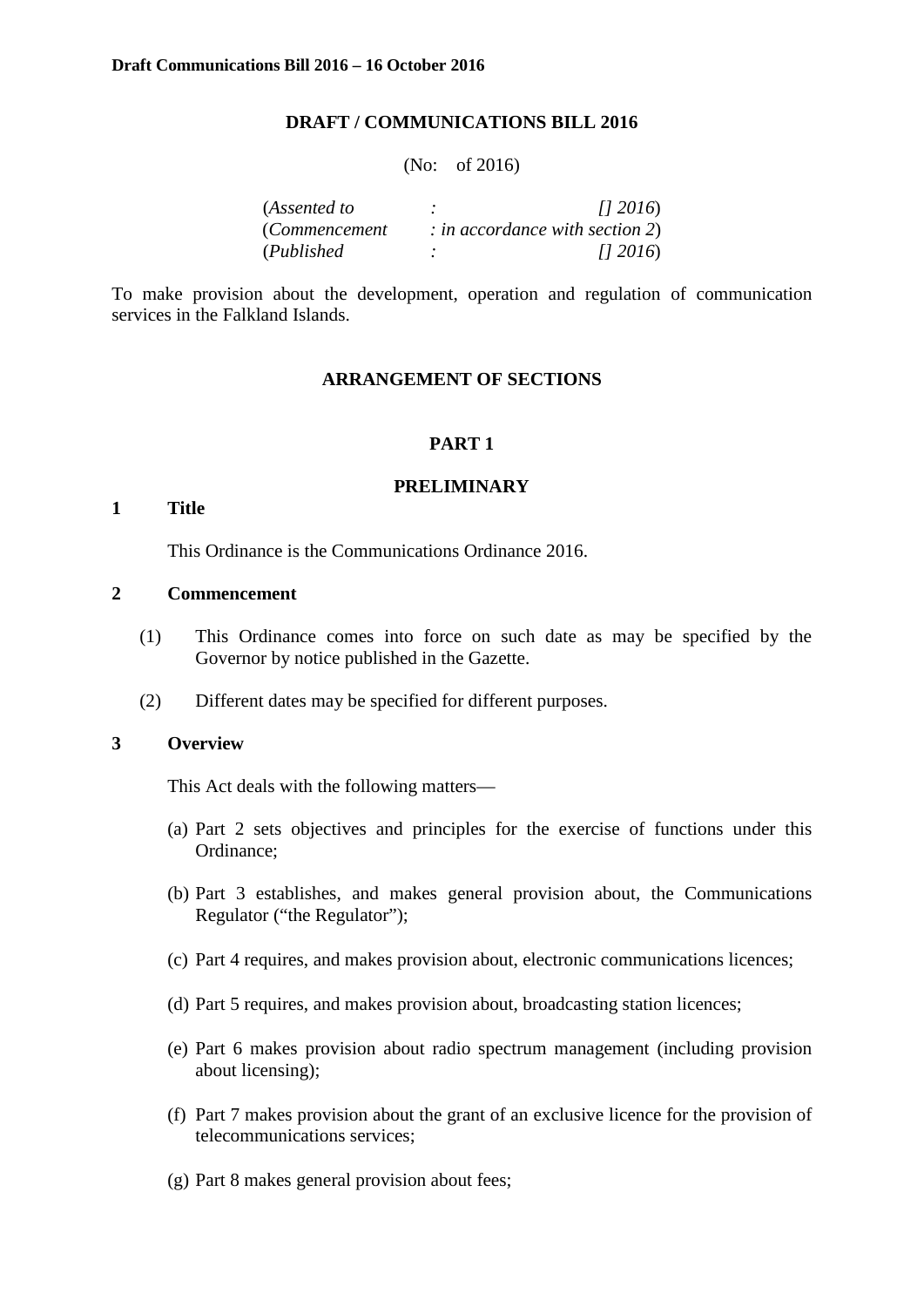- (h) Part 9 makes provision about consumer standards and protection in relation to services provided in accordance with this Ordinance;
- (i) Part 10 makes provision about the public control of electronic communications services;
- (j) Part 11 creates offences in connection with provisions of this Ordinance, and makes general provision about offences created by other Parts;
- (k) Part 12 makes provision about the use of land in connection with electronic communications services;
- (l) Part 13 makes provision about public interest retention and interception of data and surveillance;
- (m)Part 14 establishes, and makes provision about the functions of, the Telecommunications Appeals Panel.

## **4 Interpretation**

In this Ordinance—

"apparatus" includes any equipment, machinery or device (including, in particular, wire and cable and the casing or coating of wire or cable);

"audiovisual media service" means a service for the communication of material to be displayed as a combination of sounds and pictures;

"broadcasting station" means an installation for making broadcasts;

"carriage service" means a service consisting wholly or partly of transmitting signals by means of a network; and the expression—

- (a) does not include a content service, and
- (b) does include the provision of services ancillary to the conveyance of signals and conditional access or other services to enable customers to access a content service;

"class licence" has the meaning given by section 34;

"content service" means a service either for the provision of material with a view to its being comprised in signals conveyed by means of a network or that is an audiovisual media service;

"domain name" has the meaning given by section 88;

"electronic communications objectives" means the objectives set out in section 5;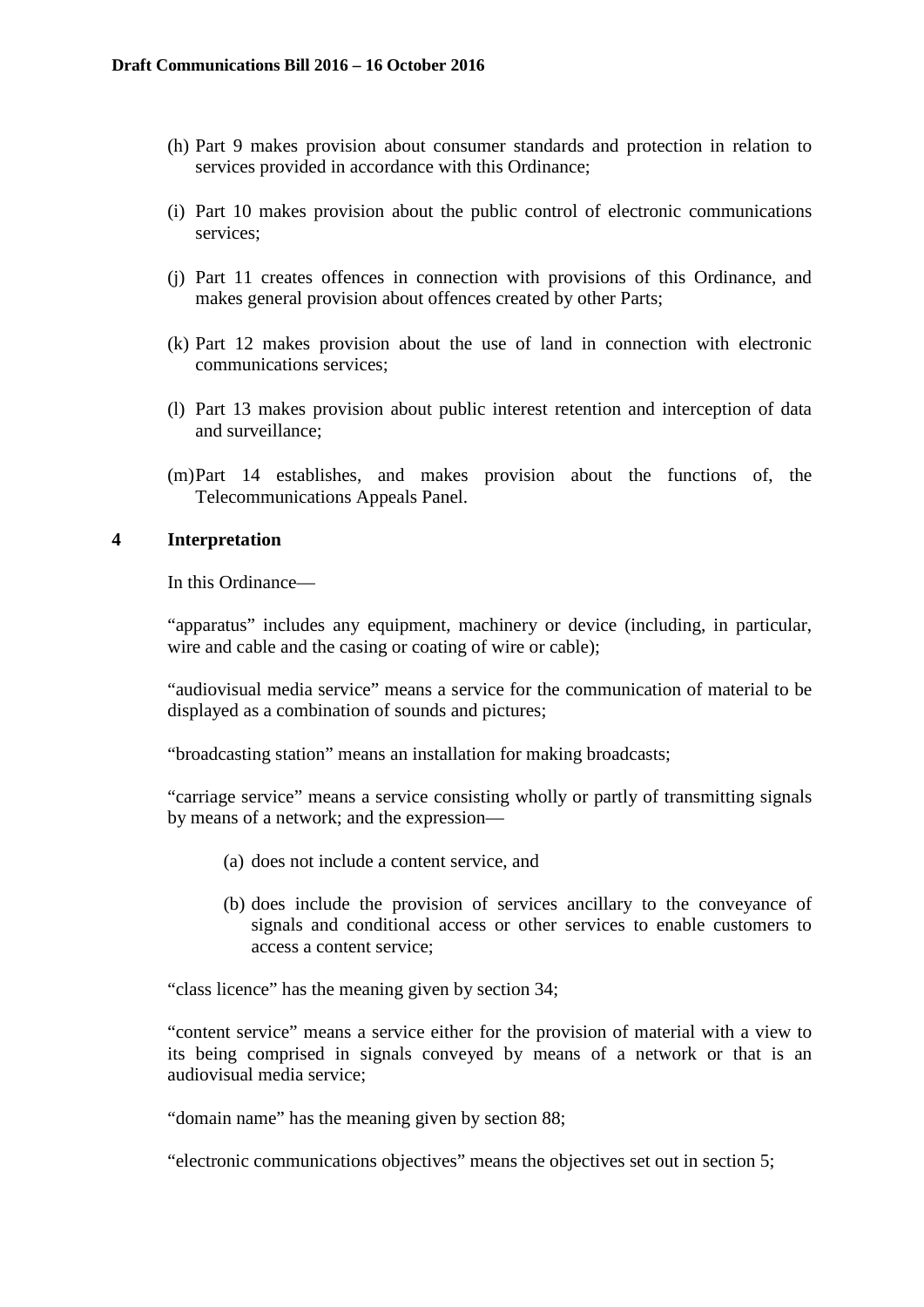"electronic communications" means the conveyance of signals by the use of electrical, magnetic or electromagnetic energy;

"electronic communications data" means data relating to electronic communications;

"electronic communications equipment" means equipment designed or intended to be used in connection with electronic communications;

"electronic communications network" means a network of electronic communications services;

"electronic communications services" includes the provision of a carriage service or a content service, including both public and private, mobile and fixed (unless otherwise stated) voice telephony, data and internet services;

"Falkland Islands territory" means the Falkland Islands (within the meaning of the Interpretation and General Clauses Ordinance);

"individual licence" has the meaning given by section 34;

"interfere", in relation to a communication, includes fail to deliver, delay delivery, intercept, divert, monitor, and make personal use of the communication;

"the licence requirement" has the meaning given by section 21(2);

"licensee" includes any subsidiary undertaking included within the scope of a licence in accordance with section 38(1);

"message" means any communication, whether oral, written, printed or displayed or conveyed by any means;

"network" means a system used or designed to be used to send signals of any kind, including anything (including data) required to make the system operate; "numbering plan" means the plan made by the Regulator under section 83;

"programme" means a set of moving images with or without sound constituting an individual item within a schedule or a catalogue established by an audiovisual media service provider and whose form and content is comparable to the form and content of television broadcasting;

"radio" means the transmission or reception over any distance without connecting wires of images and other visual matter and of sounds, signs or signals by electrical means;

"the Regulator" means the Communications Regulator appointed under section 7;

"the regulatory principles" means the principles specified in section 6;

"signal" includes—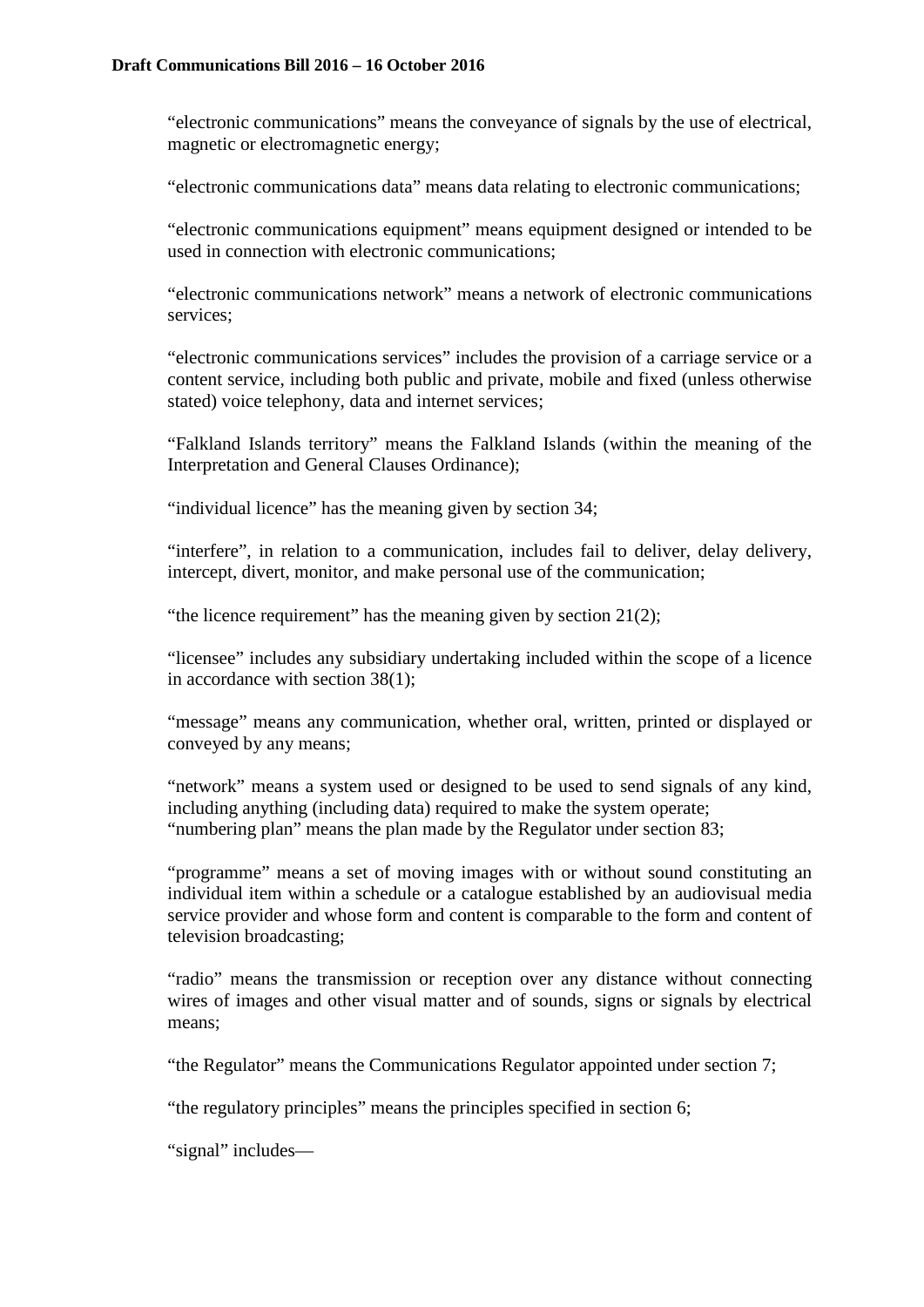(a) anything comprising speech, music, sounds, visual images or communications or data of any description; and

(b) signals serving for the communication of anything between persons, between a person and a thing or between things, or for the actuation or control of any apparatus;

"spectrum licence" means a licence issued under the terms of section 56;

"spectrum plan" means the spectrum plan published pursuant to section 55;

"state assets" means any radio spectrum, national telephone numbers and domain names;

"television broadcast" means an audiovisual media service provided by an audiovisual media service provider for simultaneous viewing of programmes on the basis of a programme schedule;

"universal service" means those services specified pursuant to section 65; and

"wireless telegraphy" means the emission or receipt of signals over a path of electromagnetic energy of a frequency not exceeding 3000 gigahertz where that path—

- (a) serves for the conveyance of messages, sound or visual images (whether or not the messages, sound or images are actually received by anyone), or for operating or controlling machinery or apparatus; or
- (b) is used in connection with determining position, bearing or distance, or for gaining information as to the presence, absence, position or motion of an object or of a class of object; and

"with lawful authority" means in accordance with a provision of this Ordinance or any other enactment, in accordance with a provision of a licence issued under this Ordinance, in connection with or in the course of activities licensed under this Ordinance, in accordance with a warrant, notice or requirement issued under this Ordinance, or in accordance with an order of a court.

# **PART 2**

# **OBJECTIVES AND PRINCIPLES**

#### **5 Electronic communications objectives**

The electronic communications objectives for the purposes of this Ordinance are—

(a) to promote the public interest generally in relation to electronic communications;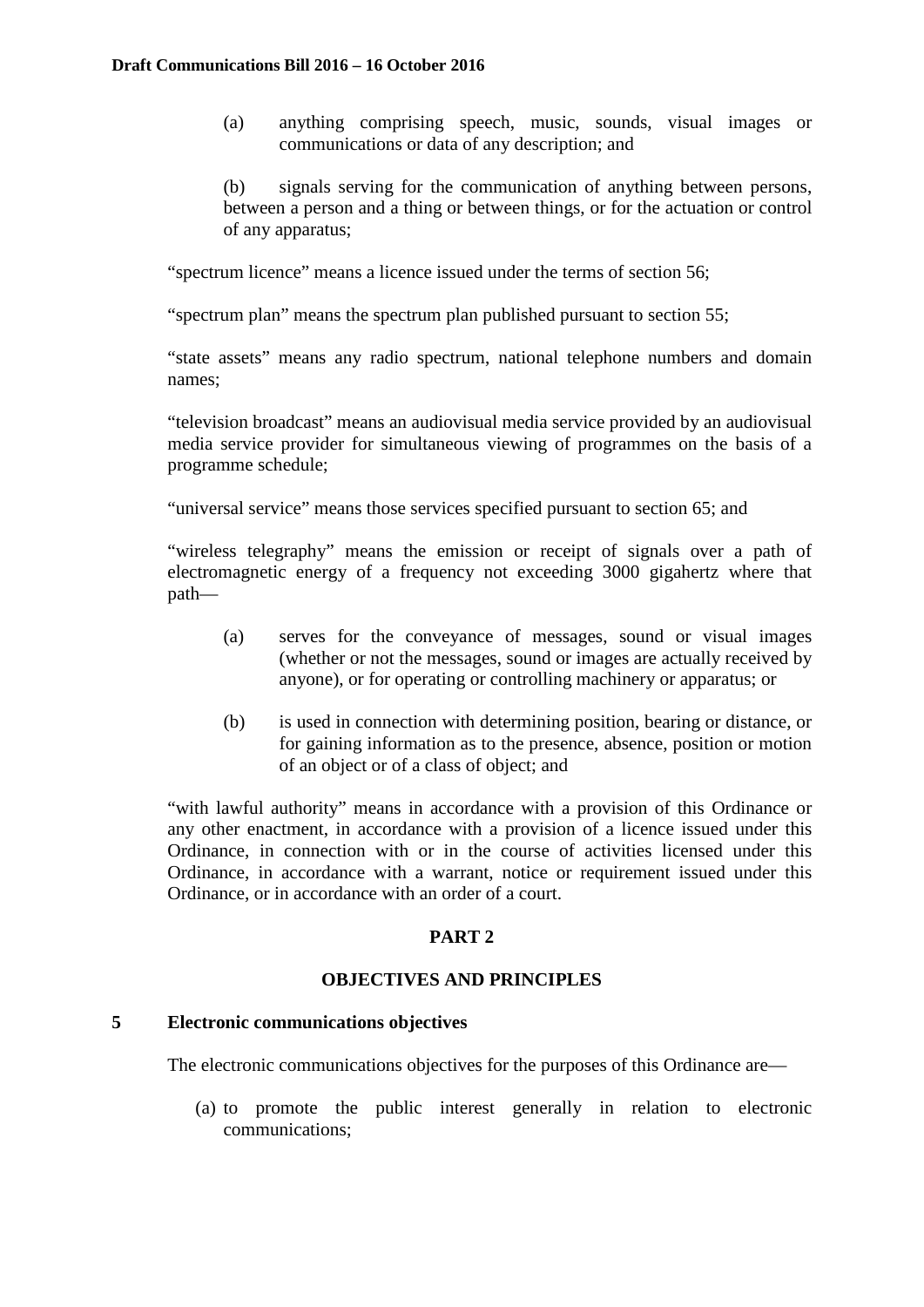- (b) to facilitate effective communication between the people of the Falkland Islands and the rest of the world;
- (c) to ensure effective regulation of the supply and operation of electronic communications services;
- (d) to enhance the efficiency of the Falkland Islands' commercial electronic communications sector;
- (e) to support the growth and development of the Falkland Islands' economy;
- (f) to promote investment and innovation in electronic communications networks and services;
- (g) to promote optimal use of radio spectrum;
- (h) to provide affordable access to high quality networks and carriage services in all regions of the Falkland Islands so far as reasonably practicable;
- (i) to maintain public safety and security;
- (j) to contribute to the protection of personal privacy;
- (k) to avoid public nuisance through electronic communications so far as reasonably practicable;
- (l) to limit adverse impact of networks and carriage services on the environment so far as reasonably practicable;
- (m) to ensure access to all key electronic communications services;
- (n) to encourage infrastructure investment into the Falkland Islands;
- (o) to provide continued growth in international capacity to support increasing usage levels, so far as economically feasible;
- (p) to support the delivery of public sector services (including education and healthcare);
- (q) to strengthening the regulatory environment that supports development of the Falkland Islands' electronic communications sector; and
- (r) to promote innovative services to support the needs of the people of the Falkland Islands.

## **6 Regulatory principles**

The regulatory principles for the purposes of this Ordinance are—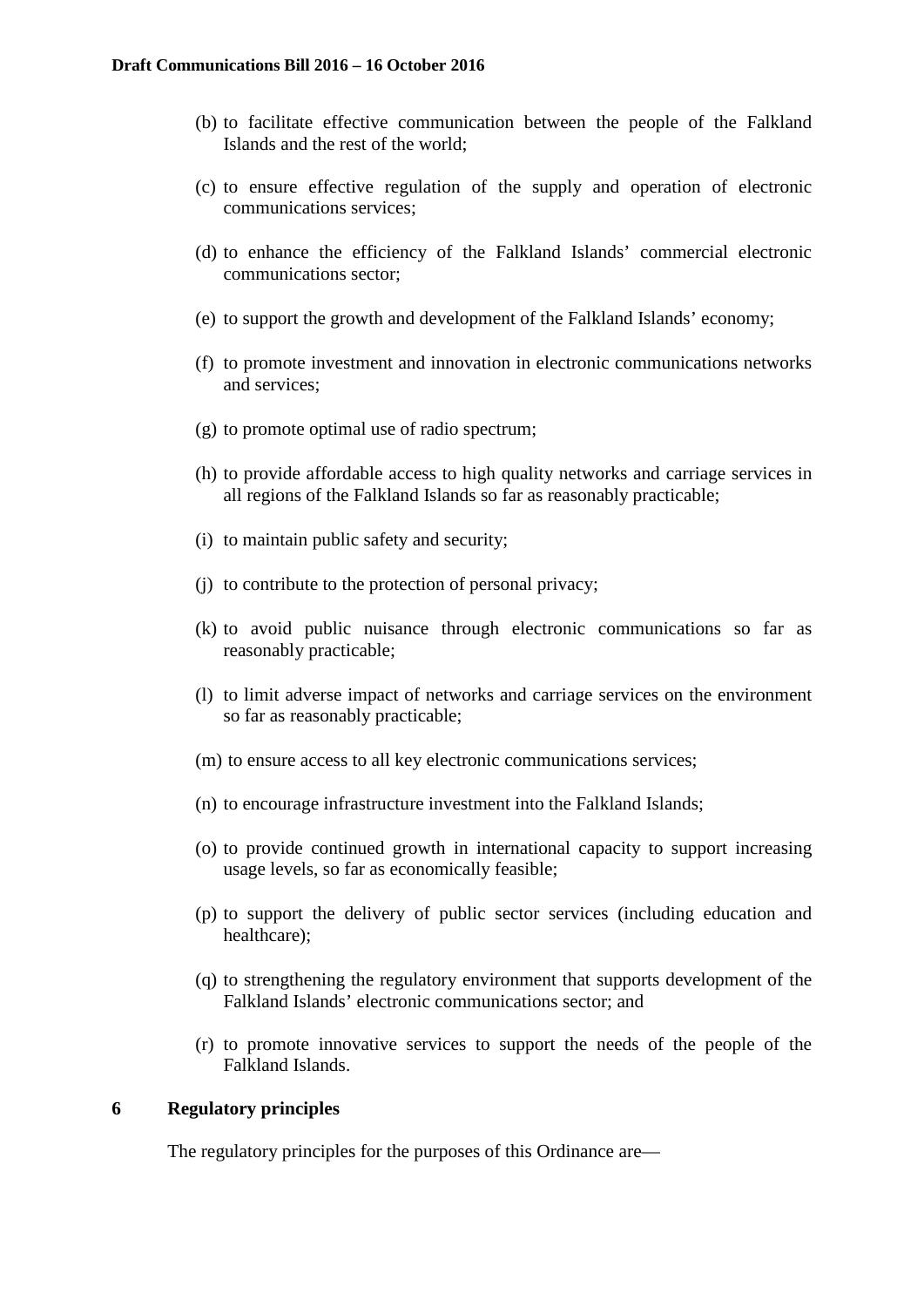- (a) that public policy in relation to electronic communications should aim to pursue the electronic communications objectives;
- (b) that the needs of the people of the Falkland Islands are the paramount consideration in operating the licensing regimes under this Ordinance;
- (c) that additional regulatory or administrative measures should be introduced only—
	- (i) where the Regulator is satisfied that the existing licensing regimes are insufficient for the efficient and effective pursuit of the electronic communications objectives;
	- (ii) having regard to the costs and impact of those measures on affected parties (including consumers, licensees and other undertakings);
	- (iii) if the Regulator is satisfied that the measures are proportionate, transparent, accountable, fair and non-discriminatory.

# **PART 3**

# **THE COMMUNICATIONS REGULATOR**

## *Nature and status*

# **7 Appointment**

- (1) The Governor shall appoint a person as the Communications Regulator ("the Regulator") to perform functions conferred by this Ordinance and any other enactment.
- (2) The Regulator may be an individual or a body corporate.

## **8 Independence**

- (1) No public authority may give general or specific directions to the Regulator.
- (2) Subsection (1) is subject to section 54(2).

# **9 Supplemental**

The Governor may by regulations make provision about—

- (a) the appointment of staff of the Regulator;
- (b) remuneration and allowances;
- (c) the conduct of the Regulator's proceedings (which may include provision for delegation).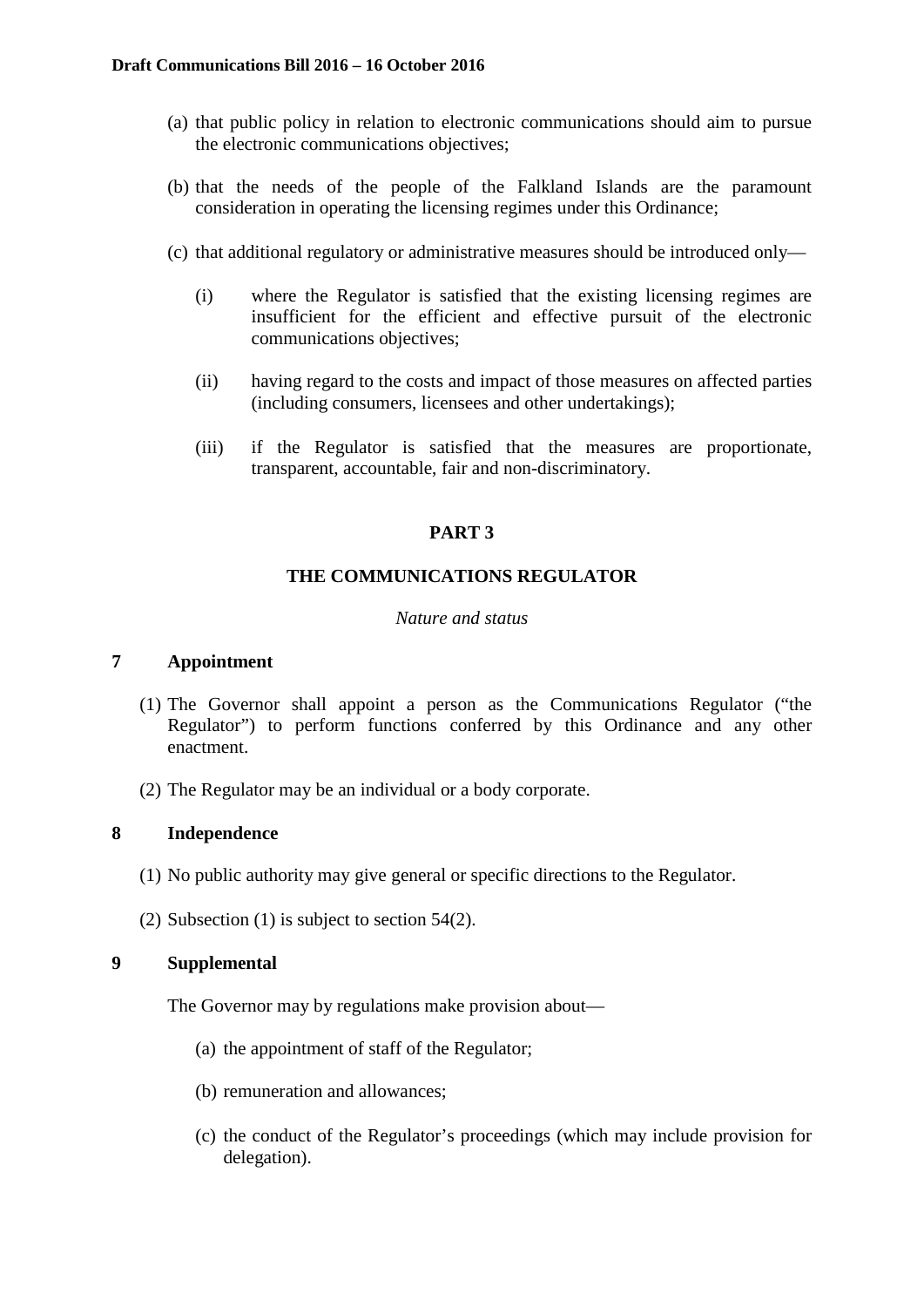#### *Functions*

#### **10 General duties**

- (1) In carrying out its functions the Regulator must—
	- (a) aim to pursue the electronic communications objectives,
	- (b) have regard to the regulatory principles. and
	- (c) have regard to any other principles which appear to the Regulator to represent best practice (having regard to all the circumstances of the Falkland Islands).
- (2) Where two or more electronic communications objectives or other principles conflict in relation to a matter or class of matters, the Regulator must aim to strike an appropriate balance.
- (3) In introducing or developing a regulatory or administrative measure the Regulator must publish a document—
	- (a) specifying the electronic communications objectives that are advanced by the measure; and
	- (b) demonstrating how the regulatory principles have been complied with.

## **11 Specific duties**

The Regulator has the following functions—

- (a) to regulate the electronic communications sector by exercising powers under this Ordinance (in particular, to issue licences and exemption determinations);
- (b) to manage state assets in accordance with this Ordinance;
- (c) to administer the licence fee system under this Ordinance;
- (d) if requested by the Governor or the Government, to represent the Falkland Islands in relation to international organisations or obligations connected with electronic communications;
- (e) to exercise functions conferred on it by this Ordinance or any other enactment; and
- (f) to undertake other functions connected with electronic communications at the request of the Government (but this paragraph is subject to section 8(1)).

## **12 General powers**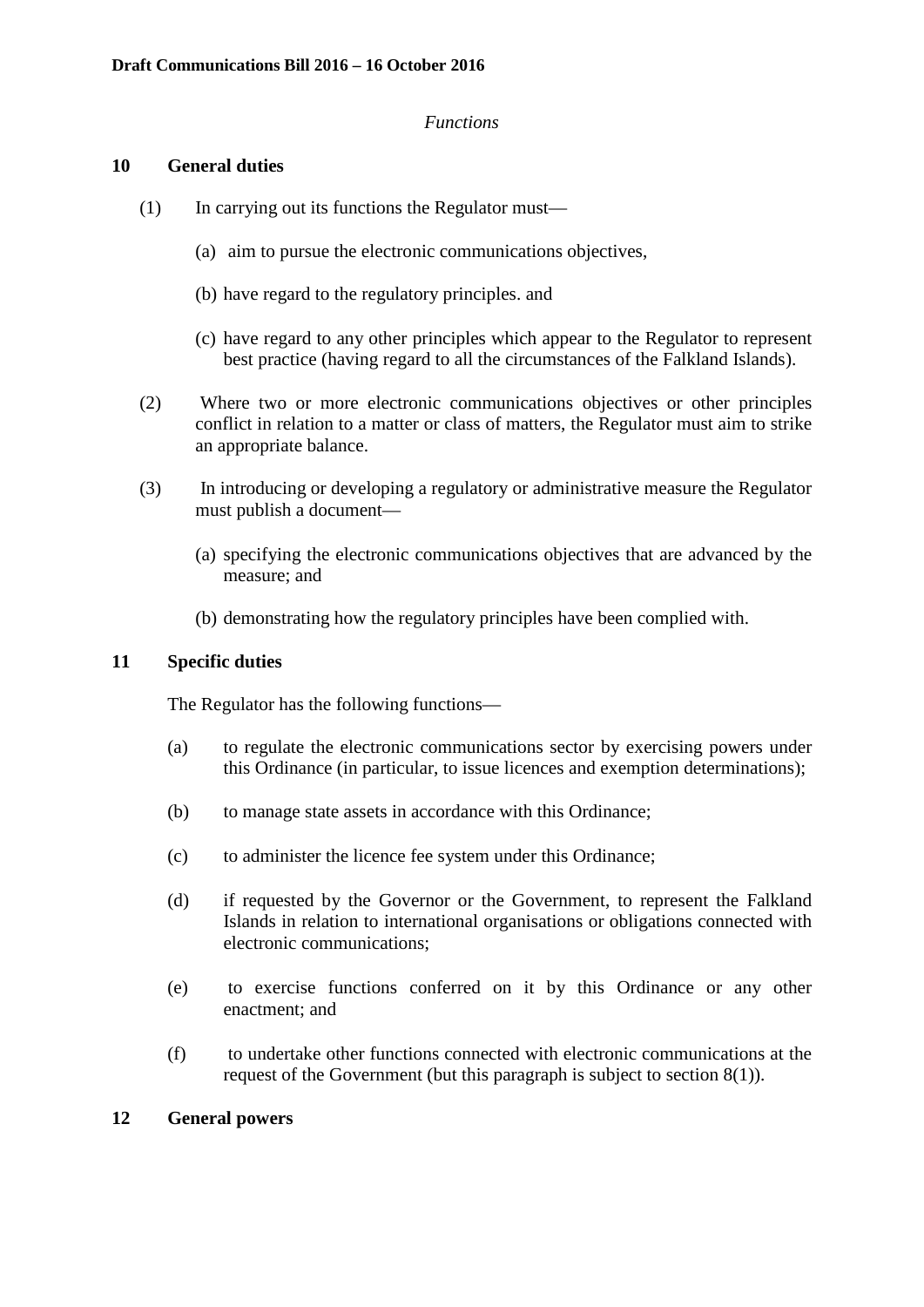- (1) The Regulator may do anything it considers necessary or desirable for the purpose of pursuing the electronic communications objectives in accordance with the regulatory principles.
- (2) In particular, the Regulator may—
	- (a) exercise the powers under this Ordinance;
	- (b) issue or approve codes of practice, directions, decisions, statements, instructions, notifications and technical rules and standards;
	- (c) publish and maintain registers or lists;
	- (d) institute civil or criminal proceedings;
	- (e) conduct inquiries, investigations under section 13 and hearings;
	- (f) conduct market investigations and reviews;
	- (g) require the provision of documents and information;
	- (h) publish the results of action taken under paragraph (e) or documents or information provided under paragraph (f); and
	- (i) make awards of compensation (in accordance with any relevant law) in respect of loss or damage suffered by consumers, and make provision for the enforcement of awards.
- (3) Failure to have regard to or comply with codes of practice, directions, decisions, statements, instructions, notifications and technical rules and standards issued or approved by the Regulator does not of itself give rise to civil or criminal liability; but—
	- (a) a court or tribunal (including an arbitral tribunal) may have regard to any of those instruments issued or approved by the Regulator that appears to the court or tribunal to be relevant to a matter before it; and
	- (b) licences and other instruments under this Ordinance may require parties to have regard to, or comply with, a specified instrument or class of instrument issued or approved by the Regulator (which may include instruments issued or approved after the grant of the licence).
- (4) Failure to comply with a requirement of the Regulator under subsection (3) does not give of itself give rise to civil or criminal liability; but—
	- (a) a court or tribunal (including an arbitral tribunal) may have regard to a failure that appears relevant to a matter before it; and
	- (b) licences and other instruments under this Ordinance may require parties to comply with requirements of the Regulator.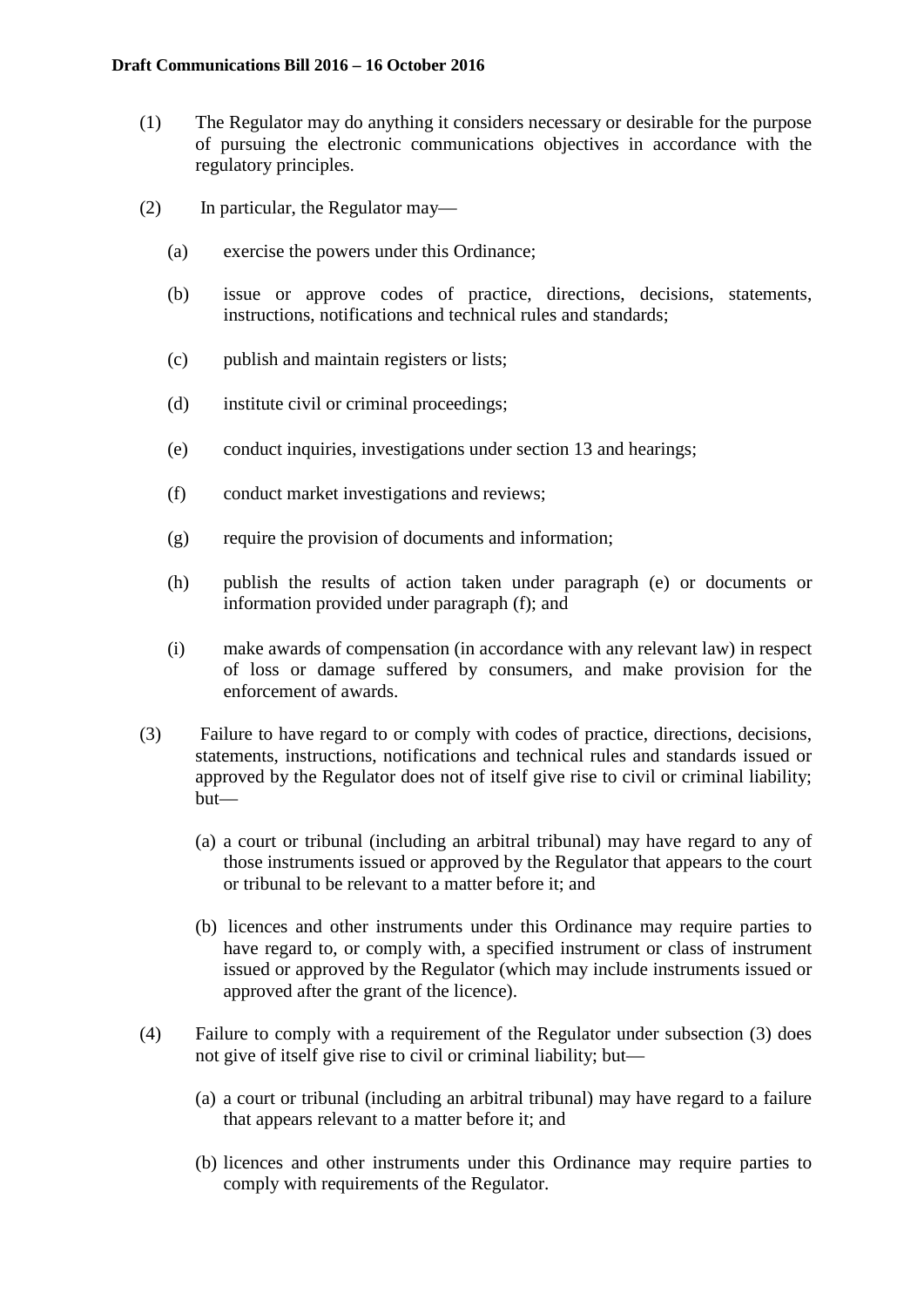- (5) The Regulator may delegate a function under this Ordinance to a public body.
- (6) Subsection (5) does not apply to a power to issue licences.

## *Enforcement powers*

## **13 Compliance investigations**

- (1) The Regulator may investigate an actual, alleged or suspected contravention of—
	- (a) a provision made by or by virtue of this Ordinance, or
	- (b) a licence under this Ordinance.
- (2) For the purposes of an investigation the Regulator may—
	- (a) require the provision of information or documents;
	- (b) enter premises and inspect, copy and retain documents, in accordance with a warrant under section 96.
- (3) The Regulator may, with the approval of the Governor, appoint an agent—
	- (a) to conduct an investigation, and
	- (b) to exercise the Regulator's powers under this section in respect of that investigation.
- (4) The Governor may not approve the appointment of an agent under subsection (3) unless satisfied that—
	- (a) the agent has appropriate qualifications, experience and competence, and
	- (b) all necessary safeguards and mechanisms for transparency and accountability are in place.

# **14 Enforcement orders**

- (1) This section applies where the Regulator thinks that a person (whether a licensee or not) has failed to comply with a provision of—
	- (a) this Ordinance, or
	- (b) a licence or other instrument under this Ordinance.
- (2) The Regulator may by order in writing require the person to—
	- (a) take specified action, or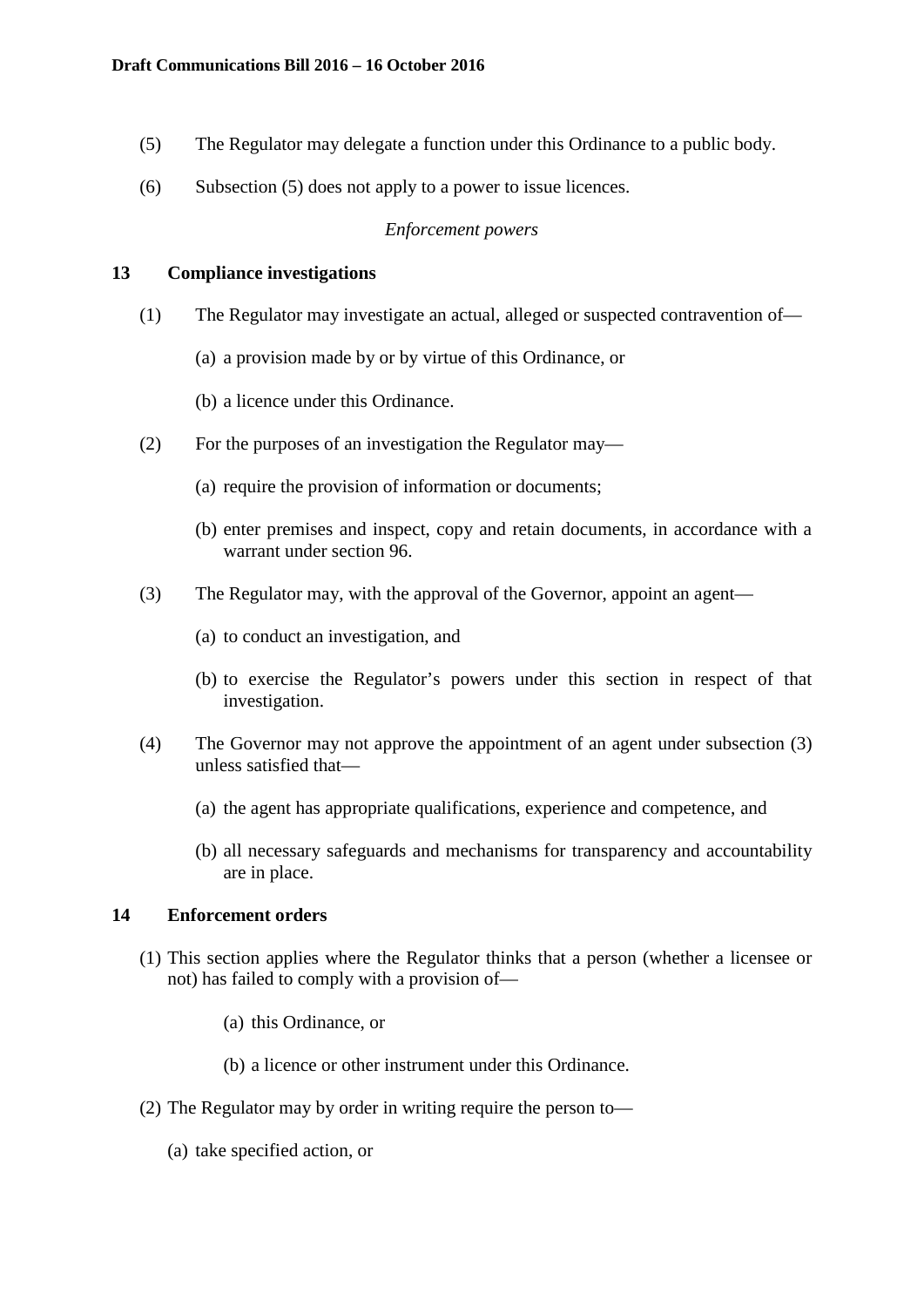- (b) refrain from taking specified action.
- (3) The Regulator may by order in writing require the person to pay a penalty.
- (4) The Governor shall make regulations about penalties under this section; and the regulations must, in particular, make provision—
	- (a) for notice to be given of intent to impose a penalty;
	- (b) for an opportunity to make representations to be given before the imposition of a penalty;
	- (c) about the form and content of orders;
	- (d) setting a maximum penalty (or different maximums for different classes of case);
	- (e) about the calculation of the amount of penalty to be paid (which may include provision for the exercise of a discretion by reference to criteria specified in regulations, and may include provision for calculation by reference to a percentage of a business' turnover or in any other manner specified in the regulations);
	- (f) requiring notice of orders to be given to specified persons;
	- (g) about the publication of orders.
- (5) An order is enforceable as if it were an order of the Supreme Court.
- (6) If an order is made under this section otherwise than as a result of an investigation under section 13—
	- (a) it shall be made only if the Regulator considers it necessary by reason of urgency;
	- (b) it shall be expressed to last only until an investigation has been concluded; and
	- (c) as soon as reasonably practicable the Regulator shall commence an investigation.
- (7) Failure to comply with an order under this section—
	- (a) is an offence; and
	- (b) may result in revocation of a licence in accordance with section 43.

#### **15 Determinations of licence and other obligations**

(1) The Regulator may make a determination about—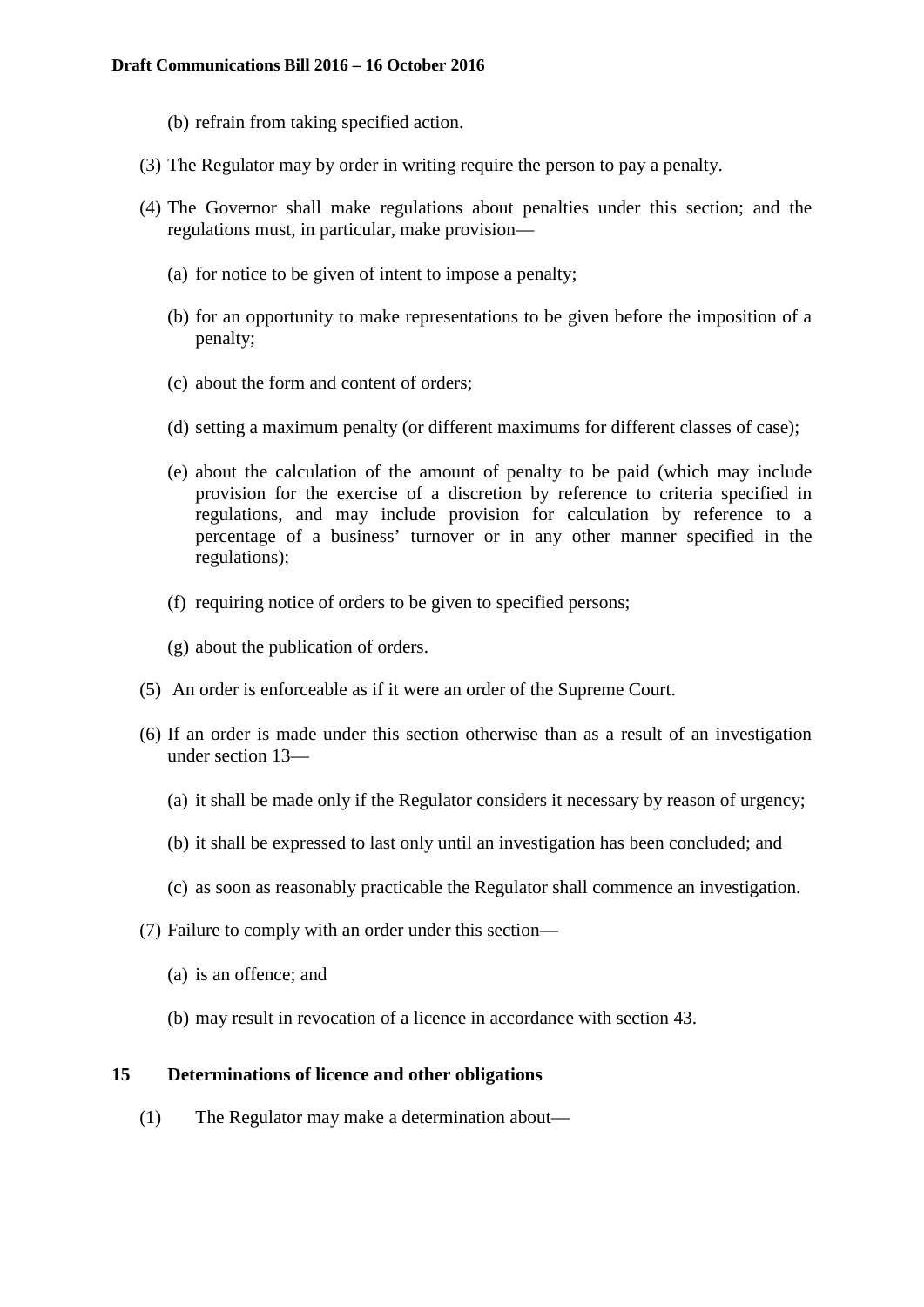- (a) the nature and extent of an obligation imposed on a person by or by virtue of a provision of this Ordinance or of a licence or other instrument under this Ordinance;
- (b) the effect of any other provision of or by virtue of this Ordinance or of a licence or other instrument under this Ordinance.
- (2) A determination may be made—
	- (a) on an application by a person who appears to the Regulator to have a sufficient interest in the matter to be determined, or
	- (b) on the Regulator's own motion.
- (3) Before making a determination in respect of an obligation imposed on a person, the Regulator must consult that person and any other person who appears to the Regulator to have a legitimate interest.
- (4) Before making any other determination the Regulator must consult such persons as appear to the Regulator to have a legitimate interest.
- (5) The Regulator must issue a determination in writing giving its reasons.
- (6) The Regulator must publish a determination on its website (unless the Regulator is satisfied that public interest in publication is outweighed by commercial or other reasons for confidentiality).
- (7) Where the matter is urgent, the Regulator may issue an interim determination on such terms as it considers appropriate.
- (8) The Governor may make regulations about the procedure to be followed in relation to the making of determinations.
- (9) A determination shall be conclusive for all purpose as to the matters stated in it (subject to appeal under Part 14).

## *General procedure*

## **16 Consultation**

- (1) Before taking regulatory or administrative action under this Ordinance the Regulator must consult any person directly affected by the action and any other person who appears to the Regulator to have a legitimate interest.
- (2) This section is without prejudice to any specific procedures provided by or under a provision of this Ordinance.
- (3) This section—
	- (a) does not apply in relation to determinations under section 15; and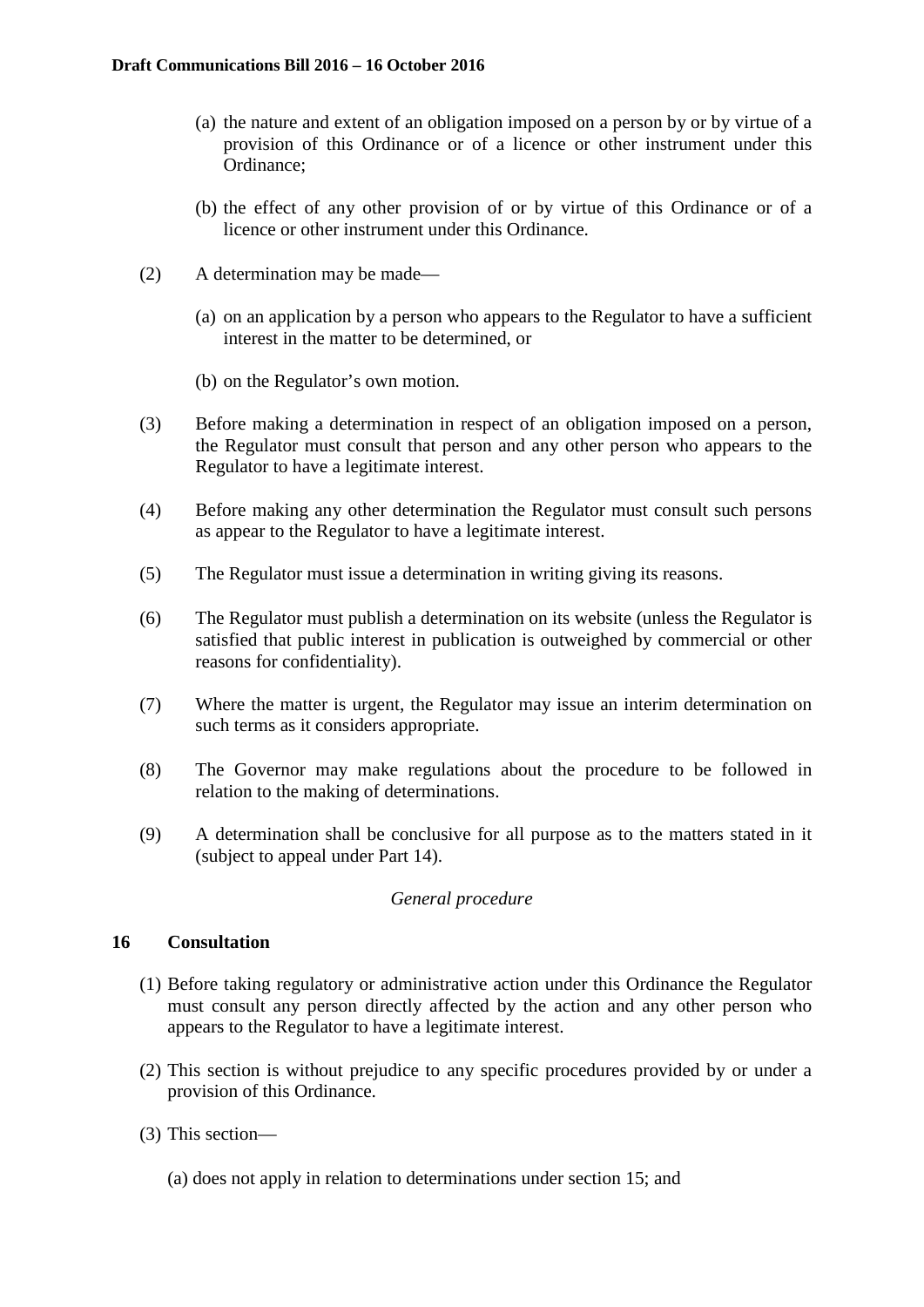(b) is subject to section 18.

## **17 Publication**

- (1) The Regulator must make arrangements for the publication of regulatory or other action taken under this Ordinance if the Regulator believes that—
	- (a) the action is of public significance, and
	- (b) publication is in accordance with the regulatory principles.
- (2) In particular, the Regulator must—
	- (a) publish regulatory and other action on its website as soon as reasonably practicable;
	- (b) provide arrangements for persons to register through the website to receive notice of new action;
	- (c) maintain its website; and
	- (d) ensure that copies of documents are made available at its principal office for inspection by the public on request during normal business hours without charge.
- (3) The Regulator must also consider whether to publish notice of action taken or to be taken in a newspaper.
- (4) This section is subject to section 18.
- (5) Action is of public significance for the purposes of this section if it is likely—
	- (a) to have a significant impact on the public;
	- (b) to have a significant impact on persons or activities in respect of which the Regulator exercises functions; or
	- (c) to result in a significant change in the Regulator's activities.

## **18 Confidentiality**

- (1) The Regulator must not publish or disclose information acquired in the course of the exercise of the Regulator's functions which it considers—
	- (a) is commercially confidential, or
	- (b) is or includes personal data.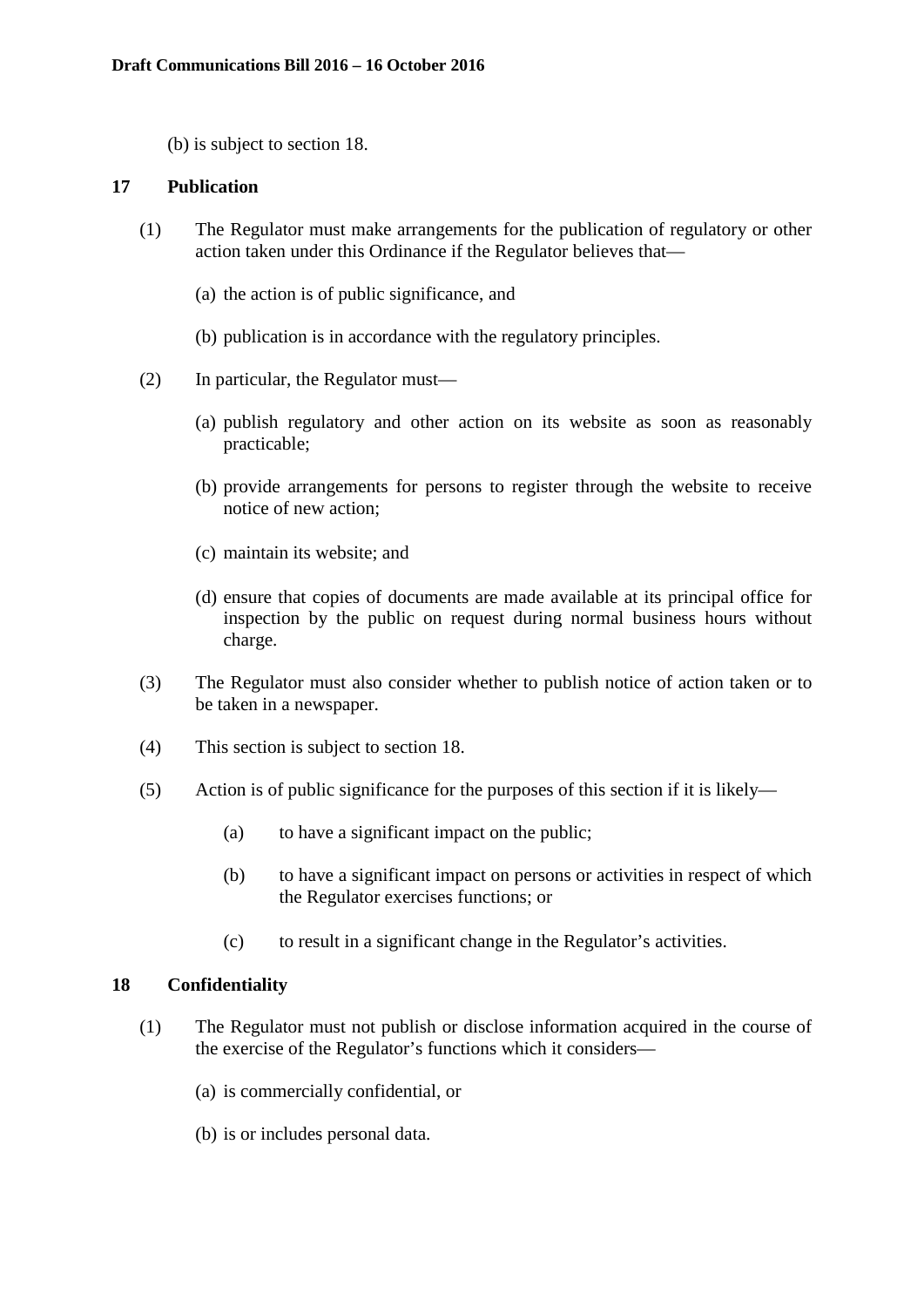- (2) Subsection (1) does not apply to publication or disclosure to, or in accordance with an order of, a court.
- (3) Information which is provided to the Regulator on the express understanding that it is to be treated as commercially confidential or as being or including personal data, must be treated by the Regulator accordingly for the purposes of subsection (1).
- (4) Subsection (1) is subject to the preceding provisions of this Part; but the Regulator may not make a disclosure to which subsection (1) applies in accordance with a provision of this Part unless the Regulator is satisfied that the provision cannot be properly complied with unless the disclosure is made.

## **19 Alternative Dispute Resolution**

- (1) The Regulator may—
	- (a) establish one or more alternative dispute resolution schemes ("ADR schemes") for resolving disputes between licensees, and between licensees and consumers, or
	- (b) approve one or more ADR schemes proposed by licensees.
- (2) Before establishing an ADR scheme the Regulator must consult licensees.
- (3) An ADR scheme may involve—
	- (a) mediation (which may be conducted by the Regulator, a person appointed by the Regulator or a person appointed by the parties to a dispute or by a third party);
	- (b) arbitration of specified matters by an expert appointed by the Regulator, the parties or a third party;
	- (c) any other method of alternative dispute resolution which the Regulator is satisfied conforms to best practice in dispute resolution.
- (4) The Regulator may approve an ADR scheme proposed by licensees only if satisfied that it is—
	- (a) fair (including non-discriminatory) and transparent;
	- (b) to be administered by persons who are independent of any licensee to which it will apply:
	- (c) to be administered in accordance with the electronic communications objectives; and
	- (d) designed to ensure that individuals exercising functions under the scheme have appropriate qualifications and experience.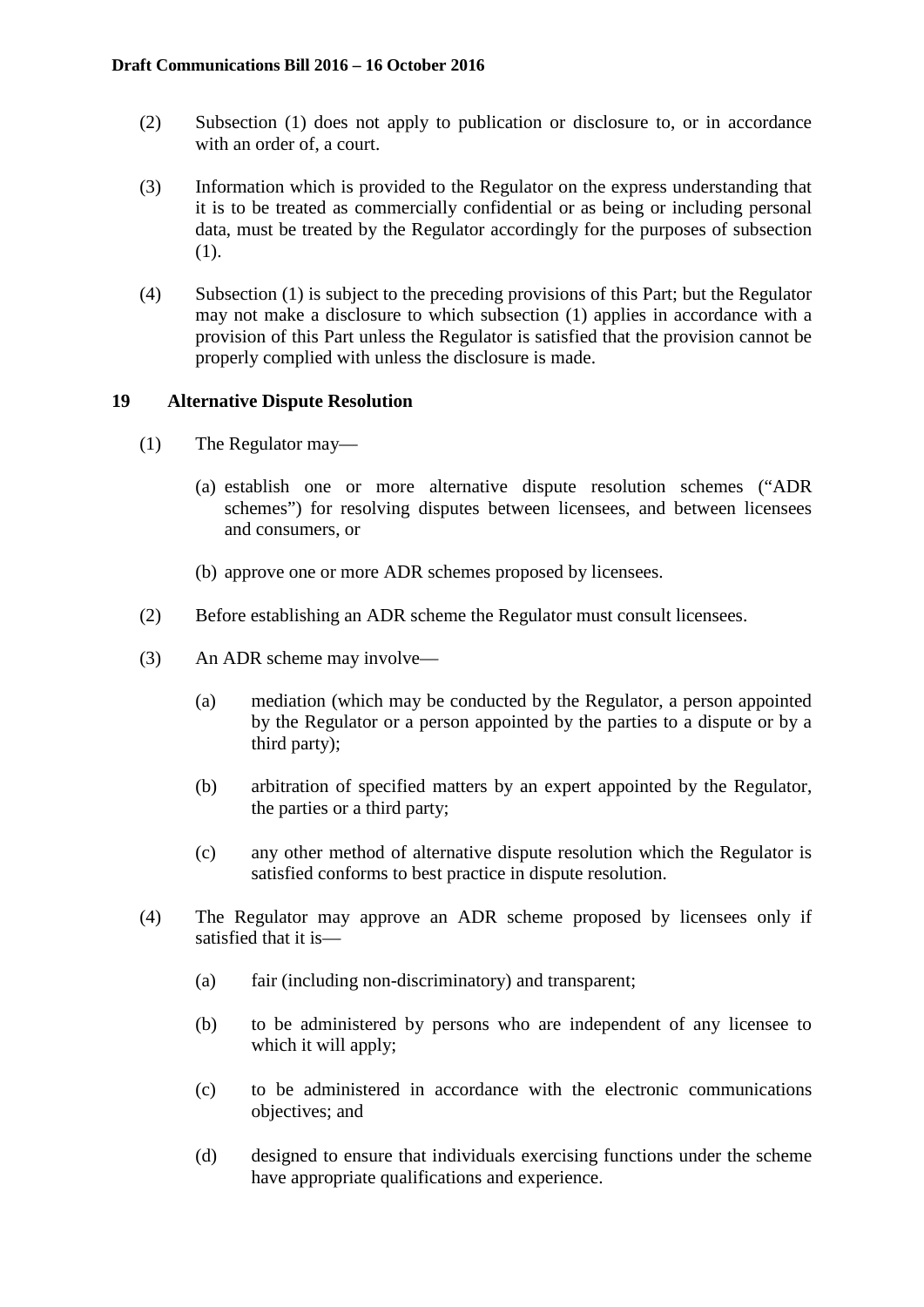- (5) Where the Regulator approves an ADR scheme—
	- (a) the Regulator must require persons responsible for the management of the scheme to report to the Regulator at specified intervals (of not more than a year) about its operation; and
	- (b) if the Regulator is not satisfied that the scheme satisfies the conditions in subsection (4) it must withdraw its approval; and a withdrawal may include incidental and transitional provision.
- (6) An ADR scheme established or approved under this section—
	- (a) may provide for decisions (including interim and ancillary decisions) to be binding on the parties; and
	- (b) must specify whether participation in the scheme prejudices rights under any other provision of this Ordinance or any other enactment or law.

#### **20 Procedural regulations**

- (1) The Governor may make regulations about the procedure to be followed by the Regulator in connection with the performance of its functions.
- (2) The regulations may, in particular, make provision—
	- (a) about the preparation and promulgation of instruments under section  $12(2)(b)$ ;
	- (b) about the preparation of lists under section  $12(2)(c)$ ;
	- (c) for the conduct of inquiries, investigations, hearings and reviews under section  $12(2)(e)$  and (f);
	- (d) about the calculation and payment of compensation under section 12(2)(i).
- (3) Before making regulations under this section the Governor shall consult—
	- (a) any licensee affected, and
	- (b) such other persons as the Governor thinks appropriate.

## **PART 4**

#### **ELECTRONIC COMMUNICATIONS LICENCES**

#### *Requirement for licence*

#### **21 Activities requiring licence**

(1) The following activities require a licence under this Part—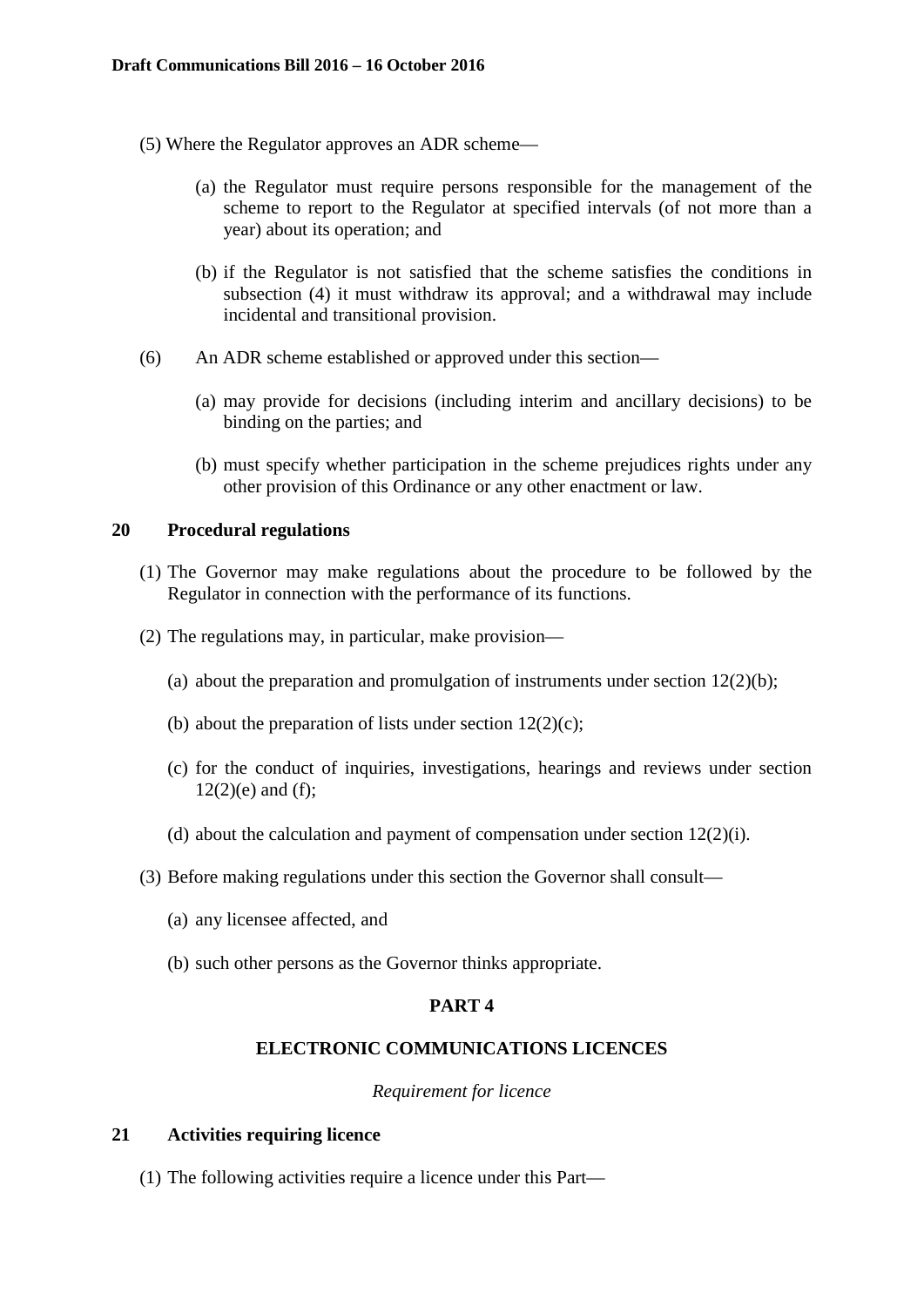- (a) owning an electronic communications network;
- (b) operating an electronic communications network;
- (c) providing electronic communications services;
- (d) importing electronic communications apparatus.

(2) In this Ordinance "the licence requirement" means the requirement under subsection (1).

#### *Exemptions*

## **22 Exclusive licence**

The licence requirement does not apply to anything—

- (a) done in reliance on and in accordance with an exclusive telecommunications licence granted under Part 7, or
- (b) exempted from a requirement for a licence under that Part.

## **23 Broadcasting**

The licence requirement does not apply to anything—

- (a) done in reliance on and in accordance with a broadcasting station licence granted under Part 5, or
- (b) exempted from a requirement for a licence under that Part.

## **24 Crown and Government**

- (1) The licence requirement does not apply to anything done by or on behalf of—
	- (a) the Government, or
	- (b) any other public body.
- (2) The licence requirement does not apply to anything done by or on behalf of
	- (a) Her Majesty's Government;
	- (b) Her Majesty's armed forces for operational purposes;
	- (c) the providers of the British Forces Broadcasting Services;
	- (d) the British Antarctic Survey.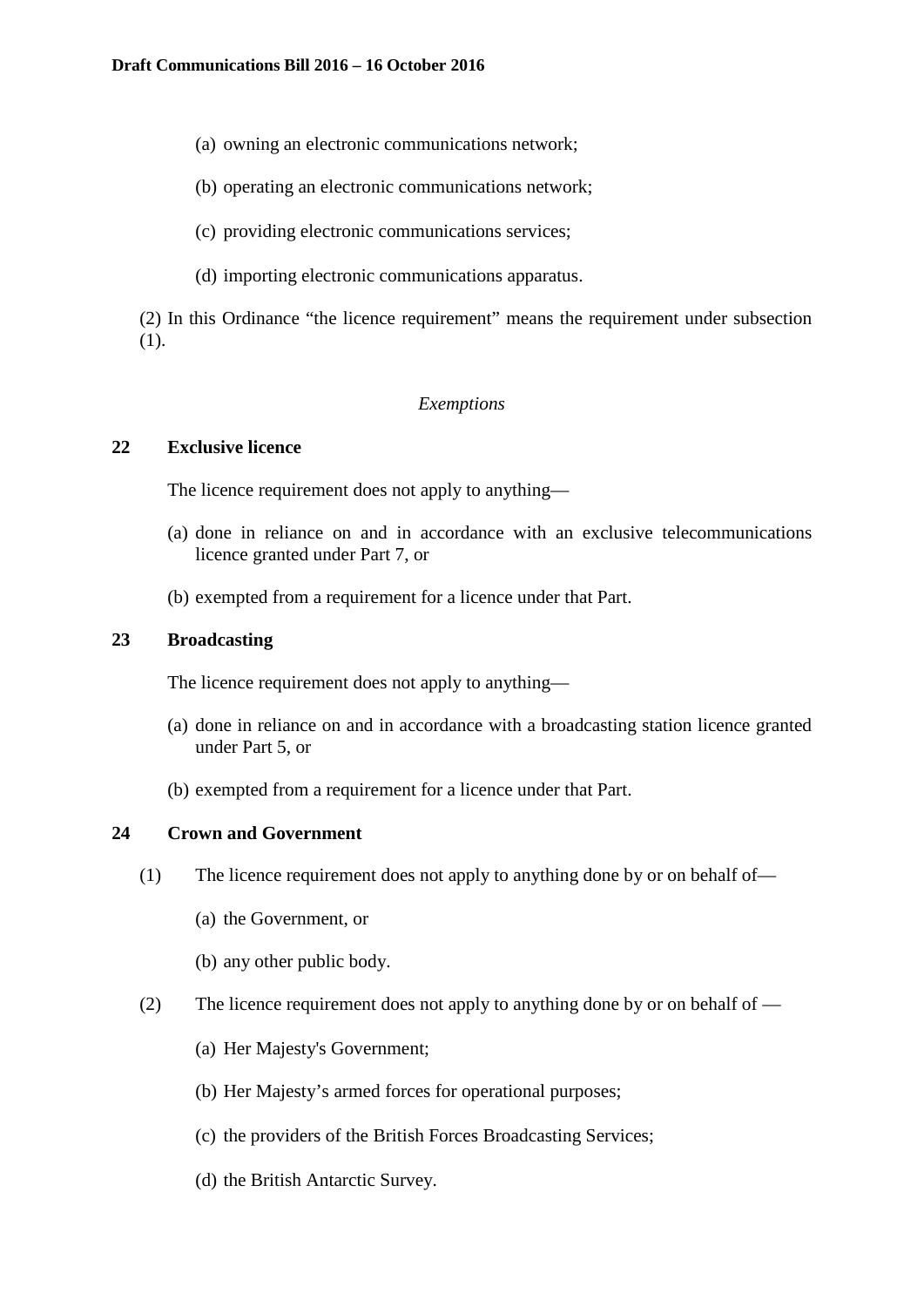(3) An exemption under this section does not apply to the provision of electronic communications services to the public at a time when services of that kind are provided by a licensee.

## **25 Private facilities**

- (1) Private electronic communications facilities are excluded from the licence requirement (but not from a radio spectrum requirement by virtue of section  $56(1)(a)$ ).
- (2) For the purposes of this section "private electronic communications facilities" means electronic communications services which—
	- (a) are provided by a person by means of local land-based network facilities or local transport-based network facilities;
	- (b) are accessible only on that person's property;
	- (c) are operated independently (in every sense) of electronic communications networks operated by any other person; and
	- (d) are not operated in the course of an electronic communications service business or otherwise for commercial gain (except as an indirect and incidental part of a person's business that does not involve the provision of electronic communications services).
- (3) In subsection  $(2)(a)$ 
	- (a) "local land-based network facilities" means network facilities which are situated on, and operated in, a single area of land in the Falkland Islands occupied by the person who is providing the electronic communications services; and
	- (b) "local transport-based network facilities" means network facilities which are situated on and operated in one or more vehicles, vessels, aircraft or hovercraft.

## **26 Transmission stations**

Networks are exempt from the licence requirement if they are used to receive sounds or visual images transmitted by wireless telegraphy—

- (a) from a transmitting station for general reception direct from that station, or
- (b) through the medium of a relay service licensed under this Ordinance.

## **27 Foreign transport**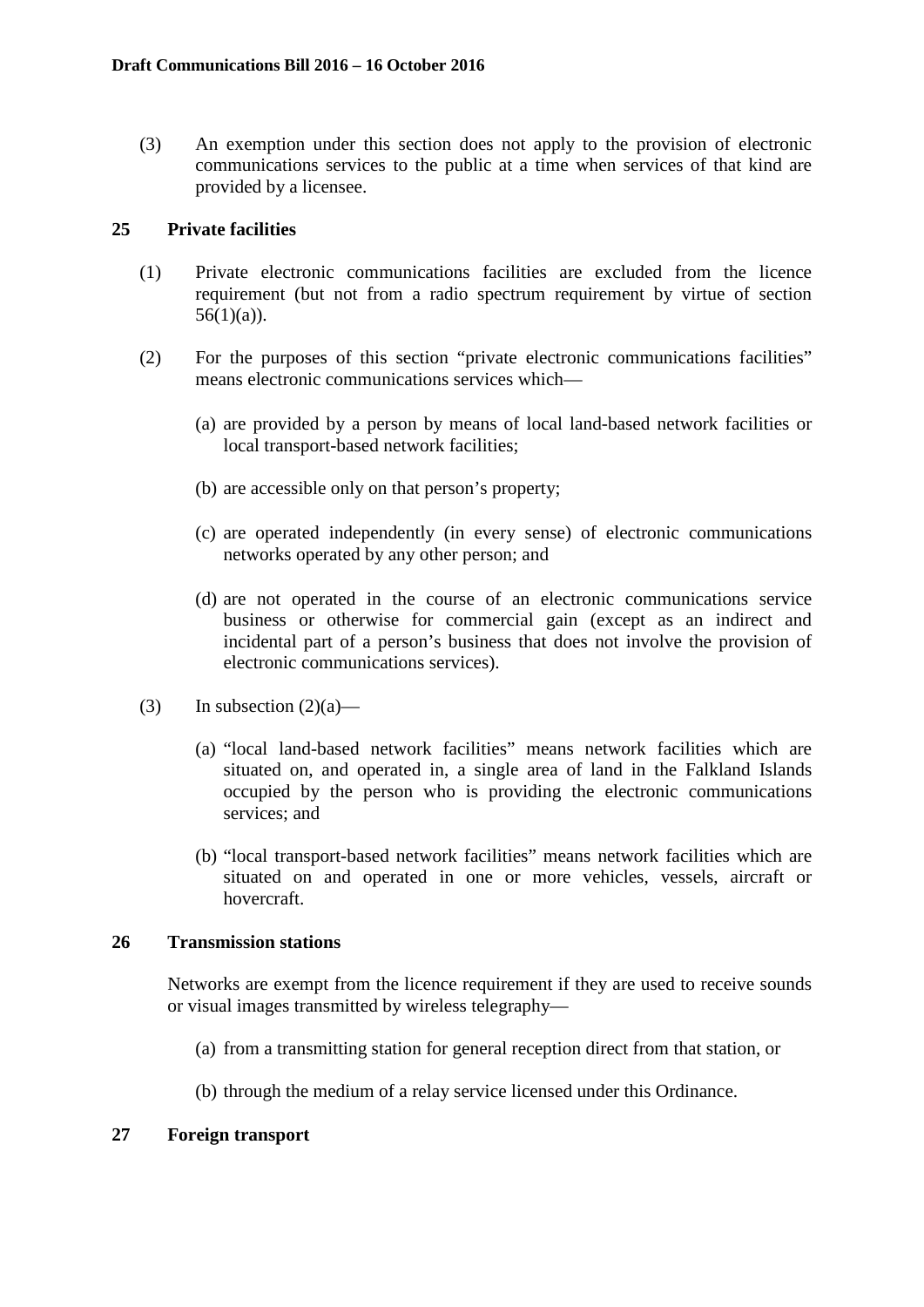- (1) Networks and carriage services are exempt from the licence requirement if they are operated on a foreign vessel or aircraft—
	- (a) passing through Falkland Islands territorial waters or skies, or
	- (b) berthing or landing in a Falkland Islands port or airport.
- (2) But subsection (1) does not permit the making of a broadcast while in Falkland Islands territorial waters or skies or while at a Falkland Islands port or airport.
- (3) In subsection (1) "foreign" means not registered in the Falkland Islands.

## **28 Emergency services**

- (1) The licence requirement does not apply to network facilities which are designed and used only for the provision of any of the following services in accordance with an enactment—
	- (a) police services;
	- (b) ambulance services;
	- (c) fire and rescue services;
	- (d) other emergency services; and
	- (e) helplines designated by the Governor by Order.
- (2) Before making an Order under subsection (1)(e) the Governor must consult—
	- (a) any licensee affected, and
	- (b) such other persons as the Governor thinks appropriate.

# **29 Radio spectrum use**

- (1) The licence requirement does not apply to anything—
	- (a) done in reliance on and in accordance with Part 6, or
	- (b) exempted from a requirement for a licence under that Part.
- (2) The use of radio spectrum is also exempt from the licence requirement if the Regulator notifies the user in writing that the Regulator is satisfied that—
	- (a) the equipment used does not, and is not likely to, cause significant interference to networks or carriage services operated or provided by a licensee;
	- (b) the risk of harm or inconvenience to other users is outweighed by the benefits to the public from permitting usage on an unlicensed basis; and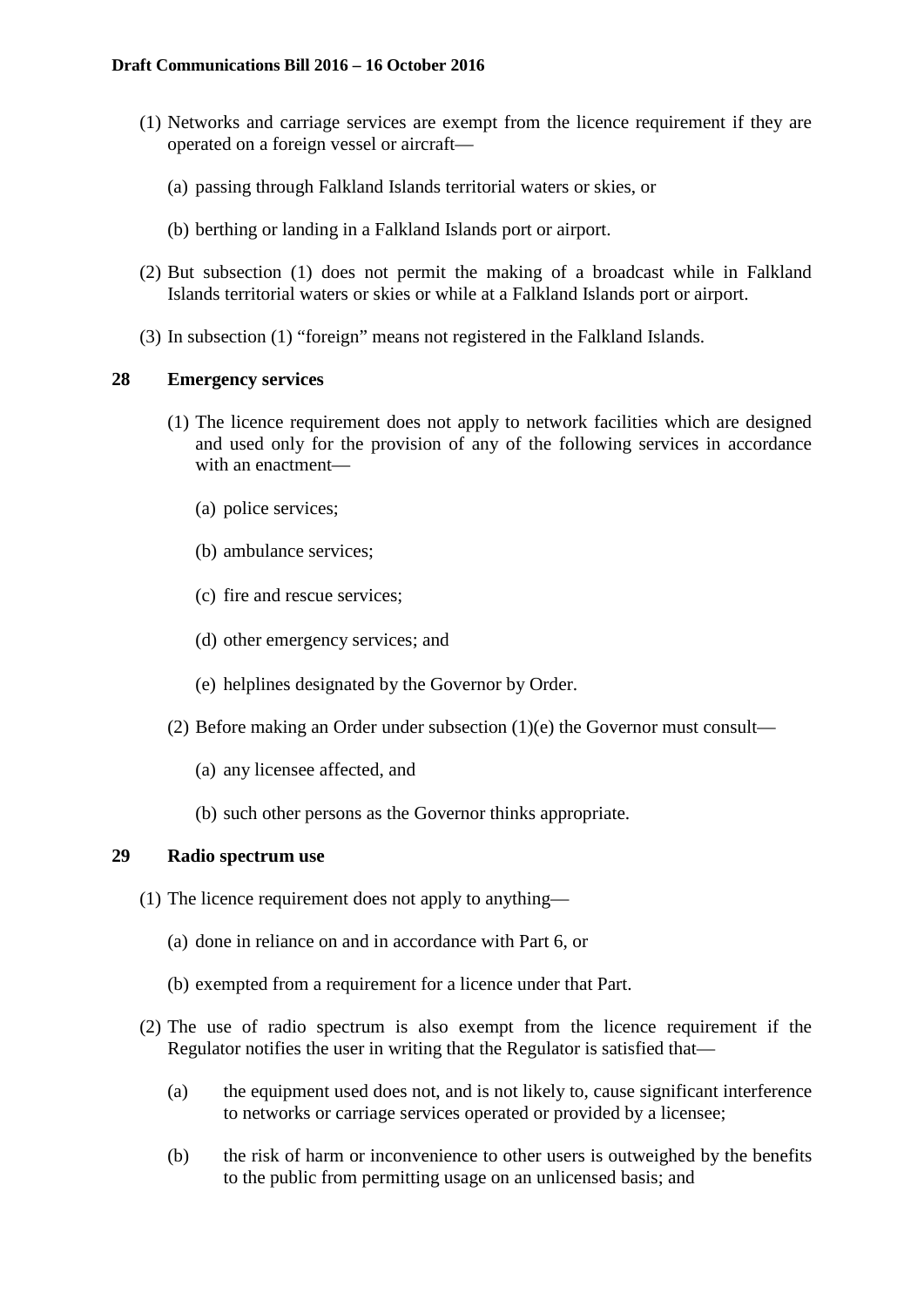- (c) the exemption is compatible with any relevant international recommendations and standards.
- (3) A notice—
	- (a) must be published by the Regulator;
	- (b) must specify the period for which it applies;
	- (c) may be varied or revoked by the Regulator.

## **30 Maritime and aviation satellite systems**

- (1) The licence requirement does not apply to anything done in the territorial sea in accordance with the provisions of any international convention or agreement relating to maritime satellite communications.
- (2) The licence requirement does not apply to anything done on an aircraft in accordance with an enactment of the State in which it is registered relating to aviation satellite communications.

## **31 Broadcasting licensees**

The licence requirement does not apply to anything done—

- (a) by a person licensed to provide services under the Wireless Telegraphy Ordinance 1994 or the Broadcasting Ordinance 2004, and
- (b) in accordance with that licence.

# **32 Power to confer additional exemptions**

- (1) The Governor may by regulations confer exemptions from the licence requirement.
- (2) Regulations may confer exemption—
	- (a) on a specified person or class of persons;
	- (b) in relation to specified activities or classes of activity;
	- (c) in relation to specified equipment or classes of equipment.
- (3) Before conferring an exemption in accordance with this section the Governor must give the Regulator an opportunity to make representations.
- (4) Before making representations the Regulator must consult as the Regulator thinks appropriate.

*Grant of licences*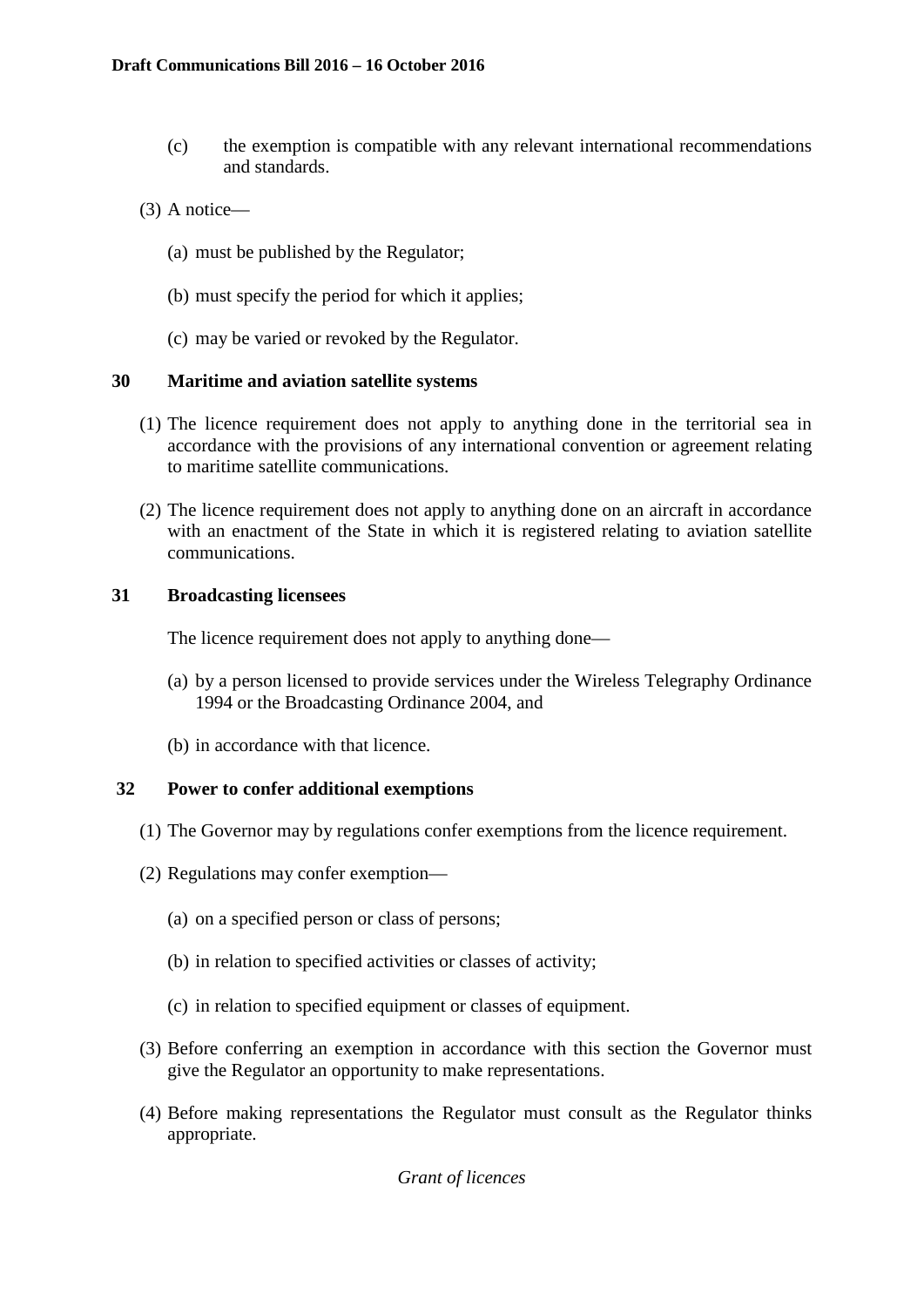#### **33 Power to grant licences**

- (1) The Regulator may grant licences permitting persons to—
	- (a) own an electronic communications network;
	- (b) operate an electronic communications network;
	- (c) provide electronic communications services;
	- (d) import electronic communications apparatus.
- (2) A licence may—
	- (a) apply in relation to all or any specified part of Falkland Islands territory;
	- (b) be exclusive or non-exclusive; and
	- (c) be granted on terms and conditions.
- (3) The Regulator may vary the conditions attached to a licence.
- (4) In attaching or varying conditions the Regulator must have regard to the electronic communications objectives.
- (5) A licence may be granted under this section only in so far as compatible with any exclusive licence granted under Part 7.

#### **34 Individual and class licences**

A licence issued under section 33 must state that it is either—

- (a) an individual licence, or
- (b) a class licence.

# *Individual licences*

#### **35 Nature of individual licence**

- (1) An individual licence is issued to a specified licensee.
- (2) An individual licence comes into force in accordance with its terms.

## **36 Conditions**

(1) The Regulator may attach conditions to an individual licence.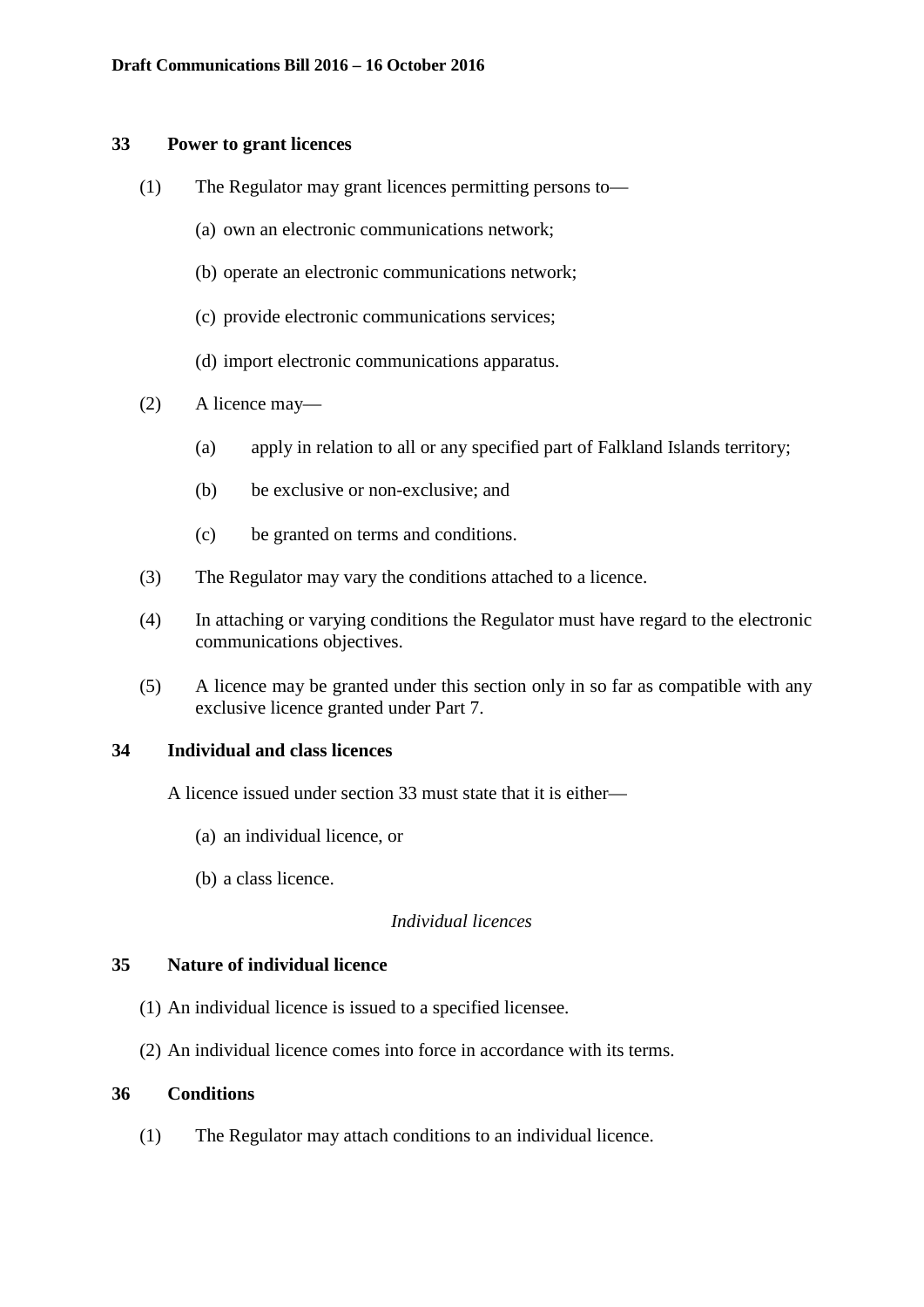- (2) The Regulator may add to, remove or vary conditions attached to an individual licence.
- (3) When attaching, adding, removing or varying a condition the Regulator must—
	- (a) have regard to the electronic communications objectives,
	- (b) have regard to the regulatory principles, and
	- (c) in particular, ensure that conditions do not unfairly discriminate between licensees in respect of the same or similar networks or services.
- (4) Before attaching, adding, removing or varying a condition the Regulator must—
	- (a) consult the licensee, and
	- (b) allow a period of at least 28 days for the licensee to respond to the consultation.

## **37 Licensee's installations**

- (1) Each individual licence contains an implied provision requiring the licensee to permit any person authorised by the Regulator to enter any premises occupied or controlled by the licensee to inspect any apparatus used by the licensee in the carrying on of activities in reliance on the licence.
- (2) A person acquiring information in the course of an inspection under this section may not disclose the information without the consent of the licensee.
- (3) If the Regulator thinks that apparatus used by the licensee in the carrying on of activities in reliance on the licence is causing interference with any other apparatus, the Regulator may by notice require the licensee to take steps to prevent the interference.
- (4) Each individual licence includes implied provision requiring the licensee to comply with a requirement under subsection (3) as soon as is reasonably practicable.

## **38 Subsidiary undertakings**

- (1) The licensee under an individual licence is—
	- (a) the person who applies for the licence ("the principal licensee"), and
	- (b) any subsidiary undertaking of the applicant listed in the application.
- (2) The principal licensee may apply in writing to the Regulator—
	- (a) to add a subsidiary undertaking to the licence, or
	- (b) to remove a subsidiary undertaking from the licence.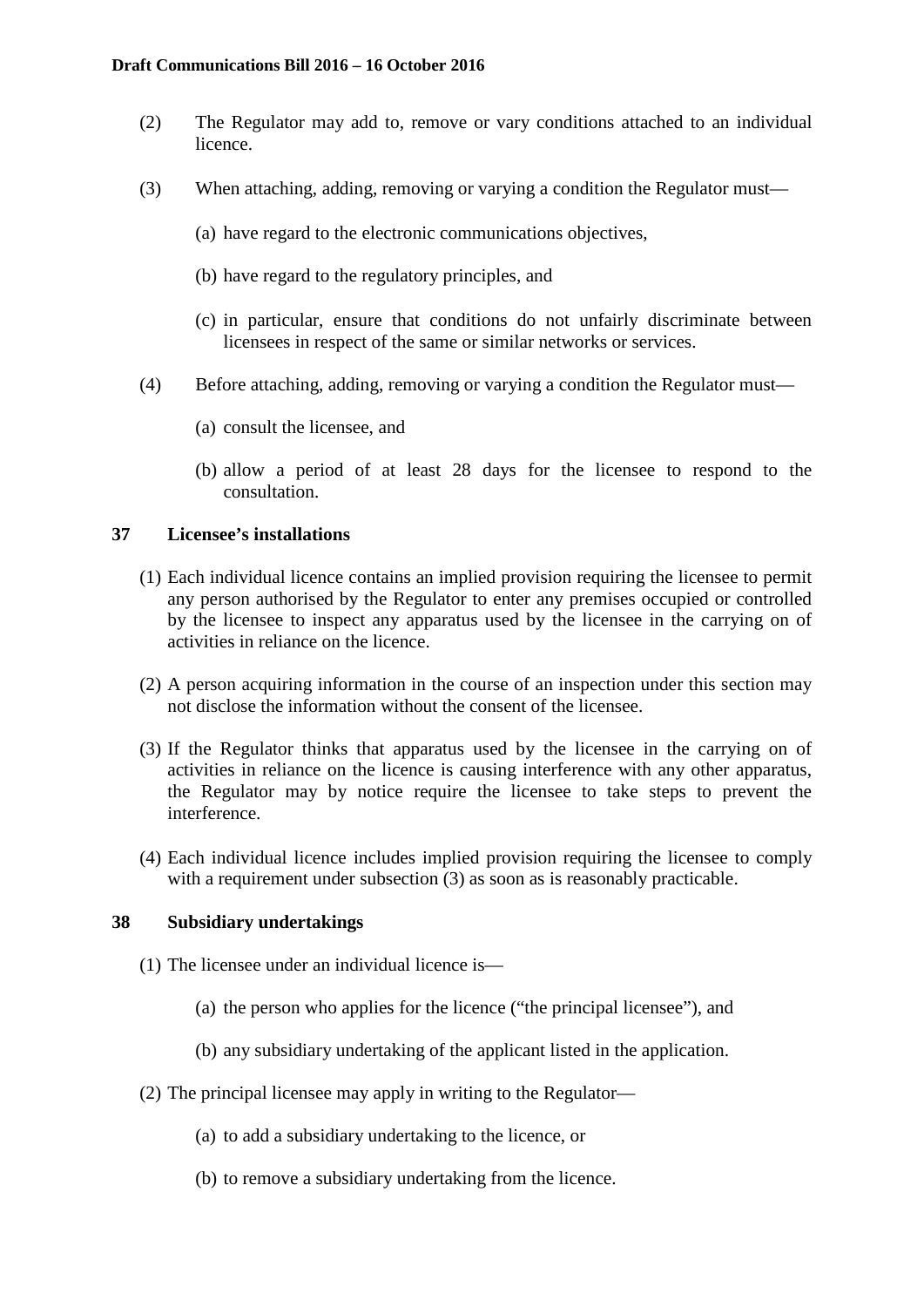- (3) The Regulator must as soon as is reasonably practicable—
	- (a) determine an application under subsection (2);
	- (b) notify the principal licensee of the Regulator's determination; and
	- (c) take any action necessary as a result.
- (4) The Regulator may remove a subsidiary undertaking from an individual licence without an application under subsection (2) if the subsidiary undertaking applies for an individual licence.

## *Class licences*

#### **39 Nature of class licence**

- (1) A class licence is issued by means of a determination of the Regulator.
- (2) The determination must specify—
	- (a) the terms and conditions of the licence, and
	- (b) any qualification criteria required to be satisfied by a person relying on the licence.
- (3) A class licence may be relied upon by any person who—
	- (a) satisfies the qualification criteria (if any), and
	- (b) complies with the specified terms and conditions.
- (4) A class licence comes into force with respect to a person at whichever is the later of—
	- (a) the time when the person registers in accordance with section 39 (if registration is required),
	- (b) the time when the person satisfies any terms or conditions specified as requiring to be satisfied before reliance on the licence, and
	- (c) any commencement time specified in the licence.

## **40 Registration**

- (1) When issuing a class licence the Regulator must specify whether—
	- (a) it requires persons to register for it (a "registration licence"), or
	- (b) it does not require persons to register for it (a "non-registration licence).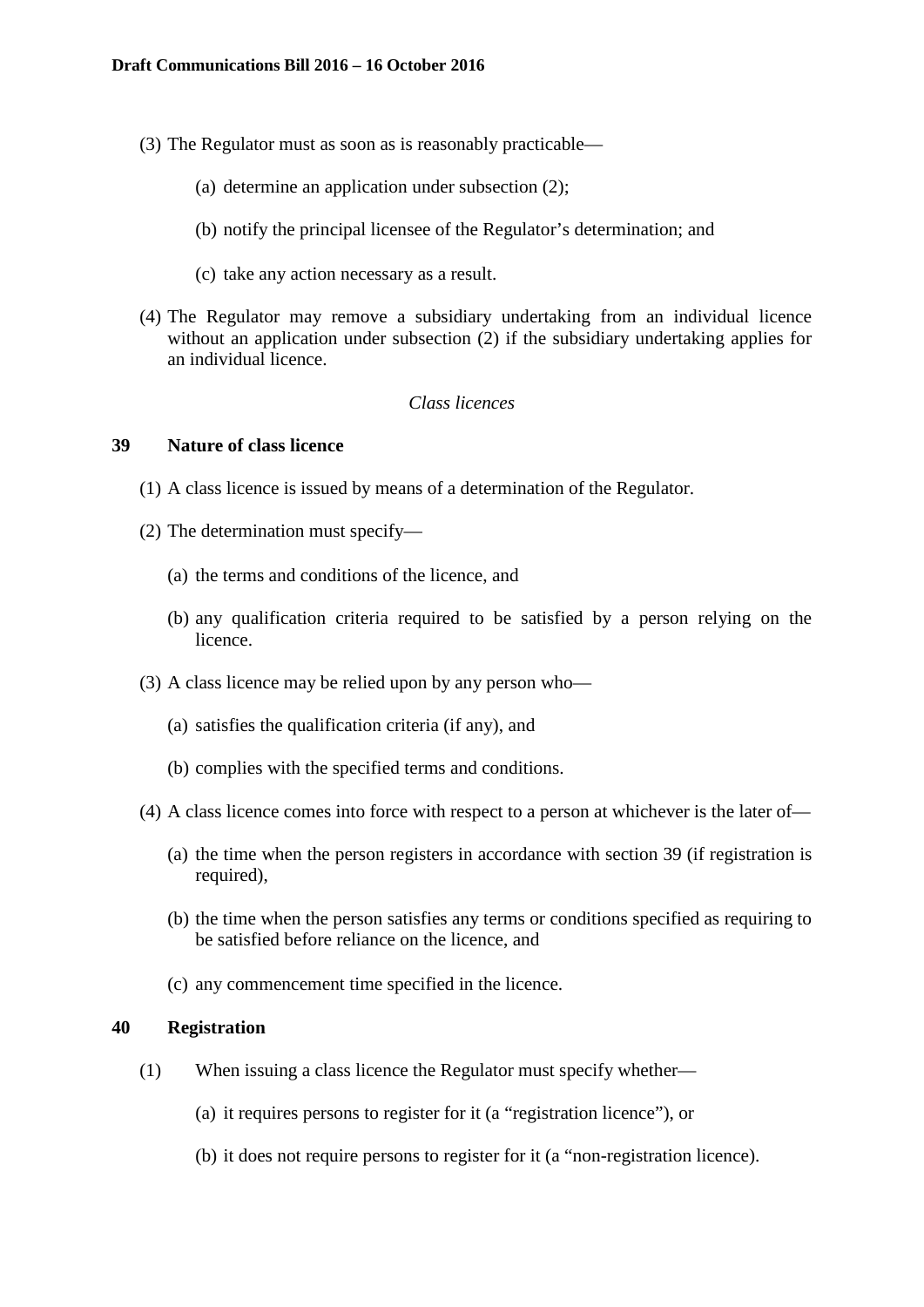- (2) A person who satisfies the specified qualification criteria for a non-registration licence may rely on the licence to provide the services specified in it, in accordance with its specified terms and conditions.
- (3) The Regulator must publish—
	- (a) a standard registration form for registration licences, and
	- (b) guidance on registration and deregistration for registration licenses.
- (4) A person ("the registration applicant") who satisfies the specified qualification criteria for a registration licence may send to the Regulator—
	- (a) a completed registration form, and
	- (b) any prescribed registration fee.
- (5) A registration applicant becomes a registered person in respect of the registration licence at the end of the period of 45 days beginning with the date on which the Regulator receives the registration form (subject to subsection (6)).
- (6) But a registration applicant does not become a registered person if during the period specified in subsection (5) the Regulator notifies the registration applicant in writing that—
	- (a) the person does not satisfy relevant qualification criteria,
	- (b) the registration form is incomplete, incorrect or unsigned, or
	- (c) the prescribed fee has not been paid.
- (7) The Regulator may not restrict the number of persons that may register for a class licence.
- (8) A registered person remains registered for a registration licence unless and until the Regulator notifies the person in writing that—
	- (a) the person has ceased to satisfy the specified qualification criteria, or
	- (b) any prescribed requirements for annual or other fees have not been complied with.

## *Implied condition*

## **41 Licensee's installations**

(1) A class licence is subject to an implied provision requiring each person relying on it ("the licensee") to permit any person authorised by the Regulator to enter any premises occupied or controlled by the licensee to inspect any apparatus used by the licensee in the carrying on of activities in reliance on the licence.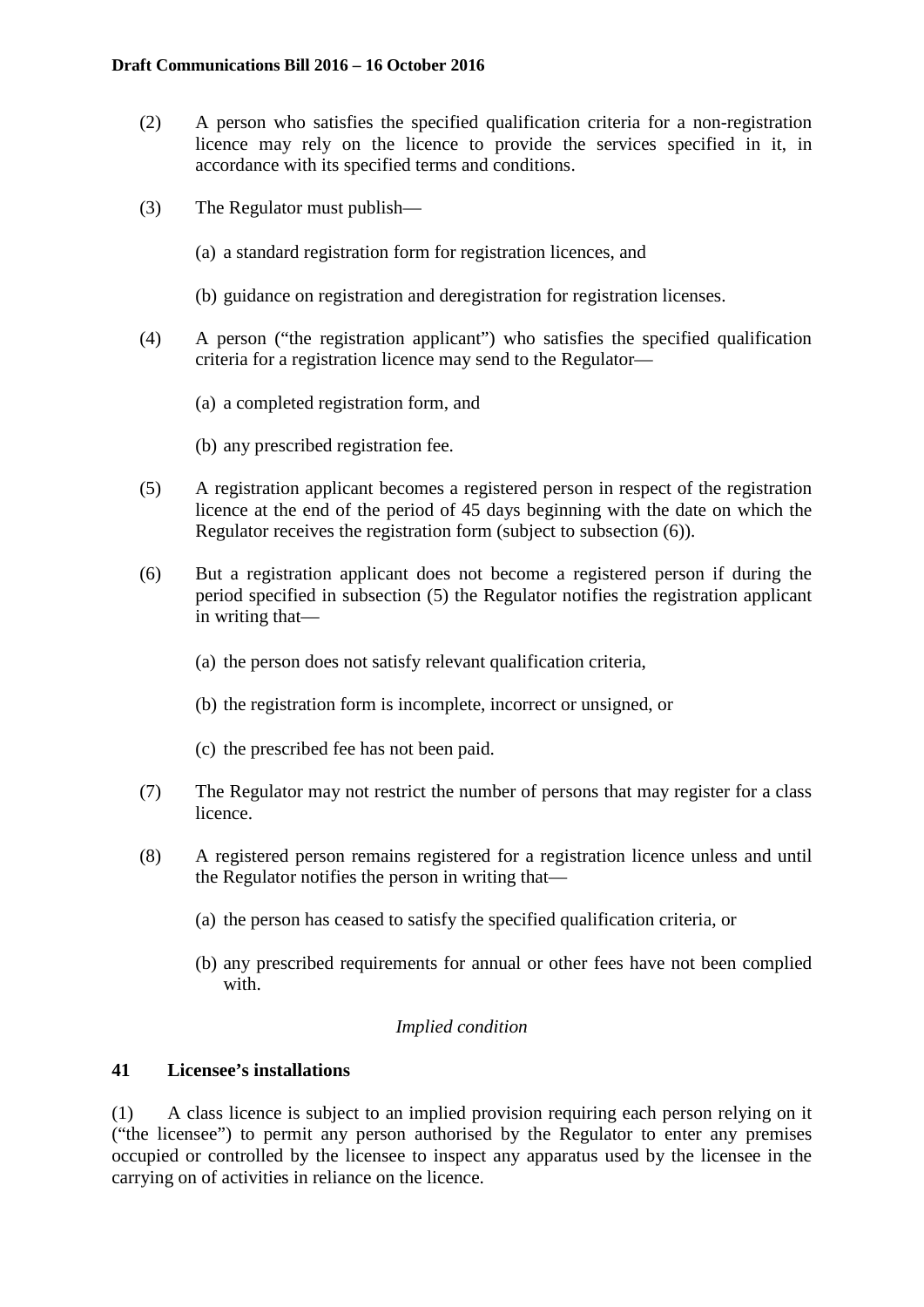(2) A person acquiring information in the course of an inspection under this section may not disclose the information without the consent of the licensee.

(3) If the Regulator thinks that apparatus used by the licensee in the carrying on of activities in reliance on the licence is causing interference with any other apparatus, the Regulator may by notice require the licensee to take steps to prevent the interference.

(4) A class licence includes implied provision requiring the licensee to comply with a requirement under subsection (3) as soon as is reasonably practicable.

## *Duration*

## **42 Duration of licence**

An individual or class licence may be expressed—

- (a) to continue in force unless and until the Regulator gives at least 2 years' written notice of its termination;
- (b) to continue in force for a specified period of not more than 10 years; or
- (c) to continue in force for a specified period of not more than 20 years and to continue after that unless and until the Regulator gives at last 2 years' written notice of its termination (and the notice cannot be given during the initial fixed term).

## *Procedure*

## **43 Licensing procedure**

The Regulator may by regulations—

- (a) prescribe procedures to be followed in relation to applications for individual licences;
- (b) prescribe information to be provided in connection with applications for individual licences;
- (c) prescribe procedures to be followed in relation to registration for class licences;
- (d) prescribe information to be provided in connection with registration for class licences;
- (e) specify factors to be considered in determining whether a person satisfies specified qualification criteria;
- (f) in particular, specify factors to be considered in determining whether a person is fit and proper where that is a specified qualification criterion; and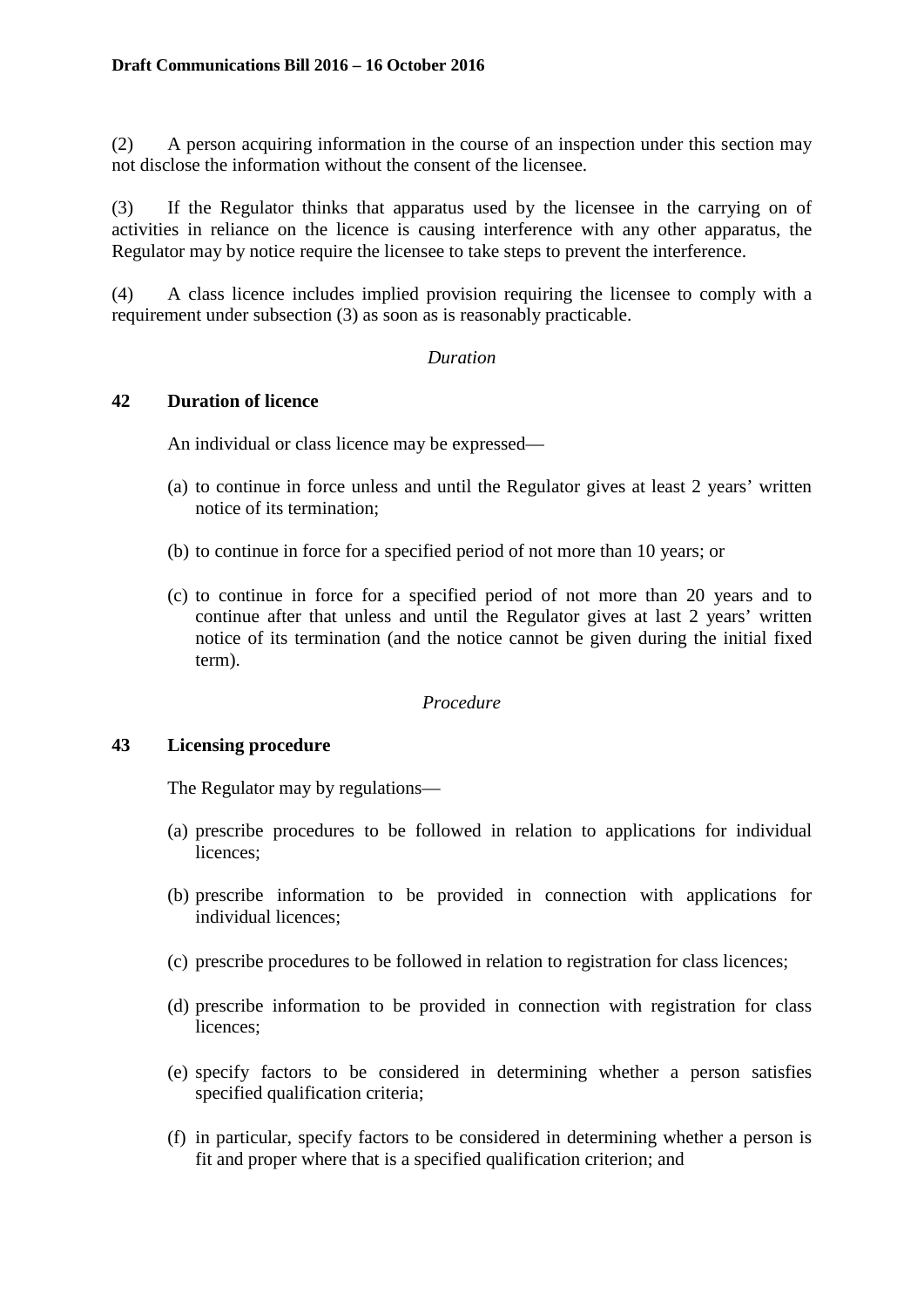(g) prescribe periods within which the Regulator must aim to determine applications in connection with individual or class licences.

## *Remedies for non-compliance*

# **44 Penalty**

- (1) This section applies where a licensee fails to comply with the terms and conditions of the licence.
- (2) The Regulator may require the licensee to pay a penalty.
- (3) In the case of an individual the amount of the penalty may not exceed an amount equivalent to level 10 on the Standard Scale.
- (4) In any other case the amount of the penalty may not exceed 10% of the licensee's annual turnover; and annual turnover is calculated as the licensee's annual turnover—
	- (a) for the year preceding that in which the penalty is imposed, and
	- (b) in respect of the licensee's business carried on in reliance on the licence.
- (5) The Regulator must publish criteria to be applied in determining the amount of a penalty.
- (6) Before imposing a requirement under this section the Regulator must—
	- (a) give the licensee written notice that the Regulator is considering imposing a requirement (including reasons), and
	- (b) give the licensee an opportunity to make representations.
- (7) Before imposing a requirement under this section the Regulator must give the licensee an opportunity to avoid the imposition of a requirement by remedying the failure to comply with the terms and conditions of the licence (subject to subsection (8)).
- (8) The Regulator may impose a requirement without complying with subsection (7) if—
	- (a) the Regulator gave notice to the licensee of intention of impose a requirement under this section in respect of one or more previous failures to comply with the terms and conditions of the licence, and
	- (b) the Regulator is satisfied that the licensee should not be given an opportunity to avoid the imposition of a requirement, having regard to the previous failure or failures.
- (9) A requirement under this section must—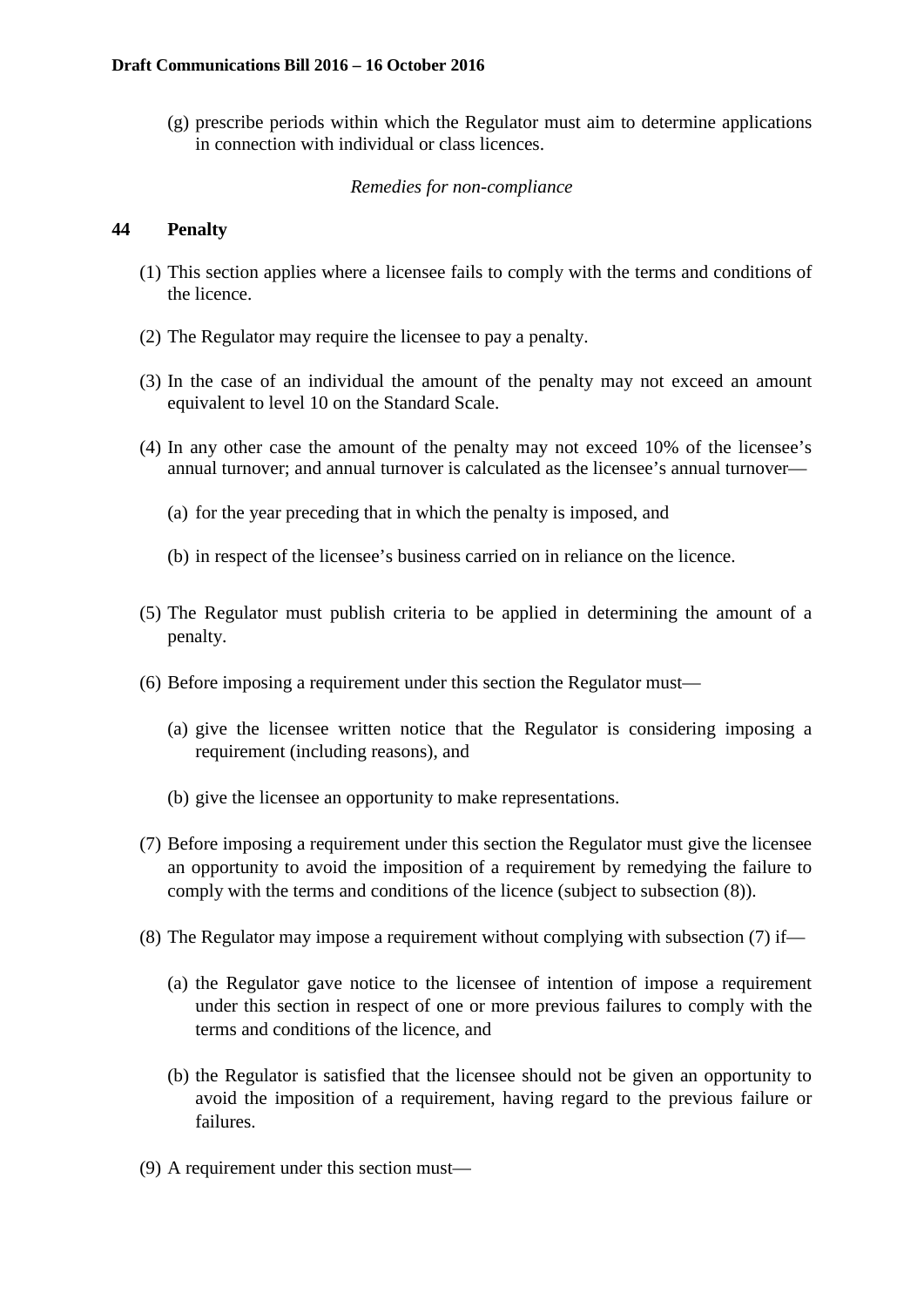- (a) be imposed in writing;
- (b) specify the failure of compliance in respect of which it is imposed;
- (c) give the Regulator's reasons for imposing the requirement;
- (d) give details of the application of the criteria for determination of the level of penalty;
- (e) be published on the Regulator's website (unless the Regulator is satisfied that public interest in publication is outweighed by commercial or other reasons for confidentiality).
- (10) A penalty imposed under this section—
	- (a) is enforceable as a debt due to the Regulator, and
	- (b) carries interest at such rate as the Governor may specify by notice in the Gazette.

## **45 Variation or revocation of licence**

- (1) This section applies where a licensee fails to comply with the terms and conditions of the licence.
- (2) The Regulator may—
	- (a) vary the terms or conditions of the licence (which may include adding or removing a term or condition);
	- (b) suspend the licence for a specified period; or
	- (c) revoke the licence.
- (3) Before taking action under this section the Regulator must—
	- (a) give the licensee written notice that the Regulator is considering taking action, and
	- (b) give the licensee an opportunity to make representations (including a period of at least 28 days for the making of written representations).
- (4) Before taking action under this section the Regulator must give the licensee an opportunity to avoid action under this section by remedying the failure to comply with the terms and conditions of the licence (subject to subsection (5).
- (5) The Regulator may take action under this section without complying with subsection  $(4)$  if—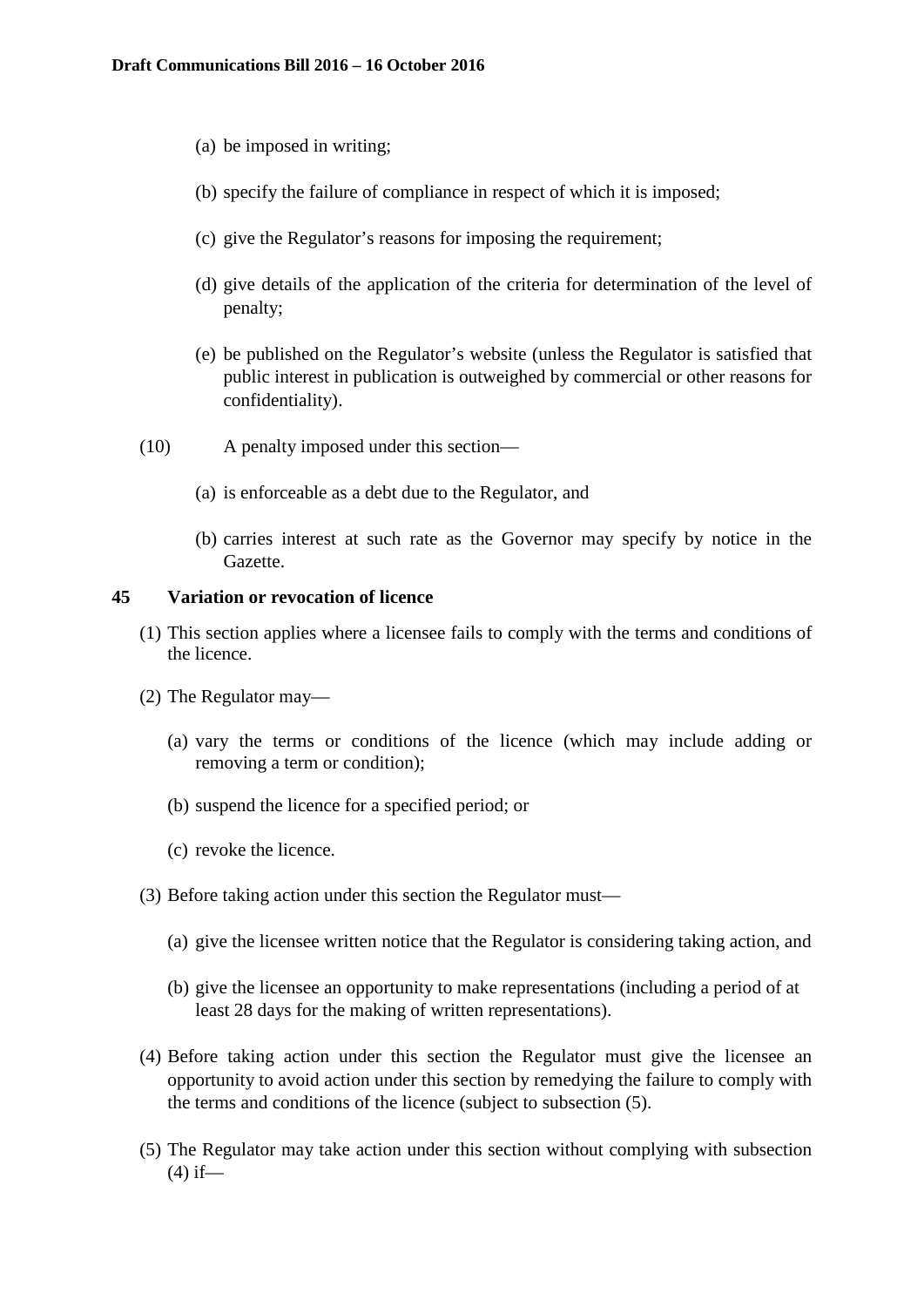- (a) the Regulator gave notice to the licensee of intention to take action under this section in respect of one or more previous failures to comply with the terms and conditions of the licence, and
- (b) the Regulator is satisfied that the licensee should not be given an opportunity to avoid action under this section, having regard to the previous failure or failures.
- (6) Action under this section must—
	- (a) be taken by giving notice in writing to the licensee (at the address specified in the licence, if any);
	- (b) specify the failure of compliance in respect of which it is imposed;
	- (c) specify the date on which the action takes effect (which the regulator shall set having regard to all the circumstances, including the seriousness and urgency of the results of the failure to comply with the terms and conditions of the licence);
	- (d) give the Regulator's reasons for imposing the requirement; and
	- (e) be published on the Regulator's website (unless the Regulator is satisfied that public interest in publication is outweighed by commercial or other reasons for confidentiality).
- (7) The application of this section to an exclusive licence under Part 7 is subject to the provisions of section 74.

#### **PART 5**

### **BROADCASTING STATION LICENCES**

#### *Licences*

### **46 Requirement for licence**

It is unlawful to operate a broadcasting station except in accordance with a licence granted under—

- (a) this Part;
- (b) the Wireless Telegraphy Ordinance 1994; or
- (c) the Broadcasting Ordinance 2004.

# **47 Grant of licence**

(1) The Governor may grant a broadcasting station licence to a person.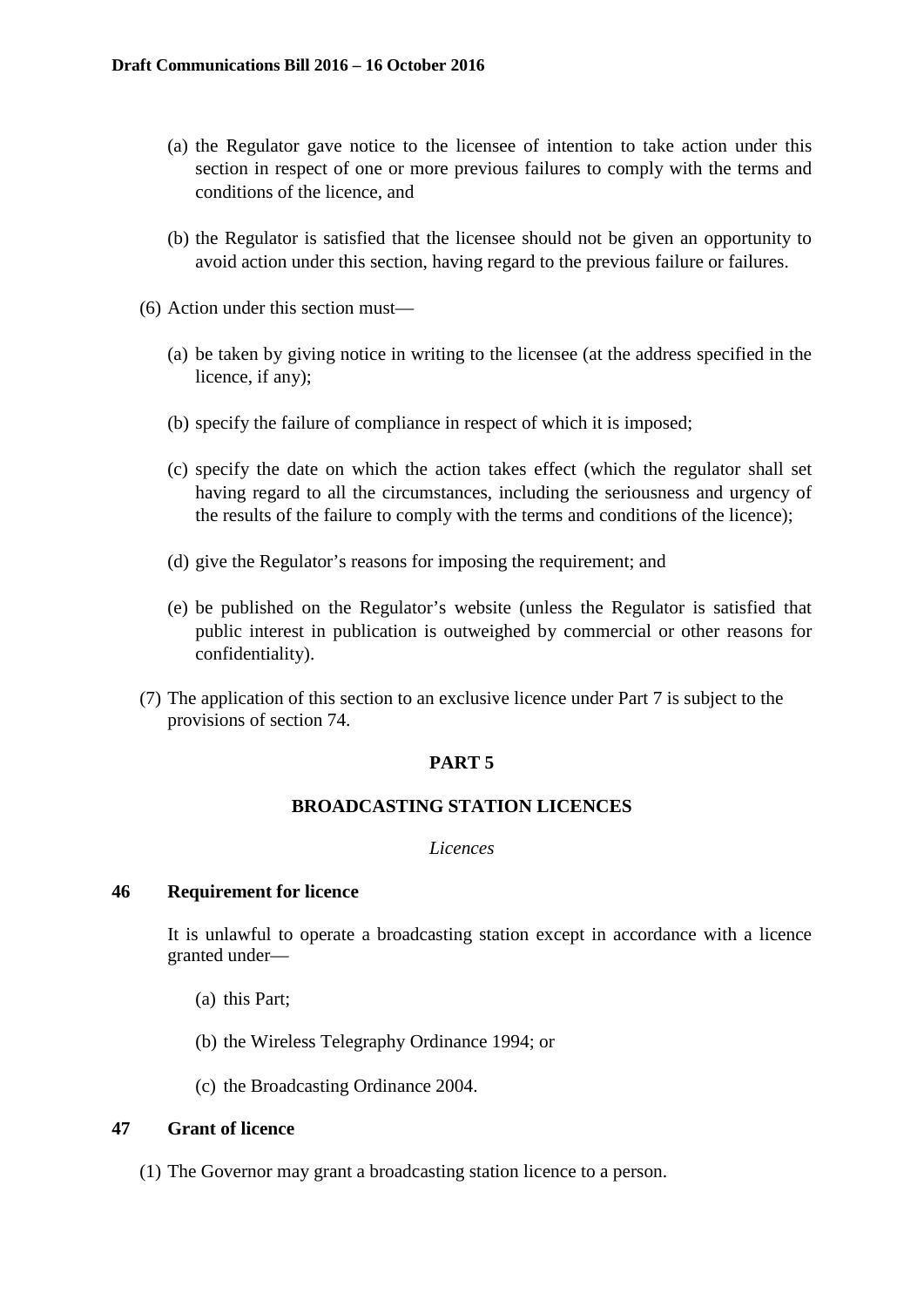- (2) A licence may be granted on conditions.
- (3) The provisions of Part 4 apply to broadcasting station licences as they apply to licences under that Part—
	- (a) subject to any provision of this Part, and
	- (b) with any necessary modifications.

#### *Exemptions*

#### **48 Crown and Government**

Section 24 applies in relation to section 46 as in relation to section 21.

#### **49 Amateurs**

- (1) Section 46 does not apply to anything done by an amateur.
- (2) In this section "amateur" means a person who has no commercial or financial interest or motive.

### *Implied condition*

# **50 Licensee's installations**

(1) Each broadcasting station licence contains an implied provision requiring the licensee to permit any person authorised by the Regulator to enter any premises occupied or controlled by the licensee to inspect any apparatus used by the licensee in the carrying on of activities in reliance on the licence.

(2) A person acquiring information in the course of an inspection under this section may not disclose the information without the consent of the licensee.

(3) If the Regulator thinks that apparatus used by the licensee in the carrying on of activities in reliance on the licence is causing interference with any other apparatus, the Regulator may by notice require the licensee to take steps to prevent the interference.

(4) Each broadcasting station licence includes implied provision requiring the licensee to comply with a requirement under subsection (3) as soon as is reasonably practicable.

#### *Enforcement*

# **51 Offence**

(1) It is an offence to carry on an activity which requires a licence in accordance with section 44 otherwise than in accordance with a licence.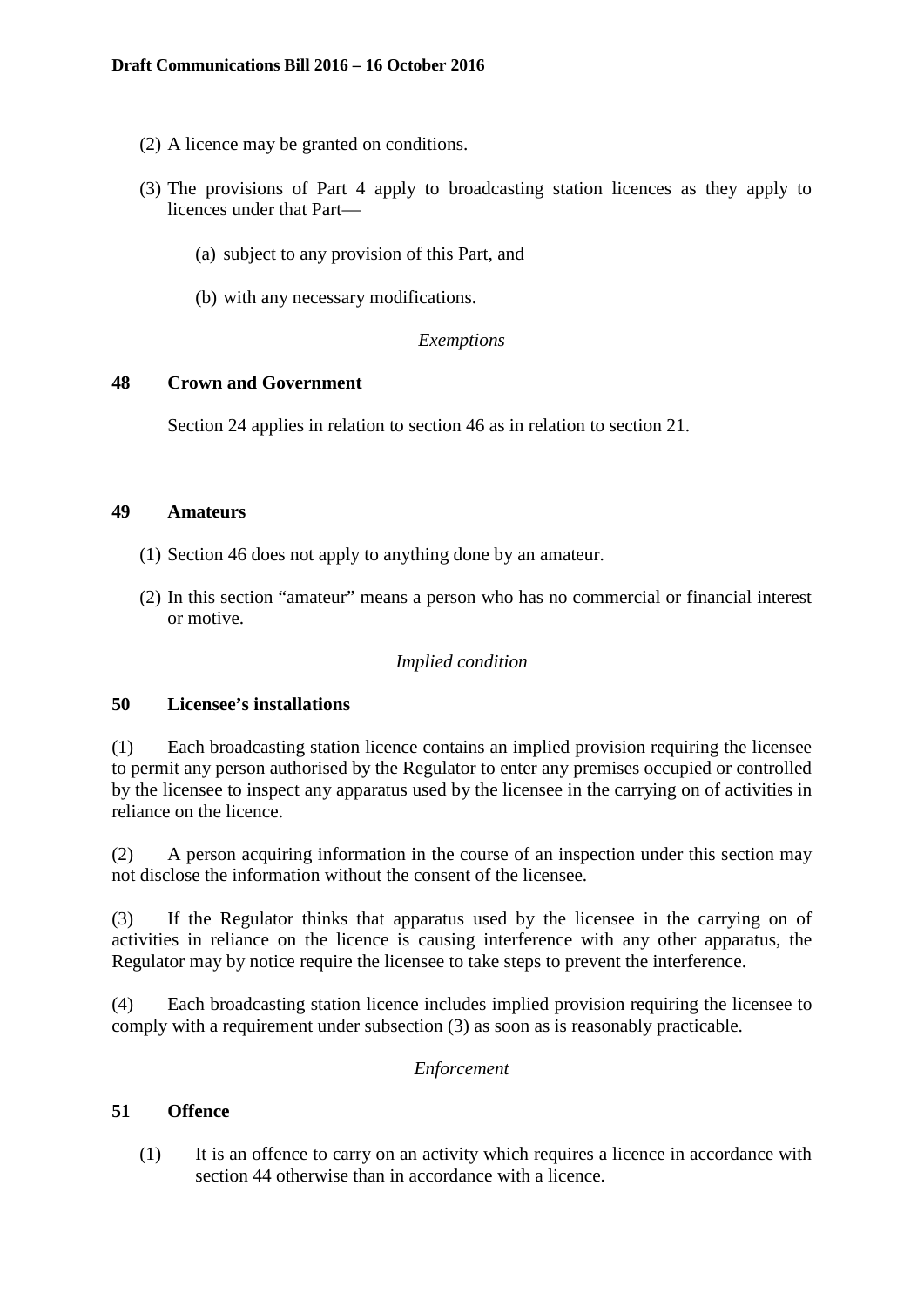(2) A person who is guilty of an offence under subsection (1) is liable on conviction to a fine not exceeding level 8 on the Standard Scale.

# **52 Forfeiture**

- (1) Where a person is convicted of an offence under section 51 the court may order the forfeiture of any equipment which appears to the court likely to have been used in connection with the commission of the offence.
- (2) A forfeiture order may include provision about the treatment and disposal of the equipment forfeited.

## **53 Penalties for non-compliance with licence**

Sections 44 and 45 apply in relation to a licence under this Part as they apply in relation to a licence under Part 4.

# **PART 6**

# **RADIO SPECTRUM MANAGEMENT**

### **54 Management of the radio spectrum**

- (1) The Regulator shall—
	- (a) have general responsibility for the management of the radio spectrum in the Falkland Islands, and
	- (b) in particular, be responsible for allocation of frequencies in the radio spectrum in the Falkland Islands by way of licence under this Part.
- (2) The Regulator shall carry out functions under this section in accordance with any general or specific directions given to it by the Governor.

## **55 Spectrum plan**

- (1) The Regulator must publish a plan for the use of the radio spectrum within the Falkland Islands ("the spectrum plan").
- (2) The first spectrum plan must be published during the period of 2 years beginning with the date of the commencement of this section.
- (3) In preparing and maintaining the spectrum plan the Regulator must aim—
	- (a) to ensure consistency with any applicable international obligations or standards (including those of the International Telecommunications Union), and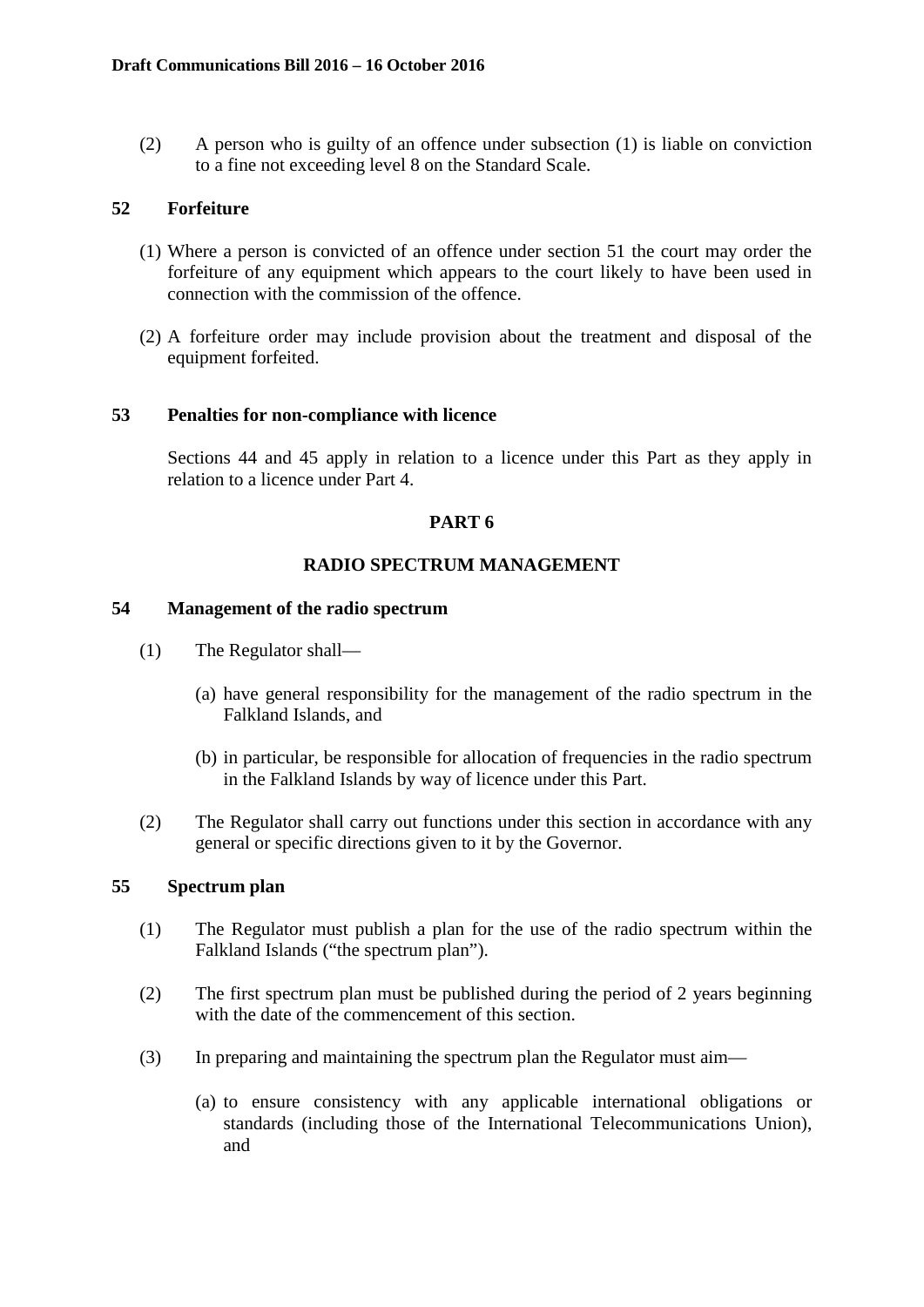#### **Draft Communications Bill 2016 – 16 October 2016**

- (b) to take into account any relevant international recommendations.
- (4) The spectrum plan must—
	- (a) specify frequency bands that are premium spectrum bands; and
	- (b) specify the consequences, for licensees and others, of specification as a premium band.
- (5) The Regulator must revise and re-publish the spectrum plan—
	- (a) before the end of the period of 3 years beginning with the date of publication of the initial plan; and
	- (b) before the end of the period of 3 years beginning with the date of each republication.

# **56 Radio spectrum licence**

- (1) The Regulator may—
	- (a) impose a requirement for a licence for the use of frequencies on the spectrum;
	- (b) assign a specified frequency to a person by granting a licence to that person to use that frequency.
- (2) A licence may be granted on conditions.
- (3) Conditions may relate, in particular, to authorisation of and standards or specifications for radio equipment.
- (4) A licence must require licensee to comply with any directions given by the Regulator in relation to use of the frequency.
- (5) A direction under subsection (4) may, in particular, be designed to avoid or reduce interference.
- (6) The Regulator must have regard to the spectrum plan before determining an application for a licence under this section.
- (7) The Governor may by regulations make provision about the procedures to be followed in connection with licences and applications for licences.

### **57 Licensee's installations**

(1) Each radio spectrum licence contains an implied provision requiring the licensee to permit any person authorised by the Regulator to enter any premises occupied or controlled by the licensee to inspect any apparatus used by the licensee in the carrying on of activities in reliance on the licence.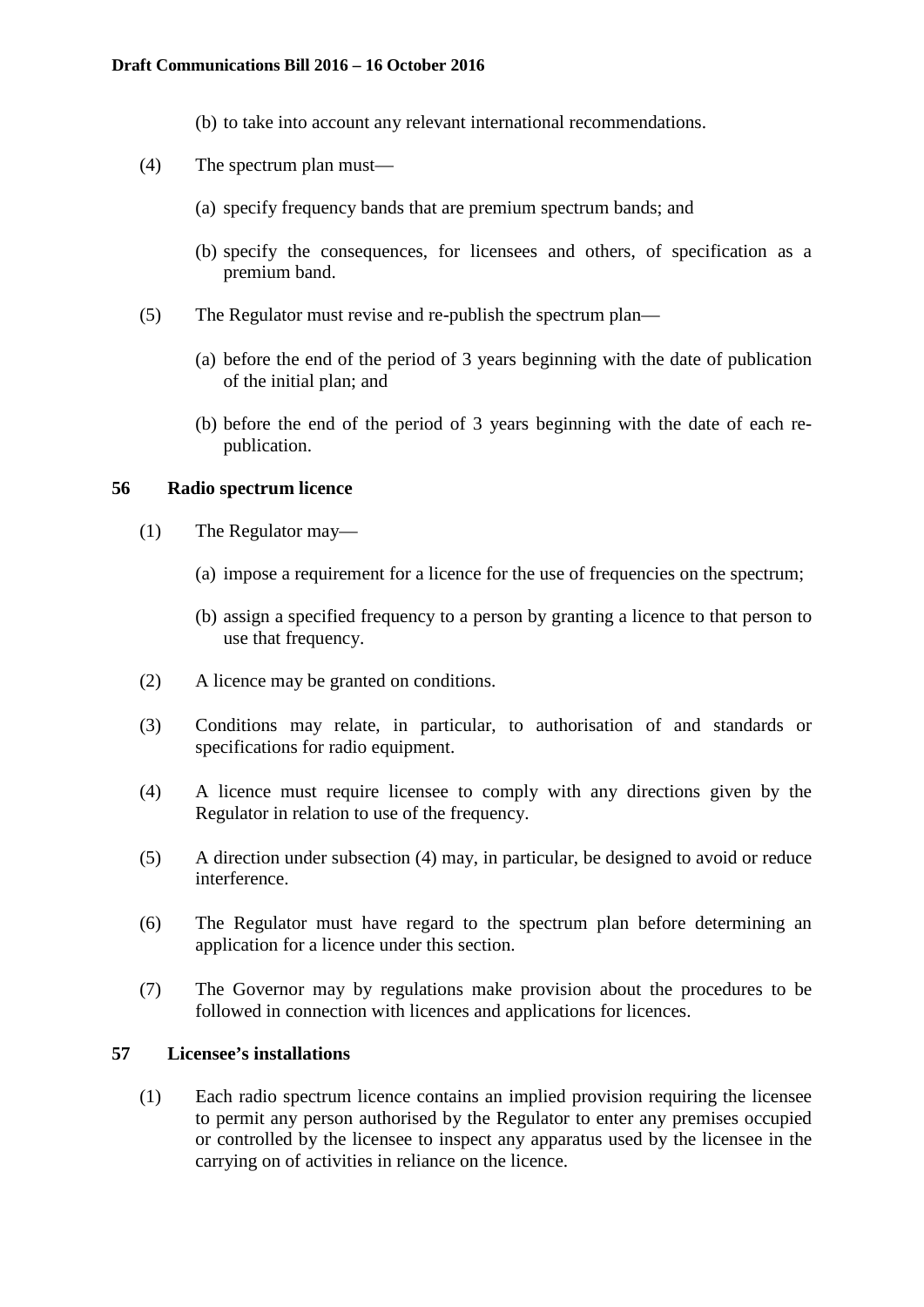- (2) A person acquiring information in the course of an inspection under this section may not disclose the information without the consent of the licensee.
- (3) If the Regulator thinks that apparatus used by the licensee in the carrying on of activities in reliance on the licence is causing interference with any other apparatus, the Regulator may by notice require the licensee to take steps to prevent the interference.
- (4) Each radio spectrum licence includes implied provision requiring the licensee to comply with a requirement under subsection (3) as soon as is reasonably practicable.

# **58 Exemptions**

The Governor may by regulations provide for exemptions from the requirement for a licence under this Part.

## **59 Vacation of radio spectrum**

- (1) If the Regulator is satisfied that a radio spectrum that has been assigned by licence to a person under section 56 should be un-assigned, the Regulator may—
	- (a) declare the spectrum vacant;
	- (b) pay such compensation (if any) as it thinks should be paid to the previous assignee, or any other person who is affected by the declaration;
	- (c) make any other arrangements it thinks necessary or desirable.
- (2) In taking action under subsection (1), or determining whether to take action, the Regulator must have regard to the electronic communications objectives.
- (3) A declaration under subsection (1)(a) must specify that the Regulator believes the radio spectrum should no longer be assigned to the previous assignee either—
	- (a) because the previous assignee has made insufficient use of the radio spectrum, or
	- (b) for another specified reason.

# **60 Spectrum trading**

- (1) The Governor may make regulations about the transfer of radio spectrum rights by a licensee to another person.
- (2) The regulations may make provision about permanent or temporary transfers (or both).
- (3) Subject to regulations under this section, a licensee may not assign the use of the licensed radio spectrum to another person (and any purported assignment is of no effect).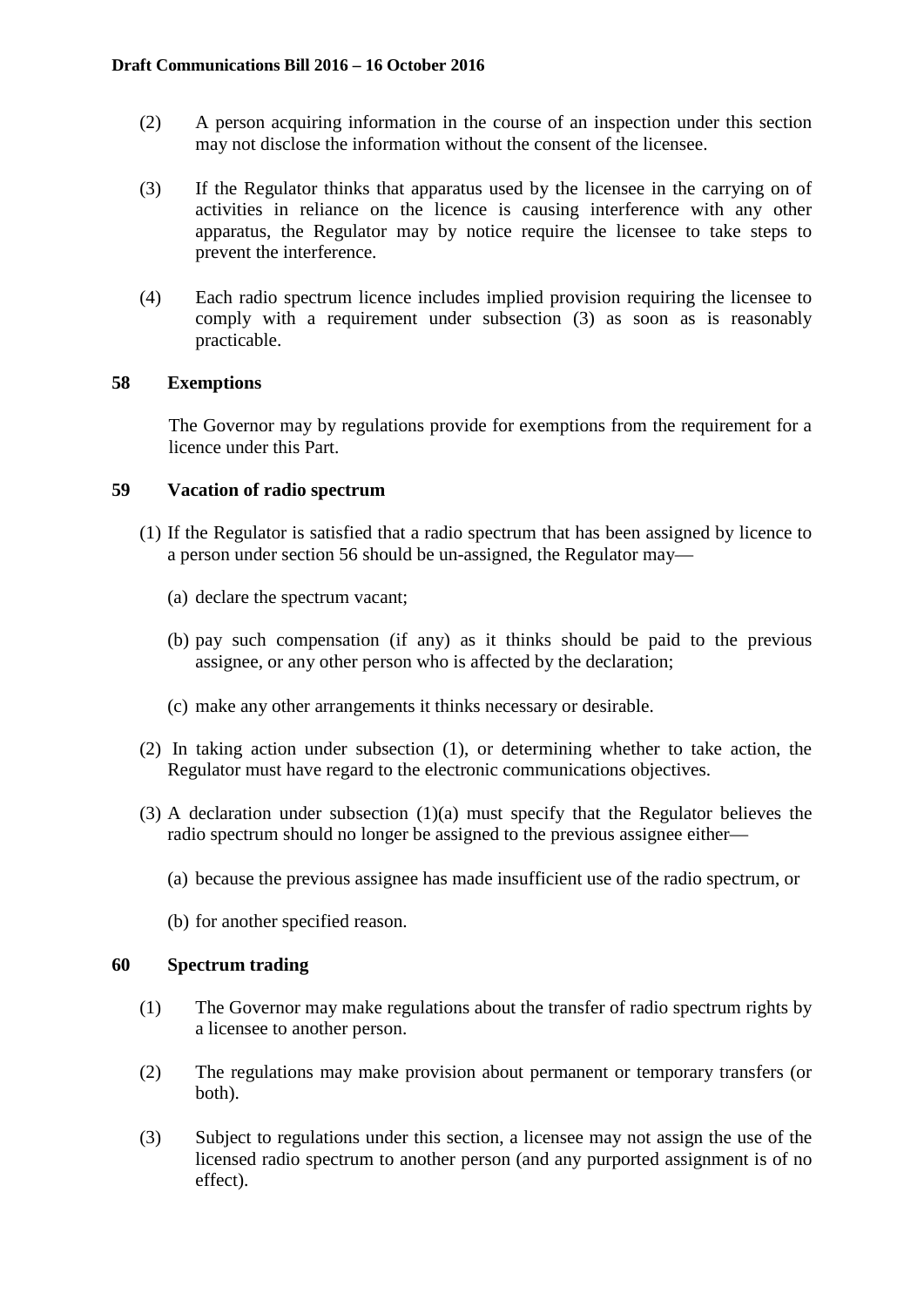## **61 Saving for existing licences**

- (1) In this section "pre-commencement licence" means a licence for the operation of radio spectrum issued before the commencement of this section by—
	- (a) the Falkland Islands Maritime Authority, or
	- (b) the Civil Aviation Department.
- (2) A pre-commencement licence continues to have effect until it—
	- (a) is cancelled by the authority that issued it, or
	- (b) lapses or expires in accordance with its terms.
- (3) Nothing in this Ordinance renders unlawful activity carried on in reliance on and in accordance with a pre-commencement licence.

# *Enforcement*

## **62 Penalties for non-compliance with licence**

Sections 44 and 45 (penalty, variation and revocation) apply in relation to a licence under this Part as they apply in relation to a licence under Part 4.

# **PART 7**

# **EXCLUSIVE TELECOMMUNICATIONS LICENCE**

## *Nature of licence*

## **63 Grant of licence**

- (1) The Governor may grant an exclusive licence to a telecommunications operator ("the exclusive licensee") to—
	- (a) operate an electronic communications network in the Falkland Islands,
	- (b) provide electronic communications services in the Falkland Islands, and
	- (c) do anything else for which a licence is required under section 21(1).
- (2) The Governor may enter into an agreement in writing with the exclusive licensee providing obligations to be observed by it in connection with the provision of telecommunications services; and the provisions of an agreement under this subsection (whenever concluded) shall be treated as terms of the exclusive licence.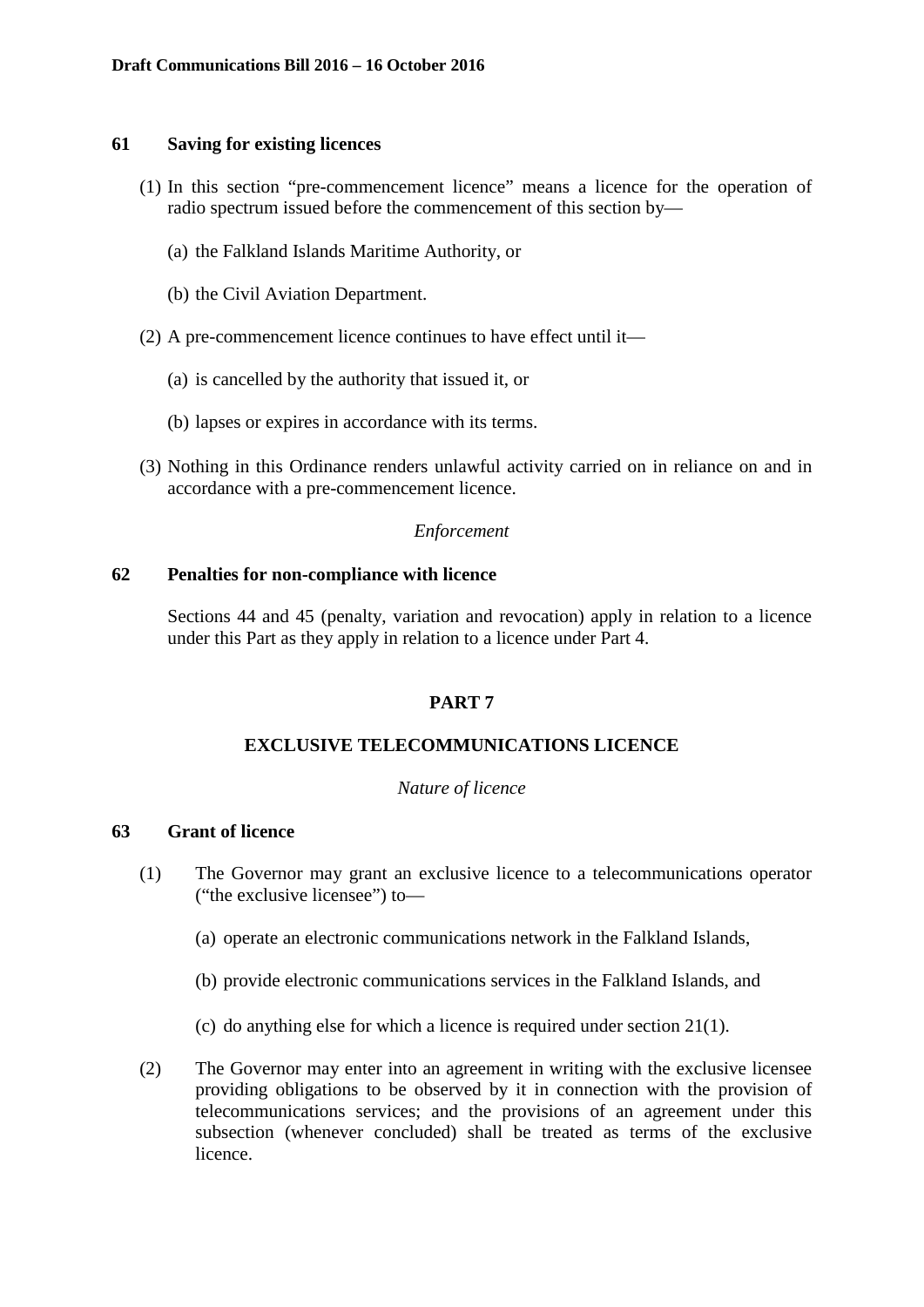- (3) No more than one licence under this section may have effect at any time; and a reference in this Part to the exclusive licence is to a licence granted under this section.
- (4) Section 74 makes provision for revocation of the exclusive license, and other remedies, for non-compliance.
- (5) Before taking action under this section the Governor shall have regard to the electronic communications objectives and the regulatory principles.
- (6) A licence under this section—
	- (a) may provide for specified activities to be capable of being licensed under other provisions of this Ordinance, subject to any conditions or modifications specified in the licence;
	- (b) may be combined with one or more licences under this Ordinance (and provisions of this Ordinance referring to the exclusive licence do not refer to the non-exclusive components of the licence).

## **64 Terms and conditions**

- (1) The exclusive licence must include terms and conditions—
	- (a) requiring the submission of accounts in accordance with subsection (2);
	- (b) about duration of the licence;
	- (c) providing for cost recovery by the exclusive licensee;
	- (d) imposing, or providing for the imposition of, price controls;
	- (e) imposing universal service obligations in accordance with section 61;
	- $(f)$  for the transfer of data on termination of the licence.
- (2) The accounts specified in subsection (1)(a) are the following in respect of the licensed activities—
	- (a) a profit and loss statement;
	- (b) a revenue breakdown for principal lines of business (including, for domestic services, line access, fixed international, mobile, broadband, enterprise data and other matters);
	- (c) a balance sheet showing the book value of capital assets used in the delivery of the licensed activities and the level of depreciation applied.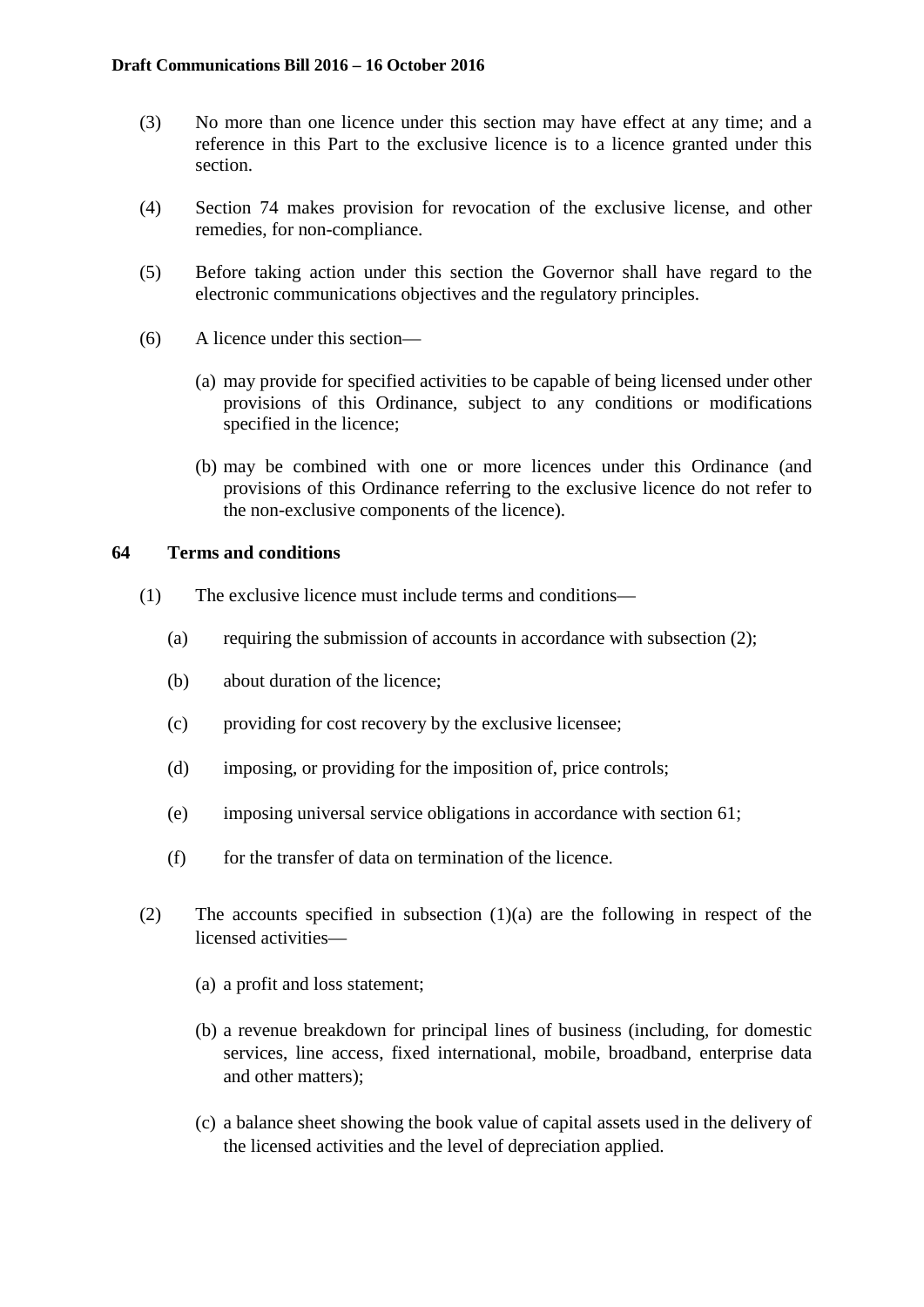- (3) The exclusive licence may include terms and conditions—
	- (a) requiring or allowing the licensee to share infrastructure, facilities and networks for the provision of electronic communications services on specified terms or conditions;
	- (b) specifying criteria for technical compatibility of and access to conditional access networks used in the provision of content;
	- (c) dealing with any other matters that the Governor thinks necessary or desirable.
- (4) Before setting the terms and conditions of the exclusive licence the Governor must—
	- (a) review the market in which the licensee operates or proposes to operate;
	- (b) consider the electronic communications objectives; and
	- (c) consider the regulatory principles.
- (5) In particular, the Governor—
	- (a) must ensure that any cost recovery mechanism or pricing methodology imposed by way of terms or conditions is designed to promote efficiency and to maximise consumer benefits;
	- (b) must take account of the investment made by the licensee and aim to allow the licensee a reasonable rate of return on capital efficiently employed, having regard to the risks involved and to the desirability of sharing the benefits of efficiency;
	- (c) must ensure that, where implementation of a cost accounting system is required by terms or conditions in order to support price controls, a determination of the cost accounting system is published, showing at least the main categories under which costs are grouped and, where appropriate having regard to the scale of services provided, the rules used for the allocation of costs; and
	- (d) may take account of prices available in comparable markets where the Governor is satisfied, having consulted the prospective exclusive licensee, that comparison is relevant.
- (6) The exclusive licence must include provision requiring the exclusive licensee—
	- (a) not to discriminate against any person or classes of person in the provision of or in connection with electronic communications services offered by the licensee;
	- (b) to provide technical specifications or other technical information on request by a person who reasonably requires the information for the purpose of the lawful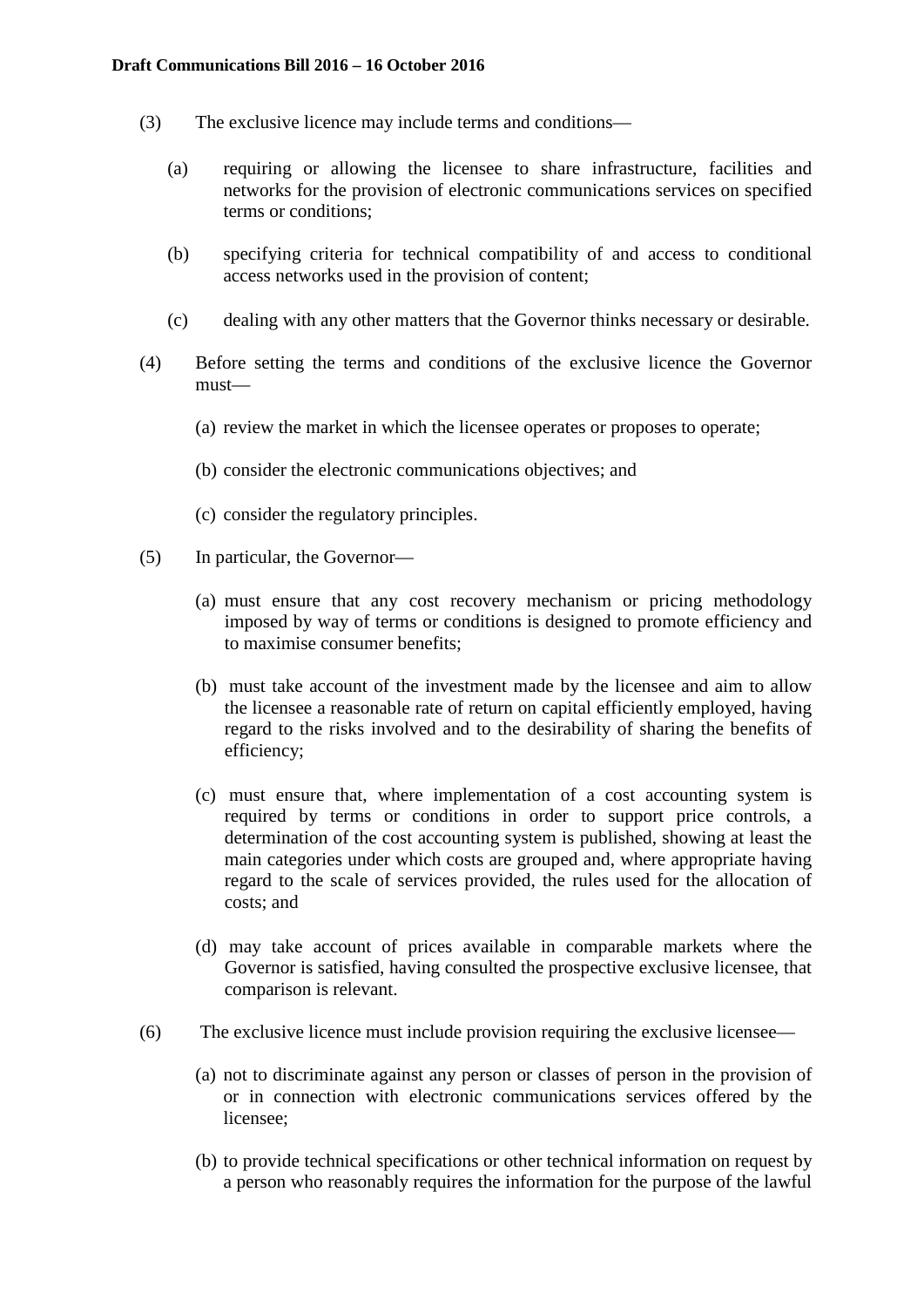provision of electronic communications and who cannot reasonably easily obtain the information from other sources; and

- (c) to ensure that the technical specifications of any network operated by the licensee is not incompatible with networks operated by other persons licensed under, or operating in accordance with the provisions of, this Ordinance.
- (7) The provisions of the exclusive licence relating to price control (whether by price cap or otherwise)—
	- (a) may include provision allowing the Regulator to direct the exclusive licensee to employ specific cost accounting methods, or to apply the Regulator's preferred cost accounting methods;
	- (b) must include provision allowing the Regulator to require the exclusive licensee to provide justification for its prices in accordance with criteria specified by the Regulator (but where the price control provisions take the form of a price cap, the justification for prices required in accordance with this paragraph is limited to demonstrating compliance with the cap);
	- (c) may include provision allowing the Regulator to direct a price adjustment for the purpose of compliance with the price control provisions of the licence, at such times and intervals as may be specified in the exclusive licence;
	- (d) may operate by imposing a ceiling on the average change in prices for regulated services over a specified period of time;
	- (e) may include provision for a review of the operation of any price cap from time to time, with the results of the review determining the continuing operation of the price control by reference to specified criteria; and
	- (f) may include provision limiting a weighted average of the changes in retail prices for services to which any price cap applies by reference to a specified controlling percentage.
- (8) In determining the provisions of the exclusive licence about price control the Governor must aim (without prejudice to the generality of subsection (4))—
	- (a) to protect consumers from monopoly excess;
	- (b) to encourage the exclusive licensee to invest in services that benefit consumers;
	- (c) to allow the exclusive licensee a reasonable rate of return on capital efficiently employed, having regard to the risks involved; and
	- (d) to share the benefits of innovation and efficiency.

*Performance*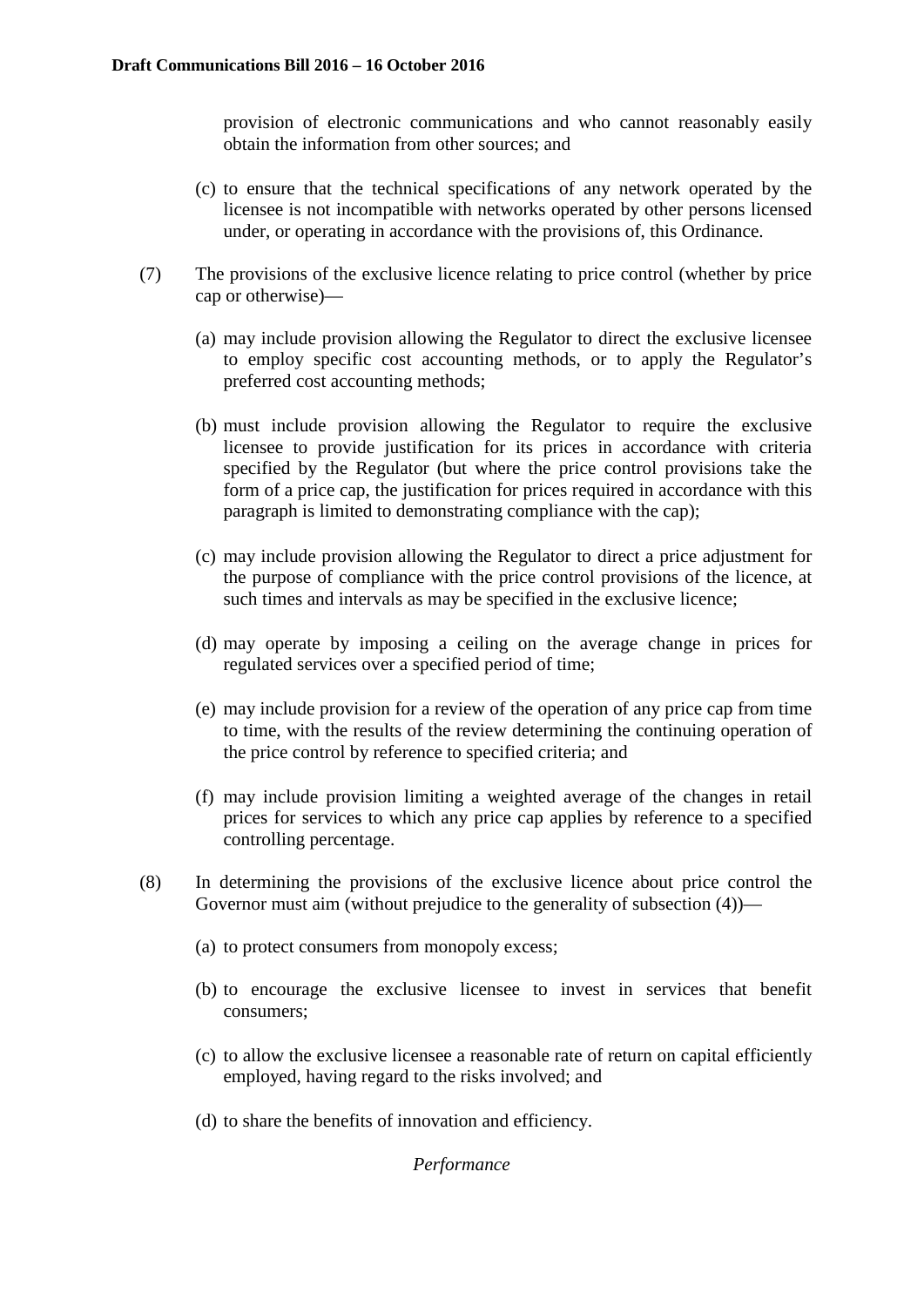#### **65 Universal service obligation**

- (1) The exclusive licence must include provision requiring the exclusive licensee to comply with any obligations under regulations made by the Governor under this section ("Universal Service Regulations").
- (2) Universal Service Regulations must—
	- (a) specify services which are to be provided;
	- (b) specify the classes of user by whom the services must be accessible (and classes may be specified by reference to geographical area, possession of equipment, or otherwise).
- (3) The Regulator must—
	- (a) publish on its website a description of services to be provided under Universal Service Regulations;
	- (b) monitor the provision of services in accordance with the Universal Service Regulations; and
	- (c) publish information on its website about the results of monitoring under paragraph (b).
- (4) In making and amending Universal Service Regulations the Governor must have regard to—
	- (a) the electronic communications objectives;
	- (b) the regulatory principles;
	- (c) any representations made by a person who is, or may become, an exclusive licensee.

#### **66 Obligations to subscribers**

- (1) The exclusive licence must include provision setting out the obligations of the licensee to persons who use or wish to use the services provided in accordance with the licence.
- (2) In particular, the licence must make provision—
	- (a) about applications for the provision of a service under the licence;
	- (b) permitting the licensee to require the provision of information and undertakings in connection with the provision of a service under the licence;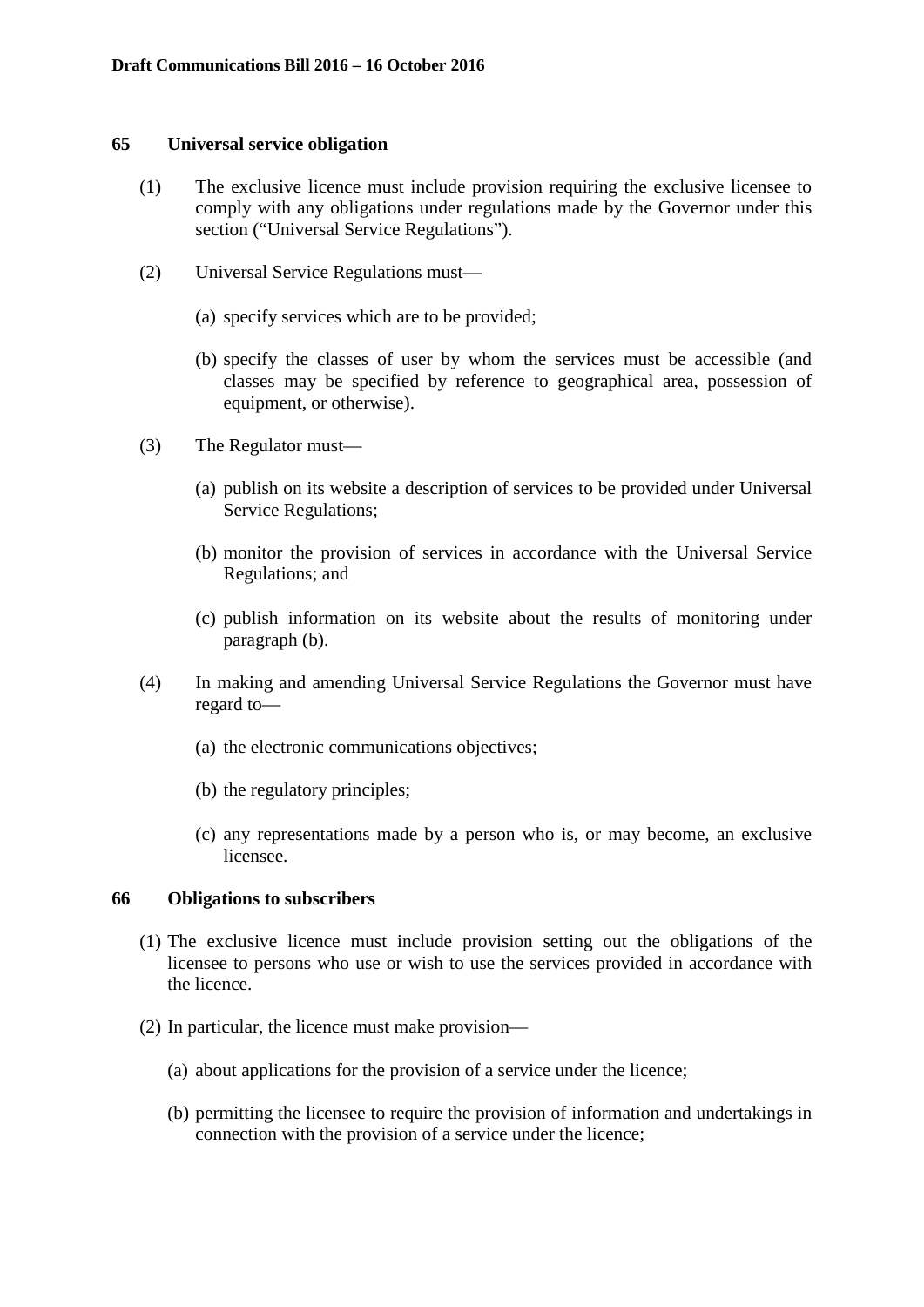- (c) prohibiting the licensee from refusing to provide a service except in specified circumstances or on specified grounds;
- (d) about the payment of specified costs by persons applying for the provision of a service;
- (e) imposing obligations on the licensee in respect of service provision;
- (f) imposing obligations on the licensee in respect of the maintenance of equipment;
- (g) about liability of the licensee to persons in respect of loss or damage incurred in connection with the provision of services under the licence or otherwise (which may include provision dealing with failures in service, and provision limiting liability or permitting the licensee to limit its liability);
- (h) requiring the licensee to offer equipment for sale, hire or use;
- (i) requiring the licensee to permit service-users to use specified classes of equipment provided by the service-users in specified circumstances or subject to specified conditions;
- (j) allowing the licensee to require service-users to provide power and other installations and facilities;
- (k) allowing the licensee to impose obligations on service users in respect of the protection or use of equipment or otherwise;
- (l) allowing the licensee to discontinue, or impose conditions on, the provision of services in specified circumstances;
- (m)about notice periods for discontinuance of service at the option of the service-user;
- (n) about assignment or transfer of service contracts;
- (o) allowing the licensee to require service-users to accept liability for use made irrespective of the identity of the user, or in other specified circumstances;
- (p) allowing the licensee to require or permit service-users to pay deposits, to pay charges in instalments, to make payments in advance or on account, and to accept the installation of metering or charging apparatus;
- (q) about access to service-users' premises;
- (r) about user directories;
- (s) excluding lability in cases of force majeure (as defined by the licence).

## **67 Key performance indicators**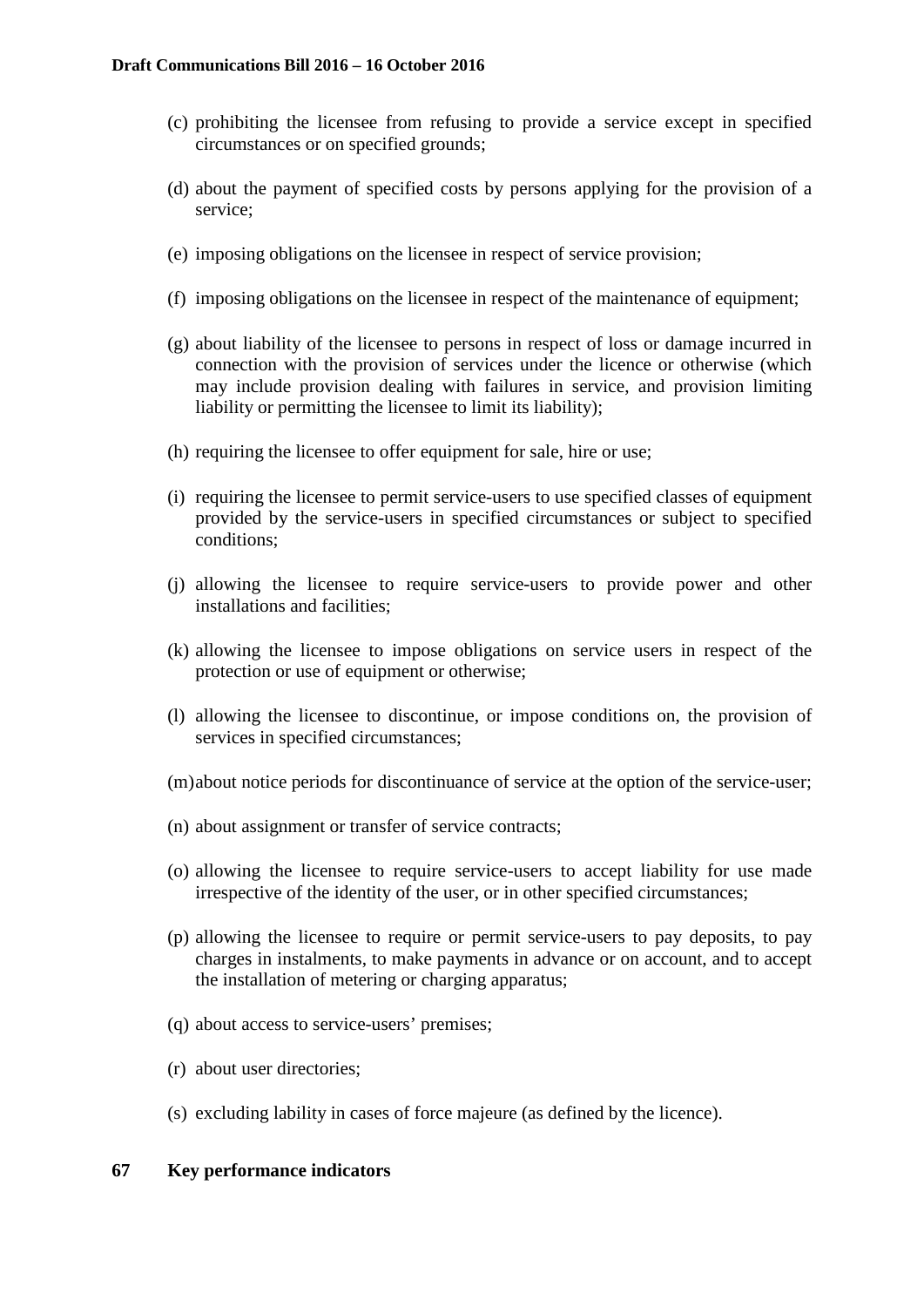- (1) The exclusive licence must include provision requiring the exclusive licensee to monitor its performance in the provision of services in accordance with the licence against—
	- (a) any key performance indicators specified in the licence, and
	- (b) any key performance indicators specified by the Regulator.
- (2) The exclusive licence must include provision requiring the exclusive licensee to comply with any request by the Regulator to—
	- (a) publish its performance against any the key performance indicators referred to in subsection (1) in the manner required by the Regulator;
	- (b) provide details of its performance against those key performance indicators in the manner required by the Regulator.

# **68 Complaint handling and dispute resolution**

- (1) The exclusive licence must include provision requiring the licensee to—
	- (a) establish and maintain a Code of Practice about complaint handling and dispute resolution;
	- (b) obtain the Regulator's approval of the form and content of the Code (and if necessary vary the Code until the Regulator approves); and
	- (c) include in all contracts for the provision of services in accordance with the licence a provision requiring customers to follow any applicable procedures set out in the Code before taking legal proceedings.
- (2) A court must enforce subsection  $(1)(c)$  by staying or dismissing proceedings, except if and in so far as the court thinks that the proceedings should not be stayed or dismissed having regard to special circumstances of the case.

## **69 Interception and data retention capability**

- (1) The exclusive licensee must maintain capability to retain subscriber details and call and data records (including records for mobile services and fixed line services, broadband user authentication records and mobile short message content).
- (2) The Governor may by Order amend subsection (1) to require the exclusive licensee to maintain specified capability to intercept, retain or otherwise interfere with electronic communications data.
- (3) Before making an Order under subsection (2) the Governor must consult the exclusive licensee.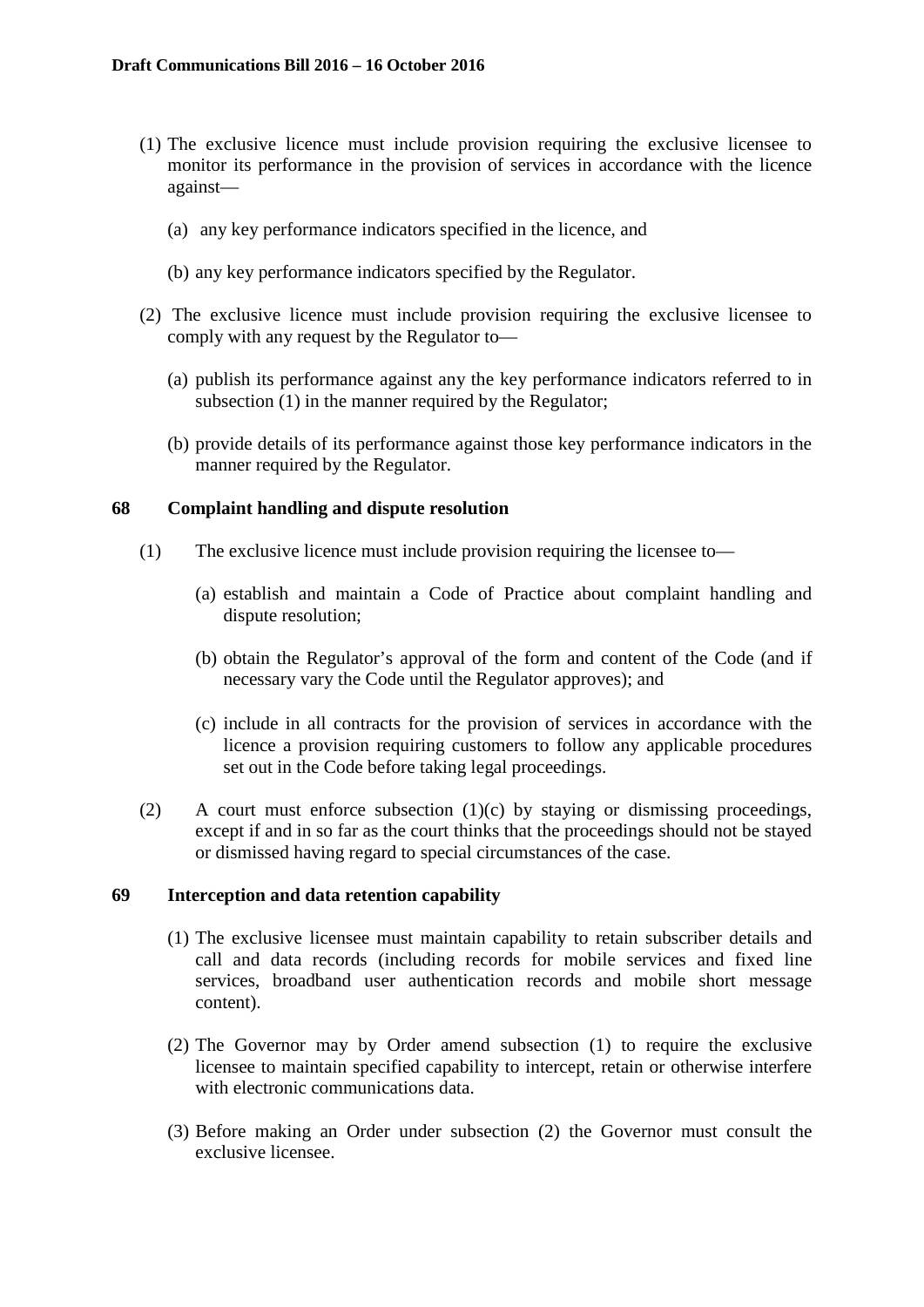(4) Anything done in reliance on capability maintained in accordance with subsection (1) is done with lawful authority for the purposes of this Ordinance.

(5) A requirement imposed under this Ordinance (by warrant, notice or otherwise) to do anything in reliance on the capability mentioned in subsection (1) is subject to agreement between the exclusive licensee and the Governor as to—

- (a) costs, and
- (b) timing.

(6) Any question arising in relation to the effect of subsections (1), (4) or (5) may be referred by the Governor or the exclusive licensee to the Magistrates' Court, whose decision shall be final; and the Regulator has no jurisdiction to determine a question to which this subsection applies.

(7) The exclusive licence must include provision requiring the licensee to take all reasonable steps to ensure that its staff are aware of the rules of secrecy relating to telecommunications set out in the International Convention of Nairobi 1982 and any later Convention amending or replacing the same to which the United Kingdom or the Falkland Islands is a party (including any General and Administrative Regulations from time to time in force under the Convention that extend to the Falkland Islands).

(8) Nothing done under Part 13 may (explicitly or impliedly) require the exclusive licensee to maintain a capability not required by this section.

## *Information and inspections*

## **70 Regulator's requests for information**

- (1) The exclusive licence must include provision requiring the exclusive licensee to comply with any request of the Regulator for the provision of information or documents reasonably required by the Regulator in connection with the performance of its functions, subject to any exemptions or qualifications specified in the licence.
- (2) A request under this section must specify—
	- (a) the information or documents required;
	- (b) that the request is made in accordance with this section;
	- (c) the purpose for which the information or documents are required;
	- (d) the time by which the information or documents are to be provided;
	- (e) specify the consequences of failure to comply.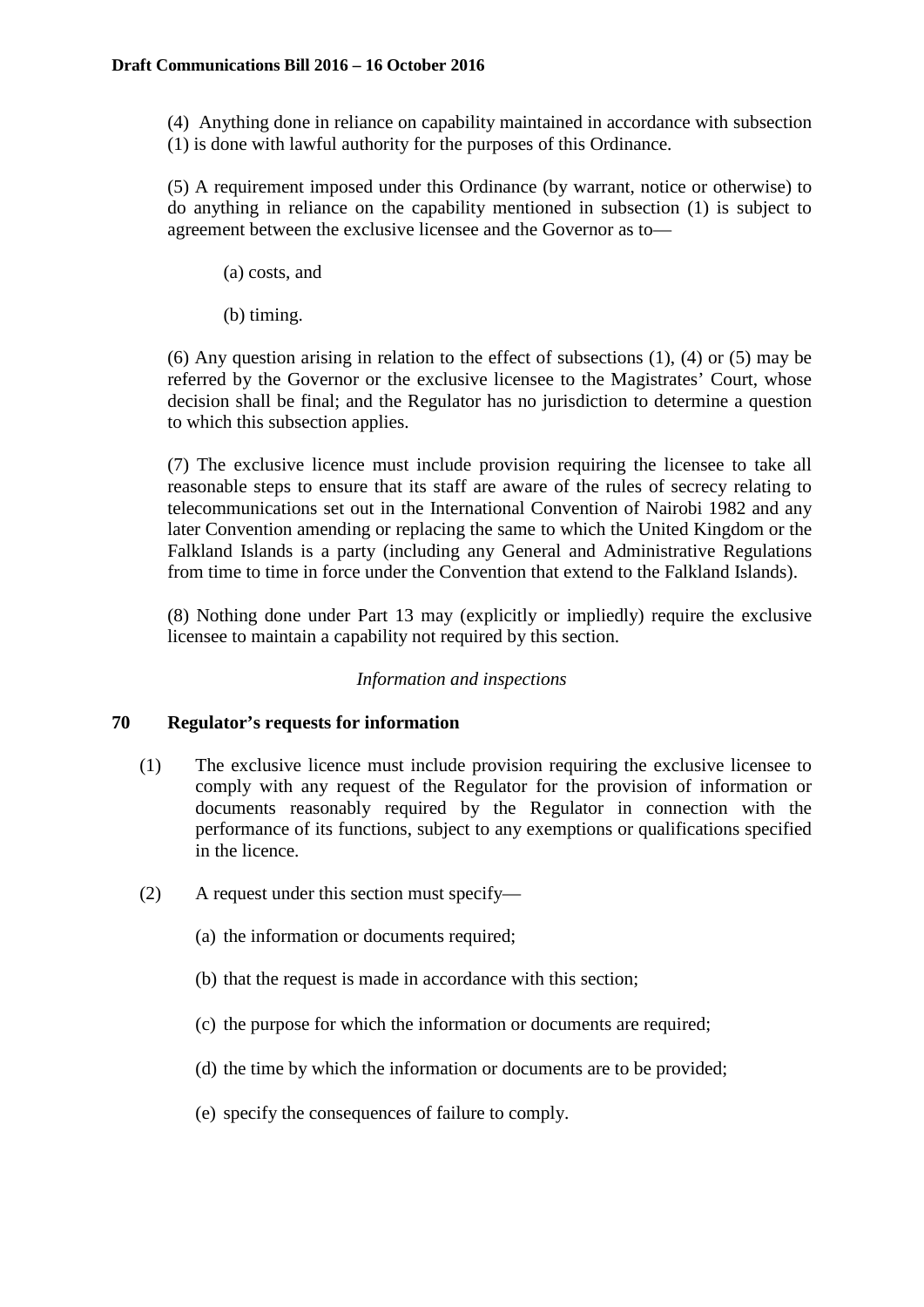- (3) If the exclusive licensee considers that the burden of complying with a request in accordance with this section would be disproportionate to the public benefit of compliance—
	- (a) the licensee may, during the period of 20 working days beginning with the date of receipt of the request, send a notice to the Regulator explaining the reasons for, and extent of, the licensee's wish not to comply with the request;
	- (b) the Regulator must respond to the notice during the period of 20 working days beginning with receipt;
	- (c) the request is suspended until the Regulator responds;
	- (d) the Regulator must modify the request if and to the extent that the Regulator accepts the licensee's representations, in which case the Regulator must issue a new request under this section (and the preceding provisions of this section apply).

# **71 Failure to provide information**

- (1) This section applies if an exclusive licensee fails without reasonable excuse to comply with the condition required by section 70.
- (2) The Regulator may—
	- (a) require the licensee to pay a penalty not exceeding an amount equivalent to level 10 on the Standard Scale;
	- (b) revoke the exclusive licence in accordance with section 74; or
	- (c) take action under both paragraph (a) and paragraph (b).
- (3) Before taking action under subsection (2) the Regulator must—
	- (a) serve a warning notice on the licensee; and
	- (b) give the licensee a reasonable opportunity to make representations.
- (4) A penalty under this section may be enforced as a debt due to the Regulator.
- (5) The licensee may appeal to the Supreme Court against a requirement imposed by the Regulator to pay a penalty under this section; and the Supreme Court may make any order it thinks appropriate (including increasing the amount of a penalty and making ancillary provision as to costs or otherwise).

## **72 Licensee's installations**

(1) The exclusive licence must include provision requiring the exclusive licensee to permit any person authorised by the Regulator to enter any premises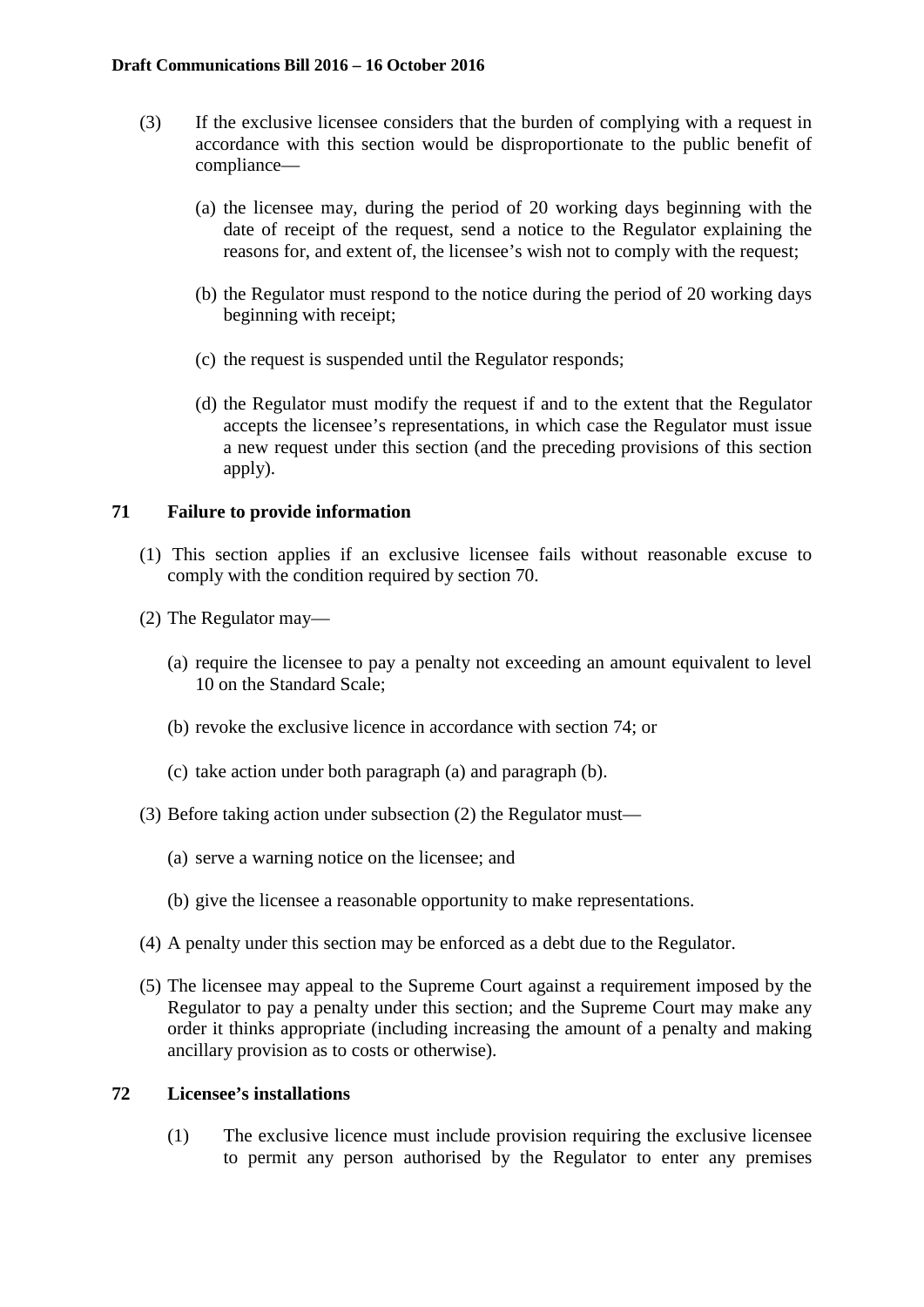occupied or controlled by the licensee to inspect any apparatus used by the licensee in the provision of services in accordance with the licence.

- (2) A person acquiring information in the course of an inspection under this section may not disclose the information without the consent of the licensee.
- (3) If the Regulator thinks that apparatus used by the licensee in the provision of services in accordance with the licence is causing interference with any other apparatus, the Regulator may by notice require the licensee to take steps to prevent the interference.
- (4) The exclusive licence must include provision requiring the exclusive licensee to comply with a requirement under subsection (3) as soon as is reasonably practicable.

# *Change of control of licensee*

# **73 Approval for change of control**

- (1) The exclusive licence must include provision requiring the exclusive licensee to comply with the provisions of this section.
- (2) A change of control may not be implemented without prior written approval of the Governor.
- (3) The Governor may by regulations make provision about procedure in connection with applications for approval for change of control; and the regulations may include, in particular—
	- (a) information to be provided;
	- (b) timing;
	- (c) the conduct of an investigation into a proposed change of control.
- (4) The Governor must be notified in writing before the end of the period of 7 days beginning with—
	- (a) the licensee's entering into an agreement that would result in a change of control, or
	- (b) the announcement of a public bid for control of the licensee.
- (5) Any request made by the Governor for information about an event specified in subsection (3) or any other event likely to result in a change of control must be complied with—
	- (a) in the manner specified by the Governor, and
	- (b) in accordance with any requirements as to timing specified by the Governor.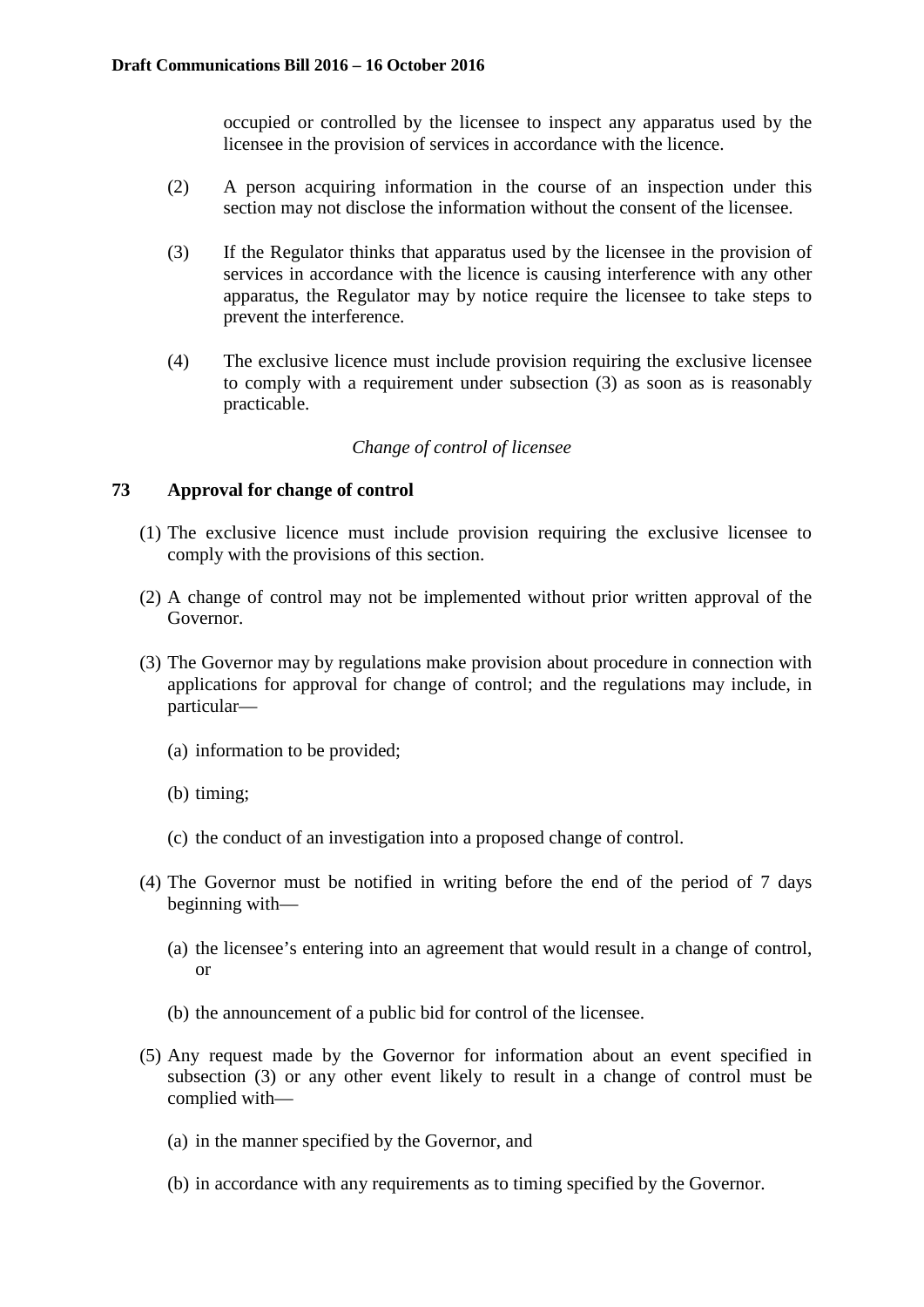- (6) For the purposes of this section a reference to change in control includes a reference to any person—
	- (a) acquiring control over the affairs of the licensee;
	- (b) acquiring control of more than 30% of the voting shares in the licensee; or
	- (c) taking other action of a kind specified by the Governor by regulations.

# *Enforcement*

# **74 Penalties for non-compliance with licence**

- (1) Sections 44 and 45 apply in relation to an exclusive licence under this Part as they apply in relation to a licence under Part 4.
- (2) But an exclusive licence under this Part may not be revoked unless the Regulator has obtained the leave of the Supreme Court to revoke the licence.
- (3) Before applying to the Supreme Court for permission the Regulator must give at least 6 weeks' notice of the intention to apply for permission.
- (4) The decision of the Supreme Court on an application for permission is final.

# **PART 8**

## **FEES**

## *General fees*

# **75 Fees Regulations**

- (1) The Governor may by regulations ("Fees Regulations")—
	- (a) require the payment of fees in respect of the application for, or the issue, renewal or maintenance of, or otherwise in connection with, a licence under this Ordinance;
	- (b) specify the amount of a fee;
	- (c) make provision about timing, manner of payment and other ancillary matters in connection with fees.
- (2) Fees Regulations must, in particular, make provision—
	- (a) for fees to be charged for or in connection with licences under Parts 4 to 6;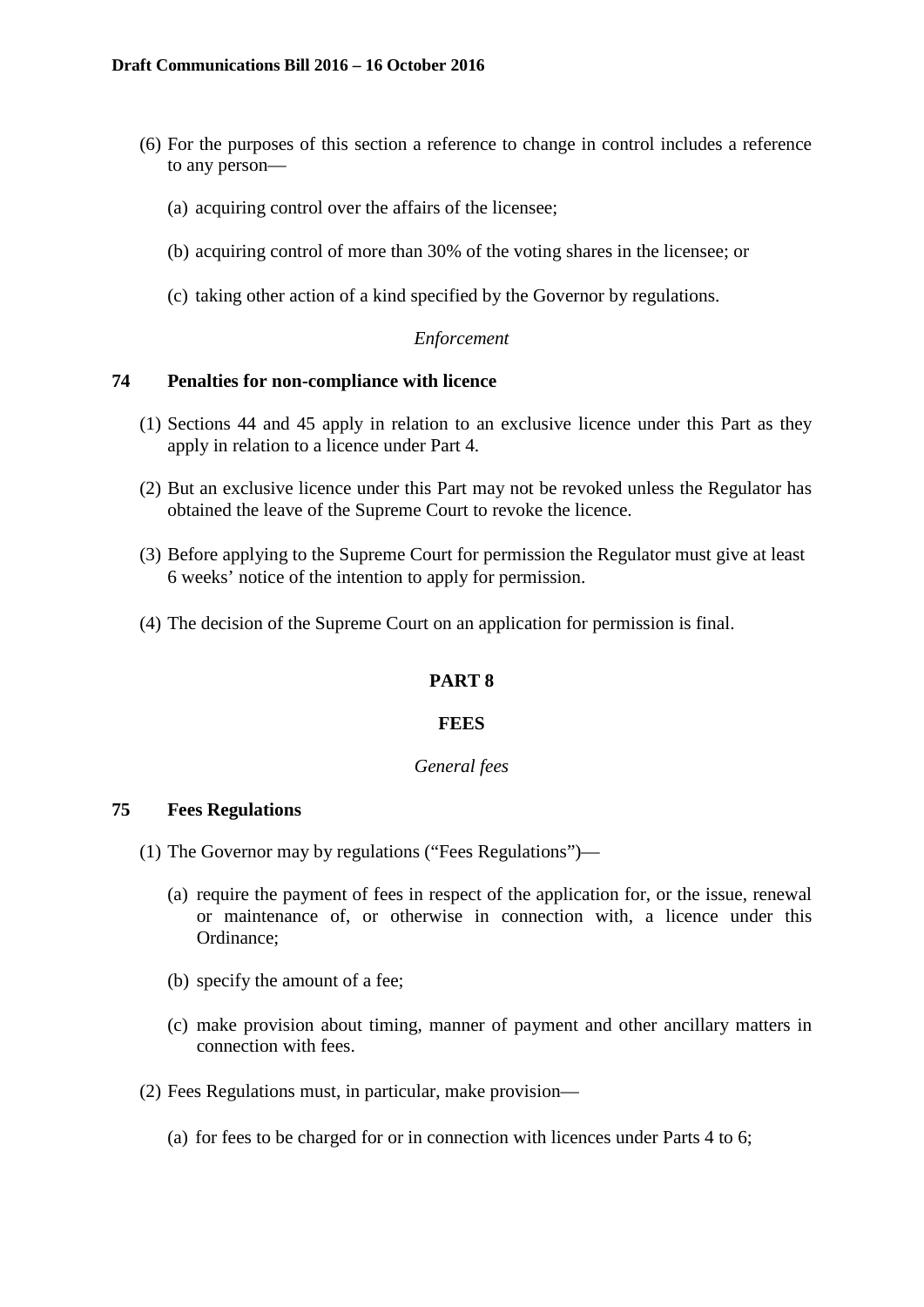- (b) for fees to be charged in respect of the performance of the Governor's functions in relation to change of control of an exclusive licensee under Part 7.
- (3) Fees Regulations may—
	- (a) make provision for exemptions, waivers and reductions;
	- (b) confer a discretion on the Governor, the Regulator or another specified person;
	- (c) make provision that applies generally or only for specified purposes;
	- (d) make different provision for different purposes.
- (4) This section does not apply to anything in respect of which a fee is chargeable under a later provision of this Part.

# *Specific fees*

## **76 Exclusive licence fee**

The Schedule makes provision about fees to be paid for and in connection with an exclusive licence under Part 7.

## **77 Services by Regulator**

- (1) The Regulator may charge fees for or in connection with—
	- (a) the performance of a function under this Ordinance or under a licence issued under this Ordinance;
	- (b) the performance of any service offered by the Regulator (including the supply of information or documents).
- (2) This section is subject to any express provision of a licence under this Ordinance.
- (3) A fee charged under this section may be expressed to be calculated—
	- (a) as an annual amount,
	- (b) as a proportion of a business' turnover in respect of activities provided in accordance with a licence, or
	- (c) in any other specified way (which may involve conferring a function on a specified person).
- (4) In determining and charging fees under this section the Regulator—
	- (a) must have regard to the regulatory principles; and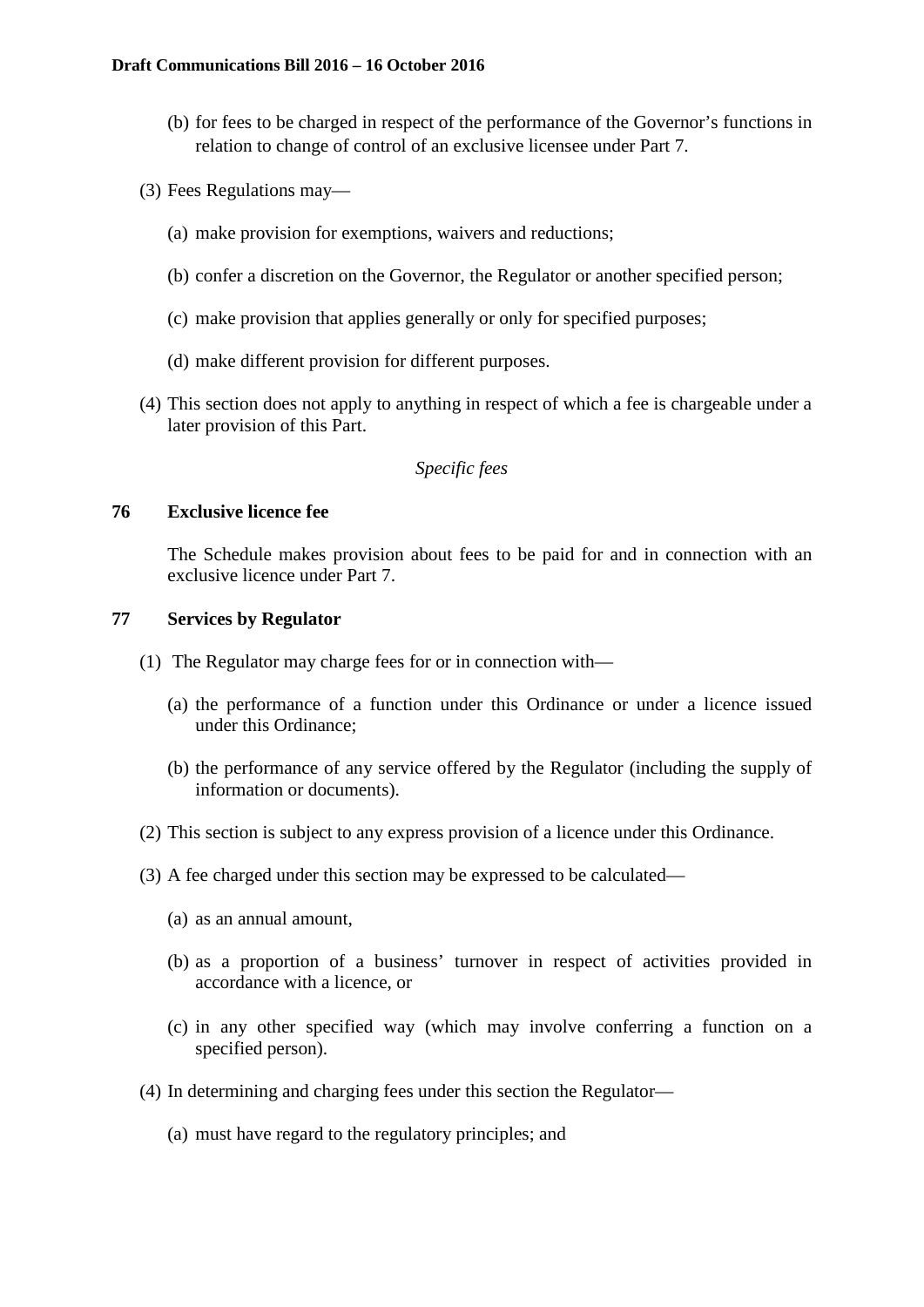- (b) in particular, must ensure transparency, objectivity, proportionality and nondiscrimination.
- (5) In setting the amounts of fees under this section the Regulator must apply an estimated cost-recovery approach so that—
	- (a) they are designed to cover the annual costs of performance by the Regulator of its functions in relation to the regulation of the electronic communications sector;
	- (b) deficits from one year are recovered over one or more years as appears to the Regulator to be appropriate having regard to the impact on the electronic communications sector;
	- (c) surpluses from one year are returned over one or more years as appears to Regulator to be appropriate; and
	- (d) each licensee or other fee-payer is contributing a proportionate share of the Regulator's costs having regard to all the circumstances (including the nature of the relevant function, the benefits to the fee-payer and the resources and other circumstances of the fee-payer).
- (6) Fees to be charged by the Regulator, together with any criteria for determining their amounts and any rules as to timing of payment, must be published—
	- (a) on the Regulator's website, and
	- (b) in other ways that the Regulator considers appropriate.

## *Enforcement and administration*

## **78 Collection and destination**

Fees under this Part—

- (a) shall be collected and administered by the Regulator, and
- (b) shall be paid into the Consolidated Fund.

# **79 Recovery**

A fee under this Part which is due and unpaid is recoverable as a debt due to the Regulator.

## **80 Interest**

- (1) Interest accrues on overdue fees and is to be calculated by the Regulator on a daily basis.
- (2) Interest is recoverable in the same manner as the principal.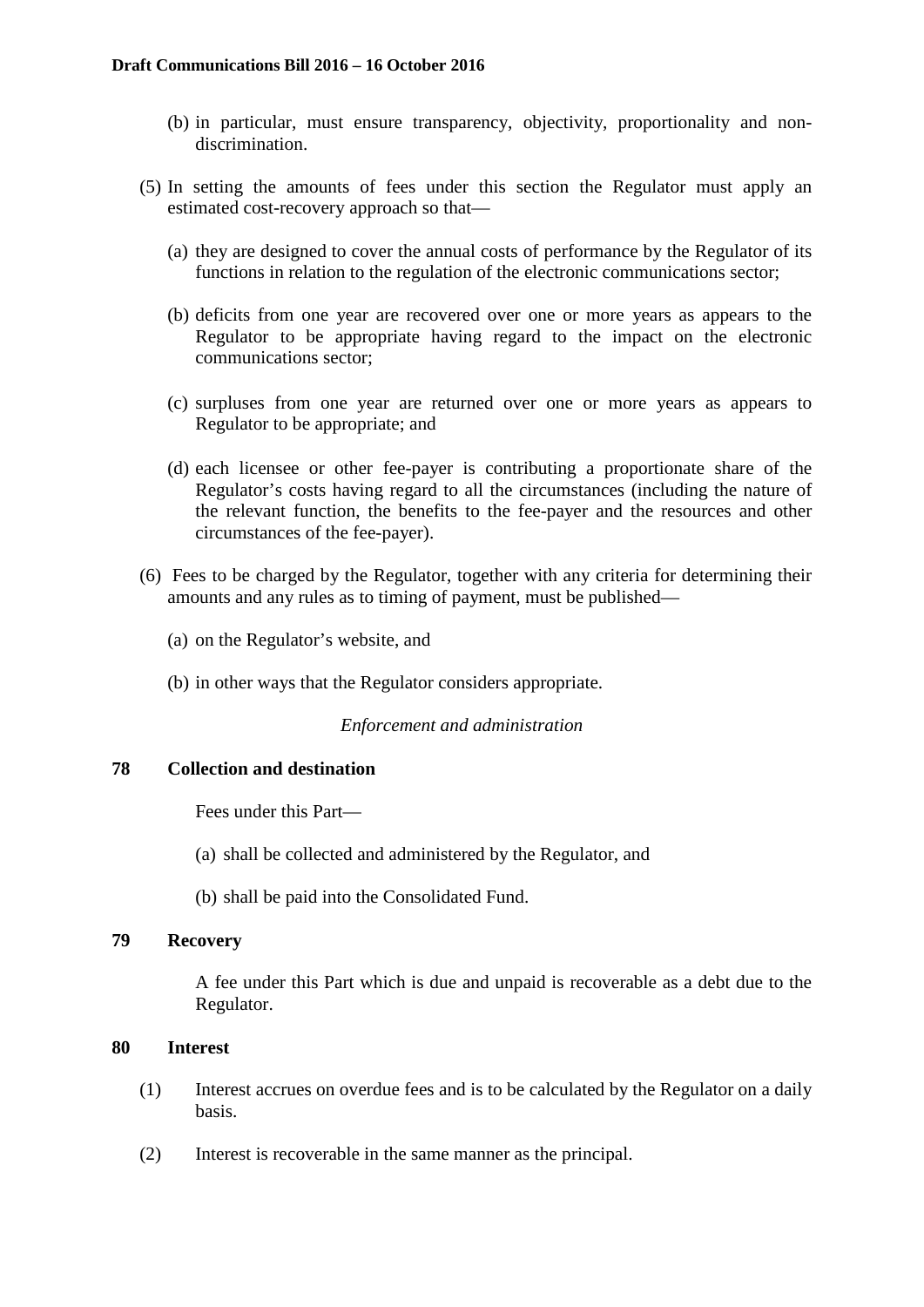#### **Draft Communications Bill 2016 – 16 October 2016**

(3) The rate of interest is the Bank of England base rate from time to time plus 2%.

## **81 Offences**

- (1) It is an offence to do anything in respect of which a fee is payable under this Ordinance without paying the fee.
- (2) The offence in subsection (1) may be charged in addition to any other offence committed by the same activity.
- (3) A person who takes any action for the purpose of evading all or part of a fee under this Part, or who assists another for that purpose, commits an offence.
- (4) A person who is guilty of an offence under this section is liable on conviction—
	- (a) to imprisonment for a term not exceeding 6 months,
	- (b) to a fine not exceeding the level 10 on the Standard Scale, or
	- (c) to both.

## **PART 9**

#### **CONSUMER STANDARDS AND PROTECTION**

#### *Consumer protection*

## **82 Regulator to enforce consumer protection provisions**

The Regulator must monitor compliance with any provision of a licence under this Ordinance—

- (a) which is described in the licence as a consumer protection provision, or
- (b) which in the Regulator's opinion is designed (wholly or partly) to protect interests of the users or potential users of electronic communications services.

## **83 Consumer Protection Regulations**

- (1) The Governor may make regulations for the purposes of protecting users and potential users of electronic communications services ("Consumer Protection Regulations").
- (2) Consumer Protection Regulations may include provision about, in particular—
	- (a) standards of service;
	- (b) quality of service;
	- (c) safety;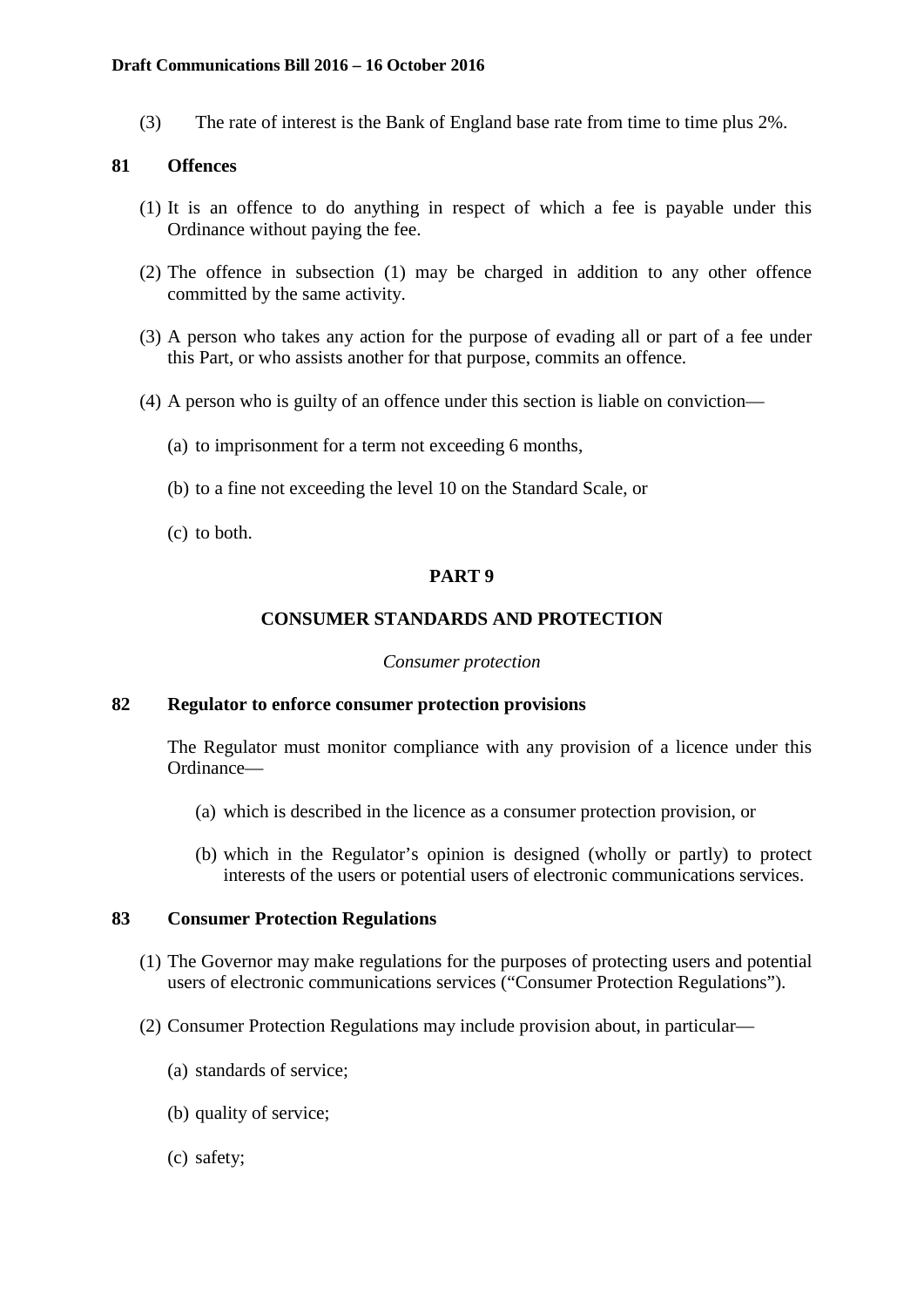- (d) handling of complaints;
- (e) the use of a network or service to make unsolicited communications;
- (f) confidentiality of user information;
- (g) telephone directories and similar publications (which may include provision requiring the publication of directories, and provision about the disclosure or use of information for the purpose of directories).
- (3) A licence under this Ordinance may make provision by reference to Consumer Protection Regulations, including references to those Regulations as they may have effect from time to time.
- (4) Consumer Protection Regulations may not, except in accordance with subsection  $(3)$ —
	- (a) impose obligations on licensees, or
	- (b) change the effect of a provision of a licence.
- (5) Before making Consumer Protection Regulations the Governor must consult—
	- (a) all relevant licensees, and
	- (b) such other persons as the Governor thinks appropriate.

## **84 Programme content**

- (1) The Regulator may issue codes of practice about the content of media services under the control of licensees under this Ordinance.
- (2) A code may, in particular, include provision designed—
	- (a) to protect young persons from exposure to harmful material;
	- (b) to protect users from offensive material;
	- (c) to promote accuracy and impartiality in news and current affairs material;
	- (d) to avoid misleading or alarming service users.
- (3) Provision made in pursuance of subsection  $(2)(a)$  or (b) may, in particular, include provision about material which includes—
	- (a) physical or psychological violence;
	- (b) sexual activity or nudity;
	- (c) the use of alcohol, tobacco and drugs;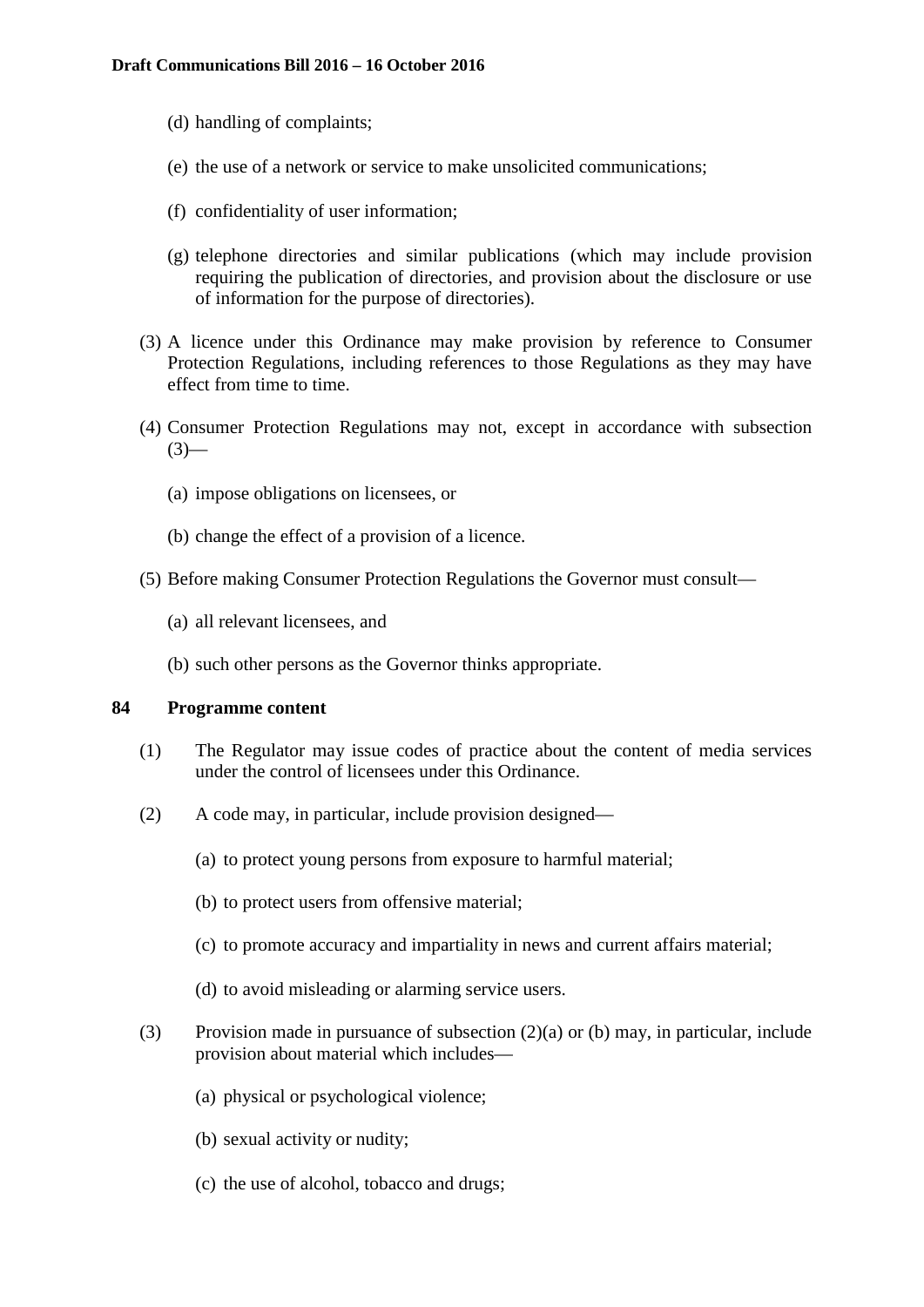- (d) anything likely to incite hatred or discrimination on grounds of race, religion, disability, age, gender or sexual orientation;
- (e) offensive language;
- (f) anything of an indecent, obscene, offensive or defamatory nature.
- (4) A code may include provision about procedure to be followed in making, handling and determining complaints about matters in subsection (2) and (3).
- (5) A code relating to broadcasting services may, in particular, include provision about—
	- (a) the amount of time devoted to advertising;
	- (b) the presentation of advertising material;
	- (c) sponsorship announcements;
	- (d) the use of captions and sub-titles;
	- (e) teletext and other ancillary services;
	- (f) party political broadcasts;
	- (g) broadcasting of sporting and national events;
	- (h) broadcasting in relation to national emergencies; and
	- (i) public service announcements.
- (6) A licence under this Ordinance may make provision by reference to codes under this section, including references to those codes as they may have effect from time to time.
- (7) A code of practice may not, except in accordance with subsection (6)—
	- (a) impose obligations on licensees, or
	- (b) change the effect of a provision of a licence.
- (8) Nothing in this Ordinance or in a licence under this Ordinance obliges a licensee to accept for transmission material of a kind described in subsection (3)(d) to (f).

#### *Equipment on service users' premises*

#### **85 Service users' premises**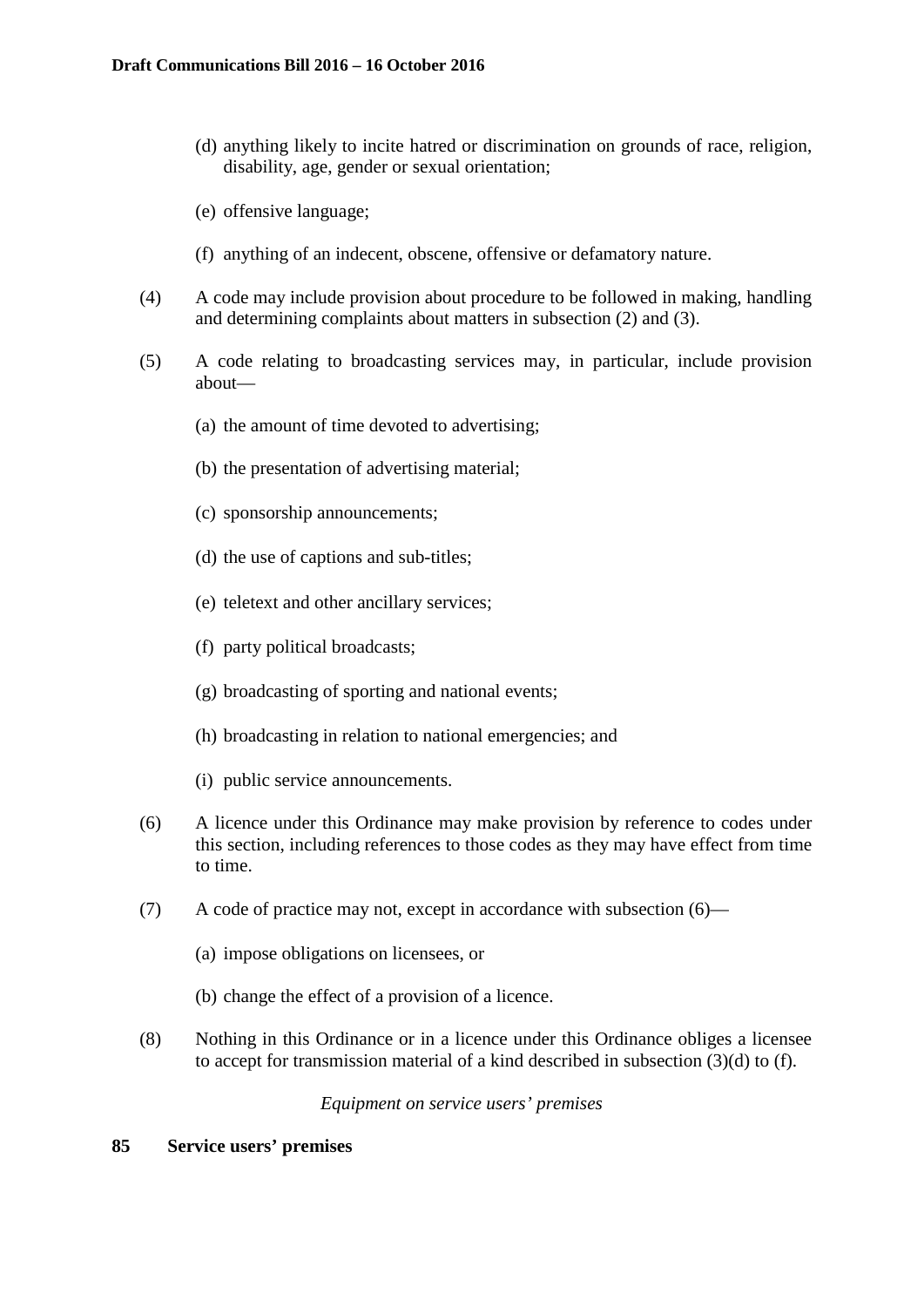- (1) A licence under this Ordinance must include provision that applies where the licensee has sited equipment on property belonging to a user or prospective user of the licensee's services.
- (2) The licence must include provision requiring the licensee to maintain the equipment (subject to subsection (4)).
- (3) The licence must (subject to subsection (4)) include provision allowing the licensee to authorise persons to enter the property for the purpose of monitoring or maintaining the equipment—
	- (a) at reasonable times,
	- (b) after giving reasonable notice, and
	- (c) on presentation of appropriate identification.
- (4) Subsections (2) and (3) may be varied by any specific provision of—
	- (a) the licence;
	- (b) any agreement between the licensee and the owner of the property.
- (5) A licensee who is refused access under a provision specified in subsection (3) or (4)(a) or (b) may apply to a court for a warrant authorising access; and the court may grant a warrant on such terms and conditions as it thinks appropriate.
- (6) A licence under this Ordinance must include provision enabling the licensee, so far as reasonable, to make the provision of any service under the licence conditional on the provision of power, in such form and to such specifications as the licence may specify, by an actual or prospective user of the service.

## **86 Equipment standards**

- (1) The Regulator may publish—
	- (a) standards for equipment to be used for the purposes of electronic communications;
	- (b) conditions to be satisfied in using equipment for the purposes of electronic communications;
	- (c) conditions or standards for the manufacture or import of equipment designed to be used for the purposes of electronic communications.
- (2) The Regulator may require its approval to be obtained for equipment before it is used for the purposes of electronic communications; and—
	- (a) a requirement must be published in a manner designed to ensure that it comes to the attention of persons using equipment for those purposes, and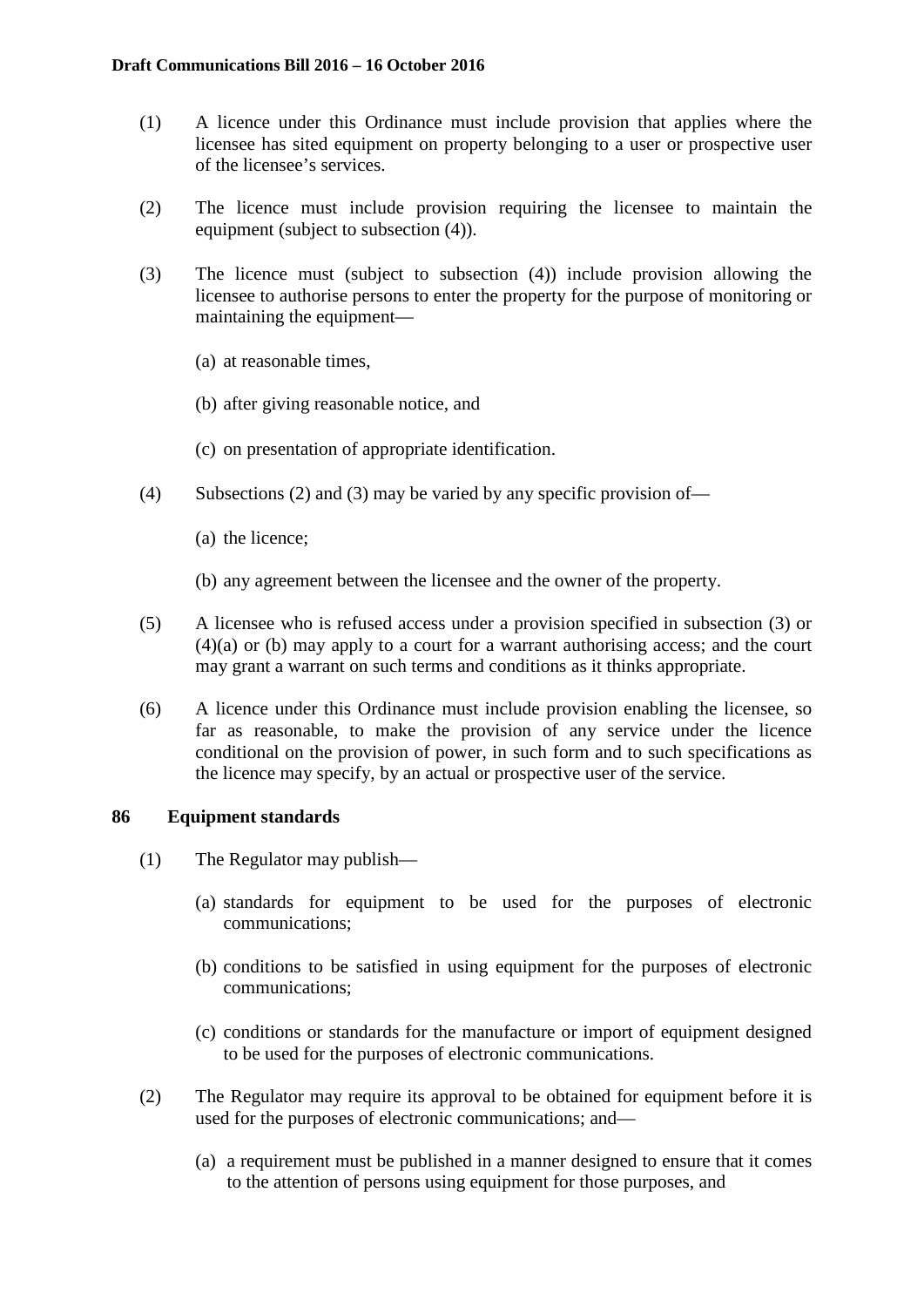- (b) a licence under this Ordinance may identify a class of equipment in respect of which a requirement under this subsection may or may not be imposed on or in respect of the licensee.
- (3) The Regulator may set standards and conditions, and impose requirements, under this section only if satisfied that they are necessary or desirable for the purposes of—
	- (a) preventing or limiting damage to networks or services provided in accordance with this Ordinance;
	- (b) protecting public health and safety;
	- (c) protecting the environment.
- (4) Conditions under this section may include provision as to testing of equipment.
- (5) In setting standards or conditions under this section the Regulator may make provision by reference to standards or conditions having effect outside the Falkland Islands (including such standards and conditions as they may have effect from time to time).
- (6) A licence under this Ordinance must include provision requiring the licensee to comply with any standards, conditions and requirements under this section.
- (7) It is an offence to—
	- (a) use equipment which does not comply with any relevant standards under this section;
	- (b) use equipment without complying with any relevant conditions under this section;
	- (c) manufacture equipment which does not comply with any relevant standards or conditions under this section;
	- (d) import equipment which does not comply with any relevant standards or conditions under this section;
	- (e) use equipment without obtaining approval required under this section.
- (8) A person who is guilty of an offence under subsection (7) is liable on conviction to a fine not exceeding level 7 on the Standard Scale.
- (9) Before issuing standards or conditions under this section the Regulator must consult—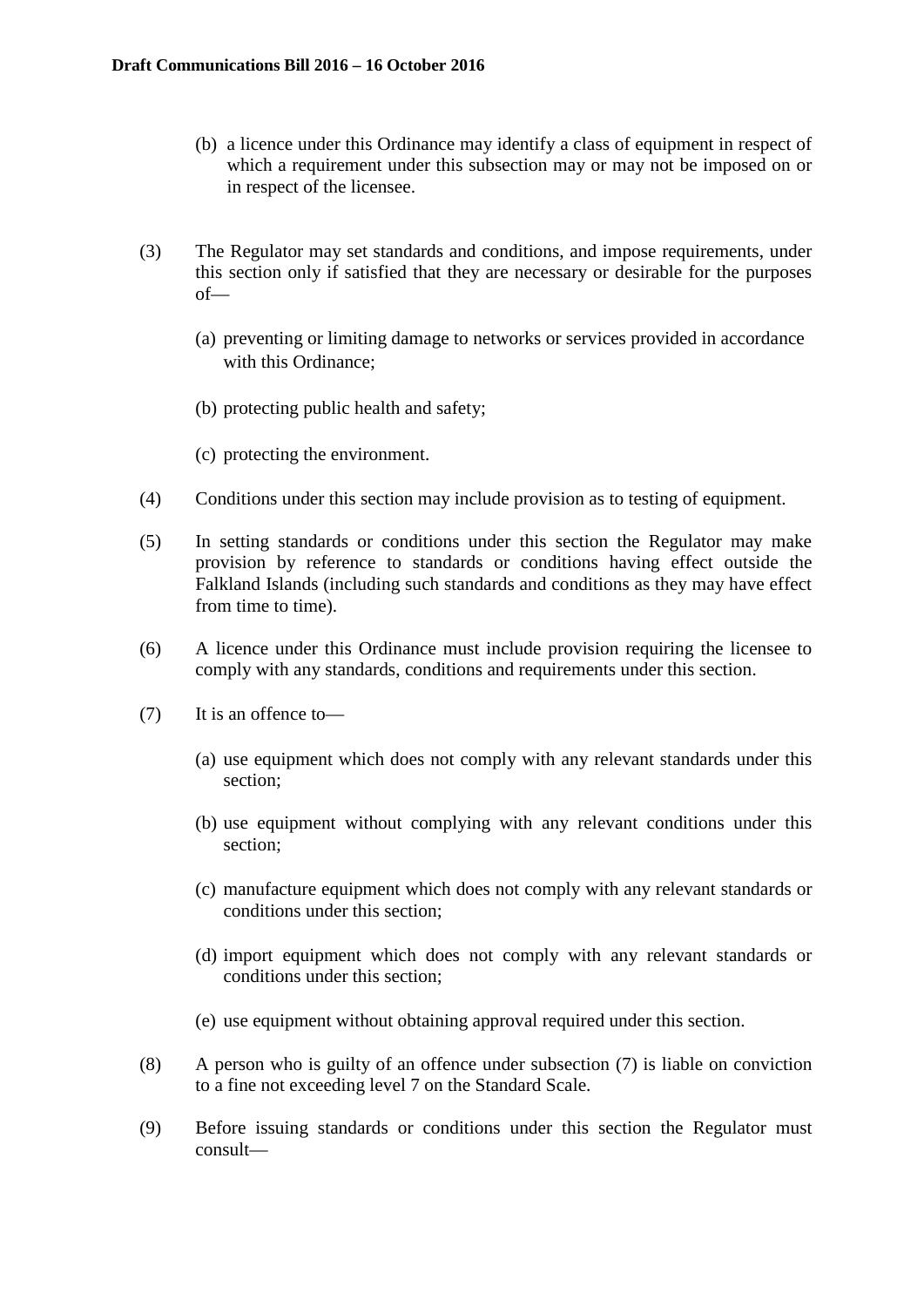- (a) any relevant licensee, and
- (b) such other persons as the Regulator thinks appropriate.

# *Telephone numbers and domain names*

## **87 Numbering plan**

- (1) The Regulator must publish a numbering plan for telephone numbers or other similar designations.
- (2) The numbering plan must set out rules for the—
	- (a) allocation of numbers or series of numbers to licensee;
	- (b) assignment of numbers to service users.
- (3) A licence under this Ordinance must include a requirement to comply with any relevant requirements of the numbering plan.
- (4) In preparing the numbering plan the Regulator shall aim—
	- (a) to comply with any relevant international standards;
	- (b) to ensure a sufficient supply of numbers for expected usage; and
	- (c) to promote the efficient use of numbering.
- (5) The numbering plan may require licensees to provide specified kinds of number for emergency purposes.

## **88 Domain names**

- (1) It is the responsibility of the Regulator to manage, allocate and assign domain names.
- (2) A licence under this Ordinance must include provision requiring the licensee to comply with any rules or direction made or given by the Regulator in respect of the use of domain names.
- (3) In this Ordinance "domain name"—
	- (a) means a name allocated under the global name system assigned to the Falkland Islands according to the two-letter code in the International Standard ISO 3166-1 (Codes for Representation of Names of Countries and their Subdivision), and
	- (b) includes any second or subsequent level domain name.

# *Public bodies*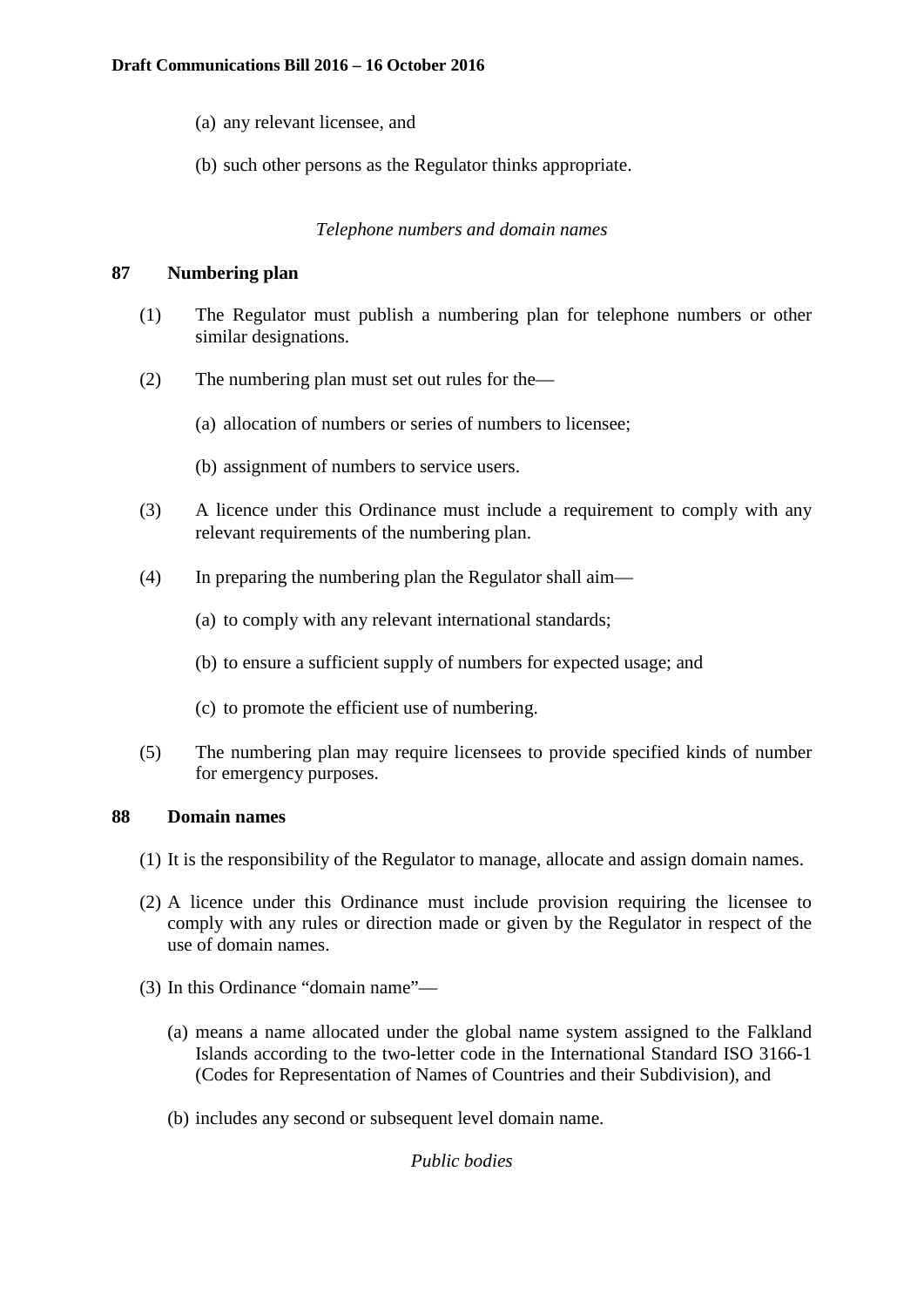## **89 Access by public bodies**

Nothing in this Ordinance, Consumer Protection Regulations or a licence under this Ordinance affects any right of a public body to access information.

# **PART 10**

# **PUBLIC CONTROL OF SERVICES**

## **90 Interception**

- (1) A licence under this Ordinance must include provision requiring the licensee to maintain the capability required by section 69 (to be used in accordance with an authorisation issued by the Governor under Part 13).
- (2) The Governor may issue a written exemption from the requirements of subsection (1) to a specified licensee in respect of a specified network, subject to any specified terms and conditions.
- (3) Before issuing an exemption the Governor must consult—
	- (a) the Attorney General, and
	- (b) the Chief Police Officer.

# **91 War and emergencies**

- (1) If the Governor considers it necessary in the interests of defence, public safety or public order, the Governor may—
	- (a) take any steps the Governor considers appropriate to assume control over any network or services provided under or in accordance with this Ordinance (by licence or otherwise);
	- (b) issue directions to a licensee or any other person who controls a network or services for the provision of electronic communications for the purposes of steps under paragraph (a);
	- (c) appoint staff to act for the purposes of paragraph (a).
- (2) The Governor may pay compensation in respect of action taken under subsection (1).

# **92 Other public service acquisition of control**

- (1) This section applies where—
	- (a) an exclusive licence under Part 7 has been revoked and another exclusive licence for the same services has not yet been granted;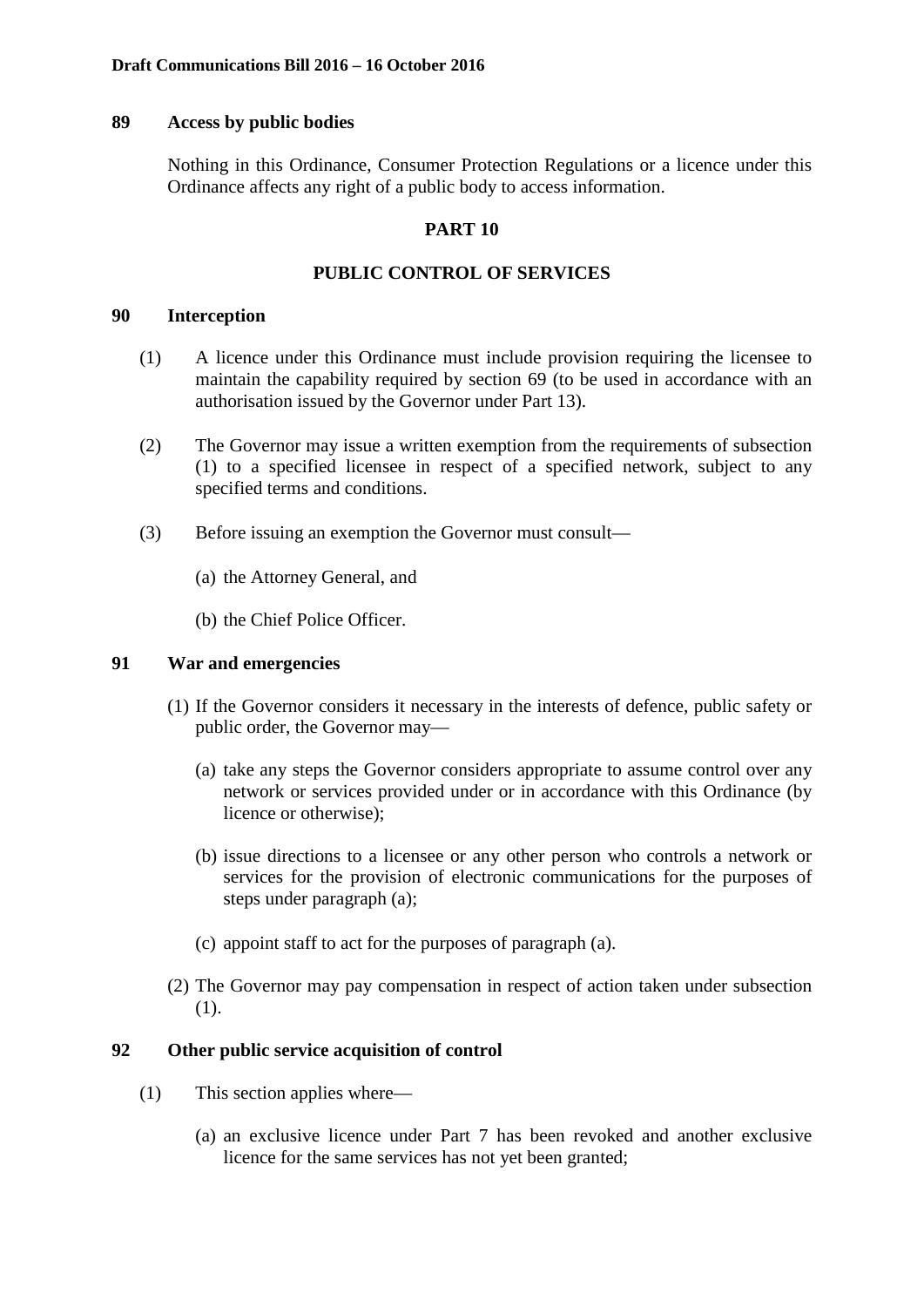- (b) an exclusive licensee ceases to operate or in the opinion of the Governor is about to cease to operate; or
- (c) for any other reason the Governor considers that it is necessary in the public interest to acquire control of the provision of telecommunications services.
- (2) The Governor may—
	- (a) take any steps the Governor considers appropriate to assume control over any network or services provided under or in accordance with this Ordinance (by licence or otherwise);
	- (b) by order provide for specified assets to vest in the Governor for the purposes of use in pursuance of paragraph (a);
	- (c) appoint staff to act for the purposes of paragraph (a).
- (3) Compensation is payable in respect of assets to which an order under subsection (2)(b) applies; and the Governor shall make regulations about the determination of compensation under this subsection.
- (4) Regulations under subsection (3) shall be made in accordance with the advice of the Regulator.
- (5) Compensation due and payable under this section shall be charged on the Consolidated Fund.

# **PART 11**

#### **OFFENCES**

#### *Specific offences*

### **93 False statements, &c.**

- (1) A person who makes a statement or provides information or documents to the Regulator or any other public body in pursuance of a provision of this Ordinance commits an offence if—
	- (a) the person knows that the statement, information or documents are false in a material respect;
	- (b) is reckless as to whether the statement, information or documents are false in a material respect.
- (2) A person who is guilty of an offence under this section is liable on conviction to a fine not exceeding level 12 on the Standard Scale.

## **94 Obstructing Regulator**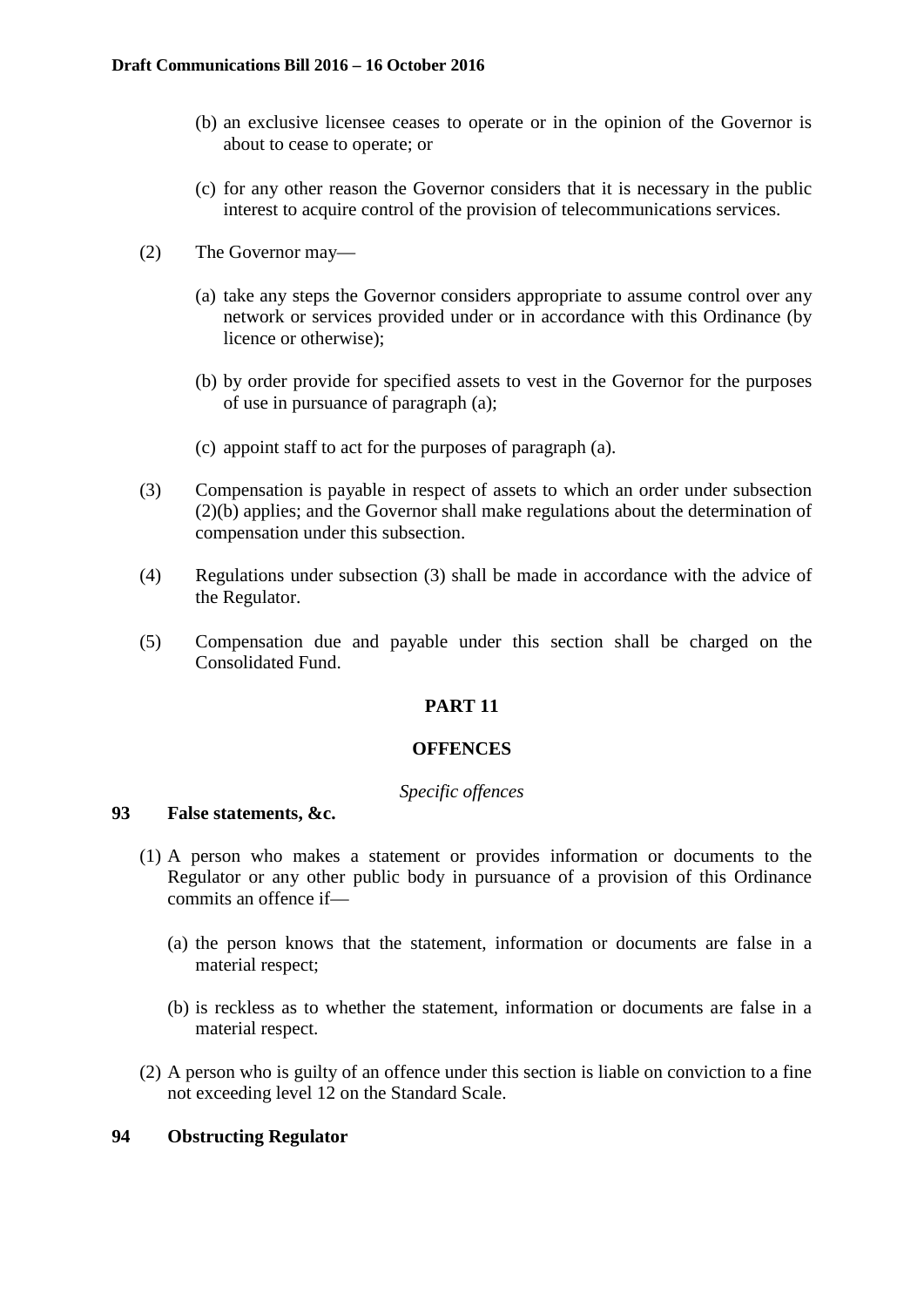- (1) It is an offence to obstruct the Regulator or a person authorised by the Regulator in the exercise of a function under this Ordinance or under a licence issued under this Ordinance.
- (2) A person who is guilty of an offence under this section is liable on conviction to a fine not exceeding level 7 on the Standard Scale.

# **95 Misleading messages**

- (1) It is an offence to use electronic communications to send or attempt to send a message which is false or misleading and is likely to threaten the efficiency or safety of any person, vehicle, vessel or aircraft (whether by issuing a false distress call or otherwise).
- (2) A person who is guilty of an offence under this section is liable on conviction to a fine not exceeding level 10 on the Standard Scale.

# **96 Other improper communications**

- (1) It is an offence to use electronic communications to send or attempt to send material that is—
	- (a) grossly offensive,
	- (b) indecent or obscene,
	- (c) threatening, or
	- (d) designed to cause distress or inconvenience without reasonable excuse.
- (2) A person providing electronic communications in accordance with a licence under this Ordinance may—
	- (a) refuse to transmit a message containing material of a kind described in subsection (1);
	- (b) terminate provision of services to a person on the grounds of habitual use to send or attempt to send messages containing material of a kind described in subsection (1).
- (3) A person who is guilty of an offence under this section is liable on conviction to—
	- (a) imprisonment for a term not exceeding 6 months,
	- (b) a fine not exceeding level 5 on the Standard Scale, or
	- (c) both.

## **97 Interfering with communications**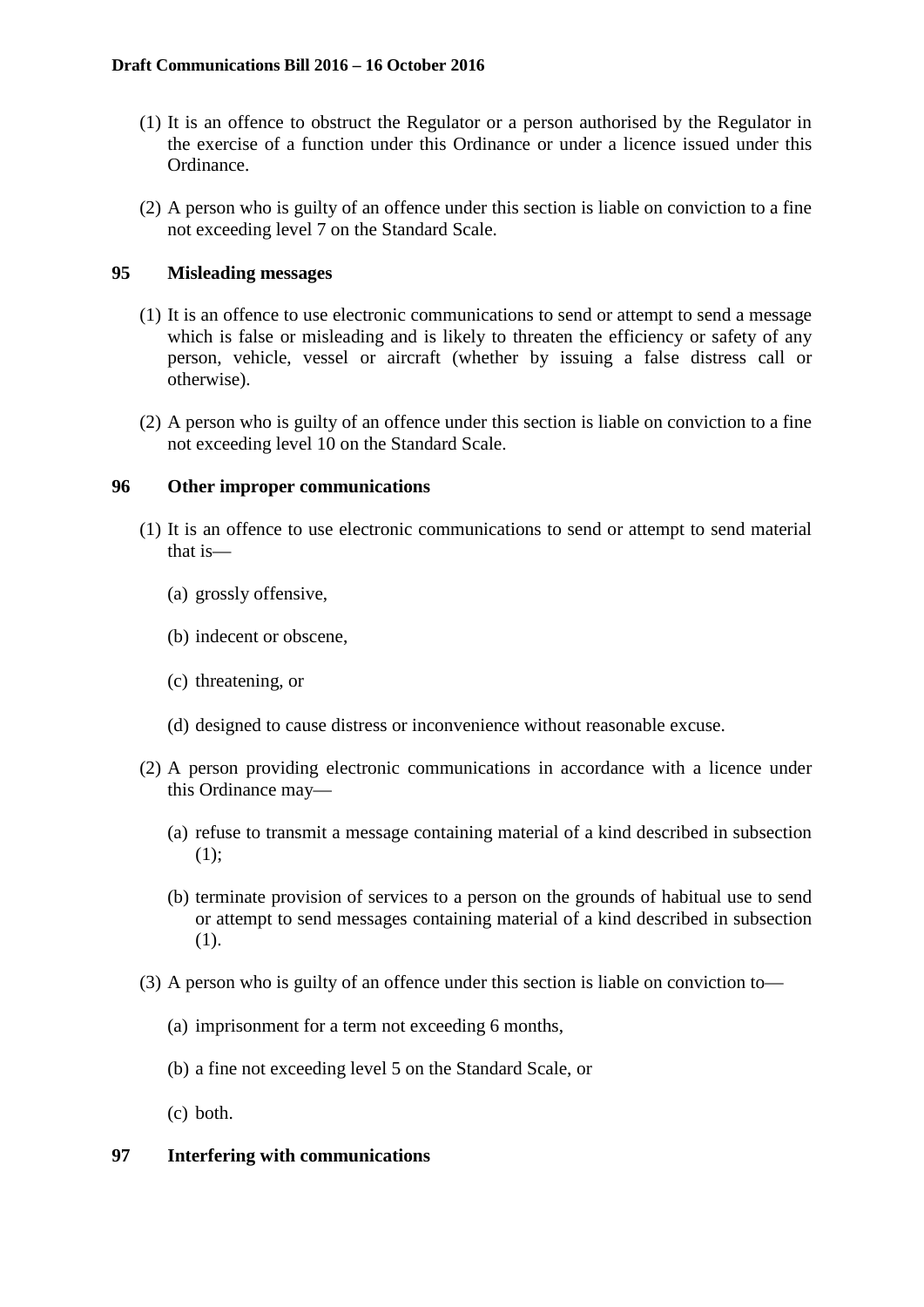- (1) It is an offence to—
	- (a) do anything designed to obtain from the operator of a network information about the content, sender or addressee of an electronic communication, or
	- (b) disclose that information.
- (2) It is an offence for the operator of a network, or a person employed by or otherwise working for the operator of a network, to—
	- (a) interfere with an electronic communication; or

(b) disclose the existence, nature or content (including sender or addressee) of an electronic communication.

- (3) Subsections (1) and (2) do not apply to anything done—
	- (a) with the consent of the persons sending and receiving the communication; or
	- (b) with lawful authority.
- (4) A person who is guilty of an offence under this section is liable on conviction to—
	- (a) imprisonment for a term not exceeding 2 years,
	- (b) a fine not exceeding level 12 on the Standard Scale, or
	- (c) both.
- (5) Where the Falkland Islands is party to an international agreement relating to the provision of mutual assistance in relation to interference with electronic communications, a request for assistance may not be made by any person in or on behalf of the Falkland Islands except with the authority of the Attorney General.

# **98 Deliberate interference**

- (1) A person who uses any apparatus for the purpose of interfering with electronic communications commits an offence.
- (2) Subsection (2) does not apply to anything done—
	- (a) with the consent of the persons sending and receiving the communication; or
	- (b) with lawful authority.
- (3) A person who is guilty of an offence under subsection (1) is liable on conviction to—
	- (a) imprisonment for a term not exceeding 3 months,
	- (b) a fine not exceeding level 3 on the standard scale, or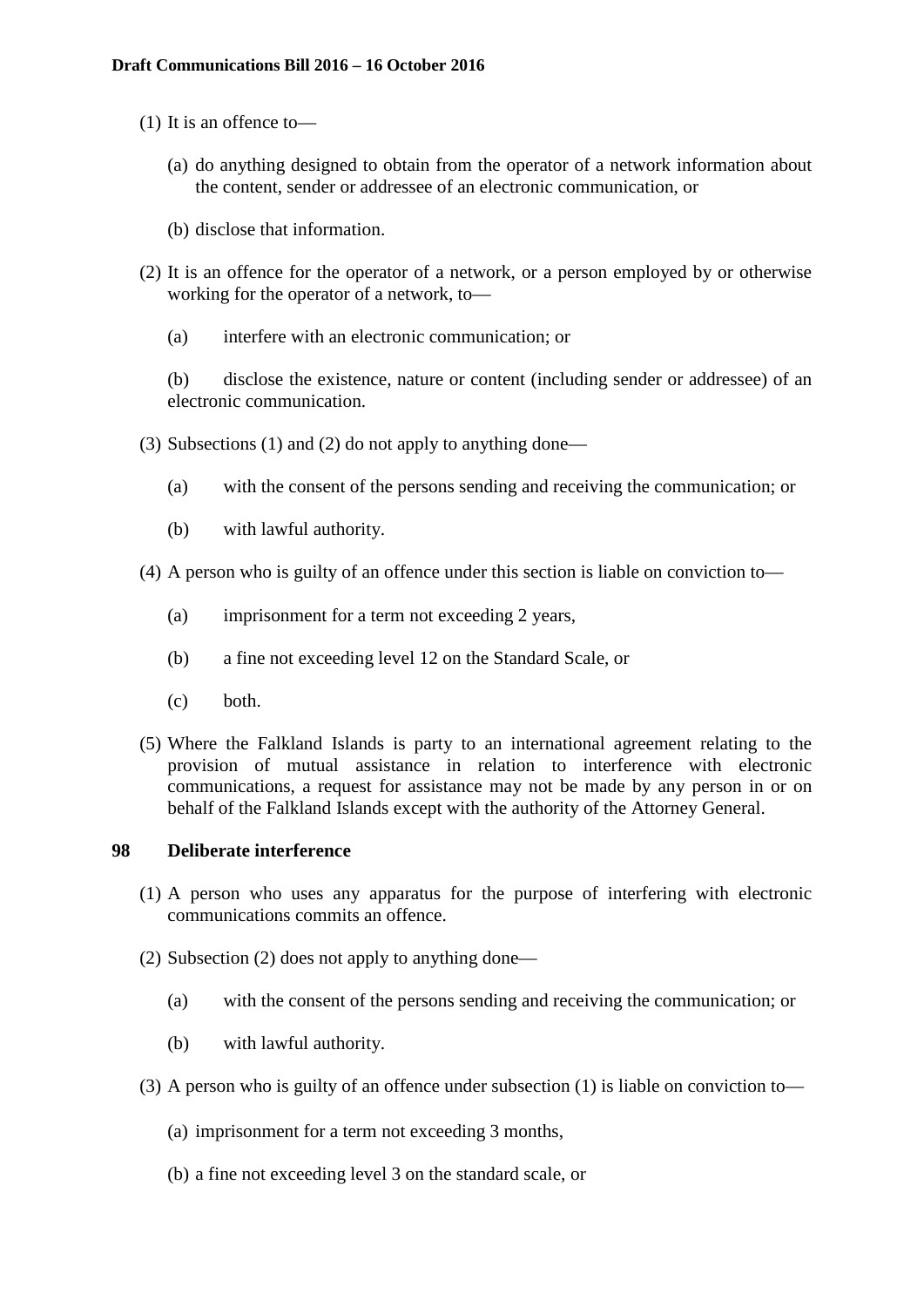(c) both.

#### **99 Damage to infrastructure**

- (1) A person who damages any part of the infrastructure of an electronic communications network must report the damage to a police officer as soon as is reasonably practicable.
- (2) Failure to comply with subsection (1) is an offence.
- (3) A person who is guilty of an offence under subsection (2) is liable on conviction to a fine not exceeding level 3 on the Standard Scale.

#### *Enforcement powers*

### **100 Power of entry**

- (1) If a court is satisfied that there are reasonable grounds to suspect that evidence of the commission of an offence under this Ordinance is to be found on premises, the court may issue a warrant authorising a person authorised by the Regulator—
	- (a) to enter the premises;
	- (b) to require the provision of a copy of any information or documents stored on the premises (including information stored electronically);
	- (c) to test equipment;
	- (d) to remove any article that may be or provide evidence of the commission of the offence.
- (2) Subsection (1) applies to a vehicle, vessel or aircraft as it applies to premises.
- (3) It is an offence—
	- (a) to obstruct a person exercising powers under a warrant under this section, or
	- (b) to fail to provide reasonable assistance on request to a person exercising powers under a warrant under this section.
- (4) A person who is guilty of an offence under subsection (3) is liable on conviction to—
	- (a) imprisonment for a term not exceeding 3 months,
	- (b) a fine not exceeding level 3 on the standard scale, or
	- (c) both.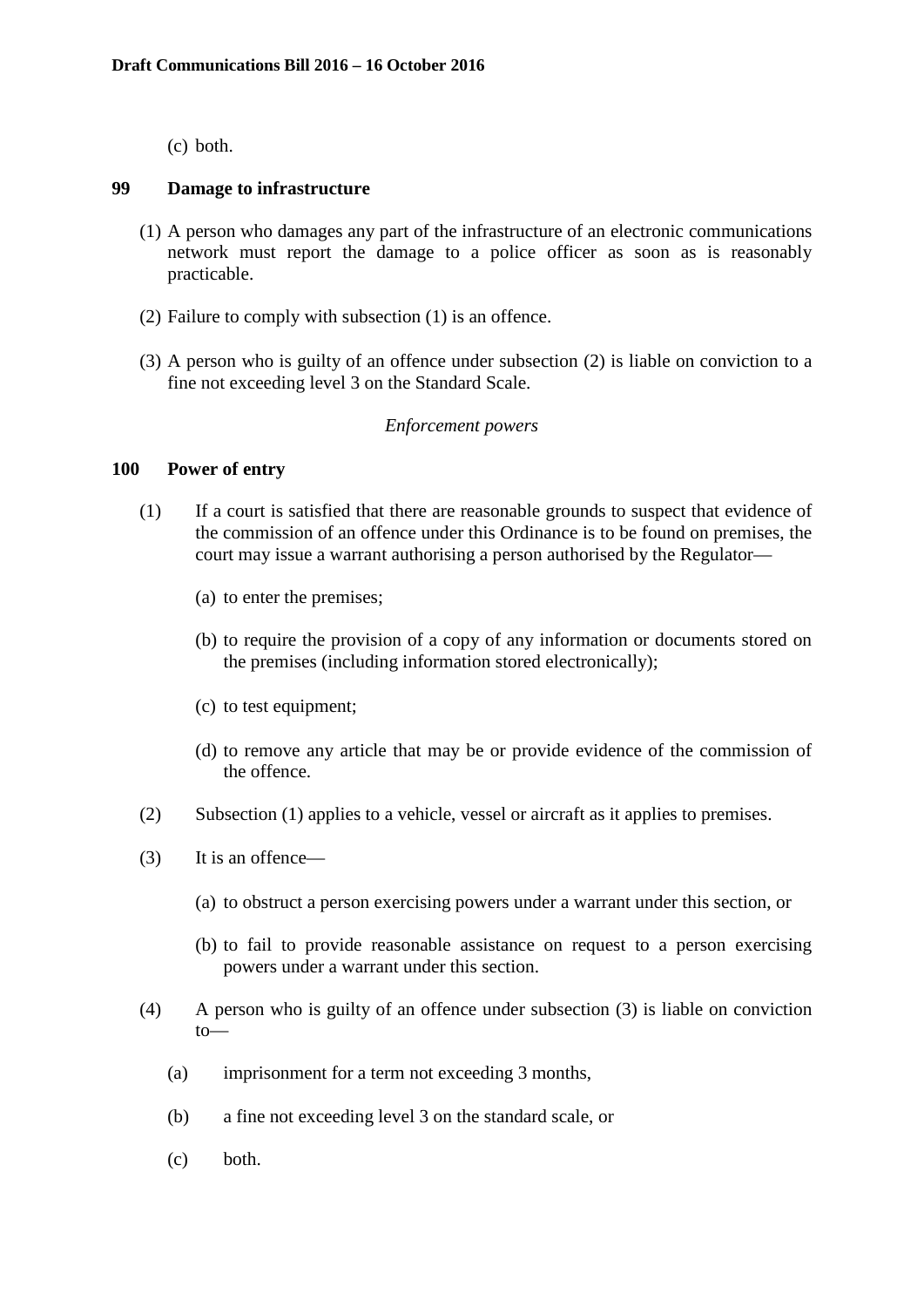# *Supplementary*

# **101 Jurisdiction**

The Magistrates' Court has jurisdiction for the purposes of this Ordinance (subject to any provision to the contrary).

# **102 Maritime and Aviation**

- (1) This section applies where an offence under this Ordinance is committed—
	- (a) by, using or in relation to equipment on board a ship or aircraft, or

(b) by anything done on a ship or aircraft.

- (2) The captain or other person for the time being in charge of the ship or aircraft is guilty of the offence (whether or not anyone else is also guilty of the offence).
- (3) But subsection (2) does not apply where the captain or other person in charge can show that the offence was committed only by reason of action—
	- (a) which was taken by a passenger, and
	- (b) which the captain or other person in charge could not reasonably have been expected to take action to prevent.

# **PART 12**

## **LAND**

## **103 Compulsory purchase**

For the purposes of any law relating to compulsory acquisition of land for public purposes—

- (a) the functions of an exclusive licensee under the licence are public purposes; and
- (b) the licensee or the Governor may exercise powers under that law for a purpose in connection with the performance of those functions.

# **104 Entering land for construction and operational purposes**

- (1) A person authorised by an exclusive licensee may enter land for the purposes of constructing, installing, operating, monitoring or removing apparatus required in connection with functions under the licence.
- (2) The Governor shall by regulations make provision—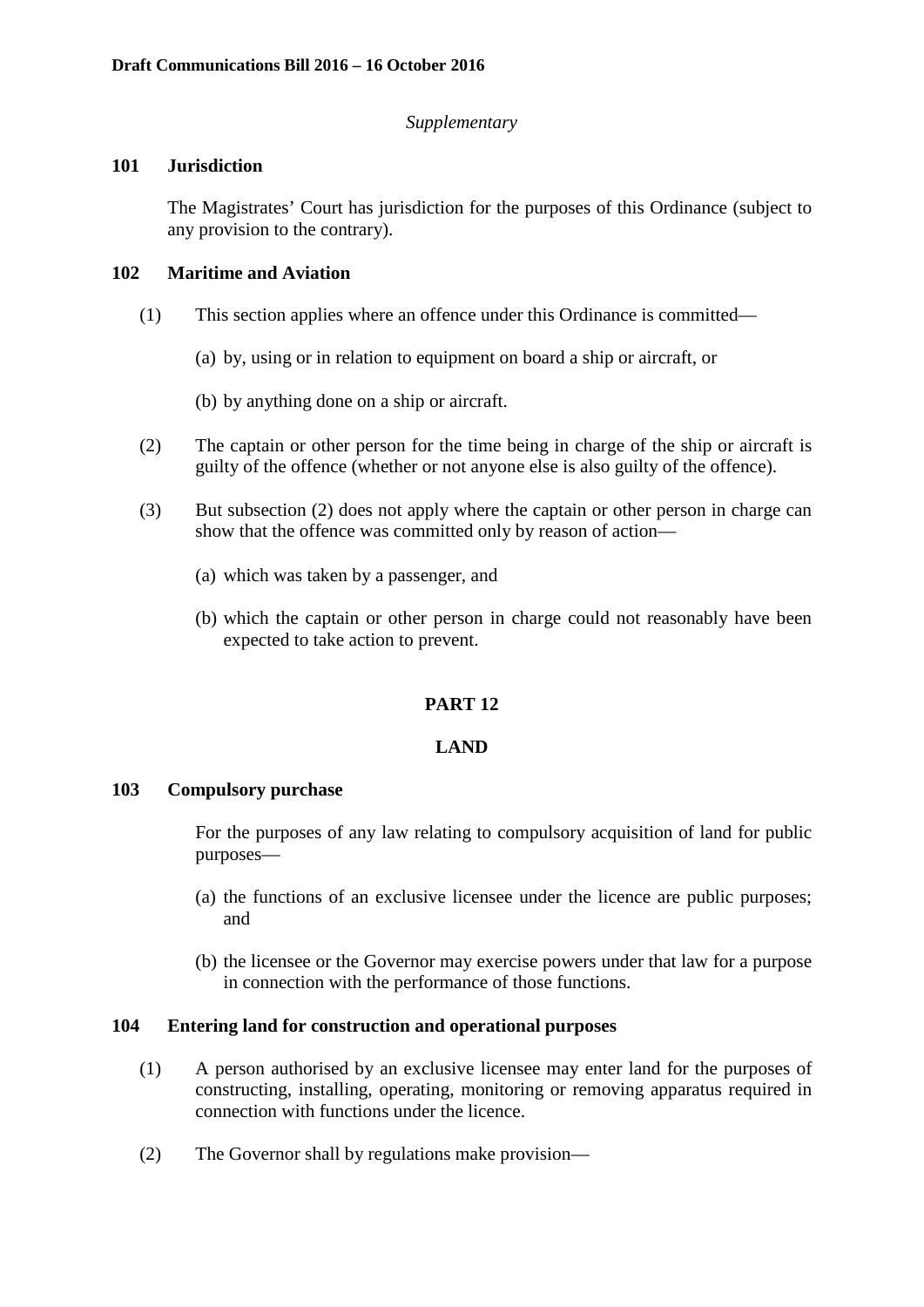- (a) prescribing procedure to be followed in the exercise of the power under subsection (1);
- (b) specifying conditions to be satisfied in relation to the exercise of the power under subsection (1);
- (c) imposing limitations on the exercise of the power under subsection (1).
- (3) The regulations may, in particular—
	- (a) make different provision in respect of land owned and occupied by a public body and land owned or occupied by a private person;
	- (b) require the service of notices;
	- (c) require consultation;
	- (d) make provision for the payment of compensation;
	- (e) require the approval of a specified public body in specified circumstances;
	- (f) confer a discretion on a specified person;
	- (g) make exercise of a power under subsection (1) dependent on obtaining a court order in specified circumstances;
	- (h) make provision about ancillary activities that may be carried out in the exercise of the power under subsection (1) (including, in particular, cutting down trees and similar activity);
	- (i) make provision about the laying of equipment underneath streets or other places;
	- (j) make provision about obtaining or creating a licence or easement in specified circumstances and for specified purposes in relation to maintenance of equipment or otherwise;
	- (k) make provision about varying or overriding a licence or easement in specified circumstances and for specified purposes;
	- (l) impose duties designed to protect the property or safety of persons, or to protect the environment;

(m)provide for a right of challenge or appeal to a court in specified circumstances.

(4) The regulations must make separate provision in respect of works carried out on the shore or seabed.

# **PART 13**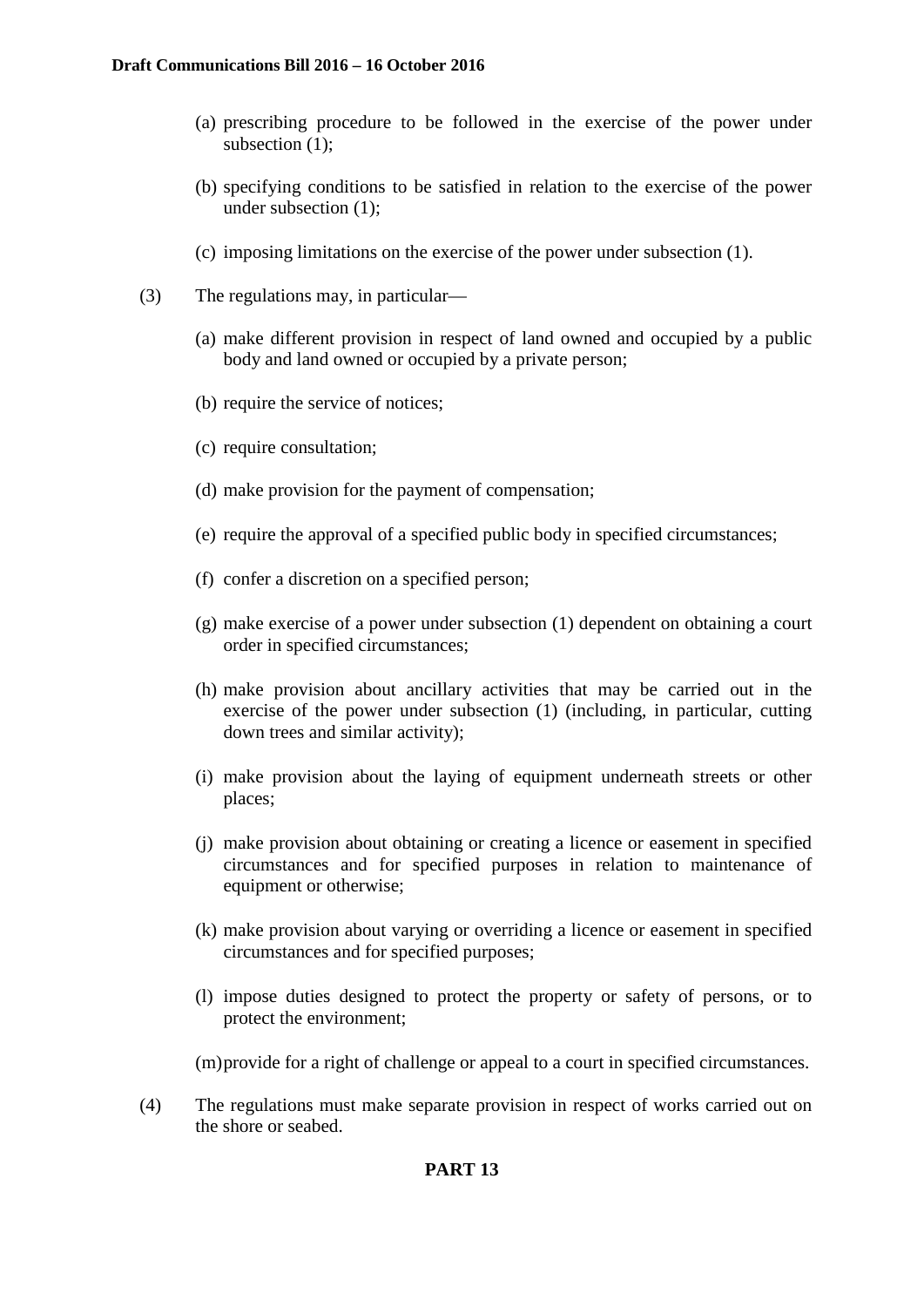## **DATA**

### *Interpretation*

#### **105 Public interest grounds**

For the purposes of this Part the "public interest grounds" are—

- (a) the interests of national security;
- (b) prevention or detection of crime;
- (c) prevention of disorder;
- (d) national security in relation to economic well-being;
- (e) public safety;
- (f) public health;
- (g) collection or administration of taxes and other money payable to the Government;
- (h) preventing or reducing deaths or injuries as a result of a public emergency;
- (i) any other matter specified for the purposes of this section by the Governor by regulations.

#### *Retention of data*

#### **106 Retention notices**

- (1) The Governor in discretion may by notice (a "retention notice") require the exclusive licensee under an exclusive licence issued under Part 7 to retain electronic communications data.
- (2) The Governor in discretion may give a retention notice if satisfied that—
	- (a) it is necessary on public interest grounds, and
	- (b) it is proportionate to the purpose for which it is required.
- (3) A retention notice—
	- (a) must specify the classes of data to be retained;
	- (b) must specify the period for which data is to be retained;
	- (c) may specify the form in which it is to be retained;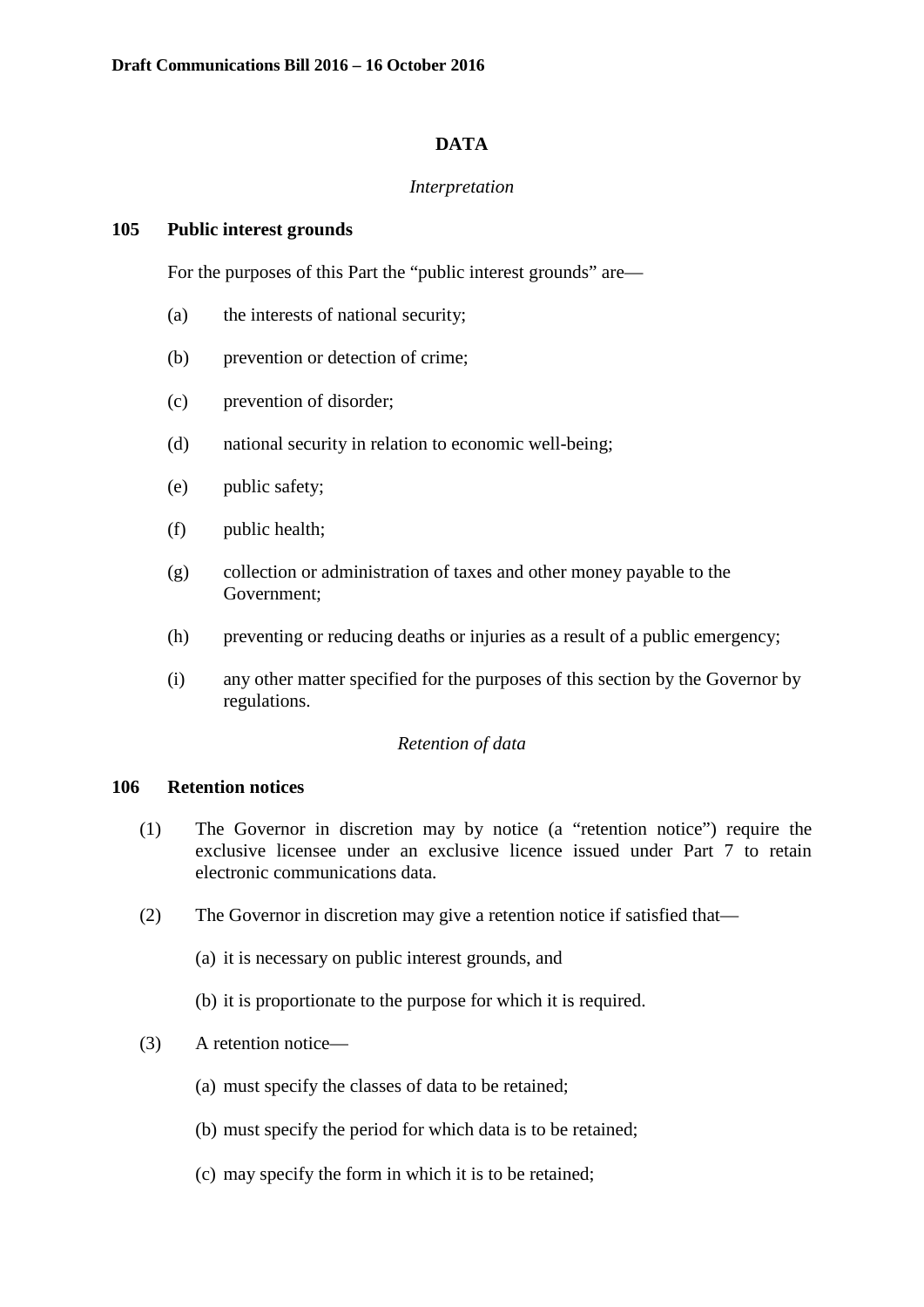- (d) may include other provision as to the retention of the data;
- (e) may make provision for data whether or not in existence at the time when the notice is given;
- (f) may make provision which applies generally or only for specified purposes;
- (g) may make different provision for different purposes.
- (4) The Governor may by regulations make further provision about the retention of electronic communications data; and the regulations may, in particular, make provision about—
	- (a) the process to be followed before giving a retention notice;
	- (b) the maximum period for which data is to be retained under a retention notice;
	- (c) the content, giving, commencement, review, variation and revocation of a retention notice;
	- (d) the storage of data in accordance with a retention notice;
	- (e) access to and disclosure of date retained in accordance with a retention notice;
	- (f) destruction of data retained in accordance with a retention notice;
	- (g) monitoring and enforcement of compliance with a retention notice;
	- (h) payments by the Governor in discretion in respect of expenses of complying with a retention notice.
- (5) A retention notice may not require data to be retained for more than 24 months.
- (6) The exclusive licensee may disclose data retained in accordance with a retention notice only—
	- (a) in accordance with regulations under this section,
	- (b) in accordance with a provision of this Ordinance, or
	- (c) pursuant to, or in accordance with an order of, a court.
- (7) When an exclusive licence comes to an end (for whatever reason)—
	- (a) a retention notice issued to the licensee continues to have effect in accordance with its terms; but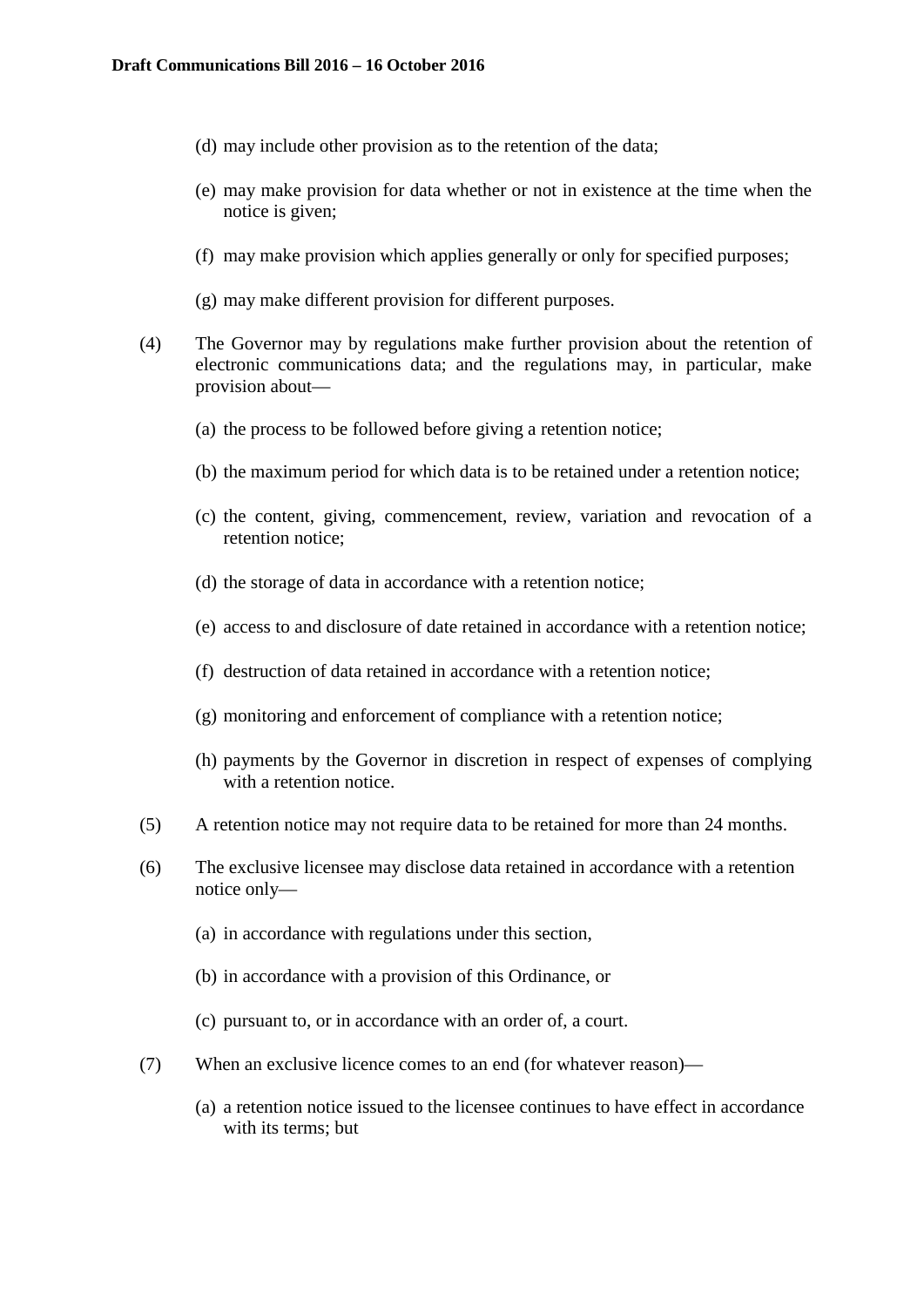(b) if provision is made for the transfer of data to a new exclusive licensee, the Governor in discretion may vary or revoke the retention notice.

# *Disclosure*

## **107 Disclosure requirements**

- (1) The Governor in discretion or a court may grant an authorisation allowing a specified person or class of person to require the exclusive licensee to disclose electronic communications data.
- (2) The Governor in discretion or a court may require the exclusive licensee—
	- (a) to obtain electronic communications data;
	- (b) to disclose electronic communications data.
- (3) The Governor or a court may grant an authorisation under subsection (1) or impose a requirement under subsection (2) only if satisfied that—
	- (a) it is necessary on public interest grounds, and
	- (b) it is proportionate to the purpose for which it is required.
- (4) The exclusive licensee must comply with a requirement imposed under or by virtue of this section.
- (5) A requirement imposed under or by virtue of this section is enforceable as if it were an order of the Supreme Court.
- (6) The Governor may make regulations about authorisations and requirements under this section; and the regulations may, in particular, make provision about—
	- (a) form;
	- (b) content;
	- (c) procedure;
	- (d) conditions and limitations;
	- (e) timing;
	- (f) variation and revocation;
	- (g) appeal; and
	- (h) other ancillary matters.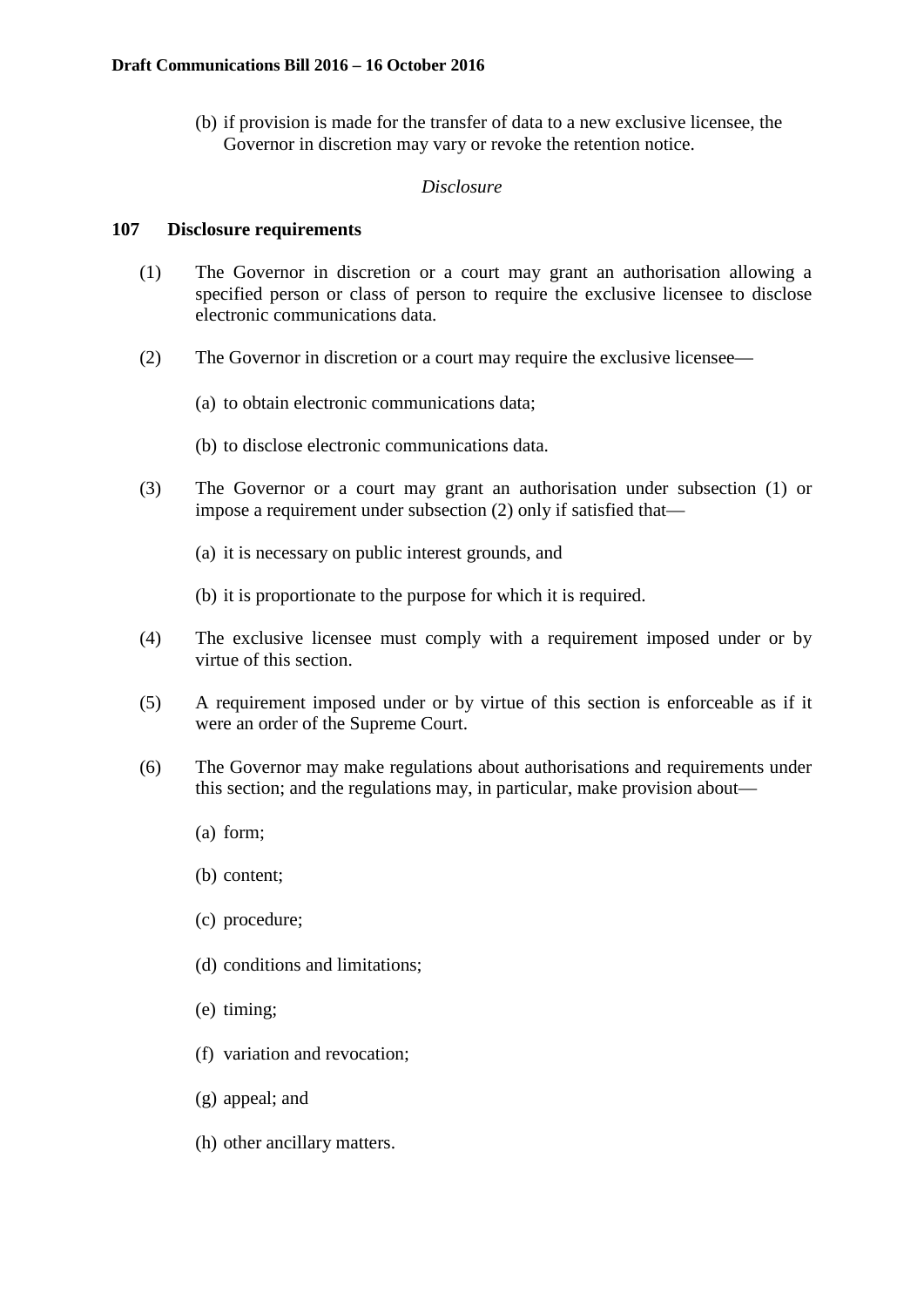## *Interception and surveillance*

#### **108 Interception warrants**

- (1) The Governor in discretion or a court may issue a warrant authorising or requiring a person to take specified steps to—
	- (a) intercept an electronic communication or class of communications;
	- (b) disclose the intercepted material.
- (2) The Governor in discretion or a court may grant a warrant only if satisfied that—
	- (a) it is necessary on public interest grounds, and
	- (b) it is proportionate to the purpose for which it is required.
- (3) The Governor may make regulations about—
	- (a) the form and content of warrants;
	- (b) procedure for application for and issue of warrants;
	- (c) procedure to be followed in implementing a warrant;
	- (d) terms and conditions;
	- (e) duration, renewal, variation and revocation;
	- (f) any other ancillary matters.
- (4) A warrant under this section is enforceable as if it were an order of the Supreme Court.
- (5) It is an offence for a person to fail without reasonable excuse to comply with a provision of a warrant under this section.
- (6) A person who is guilty of an offence under this section is liable on conviction to—
	- (a) imprisonment for a term not exceeding 2 years,
	- (b) a fine not exceeding level 12 on the Standard Scale, or
	- (c) both.

# **109 Directed surveillance**

- (1) In this section "directed surveillance" means electronic surveillance which—
	- (a) is covert and non-intrusive, and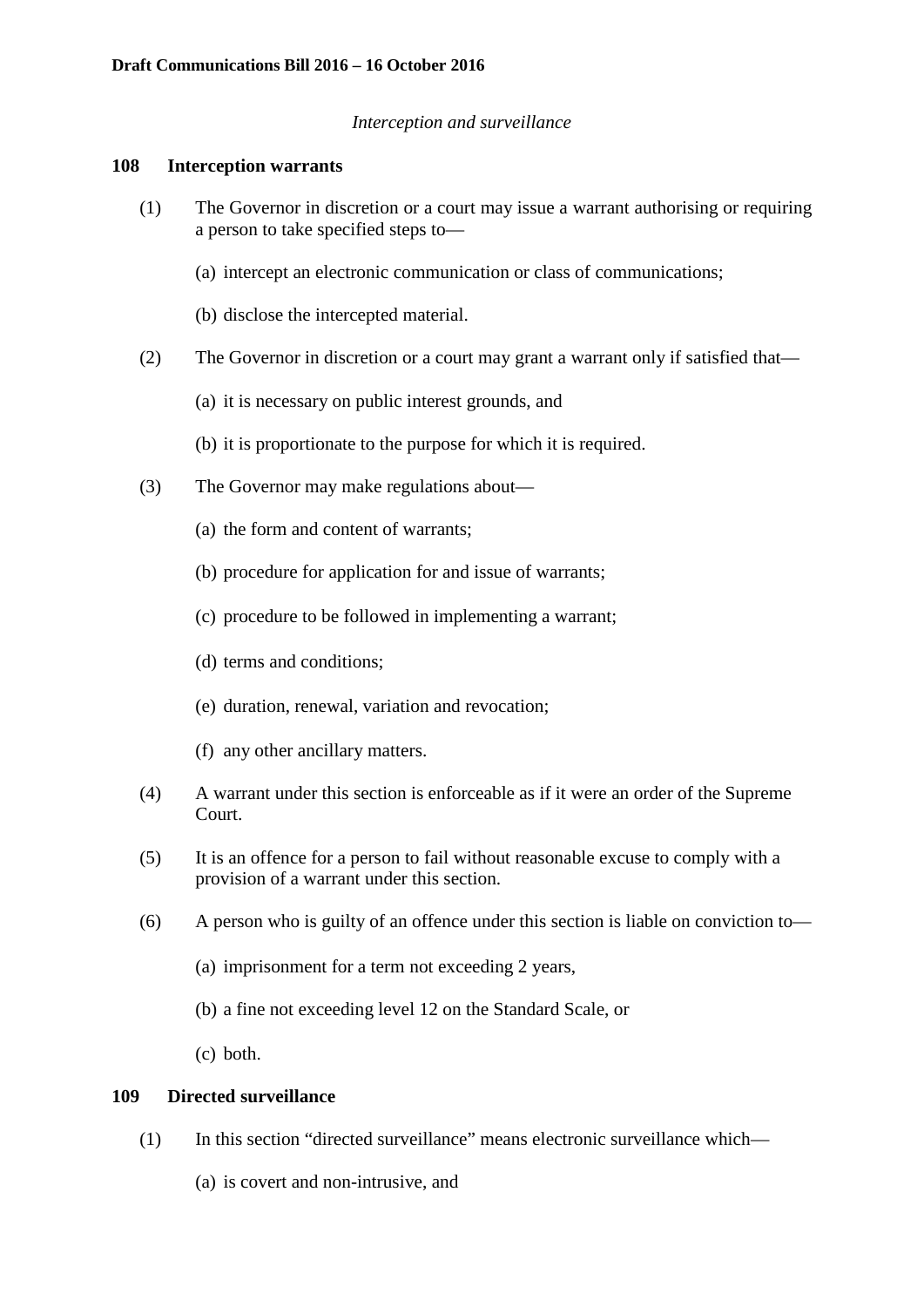- (b) is intended to support an investigation by obtaining private information about a person (whether or not one specifically identified for the purposes of the investigation or operation).
- (2) The Governor in discretion or a court may grant a warrant for directed surveillance.
- (3) The Governor in discretion or a court may grant a warrant only if satisfied that—
	- (a) it is necessary on public interest grounds, and
	- (b) it is proportionate to the purpose for which it is required.
- (4) The Governor may make regulations about—
	- (a) the form and content of warrants;
	- (b) procedure for application for and issue of warrants;
	- (c) procedure to be followed in implementing a warrant;
	- (d) terms and conditions;
	- (e) duration, renewal, variation and revocation;
	- (f) any other ancillary matters.
- (5) A warrant under this section is enforceable as if it were an order of the Supreme Court.
- (6) It is an offence for a person to fail without reasonable excuse to comply with a provision of a warrant under this section.
- (7) A person who is guilty of an offence under this section is liable on conviction to—
	- (a) imprisonment for a term not exceeding 2 years,
	- (b) a fine not exceeding level 12 on the Standard Scale, or
	- (c) both.

## **110 Intrusive surveillance**

- (1) For the purposes of this section "intrusive surveillance" means covert electronic surveillance of activity on residential premises or in a private vehicle (and does not include the use of devices to provide information only about the location of a vehicle).
- (2) The Governor in discretion or a court may grant a warrant for intrusive surveillance.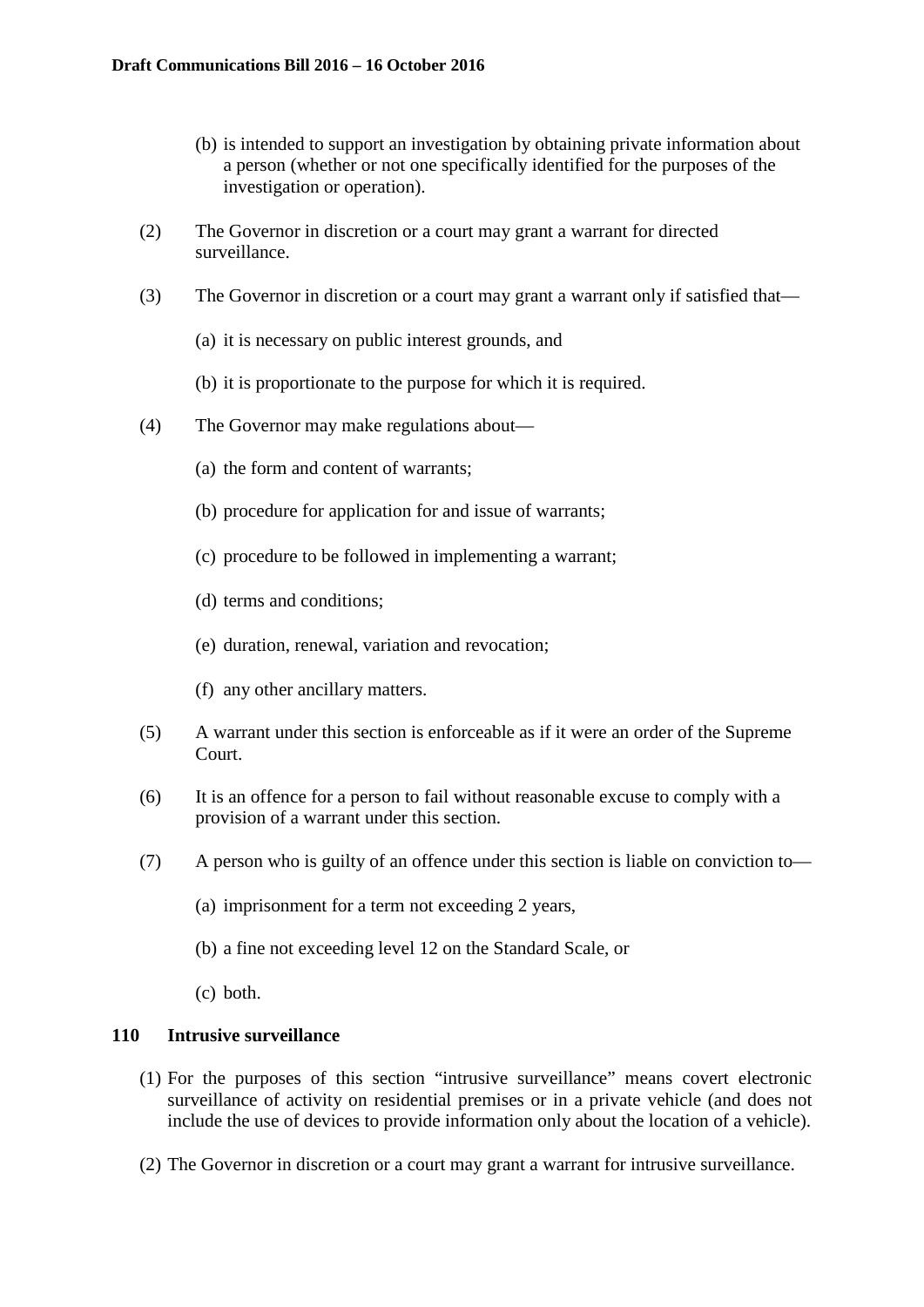- (3) The Governor in discretion or a court may grant a warrant only if satisfied that—
	- (a) it is necessary on public interest grounds, and
	- (b) it is proportionate to the purpose for which it is required.
- (4) The Governor may make regulations about—
	- (a) the form and content of warrants;
	- (b) procedure for application for and issue of warrants;
	- (c) procedure to be followed in implementing a warrant;
	- (d) terms and conditions;
	- (e) duration, renewal, variation and revocation;
	- (f) any other ancillary matters.
- (5) A warrant under this section is enforceable as if it were an order of the Supreme Court.
- (6) It is an offence for a person to fail without reasonable excuse to comply with a provision of a warrant under this section.
- (7) A person who is guilty of an offence under this section is liable on conviction to—
	- (a) imprisonment for a term not exceeding 2 years,
	- (b) a fine not exceeding level 12 on the Standard Scale, or
	- (c) both.
- (8) In this section a reference to a vehicle includes a reference to a vessel, hovercraft or aircraft.

### *Encrypted data*

### **111 Requirement to disclose**

- (1) This section applies where encrypted electronic data has come into the possession of a public body—
	- (a) in the exercise of a function under this Ordinance, or
	- (b) in the exercise of a function under another enactment.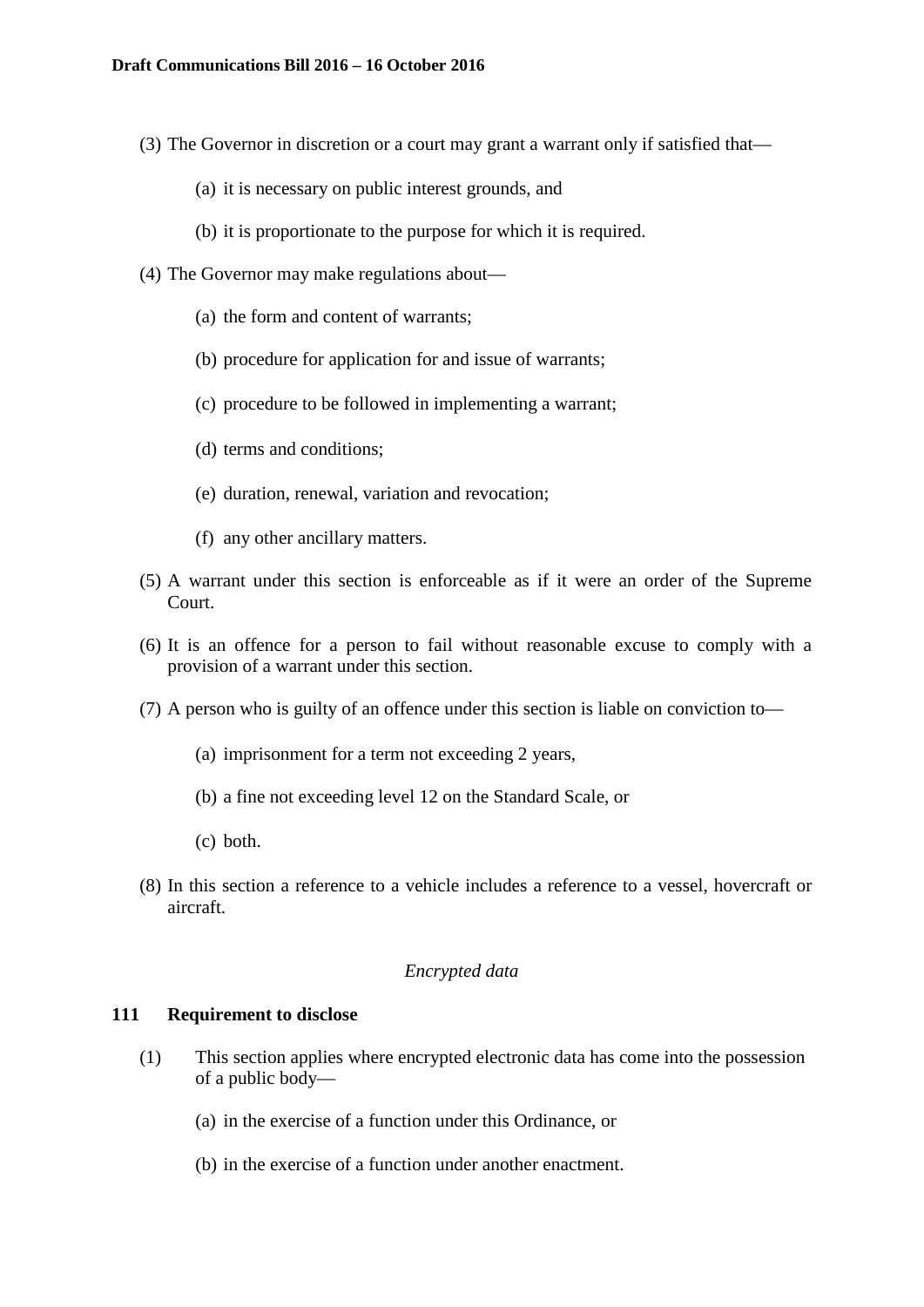- (2) A public body who believes that a person is likely to possess the key to the encryption may require that person to disclose the key to the public body.
- (3) A requirement may be imposed only if the public body is satisfied that—
	- (a) it is necessary on public interest grounds, and
	- (b) it is proportionate to the purpose for which it is imposed.
- (4) The Governor may make regulations about—
	- (a) the form and content of requirements;
	- (b) procedure for application for and issue of requirements;
	- (c) terms and conditions;
	- (d) any other ancillary matters.
- (5) A requirement under this section is enforceable as if it were an order of the Supreme Court.
- (6) A requirement under this section may not require the disclosure of a key which is designed to be used, and has been used, only for generating electronic signatures.
- (7) A requirement under this section may include a provision prohibiting any person from communicating the fact or nature of the requirement to any other person (except for the purposes of complying with the requirement).
- (8) It is an offence for a person to fail without reasonable excuse to comply with a requirement under this section.
- (9) A person who is guilty of an offence under this section is liable on conviction to—
	- (a) imprisonment for a term not exceeding 2 years,
	- (b) a fine not exceeding level 12 on the Standard Scale, or
	- (c) both.

## **112 General**

- (1) Nothing in this Part, or done under this Part, requires the exclusive licensee under Part 7 or any other person to do anything that is not practicable for the licensee or other person, having regard to all the circumstances.
- (2) Where a person on whom a warrant, notice or requirement under this Part is served or proposed to be served is of the opinion that the warrant, notice or requirement requires the person to do something that is not practicable—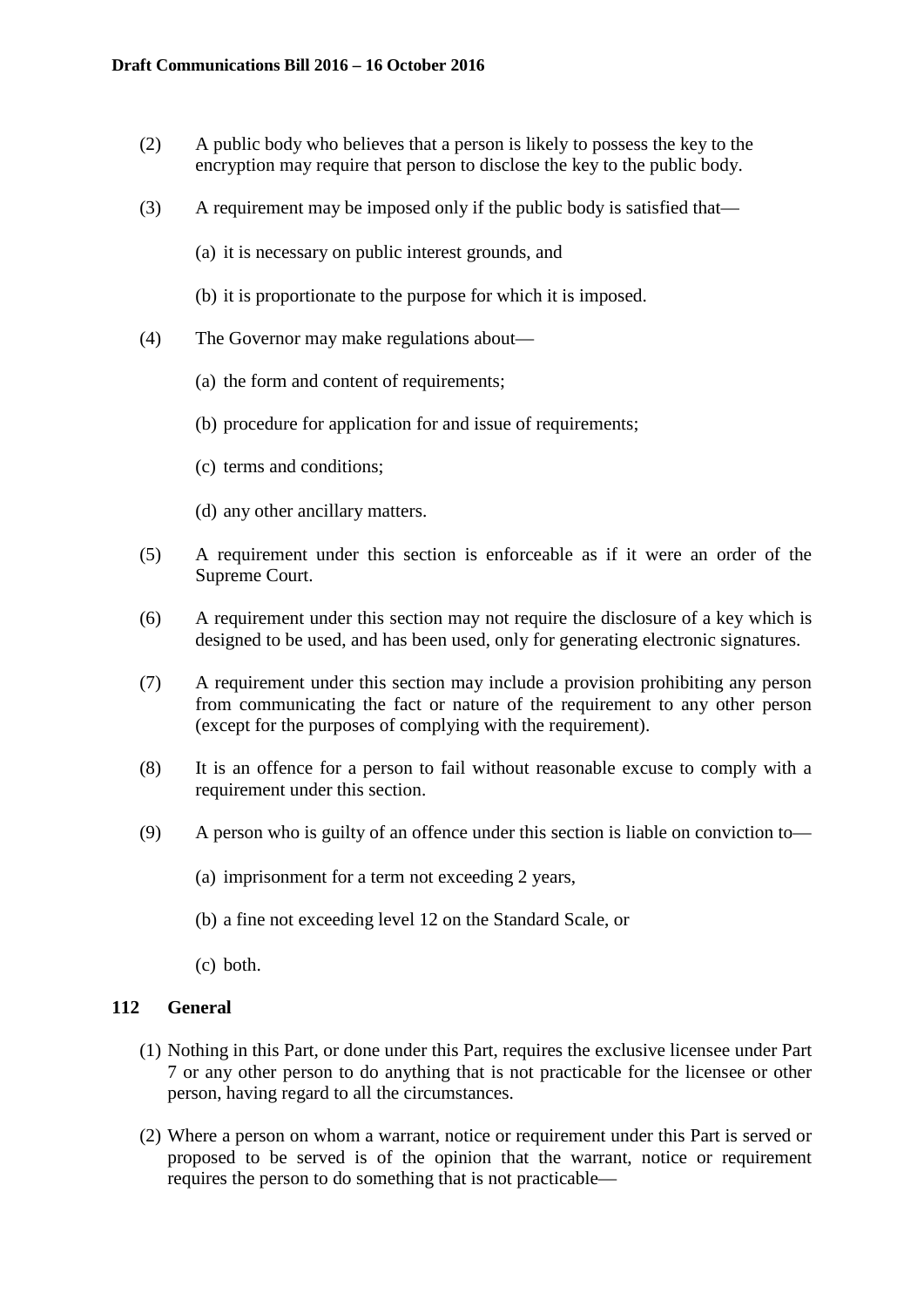- (a) the person may refer the question to the Magistrates' Court,
- (b) the decision of the Magistrates' Court shall be final to determine the question, and

(c) the Magistrates' Court may make any ancillary order it thinks fit (including modifying or imposing a condition to or limitation on the warrant, notice or requirement).

- (3) In the case of a warrant, notice or requirement served on a person by the Governor—
	- (a) the person may not refer the question to the Magistrates' Court without giving the Governor such notice as is reasonably practicable, and
	- (b) the warrant, notice or requirement has no effect until the question has been determined by (or withdrawn from) the Magistrates' Court (and then has effect subject to the determination).
- (4) Nothing in this Ordinance prohibits the doing of anything in accordance with lawful authority.
- (5) Where a warrant, notice or requirement under this Part is served on a person—

(a) the person may comply with the warrant, notice or requirement wholly or partly by arranging for another person to take the required action; and

(b) the person may disclose the warrant, notice or requirement for that purpose.

## **PART 14**

### **TELECOMMUNICATIONS APPEALS PANEL**

## **113 The panel**

- (1) There shall be a Telecommunications Appeals Panel ("the Panel").
- (2) The Panel shall consist of 3 members, appointed by the Governor.
- (3) The Governor must appoint one member of the Panel as its Chair.
- (4) In making appointments under this section the Governor shall—
	- (a) have regard to the importance of members of the Panel having relevant experience and knowledge;
	- (b) have regard to the importance of members of the Panel being, and appearing to be, independent of the Government and of licensees;
	- (c) consult, in respect of the appointment criteria, persons appearing to the Governor to represent the interests of users of electronic communications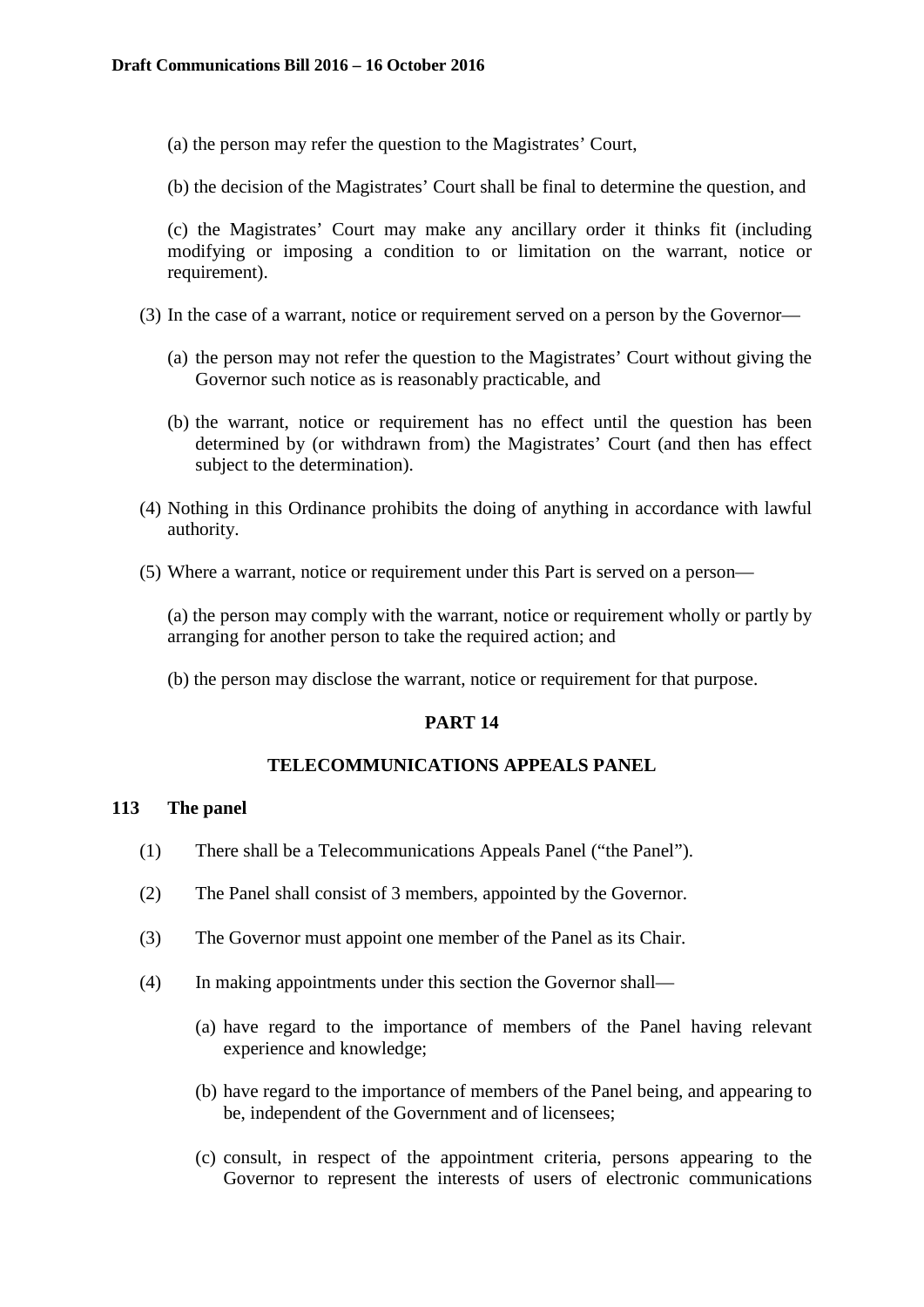services, persons appearing to represent the interests of licensees, and such other persons as the Governor thinks appropriate.

(5) Decisions of the Panel must be taken by a majority (subject to provision of regulations under section 114 allowing specified matters to be determined by one or two Panel-members).

### **114 Regulations**

- (1) The Governor shall make regulations about the constitution and proceedings of the Panel.
- (2) The Regulations may, in particular, include provision—
	- (a) about the qualification and disqualification of members of the Panel;
	- (b) for the tenure of members, and other terms and conditions of appointment;
	- (c) about the removal or retirement of members of the Panel;
	- (d) about conflicts of interest;
	- (e) about the functions of the Chair;
	- (f) for the provision of staff of the Panel;
	- (g) for the payment of remuneration and allowances to members of the Panel or staff;
	- (h) about the sittings of the Panel;
	- (i) for the service of notice;
	- (j) setting time limits within which specified action (including commencement of appeals) must be taken;
	- (k) about evidence;
	- (l) for specific classes of proceedings to be dealt with wholly or partly without a hearing;
	- (m)allowing specific classes of proceedings to be dealt with wholly or partly by a single Panel-member sitting alone, or by two Panel-members;
	- (n) saving the validity of proceedings of the Panel in specified circumstances;
	- (o) conferring a discretion on a specified person.
- (3) Before making regulations under this section the Governor must consult—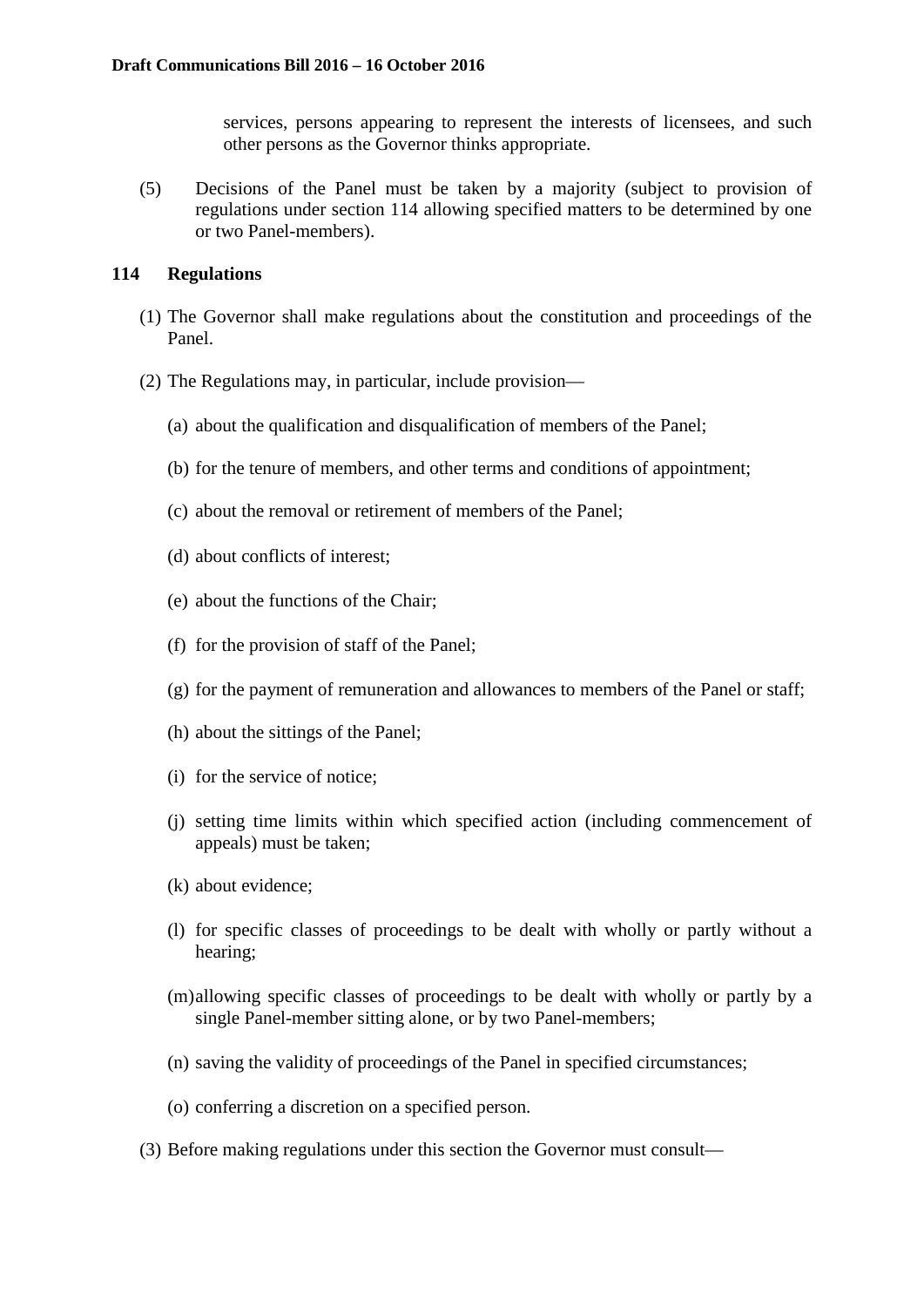- (a) persons appearing to represent the interests of users of electronic communications services,
- (b) persons appearing to represent the interests of the electronic communications industry, and
- (c) such other persons as the Governor thinks appropriate.

## **115 Functions**

- (1) The Panel shall determine appeals against decisions of the Regulator under this Ordinance.
- (2) The Panel may not determine an appeal against a decision of the Regulator to initiate civil or criminal proceedings.

## **116 Annual report**

- (1) The Chair of the Panel must make a written report to the Governor about the exercise of the Panel's functions during each calendar year.
- (2) A report must be made as soon as reasonably practicable after the end of the year to which it relates.
- (3) The Governor must—
	- (a) lay a copy of each report before the Legislative Assembly; and
	- (b) publish each report.

## **SCHEDULE**

## **EXCLUSIVE LICENCE FEE**

Fee to be paid for exclusive licence under Part  $7 - £10,000$ .

## **OBJECTS AND REASONS**

\_\_\_\_\_\_\_\_\_\_\_\_\_\_\_\_\_\_\_\_\_\_\_\_\_\_

This Bill makes provision about the development, operation and regulation of telecommunications and electronic communication services in the Falkland Islands.

Clause 1 specifies the short title.

Clause 2 provides for the Ordinance to come into force in accordance with provision to be made by the Governor.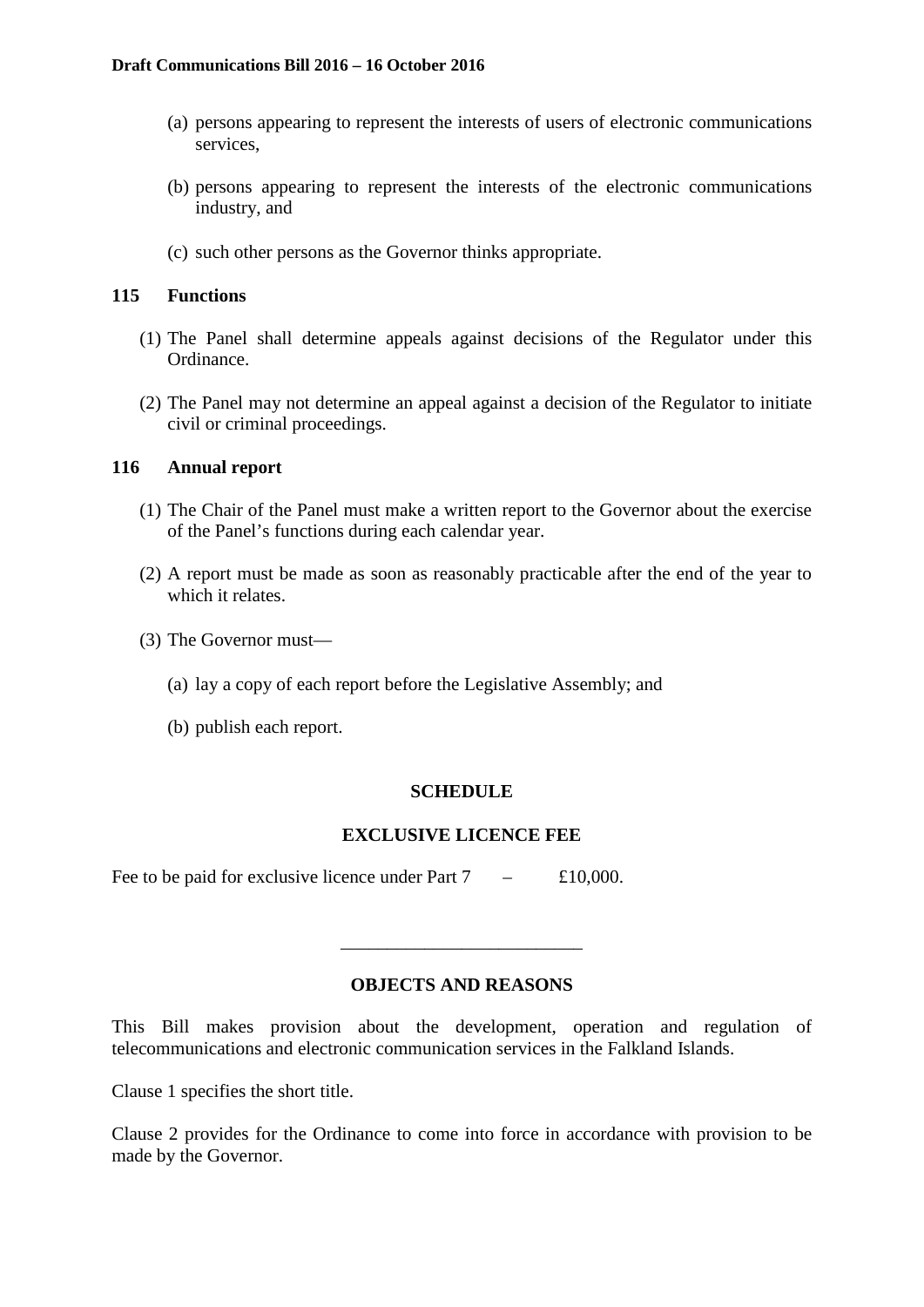Clause 3 provides an overview of the content of the Ordinance.

Clause 4 defines expressions.

Clause 5 identifies key objectives to be known as the electronic communications objectives.

Clause 6 identifies regulatory principles for the purposes of the Ordinance.

Clause 7 provides for the appointment of a Communications Regulator.

Clause 8 protects the Communications Regulator's independence by prohibiting a public authority from giving the Regulator directions.

Clause 9 allows the Governor to make regulations about supplementary matters relating to the Communications Regulator.

Clause 10 sets the Communications Regulator's general duties.

Clause 11 sets the Communications Regulator's specific duties.

Clause 12 gives the Communications Regulator general powers.

Clause 13 allows the Communications Regulator to investigate compliance failures under the Ordinance.

Clause 14 allows the Communications Regulator to make orders to remedy compliance failures.

Clause 15 allows the Communications Regulator to make determinations about obligations under the Ordinance or licences and other instruments under it.

Clause 16 requires the Communications Regulator to consult before taking regulatory or administrative action.

Clause 17 requires the Communications Regulator to publish details of certain regulatory and other action under the Ordinance.

Clause 18 imposes duties of confidentiality on the Communications Regulator.

Clause 19 allows the Communications regulator to set up alternative dispute resolution schemes to resolve disputes in relation to the Ordinance.

Clause 20 allows the Governor to make procedural regulations about the functions of the Communications Regulator.

Clause 21 sets out activities requiring an electronic communications licence.

Clause 22 exempts anything done under a Part 7 exclusive licence from the need for an electronic communications licence.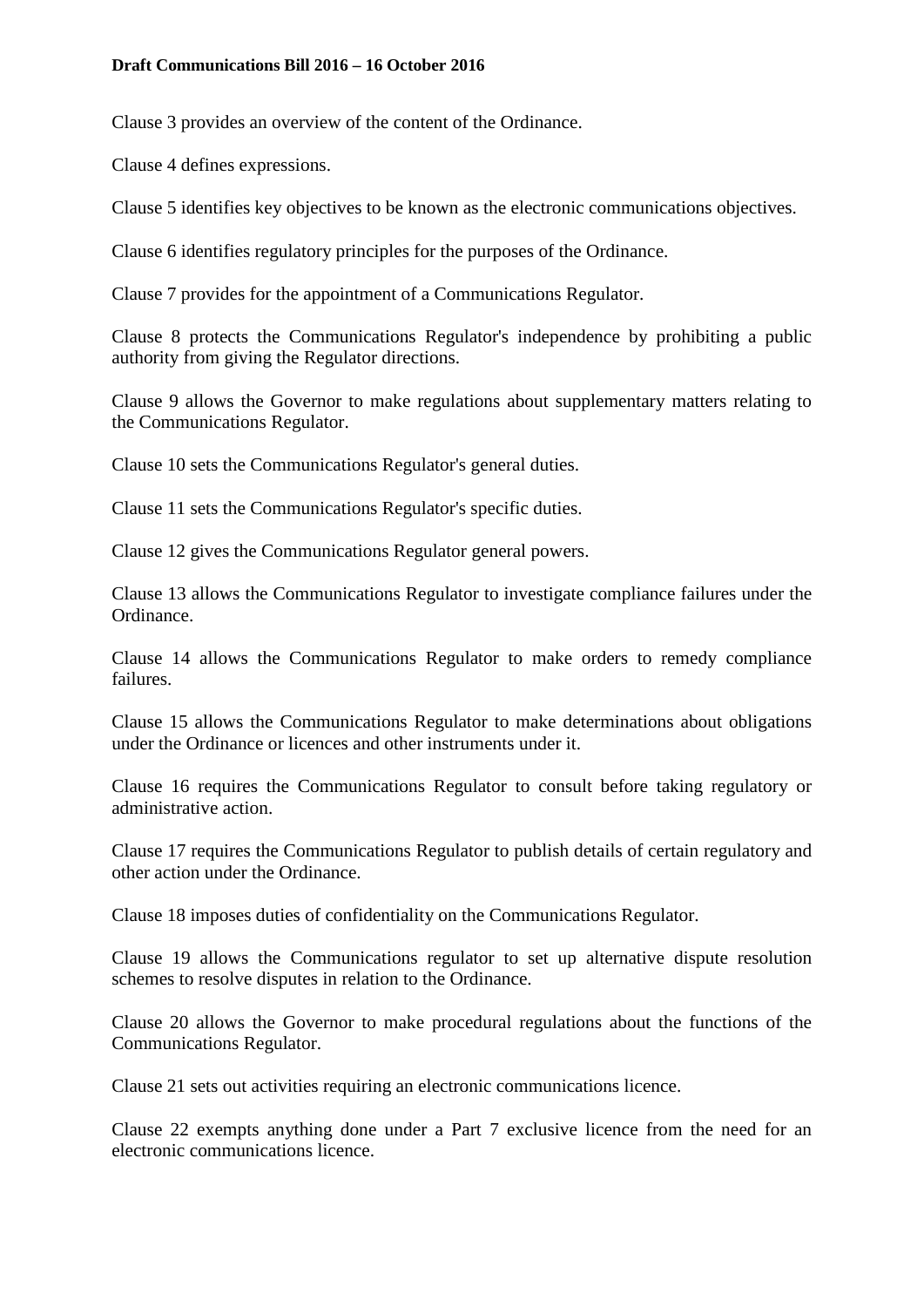Clause 23 exempts anything done under a Part 5 broadcasting licence from the need for an electronic communications licence.

Clause 24 exempts Crown and Government activities from the need for an electronic communications licence.

Clause 25 gives limited exemption from the need for an electronic communications licence to the use of certain private facilities.

Clause 26 gives limited exemption from the need for an electronic communications licence to the use of certain transmission stations.

Clause 27 gives exemption from the need for an electronic communications licence to certain foreign transport services.

Clause 28 exempts emergency services from the need for an electronic communications licence.

Clause 29 exempts radio spectrum use from the need for an electronic communications licence.

Clause 30 exempts certain maritime and aviation satellite systems from the need for an electronic communications licence.

Clause 31 exempts certain broadcasting activities from the need for an electronic communications licence.

Clause 32 allows the Governor to confer additional exemptions from the need for an electronic communications licence.

Clause 33 allows the Communications Regulator to grant electronic communications licences.

Clause 34 distinguishes between individual licences and class licences.

Clause 35 explains the nature of an individual licence.

Clause 36 allows conditions to be attached to an individual licence.

Clause 37 sets an implied condition of individual licences giving the Communications Regulator certain rights of entry.

Clause 38 deals with the position of subsidiary undertakings in relation to individual licenses.

Clause 39 explains the nature of a class licence.

Clause 40 distinguishes between licences that require registration and those that can be relied on automatically.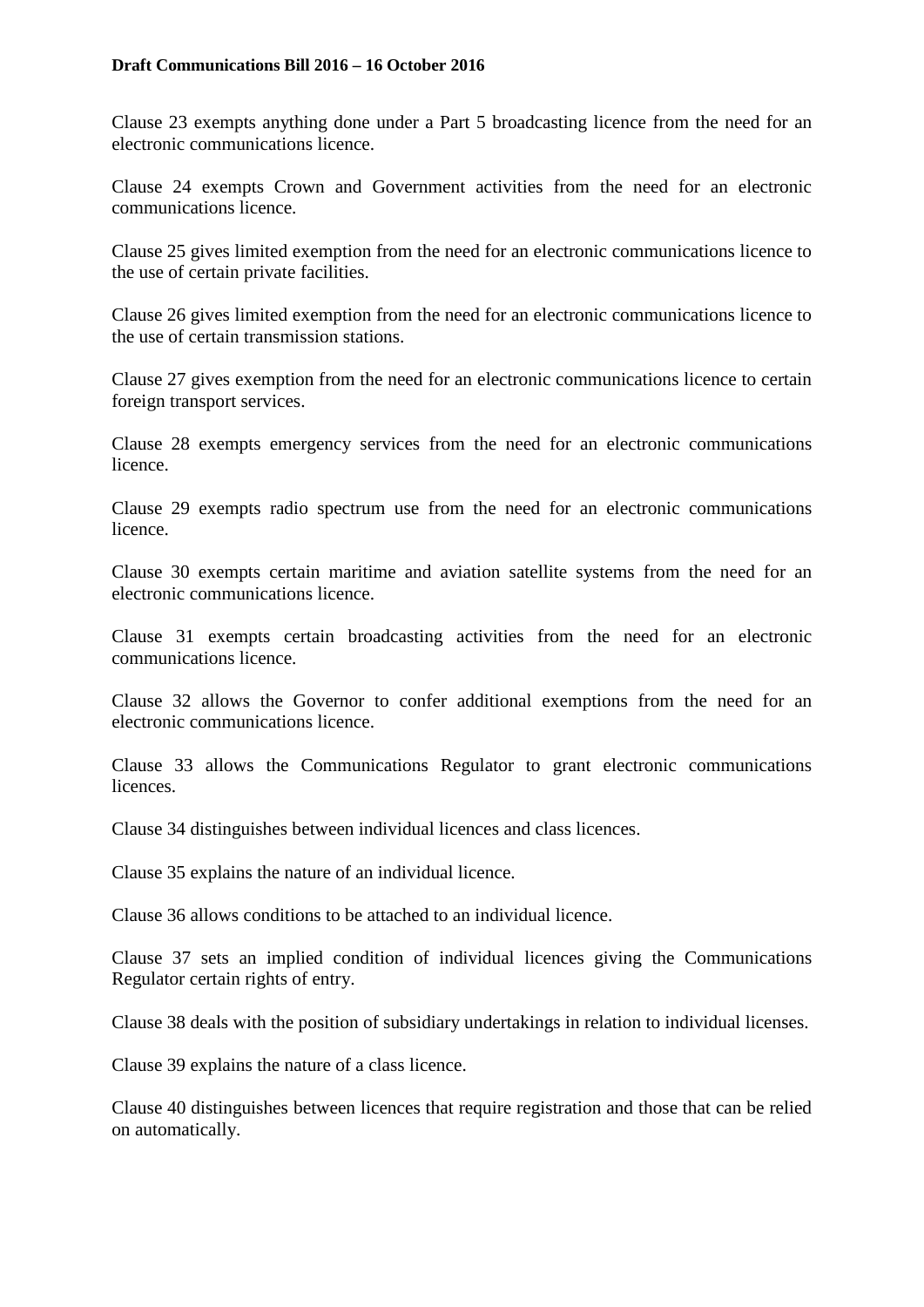Clause 41 sets an implied condition of class licences giving the Communications Regulator certain rights of entry.

Clause 42 makes provision for the duration of individual and class licences.

Clause 43 allows the Communications Regulator to make provision about licensing procedure.

Clause 44 allows the Communications Regulator to impose non-compliance penalties on licensees.

Clause 45 allows the Communications Regulator to vary or revoke licences for noncompliance.

Clause 46 sets the requirements for broadcasting station licences.

Clause 47 allows the Governor to grant broadcasting station licences.

Clause 48 exempts Crown and Government activities from the need for a broadcasting station licence.

Clause 49 exempts amateurs from the need for a broadcasting station licence.

Clause 50 imposes an implied condition in broadcasting station licences giving the Communications Regulator certain powers of entry.

Clause 51 creates an offence of breaching the requirement for a broadcasting station licence.

Clause 52 allows a court to order forfeiture of illegally used broadcasting equipment.

Clause 53 applies to broadcasting station licences enforcement provisions relating to electronic communications licences.

Clause 54 requires the Communications Regulator to manage the radio spectrum.

Clause 55 requires the Communications Regulator to publish a plan for the use of the radio spectrum.

Clause 56 allows the Communications Regulator to require licences for the use of radio frequencies.

Clause 57 imposes an implied condition in radio spectrum licences giving the Communications Regulator certain powers of entry.

Clause 58 allows the Governor to create exemptions from the need for a radio spectrum licence.

Clause 59 allows the Communications Regulator to declare vacant frequencies.

Clause 60 makes the provision about trading radio spectrum rights.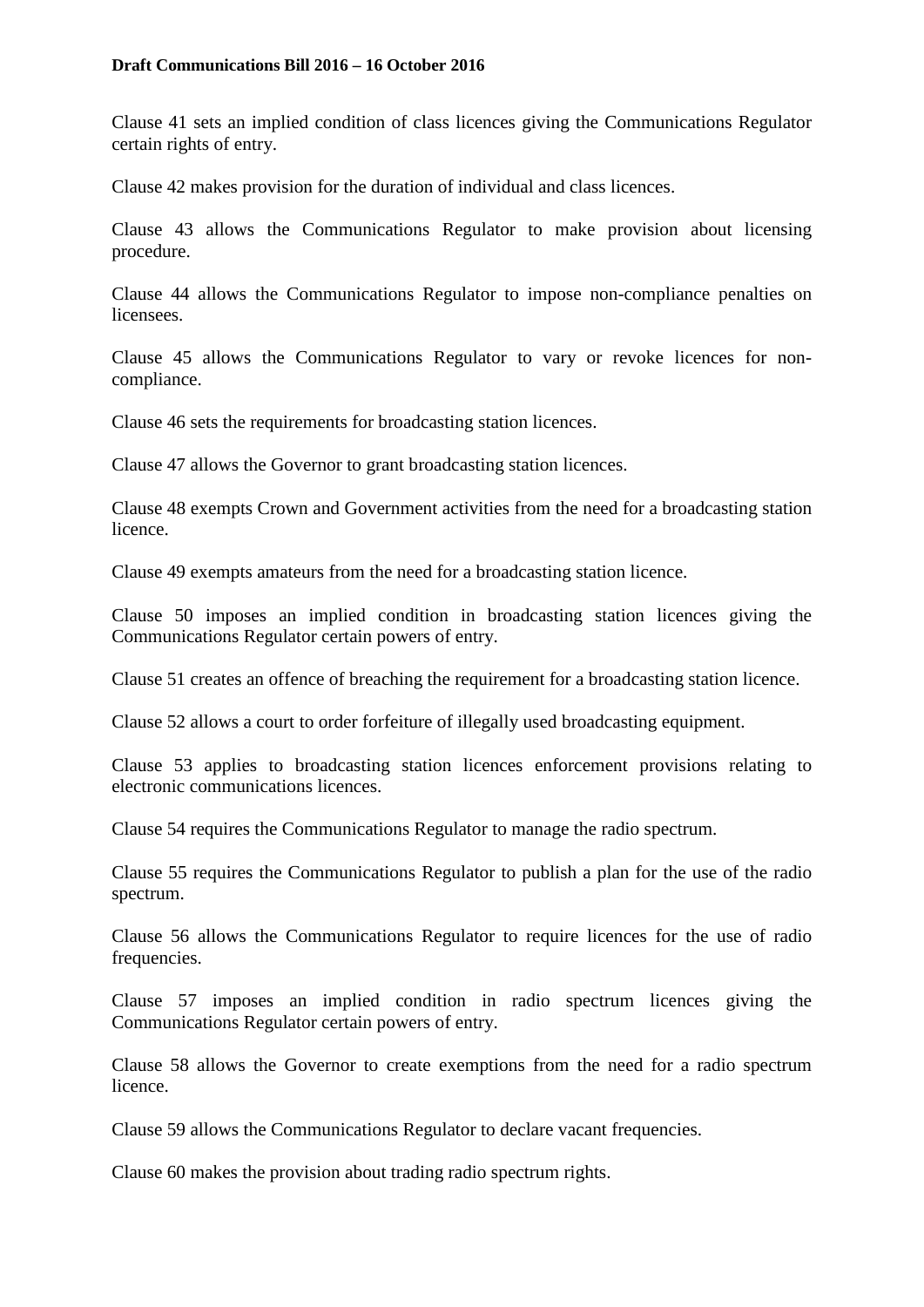Clause 61 saves the effect of licences already granted before the Ordinance comes into force.

Clause 62 applies to radio spectrum licences enforcement provisions relating to electronic communications licences.

Clause 63 allows the Governor to grant an exclusive telecommunications licence.

Clause 64 requires the exclusive telecommunications licence to include certain provision.

Clause 65 requires the exclusive licence to include a provision requiring compliance with Universal Service Regulations.

Clause 66 requires the exclusive licence to set out the licensee's obligations to actual and prospective service users.

Clause 67 requires the exclusive licence to set key performance indicators for the licensed services.

Clause 68 requires the exclusive licence to include provision for handling complaints and resolving disputes.

Clause 69 requires the exclusive licensee to maintain certain capability for the retention of records.

Clause 70 allows the Regulator to request information from the exclusive licensee.

Clause 71 provides for penalties and sanctions for non-compliance by the exclusive licensee with requirements under clause 70.

Clause 72 requires the exclusive licence to include provision allowing the Communications Regulator certain rights of entry.

Clause 73 imposes restrictions on change of control of the exclusive licensee.

Clause 74 applies to the exclusive licence certain enforcement provisions of other licences.

Clause 75 allows the Governor to make regulations for charging fees in connection with the Ordinance.

Clause 76 provides for exclusive licence fees to be set out in the Schedule.

Clause 77 allows the Regulator to charge fees for the performance of functions under the Ordinance.

Clause 78 makes provision for the collection and destination of fees.

Clause 79 makes provision for the recovery of unpaid fees.

Clause 80 makes provision for interest on unpaid fees.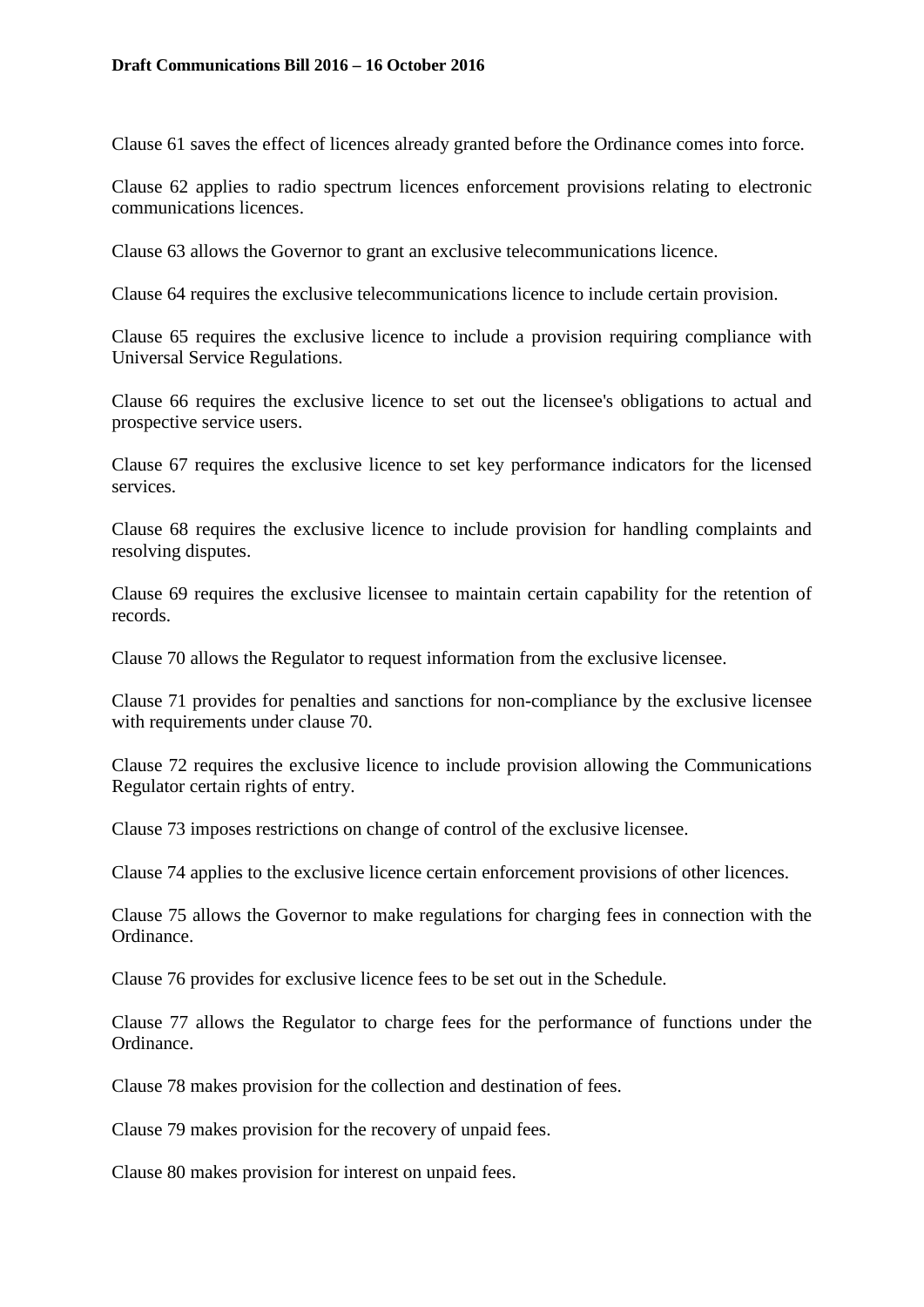Clause 81 creates an offence of failing to pay fees.

Clause 82 requires the Communications Regulator to monitor compliance with licence provisions.

Clause 83 allows the Governor to make Consumer Protection Regulations in relation to electronic communications.

Clause 84 allows the Communications Regulator to issue codes of practice about media content.

Clause 85 requires licences to include provision about the maintenance of and access to equipment on service users' premises.

Clause 86 allows the Communications Regulator to publish standards for electronic communications equipment.

Clause 87 requires the Communications Regulator to publish a plan for telephone numbers.

Clause 88 requires the Communications Regulator to control internet domain names.

Clause 89 preserves the rights of public bodies to access information.

Clause 90 requires licences to include provision for the maintenance of recording capabilities.

Clause 91 allows the Government to control networks in time of war or other emergencies.

Clause 92 gives other rights to the Governor to take control of networks in certain circumstances.

Clause 93 creates an offence of making false statements and so on in relation to provisions of the Ordinance.

Clause 94 creates an offence of obstructing the Communications Regulator.

Clause 95 creates an offence of sending certain misleading messages by electronic communication.

Clause 96 creates an offence of sending offensive and other improper messages by electronic communication.

Clause 97 creates an offence of certain kinds of interference with electronic communications.

Clause 98 creates an offence of using apparatus to interfere with electronic communications.

Clause 99 creates an offence of failing to report damage to electronic communications infrastructure.

Clause 100 allows courts to grant warrants with powers of entry for certain purposes.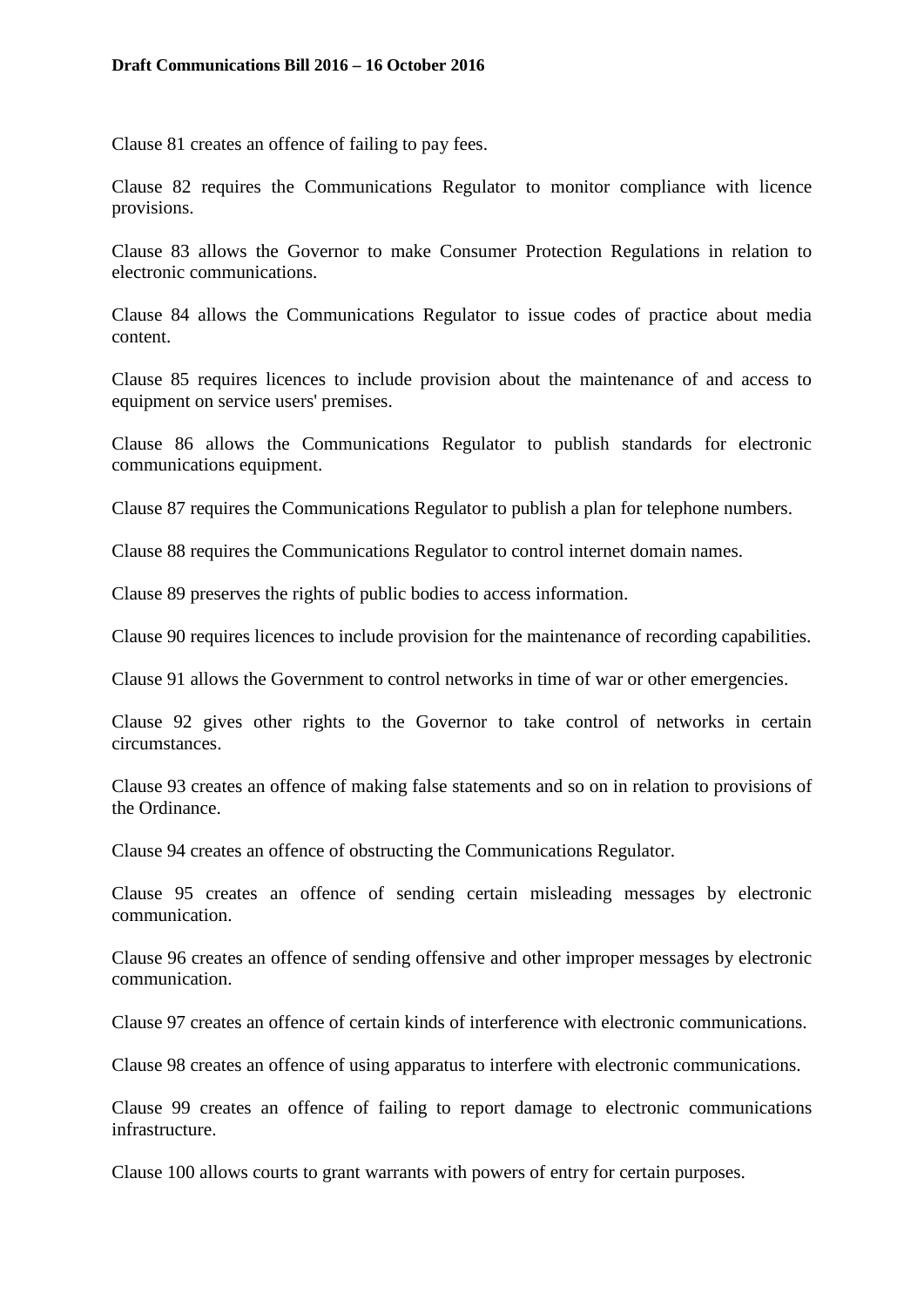Clause 101 gives the Magistrates' Court general jurisdiction under the Ordinance.

Clause 102 makes provision for cases where offences under the Ordinance are committed on vessels or in aircraft.

Clause 103 extends compulsory purchase provisions to the exclusive licensee for certain purposes.

Clause 104 gives the exclusive licensee certain powers of entry.

Clause 105 identifies "public interest grounds" for the purposes of data.

Clause 106 allows the Governor to require electronic communications data to be retained on public interest grounds.

Clause 107 makes provision for compulsory disclosure of electronic communications data in certain cases.

Clause 108 allows the issue of warrants for interception.

Clause 109 allows the issue of warrants for surveillance.

Clause 110 allows the issue of warrants for intrusive surveillance, as defined.

Clause 111 makes provision for requiring the disclosure of encryption keys in certain cases.

Clause 112 contains savings.

Clause 113 establishes a Telecommunications Appeals Panel.

Clause 114 requires the Governor to make regulations about the Panel.

Clause 115 sets the Panel's functions.

Clause 116 requires the Panel to make an annual report.

The Schedule sets out the fee for the Exclusive Licence.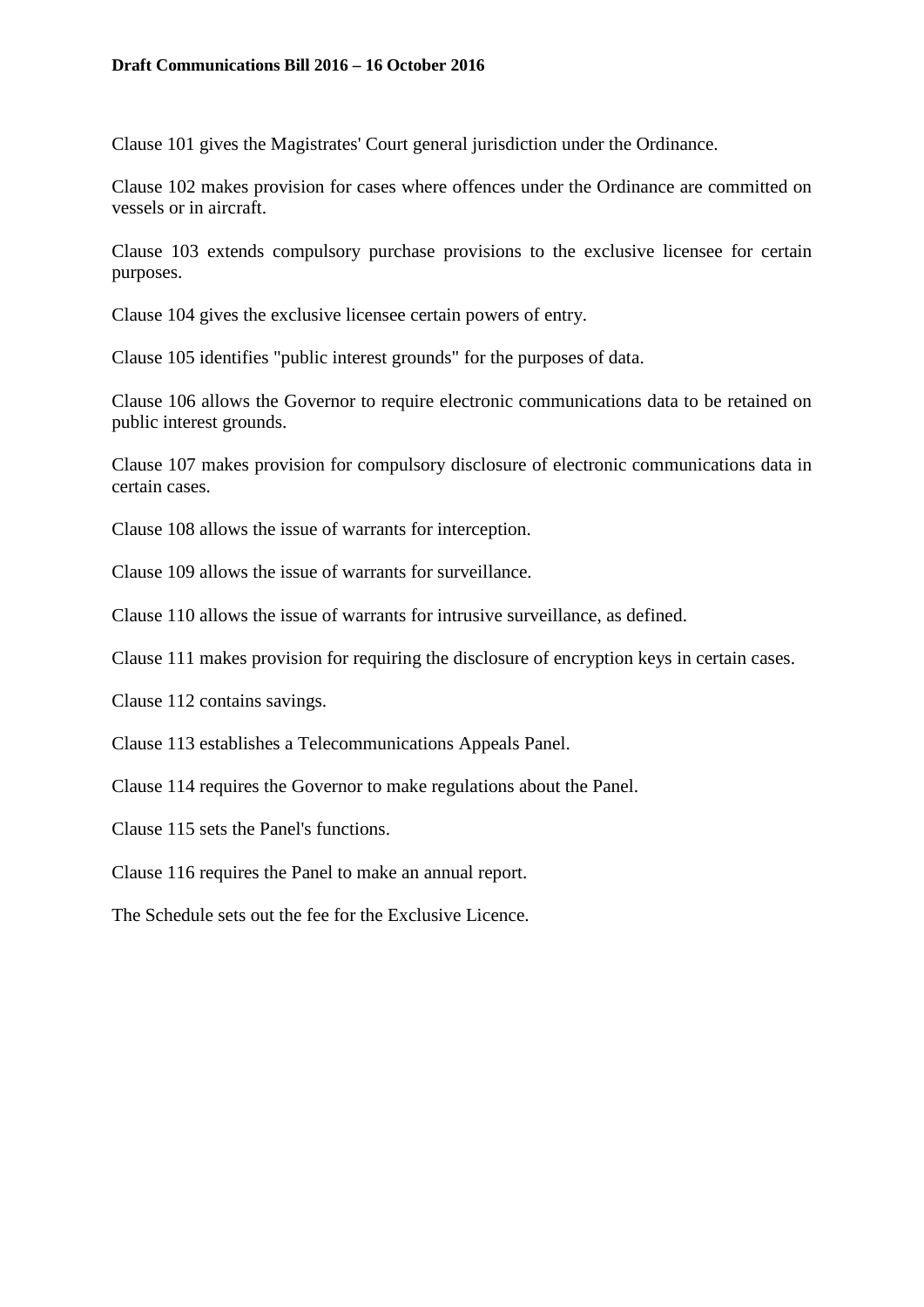#### **DRAFT**

#### **Policy principles in relation to the proposed Telecommunications Licensing Regime**

- 1) In the design and operation of the Licensing regime, there are two key principles:
	- a) that the Government's decision to grant an exclusive licence must be in accordance with the Constitution. As such the Government must satisfy itself that the creation of an exclusive regime is necessary for our democratic society and that it is implemented in a proportionate and reasonable way; and
	- b) that the law is practical and enforceable. It is objectionable from the point of view of the rule of law to have any law which cannot or is not consistently enforced.

2) In addition the Government seeks to effectively regulate the sector and not merely that aspect in which the exclusive licence holder will operate.

#### **Background**

- 3) The draft Bill seeks to regulate electronic communications (and to preserve the regulation of broadcasting stations - to fit within the existing statutory regime also created by the Broadcasting Ordinance and the Wireless Telegraphy Ordinance).
- 4) In practice the new telecommunications licensing regime will be regulated in accordance with overarching electronic communications objectives and regulatory principles (sections 5 and 6).
- 5) The draft Bill contemplates that in accordance with Part 7 an exclusive licence will be granted to a telecommunications operator. As this is a monopoly the exclusive provider will be required to carry out some public duties on behalf of the Government. The operator will also have some obligations towards performance and financial transparency.
- 6) It is anticipated that, in addition to the exclusively licensed activities, the operator will also carry out some additional activities which the Government believes it is in the public interest to regulate more widely. These areas are non-exclusive licenced activities. The licence regime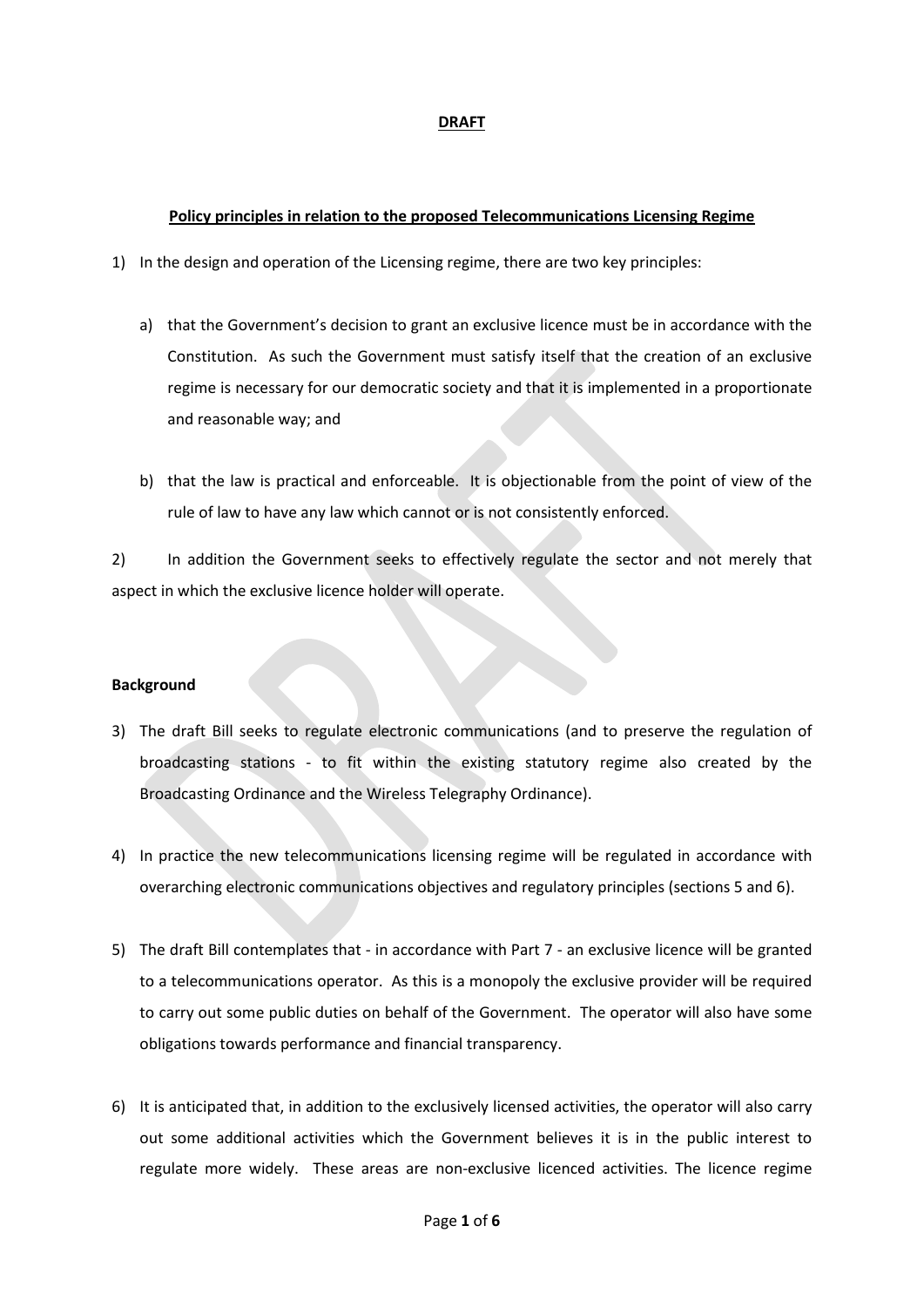allows these activities to be regulated where the Government believes monitoring and regulation of activities is in the public interest.

- 7) Under the proposed regime the non-exclusive licences will cover things such as:
	- a) satellite telephones;
	- b) satellite receiving dishes;
	- c) systems for broadcasting and receiving data services including television; and
	- d) etc.

#### **Why rely substantially on an Exclusive Provider? The case for necessary exclusivity**

- 8) The Government's economic analysis, supported by external advice, concludes that the population and business size in the Falkland Islands will not support a competitive market for the provision of telecom services given the high fixed costs of operating such a service. This is particularly the case when one considers the desirability for a universal service obligation to the entire resident population of the Falkland Islands. The Islands are sparsely populated outside Stanley and market forces would not support the creation of a telecoms network outside Stanley. Even the needs of the larger population centres at Stanley and MPA are unlikely to support a competitive market to deliver services at a reasonable price without Government intervention.
- 9) The Government is also realistic about its ability in practice to regulate a competitive telecoms market, even if one might exist. Clear arrangement with a single supplier for the majority of telecoms needs is – given current economic and population projections – likely to best meet the Islands needs in the medium term at least.
- 10) Collective purchasing allows some economies of scale and a consistency of facilities. In addition to supporting the population, good and consistent telecommunications underpins economic success and policy objectives – tourists, business growth and repopulation of Camp, etc. It is believed that a single supplier is likely to deliver the best and most consistent service in this context also.
- 11) The Government is satisfied that an exclusive arrangement is necessary in the best interests of the people of the Falkland Islands. However, the Government also accepts that there are some people in the Falkland Islands who will not be served adequately by the exclusive provider.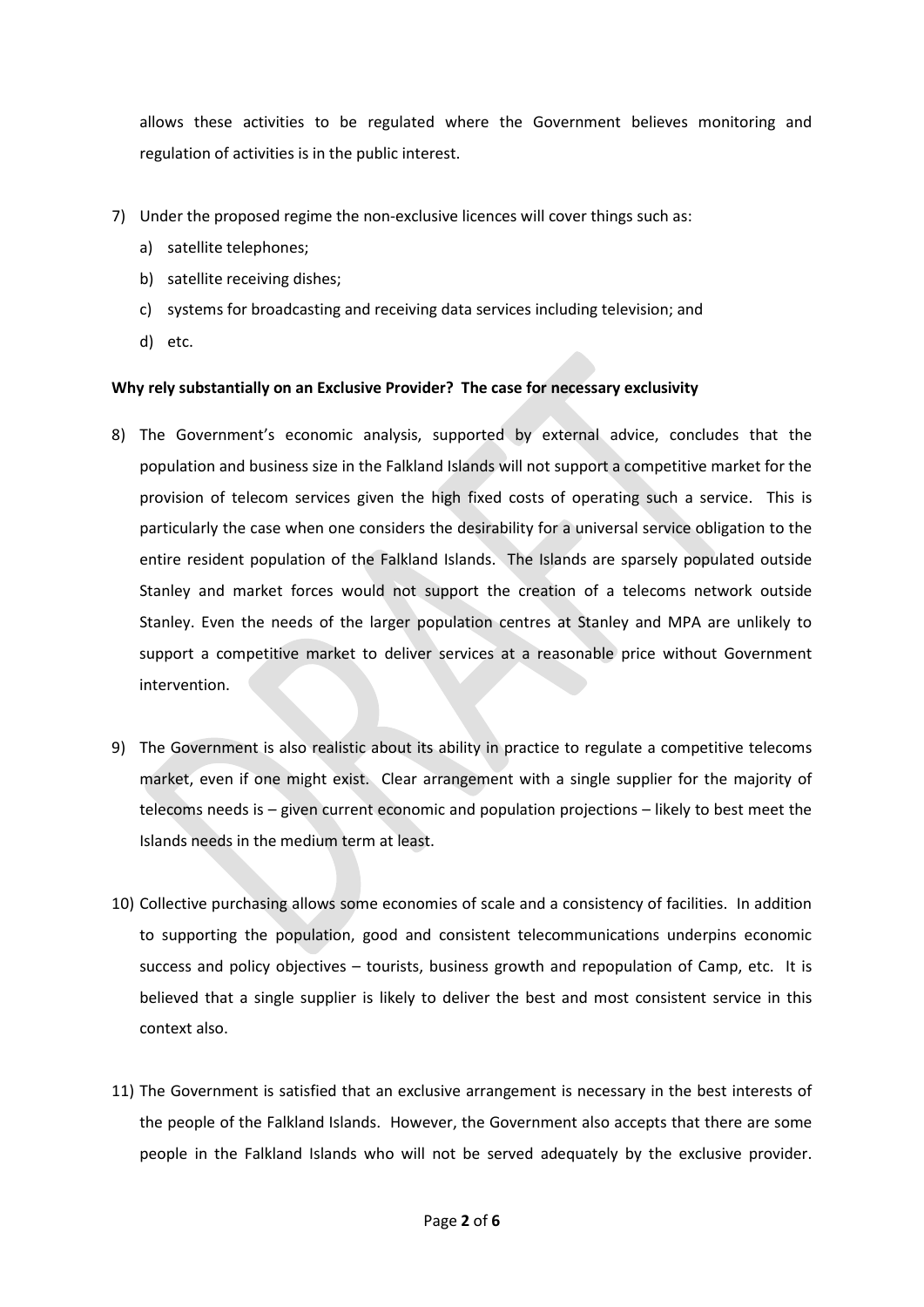There are also some areas where the current legislative regime is inadequate and these points are addressed in the draft Bill.

- 12) The most contentious aspect of this is self-provision of Internet by individual consumers through a direct connection via satellite, which we will refer to as VSAT.
- 13) There are certain circumstances where the Government not allowing individuals to make personal arrangements could be said to be unlawful. Clear examples of this are where they require services that are outside the reach or coverage of the public network operated by the exclusive provider (i.e. for non-permanently occupied buildings that lie outside the universal service obligation) or where the services reasonably required by the citizen fall outside the scope of services commercially available from the exclusive operator.
- 14) The Government considers it reasonable that there is an alternative to using the exclusive provider in very limited circumstances. It is nonetheless appropriate that anyone managing telecommunications is within a consistent licensed and regulated regime. The Attorney General is aware of Queen's Counsel's opinion that suggests a failure to recognise this possibility in legislation may be unconstitutional.
- 15) A resident may wish to set up operations outside the parameters of the universal service obligation which will be imposed on the exclusive provider. It may not be in the operators' commercial interest to extend the network to cover the need (or it may not be able to do so at a reasonable cost). A resident may also have data or bandwidth requirements that cannot be met by the exclusive provider at a reasonable price.

#### **A proportionate response**

- 16) The Government's proportionate response is to allow the opportunity for a limited number of licences (Extraordinary Licences) designed to cover such 'holes' in coverage.
- 17) Before granting any such licence, the Regulator must be absolutely satisfied that the grant will be consistent with the regulatory principles and the electronic communications objectives.
- 18) In accordance with the above it is clear that any licence should not create a commercial competition with the exclusive licence holder (because that licence holder has an exclusive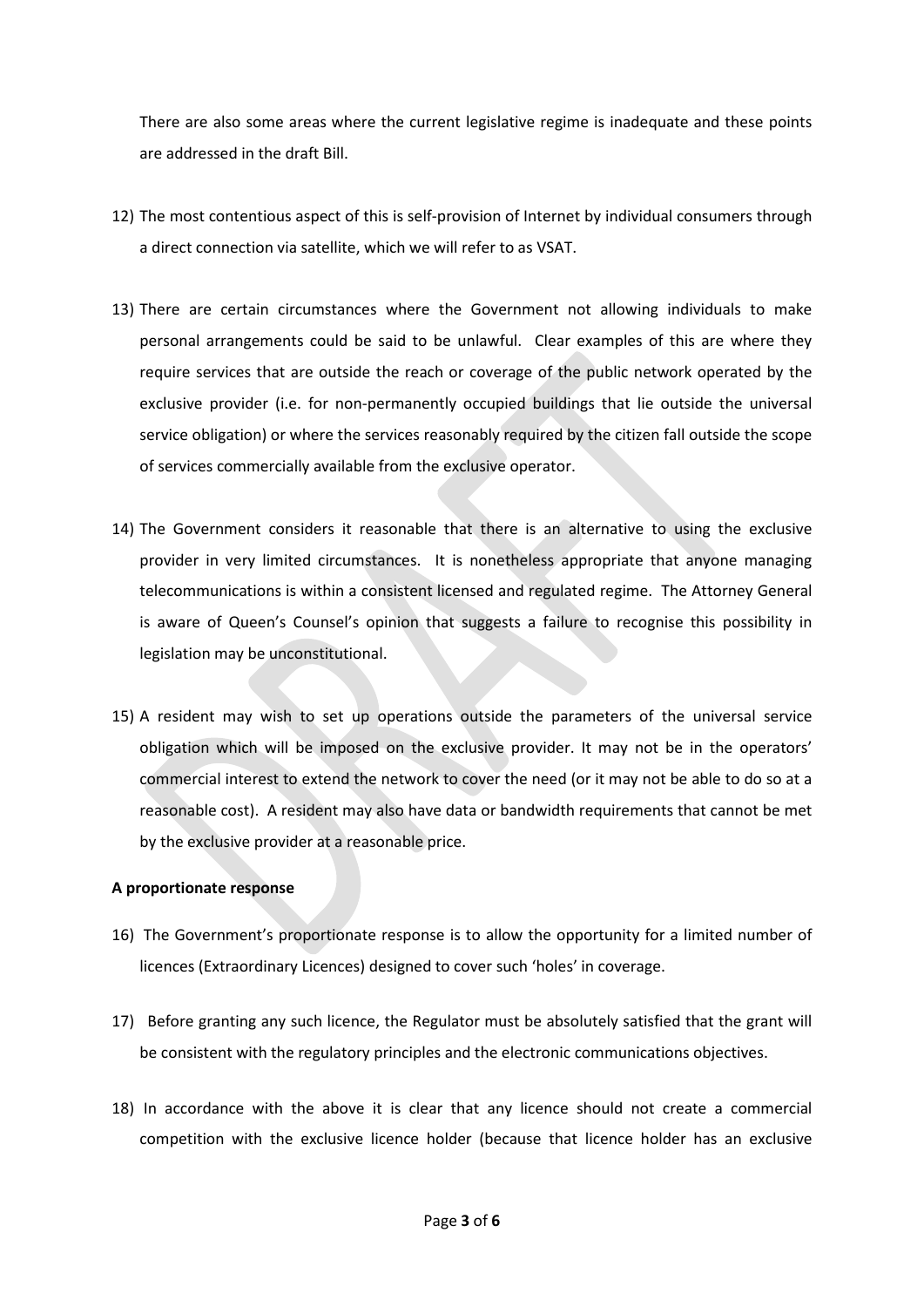right). Therefore the exclusive licence holder is the only person able to provide their exclusively licensed services on commercial terms to a third party.

- 19) The Regulator must be satisfied that the extraordinary licence must be of the minimum scope necessary to address the unmet need through the exclusively regulated regime. In any decision making the regulator will be guided by the statutory objectives and principles referred to above.
- 20) Any licence granted will be only for the personal use of the licence holder and their immediate family. The Applicant would need to demonstrate that the exclusively-licensed arrangements were not adequate. This might be because of specialist technical or scientific requirements or because the level of data required could not be met within the constraints of the exclusive licence holder's infrastructure for example. It might also be that the exclusive provider could not provide the services required within reasonable commercial terms when compared with necessary services provided through alternative terms.

#### **Extraordinary Licence Fees**

- 21) These parameters having been established, the next question is what licence fees and other terms should apply to this extraordinarily licensed use.
- 22) Operating outside the exclusive licence regime disadvantages the general public interest as collective purchasing provides benefits for the population at large. Accordingly, the Government will set a fee regime intended to discourage Extraordinary Licences and to encourage people to participate within the exclusive licence regime.
- 23) A reasonable starting point, the fee payable for an extraordinary licence will be no less than the total annual cost of the exclusive operator's largest commercially realistic, generally available data package (i.e. the largest package that is in fact purchased by a minimum of [x] people), thus if the best package available from the exclusive licence holder is £450 per month, the licence fee for an extraordinary licence would be £5,400 PA payable in advance.
- 24) In setting this fee, the Government acknowledges that within the exclusive licence holders arrangement there may be a data allowance included (as is currently the case) but this will be disregarded in setting the fee. It is recognised that, in operating an alternative system, an extraordinary licence holder would have to pay for data under their own arrangements. However, the Government is satisfied that it is correct that any licence fee should act as a disincentive to operate outside the arrangements set up in the public interest. Accordingly, only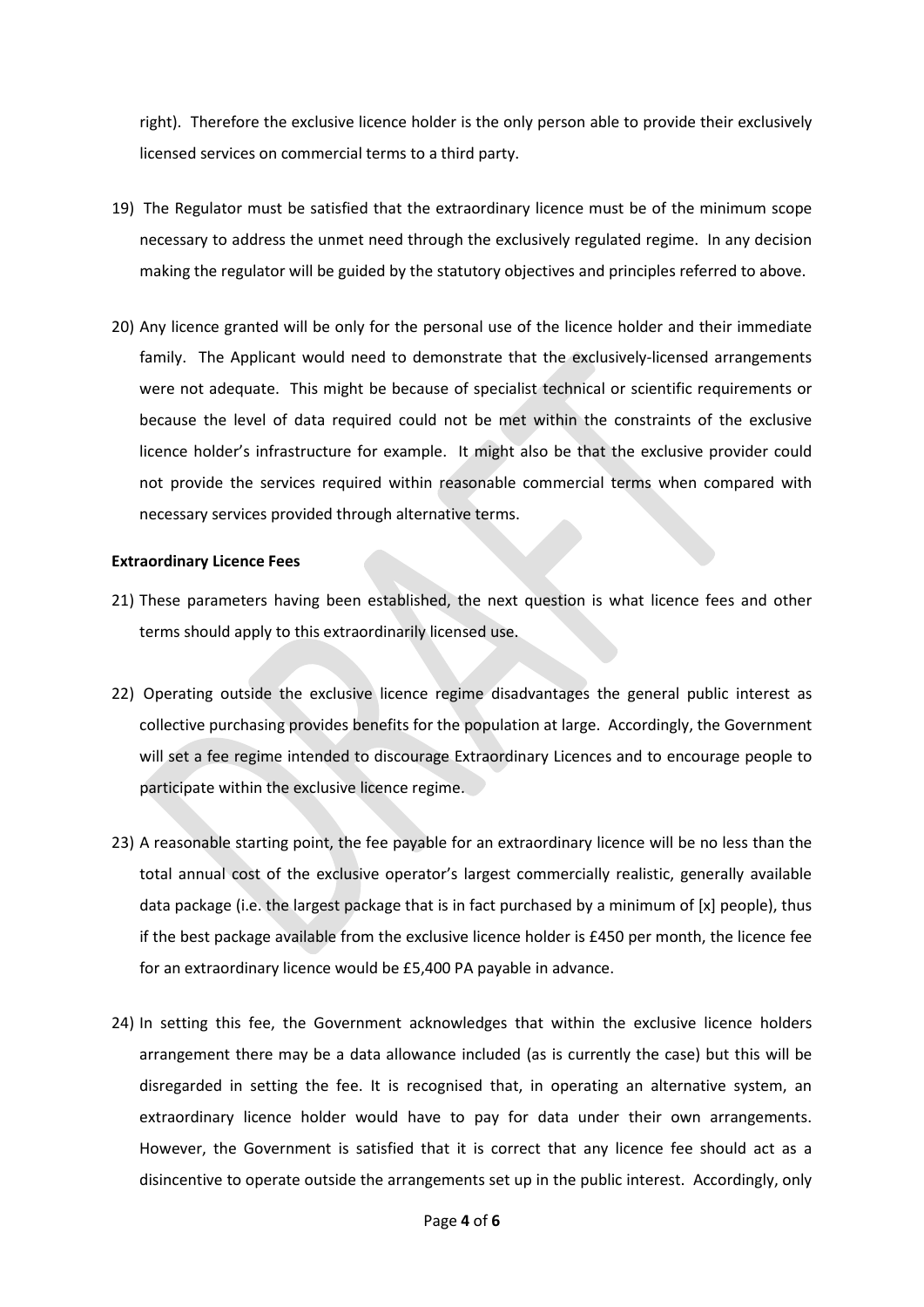those who have a clear need for an extraordinary licence will apply for one. There is no interest in setting a licence fee that makes self-provision only marginally more expensive. In any marginal case the licensing regime must be such that residents are encouraged towards the exclusive provider.

#### **Other aspects of the proposed regime**

- 25) The draft bill already excludes equipment used purely for SOS and emergency purposes as it is not considered in the public interest to limit the use of life-saving equipment.
- 26) The regime necessarily excludes government use in all its forms in order that there can be no constraint on the Government taking action to provide alternative telecommunications in the national interest. This excludes HM Government in the UK (including MoD and BAS). In practice the Government is a major customer of the exclusive licence holder as is the MoD for nonoperational requirements – and the Government expects this to continue in the public interest.
- 27) There is an increasing use of satellite phones and other technology that connects directly to satellites. We accept that some visitors may have such equipment and the Government propose that those that are lawfully in the country in accordance with a visitors permit should not be required to have a licence. However, the Government has an interest in monitoring the use of this sort of technology and as a consequence due to its impact on the economic arguments addressed above will introduce a modest licence fee through which the use of alternative technologies can be both tracked and regulated. The Government considers the level of fees should be broadly in line with fees charged in relation to licences under the Wireless Telegraphy Ordinance. (Although it is likely that these charges will be reviewed and may be increased as part of the process of introducing the new regime).
- 28) Due to the changes in technology the Government is also keen to monitor and regulate the importation and use of other types of equipment and this is covered through the new exclusive regime proposed [more to be inserted on non- exclusive and class licences].
- 29) The Government currently does not charge for broadcasting or broadcasting station licences. No decision has yet been made in relation to the review of this policy, but the Government anticipates that modest licence fees guided by the principle of recovering costs associated with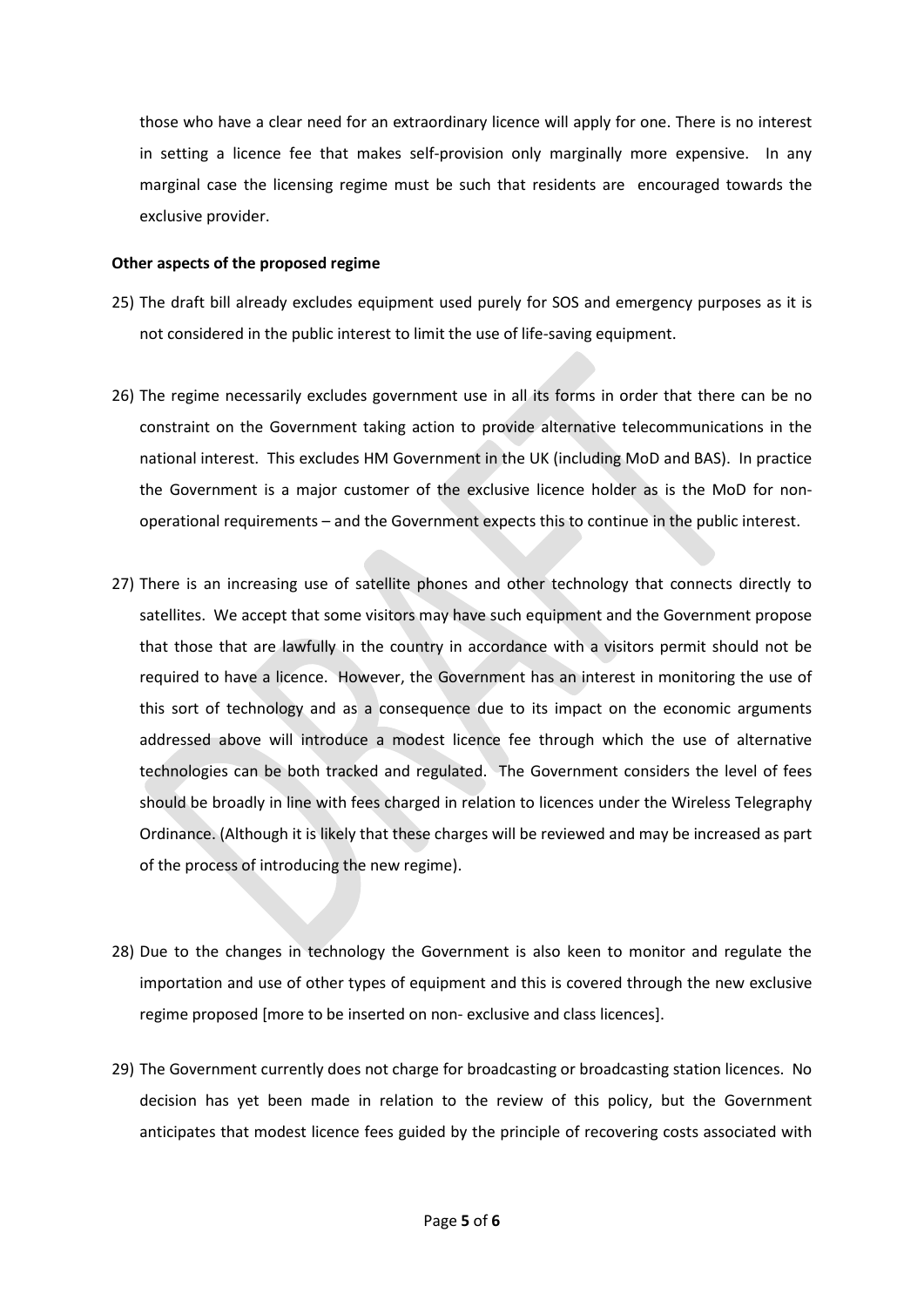issuing and regulating the licences will be followed. Following these principles it is anticipated that fees will be in the region of £1000 - £2000 per annum.

**ENDS**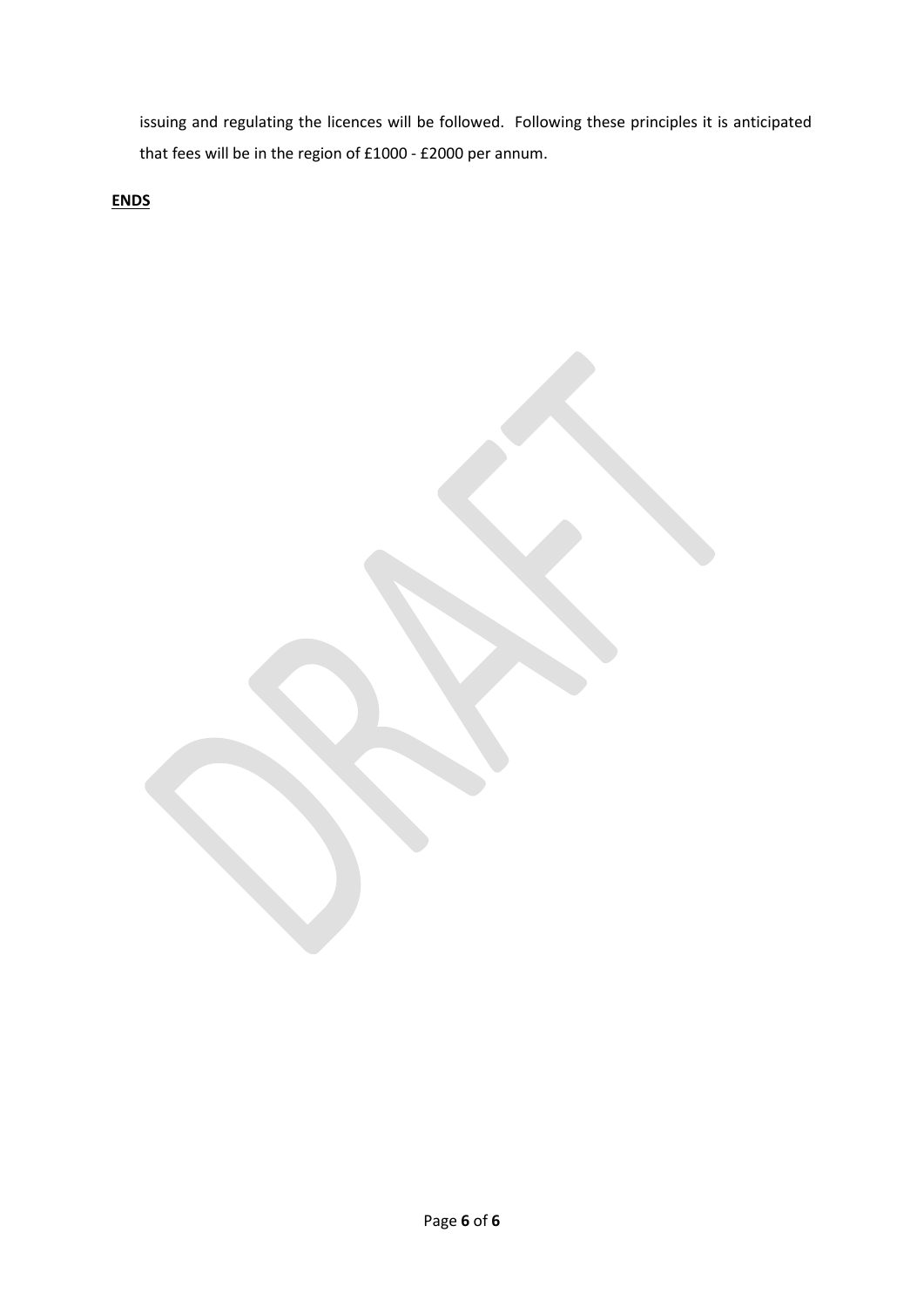# **Appendix C**

## **SUMMARY IMPLEMENTATION STEPS**

## **PHASE 1 – Planning**

- **New bill is passed**
- **Ordinance Commenced**
- **Government's Strategy for Regulation Settled**
- **Budget and Staffing resources secured**
- **Clarify roles and responsibilities – wireless, broadcasting and communications licensing streamlined**
- **Defining regulator's role and practical expressions of independence**

## **PHASE 2 – Setup**

- **Regulator identified and appointed**
- **Fact finding trip to Gibraltar Regulatory Authority**
- **Website**
- **Initial class licencing targets identified**
- **Forms**
- **Licences**
- **Procedural rules and regulations**
- **Initial licensing regime defined and designed.**
- **Universal Service Obligation Regulations finalised and passed**
- **Fees Regulation finalised and passed**
- **Domain name procedures, fees and role of Sure reviewed and updated**
- **Numbering plan reviewed and published**
- **Compliance procedures – KPI and Price cap determined**
- **Telecoms Appeal Panel Regulations**
- **Competition to appoint Telecoms Appeal Panel member and appointment completed**
- **Fees regime policy decision and regulations**
- **Penalty criteria**

## **PHASE 3 – Consumer and Regulatory Engagement**

- **Island wide 'communications audit' undertaken by regulator**
- **Regulator's report and public consultation**
- **Set up schedule of regulator's meetings with licence holders and others [quarterly]**
- **Review of current activities**
- **Scope further projects and priories**

## **PHASE 4 – Projects**

## **4A – Consumer Code of Practice Review**

- Consider objectives
- Consider ADR scheme